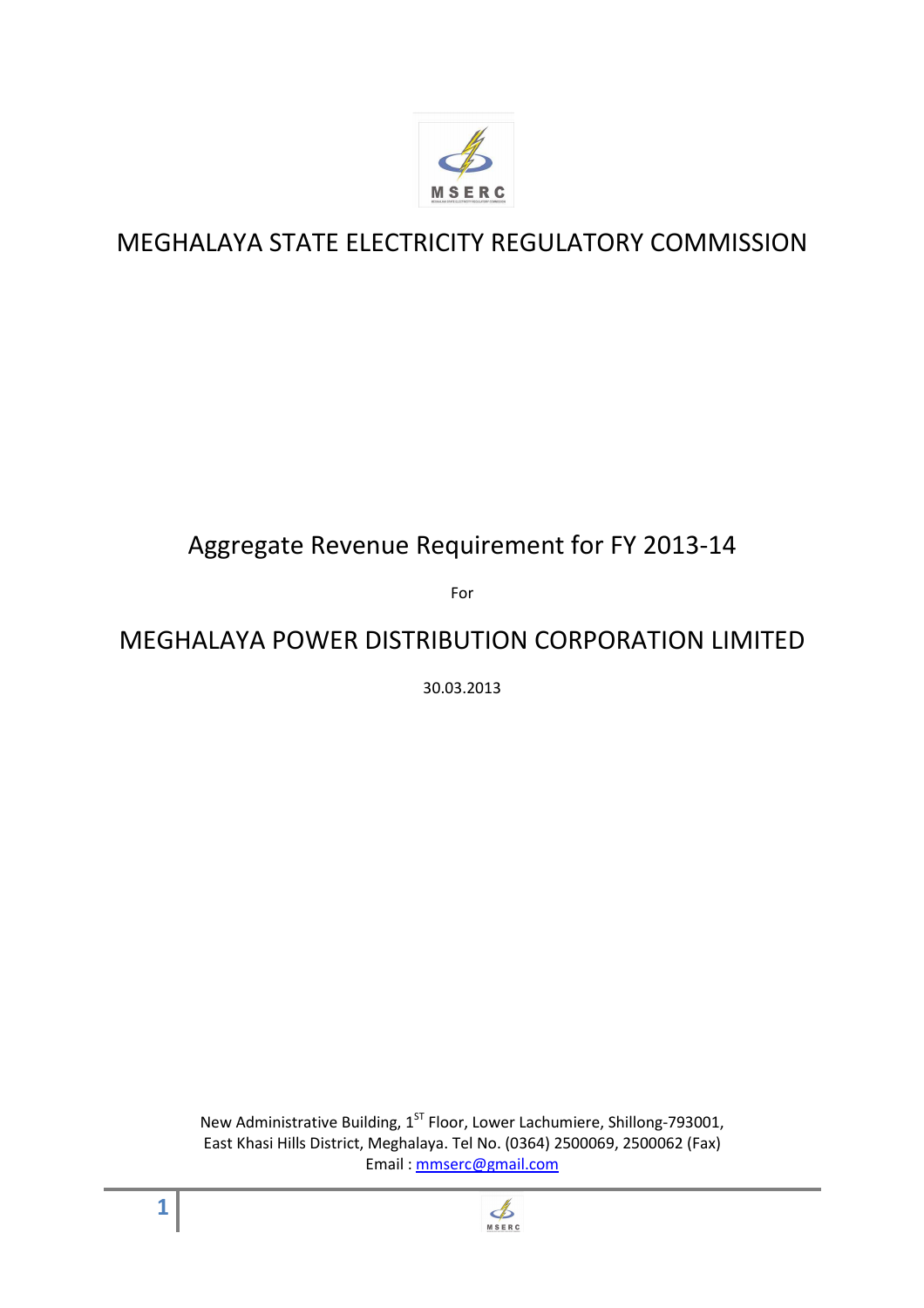#### **CONTENTS**

| <b>Chapter No</b> | <b>Title</b>                                                                                                                                                 | Page No |  |  |  |
|-------------------|--------------------------------------------------------------------------------------------------------------------------------------------------------------|---------|--|--|--|
| Chapter 1         | <b>INTRODUCTION AND BRIEF HISTORY</b>                                                                                                                        | 6       |  |  |  |
| Chapter 2         | PETITIONER'S SUBMISSIONS AND PROPOSALS                                                                                                                       | 10      |  |  |  |
| Chapter 3         | STAKEHOLDERS' RESPONSES<br>& PETITIONER'S<br><b>COMMENTS</b>                                                                                                 | 39      |  |  |  |
| Chapter 4         | <b>COMMISSION'S APPROACH</b>                                                                                                                                 | 52      |  |  |  |
| Chapter 5         | REVIEW AND TRUING UP                                                                                                                                         | 61      |  |  |  |
| Chapter 6         | COMMISSION'S ANALYSIS, SCRUTINY AND<br>CONCLUSION.                                                                                                           |         |  |  |  |
| Chapter 7         | PERFORMANCE REVIEW                                                                                                                                           | 99      |  |  |  |
| Chapter 8         | <b>DIRECTIVES</b><br>110                                                                                                                                     |         |  |  |  |
| Annexures-1       | RECORD NOTE OF THE 12 TH MEETING OF THE<br>STATE ADVISORY COMMITTEE HELD AT 2.00 PM ON<br>12TH MARCH 2013 AT THE MSERC CONFERENCE<br><b>HALL AT SHILLONG</b> | 113     |  |  |  |
| Annexures-2       | RECORD NOTE OF PUBLIC HEARING ON<br>25TH<br>MARCH 2013 IN THE MSERC CONFERENCE HALL,<br>LOWER LACHUMIERE, SHILLONG.                                          | 117     |  |  |  |

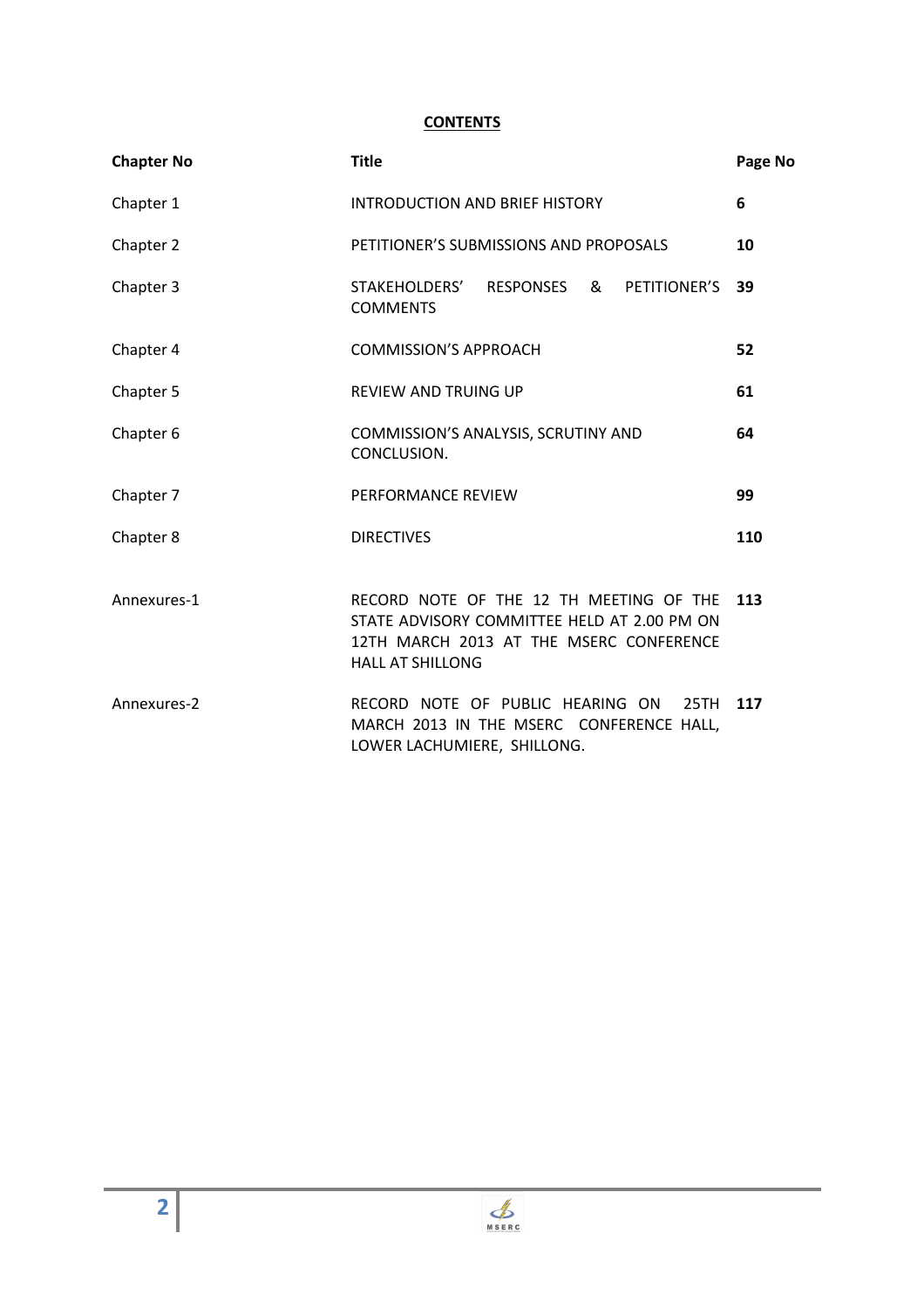#### **BEFORE THE MEGHALAYA STATE ELECTRICITY REGULATORY COMMISSION**

In the matter of:

Approval of Aggregate Revenue Requirement and Retail Tariff of the Meghalaya Power Distribution Corporation Limited (MePDCL) for the FY 2013-14.

And

In the matter of:

The Meghalaya Power Distribution Corporation Limited, Lumjingshai, Shillong, Meghalaya.

#### **CORAM**

#### **Shri Anand Kumar, Chairman**

#### **Date of Order: 30.3.2013**

#### **ORDER**

This order relates to the Petition on Annual Revenue Requirement and Tariff for Financial Year 2013-14 filed by the Meghalaya Power Distribution Corporation Limited (hereinafter referred to as the "Petitioner") on 14.12.2012. This petition was filed under the MSERC (Terms and Conditions for Determination of Tariff) Regulations 2011 and under section 62 read with section 86 of the Electricity Act, 2003(hereinafter referred to as "Act").

Section 64(1) read with Section 61 and 62 of the Act requires distribution licensee to file an application for determination of tariff before the Appropriate Commission in such manner and along with such fee as may be specified by the Appropriate Commission through its Regulations. In compliance with the Act, the Commission had notified MSERC (Conduct of Business) Regulations 2007 and MSERC (Terms and Conditions for Determination of Tariff) Regulations 2011. These regulations cover the procedure for filing the tariff application, methodology for determining the tariff and recovery of charges as approved by the Commission from the consumers of the State.

The Government of Meghalaya vide its Power Sector Reforms Transfer Scheme 2010 transferred the assets, properties, rights, liabilities, obligations and personnel of the erstwhile MeSEB into four corporations namely (i) Meghalaya Energy Corporation Limited (MeECL), which is the holding company, (ii) Meghalaya Power Generation Corporation Limited (MePGCL), which is the generation utility, (iii) Meghalaya Power Distribution Corporation Limited (MePDCL), which is the distribution license and (iv) Meghalaya Power Transmission Corporation Limited (MePTCL), which is

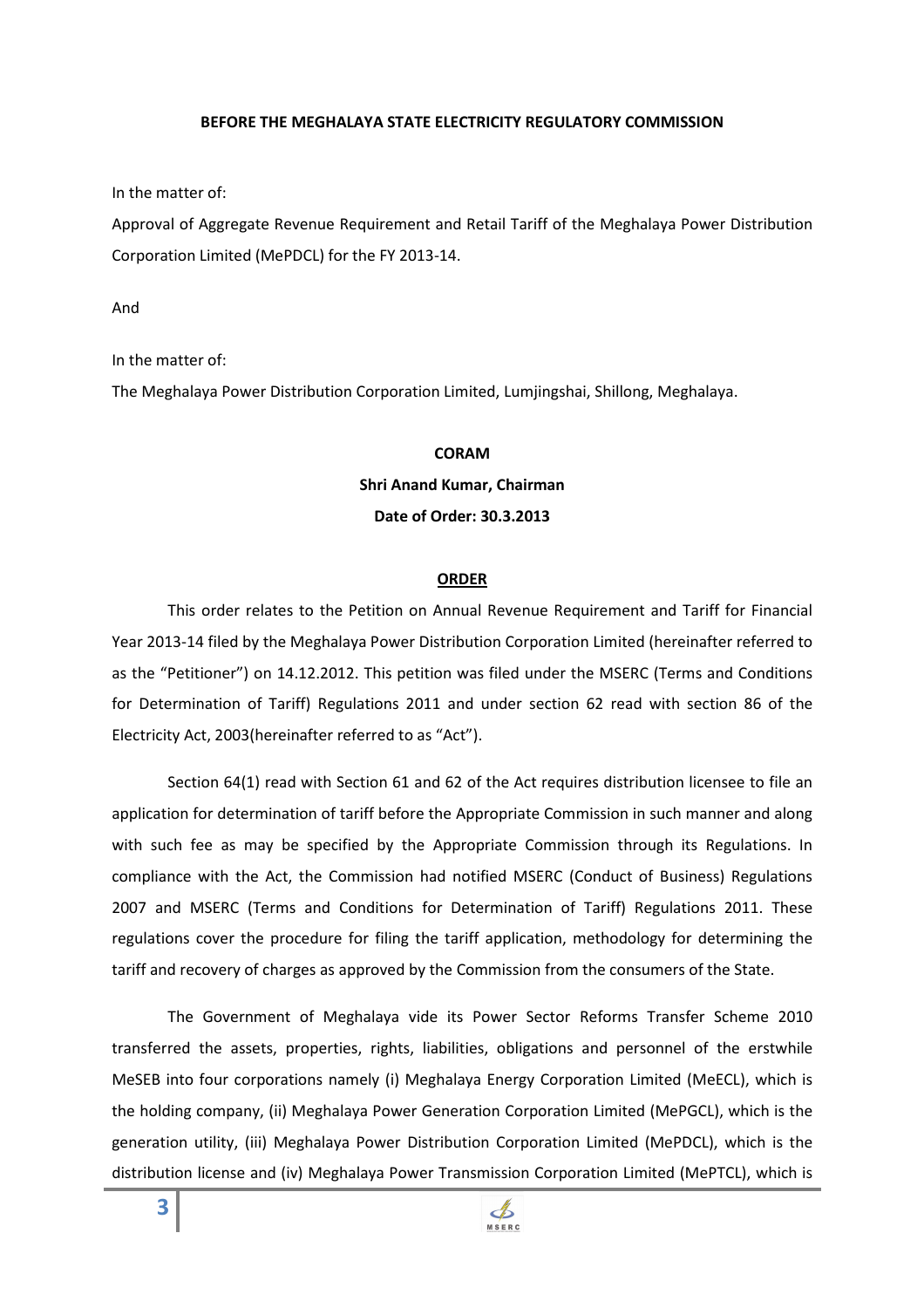the transmission licensee. This transfer scheme is effective from 01.04.2012 and from this date all companies/licensee had to start functioning independently. However, it is reported that these Companies have not yet commenced commercial operation as independent entities and are in the process of preparing their statement of accounts in accordance with the transfer scheme.

The MePDCL filed the petition for determining the ARR and retail tariff for FY 2013-14 as an independent corporation for the first time on 14.12.2012. Accordingly, the Commission accepted the petition for examination and held a meeting on 20.12.2012 to discuss infirmities in the original petition. Petitioner required time up to 14.01.2013 to submit the essential information. Information for transmission and generation companies was submitted. However, essential information like actual revenue details, actual expenses and losses in 2012-13 was not filed by MePDCL. MePDCL submitted most of the important information to the Commission on 21.02.2013. Keeping in view the desirability for timely completion of the tariff process for the next year 2013-14, the Commission admitted the petition on 25.02.2013 for further processing subject to the condition that the petitioner shall furnish any further information/clarification as deemed necessary by the Commission during the processing of the petition. The Commission further directed the petitioner to publish public notice in accordance with Tariff Regulations detailing their salient features of the ARR petition and proposals filed by it for financial year 2013-14 for comments by all stakeholders and public at large. The petitioner was also directed to place the petition on its website and its Headquarter/other offices for inspection or making relevant extracts by the members of the public. The Commission also published a notice inviting objections on the petition.

After conducting number of technical sessions with the utilities staff, advisory committee meetings and public hearing, the Commission on the basis of records submitted by the licensee passed this order for determining ARR and retail tariff for FY 2013-14 of MePDCL.

For the sake of convenience and clarity, this Order has further been divided into following Chapters:

- Chapter 1 Introduction and brief history
- Chapter 2 Petitioner's Submissions and Proposals
- Chapter 3 Stakeholders' Responses & Petitioner's Comments
- Chapter 4 Commission's Approach
- Chapter 5 Review & Truing up
- Chapter 6 Commission's Analysis, Scrutiny and Conclusion.

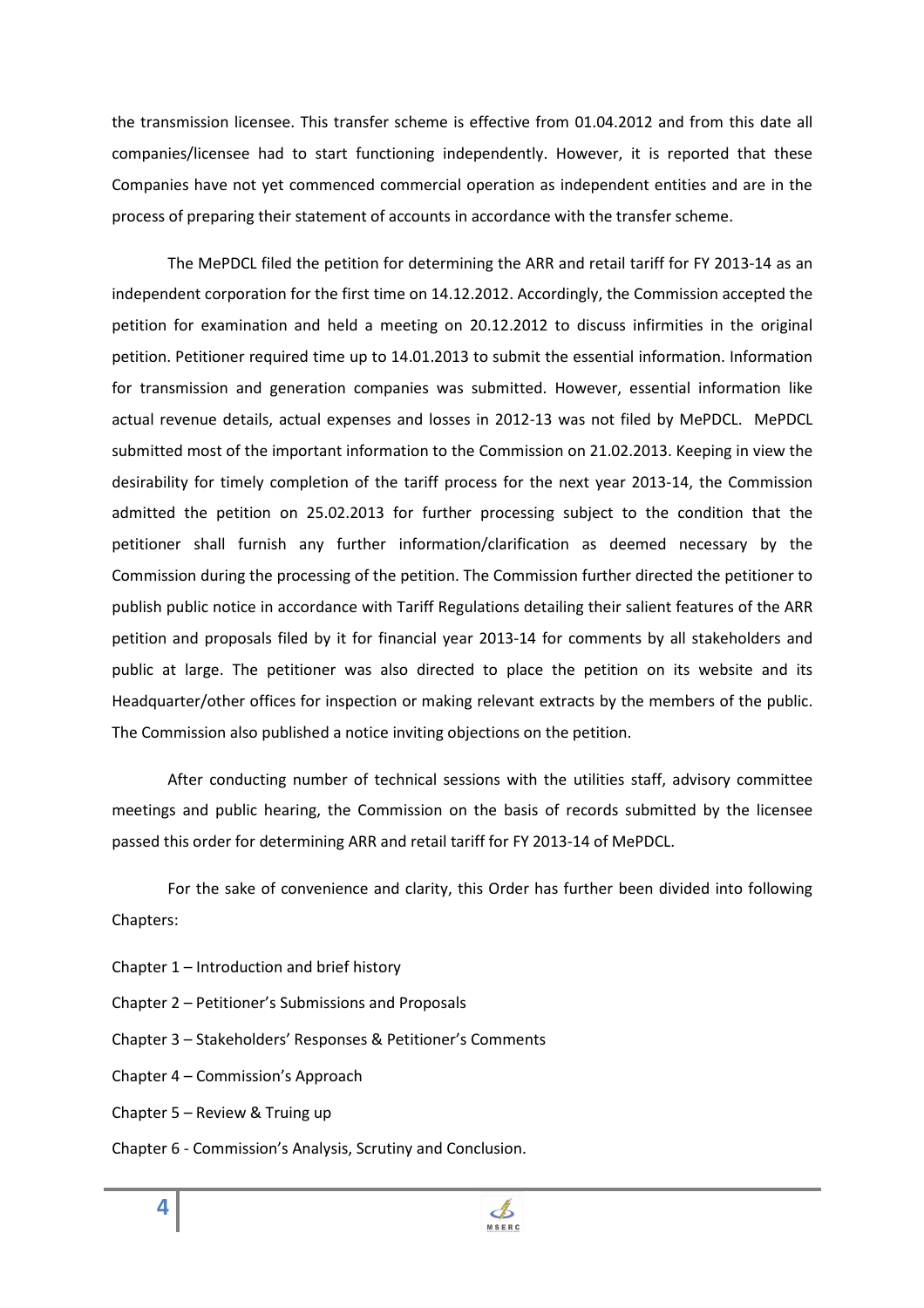Chapter 7 - Performance Review

Chapter 8 – Directives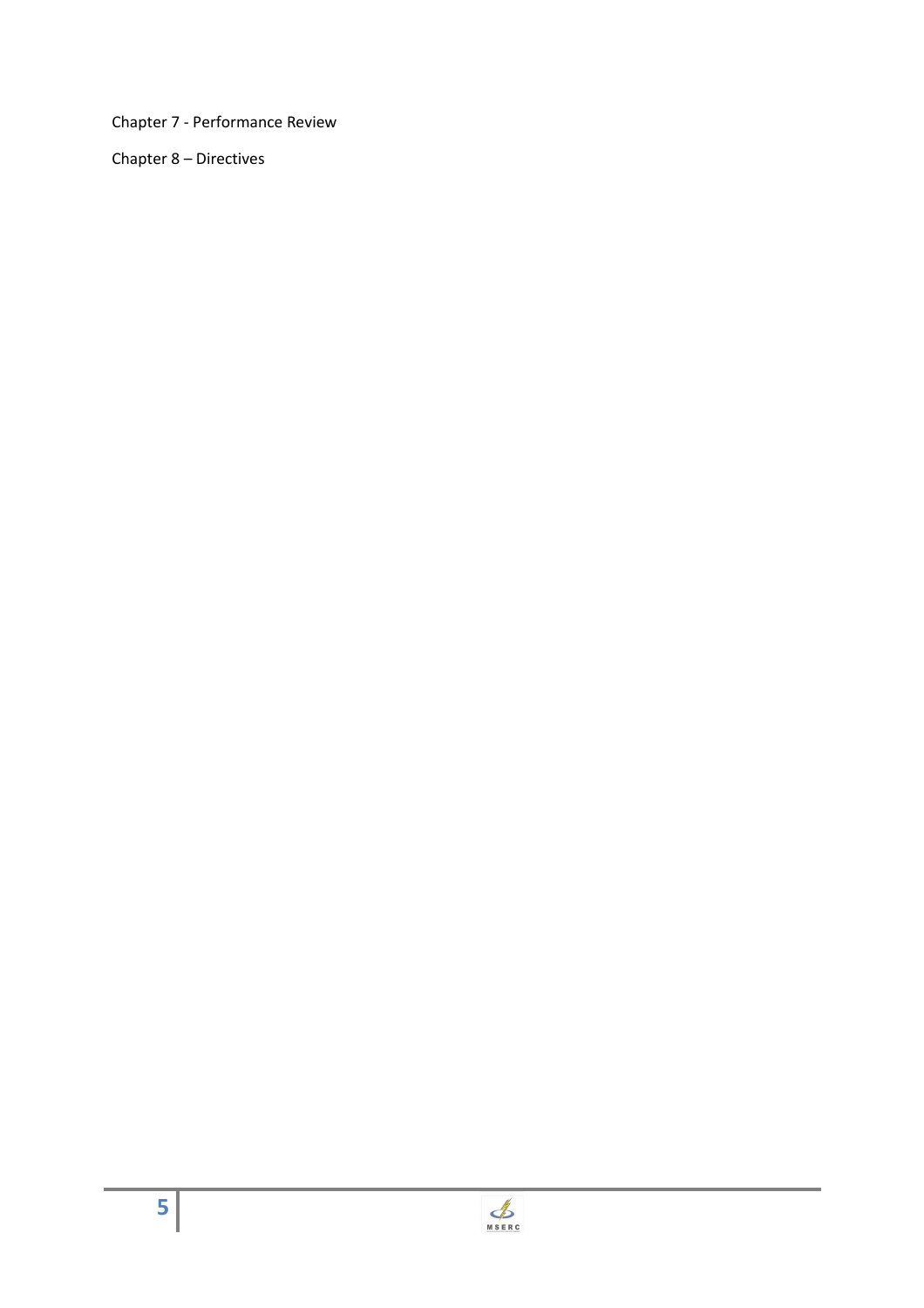#### **Brief History**

 Presently the Meghalaya Energy Corporation Limited is functioning as a holding company and other utilities namely Meghalaya Power Distribution Corporation Limited (MePDCL), Meghalaya Power Generation Corporation Limited (MePGCL) and Meghalaya Power Transmission Corporation Limited (MePTCL) are functioning as subsidiaries to it. All these companies had to be functionally independent w.e.f. 01.04.2012. Accordingly, this year these companies filed separate applications for determination of their tariff for 2013-14. However, till date they have not completed their statement of financial accounts separately. In the last tariff order, the Commission allowed revised tariff for 2011-12 & 2012-13 for MeECL which is currently under use and shall apply up to 31.03.2013.

 The MeSEB has been restructured into four corporations namely MePGCL, MePTCL, MePDCL and a holding company MeECL. Out of these four companies, the Commission finalised the ARR for Generation Company and ARR for transmission licensee for 2013-14. Now by this order the Commission shall finalise the ARR of Distribution Company for 2013-14 which includes the ARR of transmission and generation companies. Similarly, the cost of MeECL which is the holding company is distributed equally in the ARR of these three companies.

#### **Provision of law:**

 The Commission notified the MSERC (Terms and Conditions for Determination of Tariff) Regulation 2011 on 10.02.2011. This regulation provides the approach and methodology for determining the annual revenue requirement of generation, transmission and distribution. The regulation also specifies the procedure of filing of tariff petition and process of tariff determination. Further the Act provides the powers to the Commission to determine tariff of generation, wheeling and retail tariff under section 61 & 62. National Tariff Policy and National Electricity Policy also give guidelines for determination of tariff of retail and wheeling.

#### **Approach adopted by MePDCL**

 MePDCL has submitted their ARR for FY 2013-14 on the basis of provisional and segregated financial data for the financial year 2011-12 and the transfer scheme. They have submitted that the

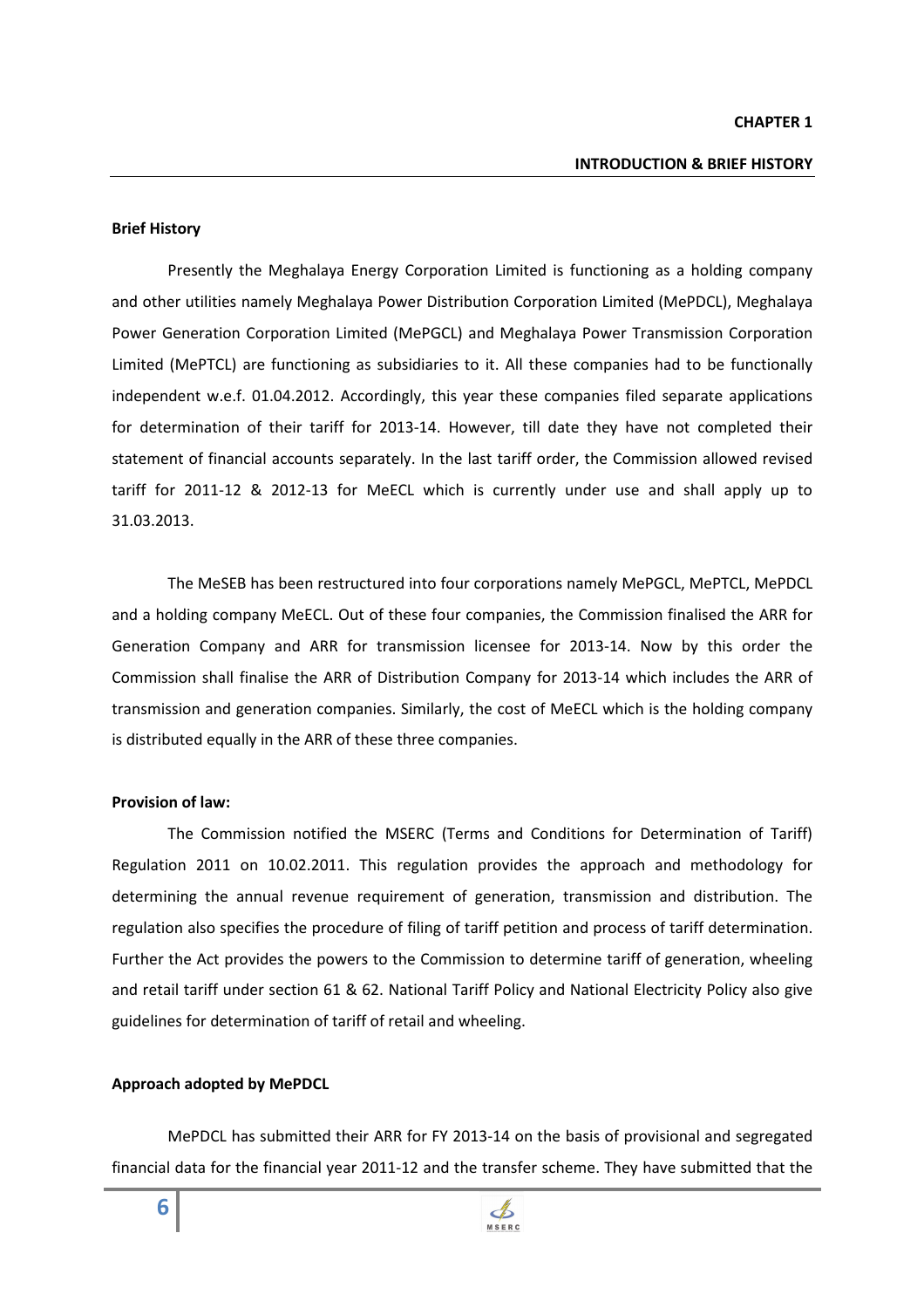statements of accounts are not final as the date of independent functioning was due from 1.4.2012. Since MeECL is in the process of restructuring and transferring of their assets and liabilities, their accounts as a whole is not audited after FY 2009-10.

## **Filling of Petition**

 MePDCL filed its ARR for 2013-14 on 14.12.2012. After preliminary examination, the Commission issued notice for a technical meeting held on 20.12.2012. The Commission raised number of queries regarding the ARR and issued a letter to MePDCL's Board to furnish their observations and records on the following issues:

General comments:-

- 1) Audited/pre-audited financial statement of accounts for the year 2011-12. In accordance with the regulations, the information in the ARR for the previous year should be based on audited accounts and in case audited accounts are not available, audited accounts for the year immediately preceding the previous year i.e. 2010-11 should be filed along with unaudited accounts for the previous year i.e. 2011-12.
- 2) Actual cost and revenue for the period April 2012 onwards for at least 6 months.
- 3) Details of equity share capital issued for all subsidiaries of MeECL in accordance with the provisions of Indian Company Law.
- 4) Details of grants received for capital investment made so far.
- 5) Details for employees' category wise in each subsidiary of MeECL.

## **ARR for Distribution Tariff:-**

- 1) Actual power consumption by HT & EHT category in 2012-13 on the basis of format issued by MSERC and demand estimation for HT/EHT category for industries and commercial on the basis of CAGR for 2013-14.
- 2) Energy availability from all sources without power regulations by CGS.
- 3) Details of power purchase expenditure made against the power regulated by CGS during 2012-13 and proposal for 2013-14.
- 4) Copies of bills issued received from central utilities like NTPC, NHPC, PGCIL, NEEPCO, etc and payment made so far.
- 5) Details of capital expenditure made in 2012-13 and proposal for 2013-14 with complete funding details. Certificate of electrical inspector for all EHT work completed and energised.
- 6) Details of distribution losses at 33 KV, 11 KV and LT on the basis of actual meter reading.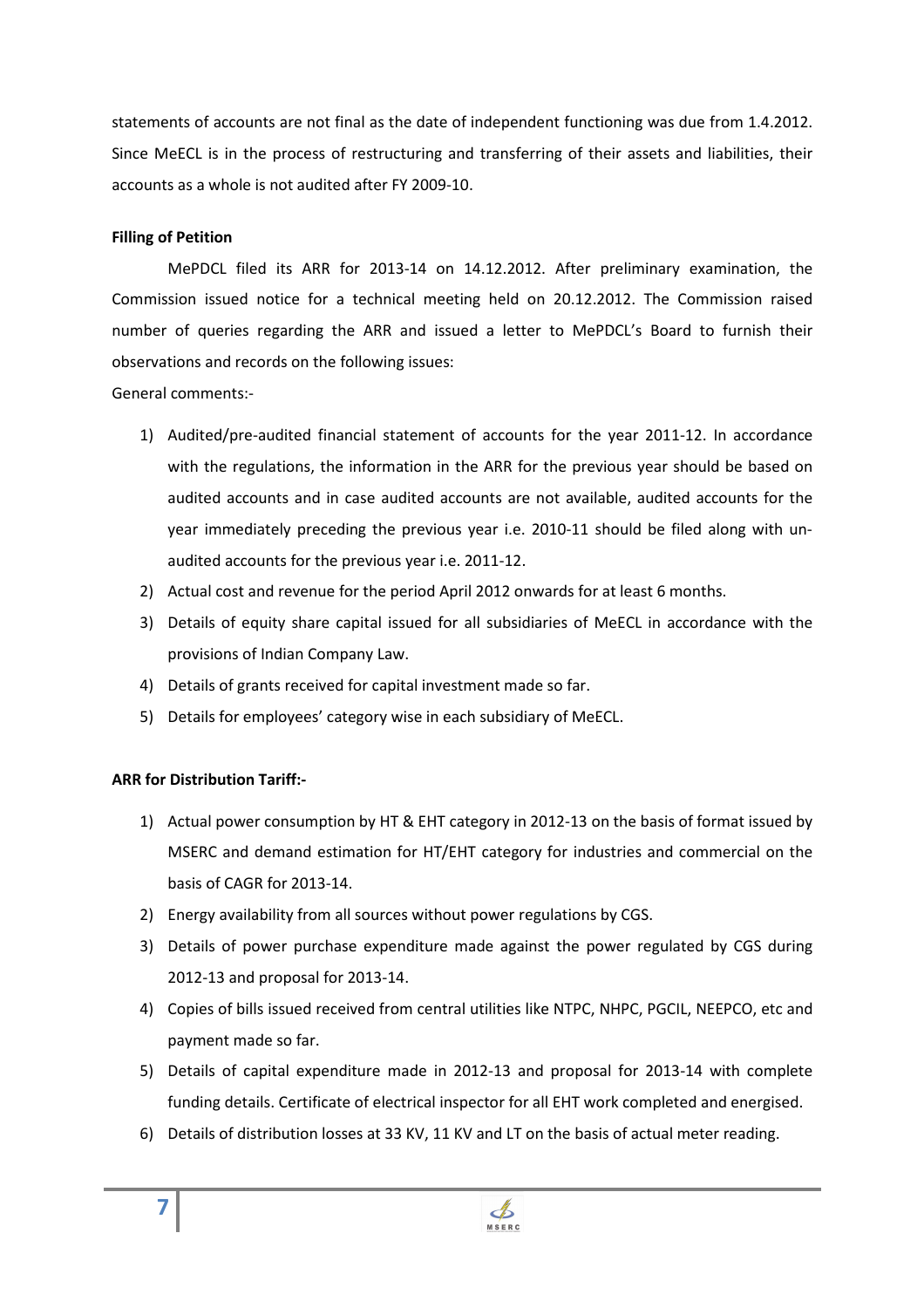- 7) Details of actual Operation & Maintenance expenses for distribution for first six months of FY 2012-13 and estimates for the remaining six months (October – March 2013) for FY 2012- 13.
- 8) Details of actual revenue from each category of consumer on the basis of consumption, tariff structure for first six months of FY 2012-13 and estimates for the remaining six months (October – March 2013) for FY 2012-13.

The Commission granted time up to 14.01.2013 to file the response on these queries to the Commission. MePDCL requested time up to 31.01.2013 for submission of replies to the Commission vide its letter dated 15.01.2013. The Commission granted time to the licensee as requested. On 31.01.2013, MePDCL submitted their response on some of the queries. MePDCL mentioned that the accounts for 2010-11 & 2011-12 are still to be audited as the reform and restructuring of MeECL is yet to be finalised. Accordingly, they submitted the pre audited financial statement of accounts for the year 2010-11 and 2011-12 which are approved by their Board of Directors. In its reply they submitted the actual cost excluding capital expenditures for the period from April to September 2012. Similarly, they furnished the actual revenue from sale of power within the state for the period April 2012 to September 2012. MePDCL submitted that the existing issued equity share of MePDCL is 50000 @ Rs.10 amounting to Rs.5, 00,000 only. The annual accounts of MePDCL for FY 2009-10 are audited and duly adopted in the annual general meeting. Pursuant to Government Notification dated 31.03.2010, the equity share capital of MePDCL is Rs.135.47 crores. The Government of Meghalaya (GOM) issued amendment that the holding company MeECL shall transfer its assets w.e.f. 01.04.2012. MePDCL mentioned that due to the above amendment notification, addition of assets and liabilities during this period have been changed and actual figures will be notified after the financial statements of accounts are audited for 2011-12.

The cost of MeECL relating to Employees, R&M and A&G are uniformly distributed in the ARRs of MePTCL, MePDCL and MePGCL. MePDCL submitted that actual consumption of HT & EHT category of consumers is being updated on the formats issued by the Commission. They submitted the bills and copies of the invoices received by Central utilities like NTPC, NHPC, PGCIL, NEEPCO, etc. However, MePDCL could not supply the information on the energy audit at different voltages and therefore the position of losses at different voltages of 33 KV/11 KV could not be validated.

The Commission required the MeECL to submit the information on open access at different voltages and supply information in consistent with national tariff policy on cross subsidy surcharge and other charges. MePDCL informed the Commission that they are in the process of submitting the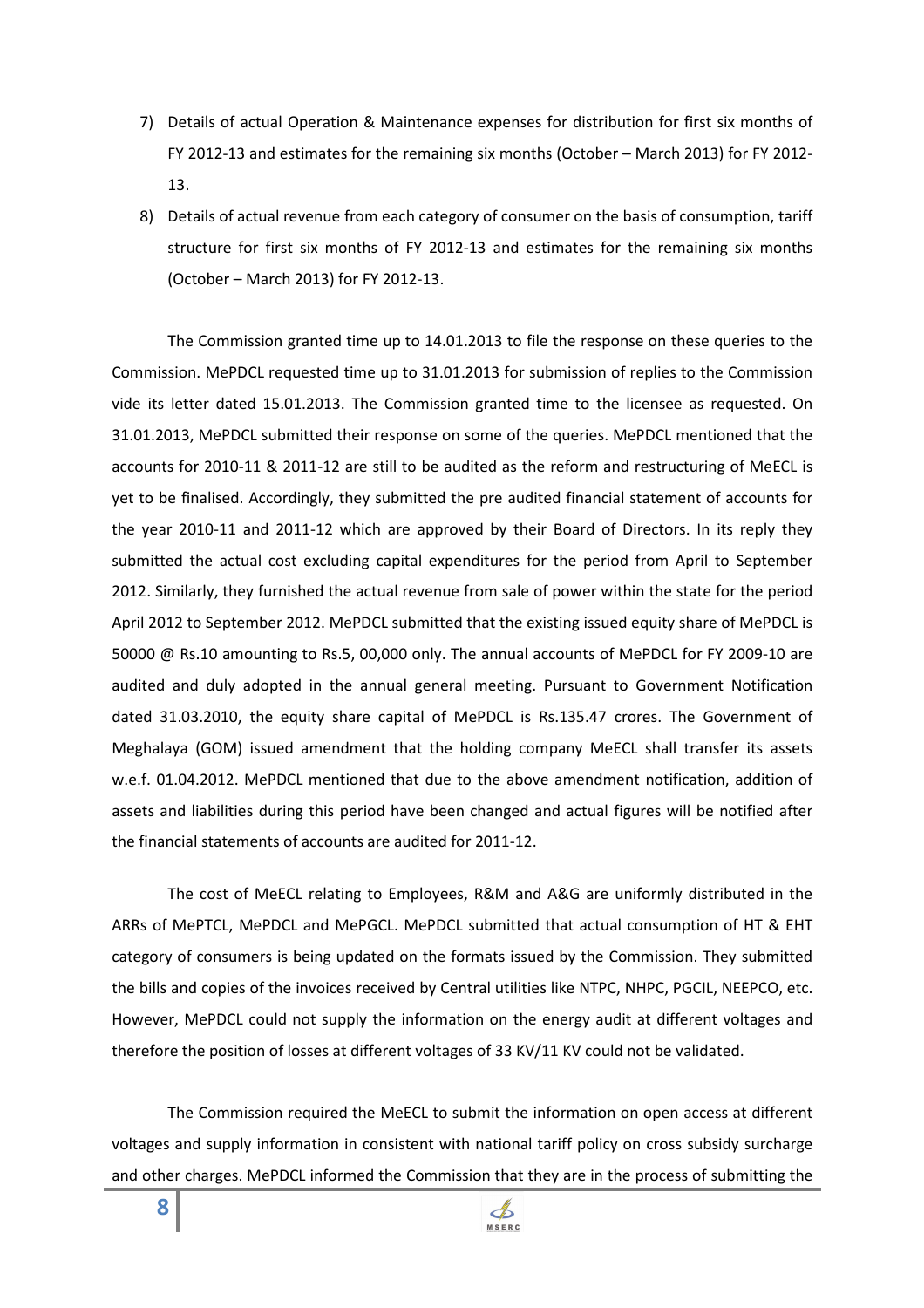separate petition for open access shortly. However, they replied that they are unable to determine the distribution losses at 132 KV, 33 KV and 11 KV as energy audit is yet to be initiated. MePDCL informed that it requires replacement of metering at number of points to conduct a proper energy audit. However they submitted that energy audit at 33 KV & 11 KV for nine towns is being undertaken under the R-APDRP part A package. MePDCL informed that they have taken the energy audit of Keating Road substations with associated 11 KV feeders. This pilot project shall be replicated for all 33 KV substations and 11 KV feeders. MePTCL has taken some initiative for installing boundary meters with ABT features and specified accuracy class for the purpose of energy audit. The Commission had held technical sessions with the licensee on 8.02.13 and 12.2.13 to discuss gaps in the ARR.

The Commission admitted the petition on 25.02.2013 and required the licensee to publish the salient features of the ARR for seeking comments from the public by 21.03.2013. MePDCL published the notice along with the abridge version of the ARR and distribution tariff proposal in the following newspapers on 27.02.2013.

| Table:1 Details of Public Notice issued by MePGCL |                               |                                    |  |  |  |  |
|---------------------------------------------------|-------------------------------|------------------------------------|--|--|--|--|
| Sl. No                                            | <b>Newspapers</b><br>Language |                                    |  |  |  |  |
|                                                   | English                       | The Shillong Times/Shillong & Tura |  |  |  |  |
|                                                   |                               | Edition                            |  |  |  |  |
|                                                   | Garo                          | Salantini Janera, Tura             |  |  |  |  |
| 3.                                                | Khasi                         | U Mawphor                          |  |  |  |  |
| 4.                                                | Jaintia                       | Chitilli                           |  |  |  |  |

The Commission also notified a public notice on 28.02.2013 inviting comments from the public on the ARR in different newspapers. Meetings were held on 5.3.13 and 20.3.2013 to discuss number of issues relating to the ARR so as to validate their claims.

|        | Table:2 Details of Public Notice issued by MSERC |                 |  |  |  |
|--------|--------------------------------------------------|-----------------|--|--|--|
| Sl. No | Language                                         | Newspapers      |  |  |  |
|        | English                                          | Meghalaya Times |  |  |  |
|        | Local languages                                  | Kynjatshai      |  |  |  |

The Commission also held meetings with the Advisory Committee members on 8, 12 February and 12th March 2013. The minutes of meetings are attached with the order.

The Commission held a public hearing on 25.03.2012 in Shillong. The Commission considered all the objections received by it, suggestions made in the advisory committee meetings and in the public hearing while disposing of this petition.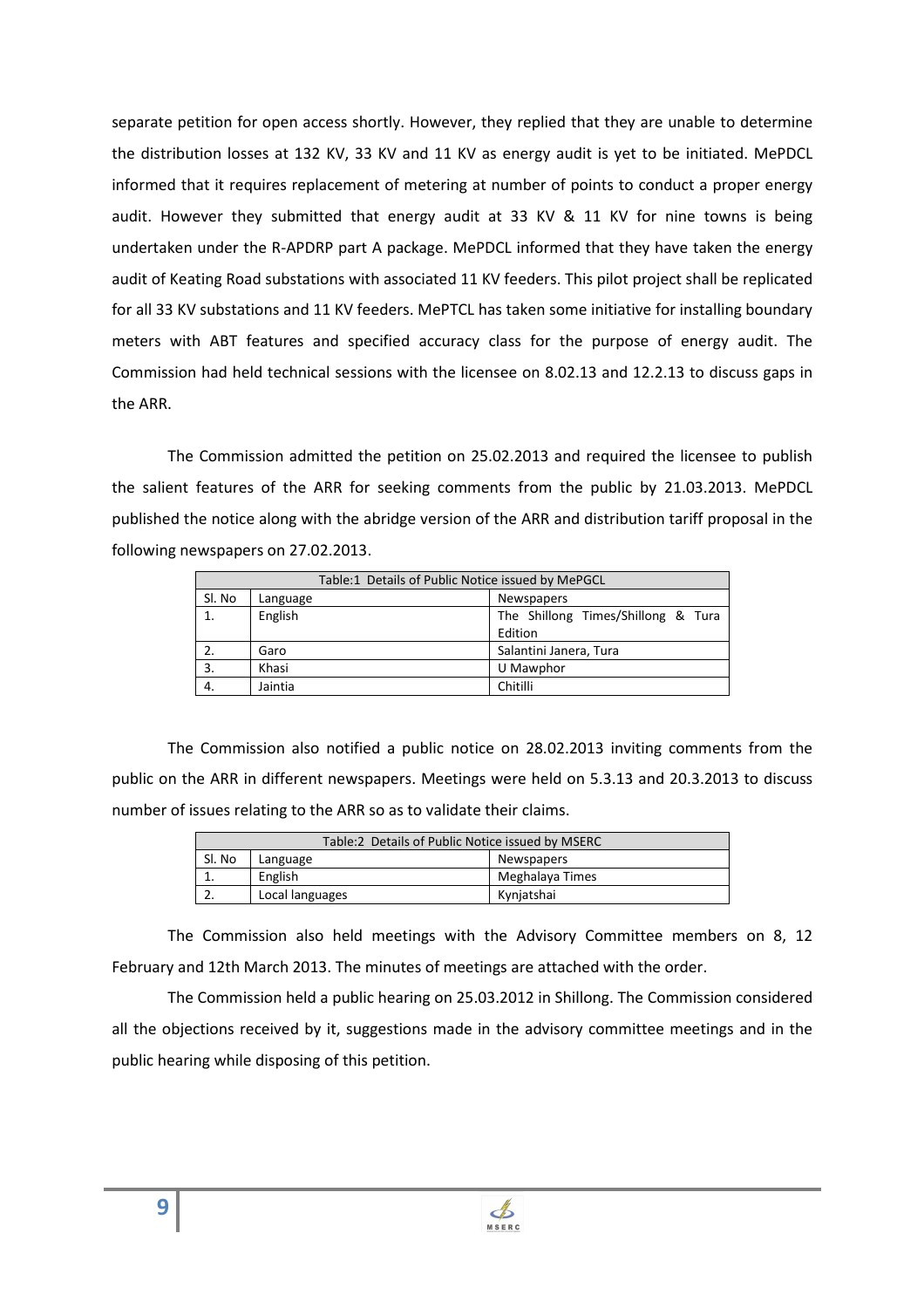#### **PETITIONER'S SUBMISSION AND PROPOSAL**

MePDCL has in its petition for FY 2013-14 has explained their overall approach for the present filing.

#### **Approach for ARR of FY 2013-14**

In accordance with the provisions of the Tariff Regulations, 2011, MePDCL submitted the ARR for FY 2013-14 based on provisional & segregated financials for the FY 2011-12/FY 2012-13 and transfer scheme. MePDCL submitted that since the notified date of independent functioning is from 1<sup>st</sup> April 2012, it has not yet finalized the commercial agreement with MePGCL and MePTCL.

#### **ARR for FY 2013-14**

#### **Segregation of Annual Accounts**

The segregation of annual accounts for restructured entities is yet to be finalized and provisional figure of Opening Balance of Gross Fixed Assets is available. The opening balance of GFA of MePDCL as on 1.4.2012 is Rs. 240.69 Crores.

#### **Estimation of Energy Sale**

The Regulation 90 of the Tariff Regulations, 2011 provides the provisions for estimation of Energy Sales. The relevant provisions are mentioned below:

"The accurate projection of category-wise sales is very essential for the assessment of energy input requirement so as to determine the quantum of generation and quantum of energy to be purchased for the correct assessment of revenue requirement for generation and power purchase. The licensee may adopt a suitable methodology like CAGR to arrive at the category wise sales for the base year i.e., for the current year.The distribution licensee shall also indicate the particulars of open access consumers, traders and other licensees category wise using its system. The demand and energy wheeled for them shall be shown separately for,(a) supply within the area of supply and (b) supply outside the area of supply. Based on the provisions as mentioned above, MePDCL analyzed the trends of the category-wise consumer data for the past years and estimated the category wise energy sale. MePDCL did separate estimation for Energy Sale within the state and outside the state. It is submitted that due to dependency on hydro projects, MePDCL faces power shortage during winter months and therefore, during winter months it need to resort to load regulation primarily for Industrial HT & EHT consumers. As a result, sales outlined in the Table reflected the regulated sale for FY 2012-13. The Energy sale for FY 2013-14 is projected based on the 7 year CAGR till FY 2012-13

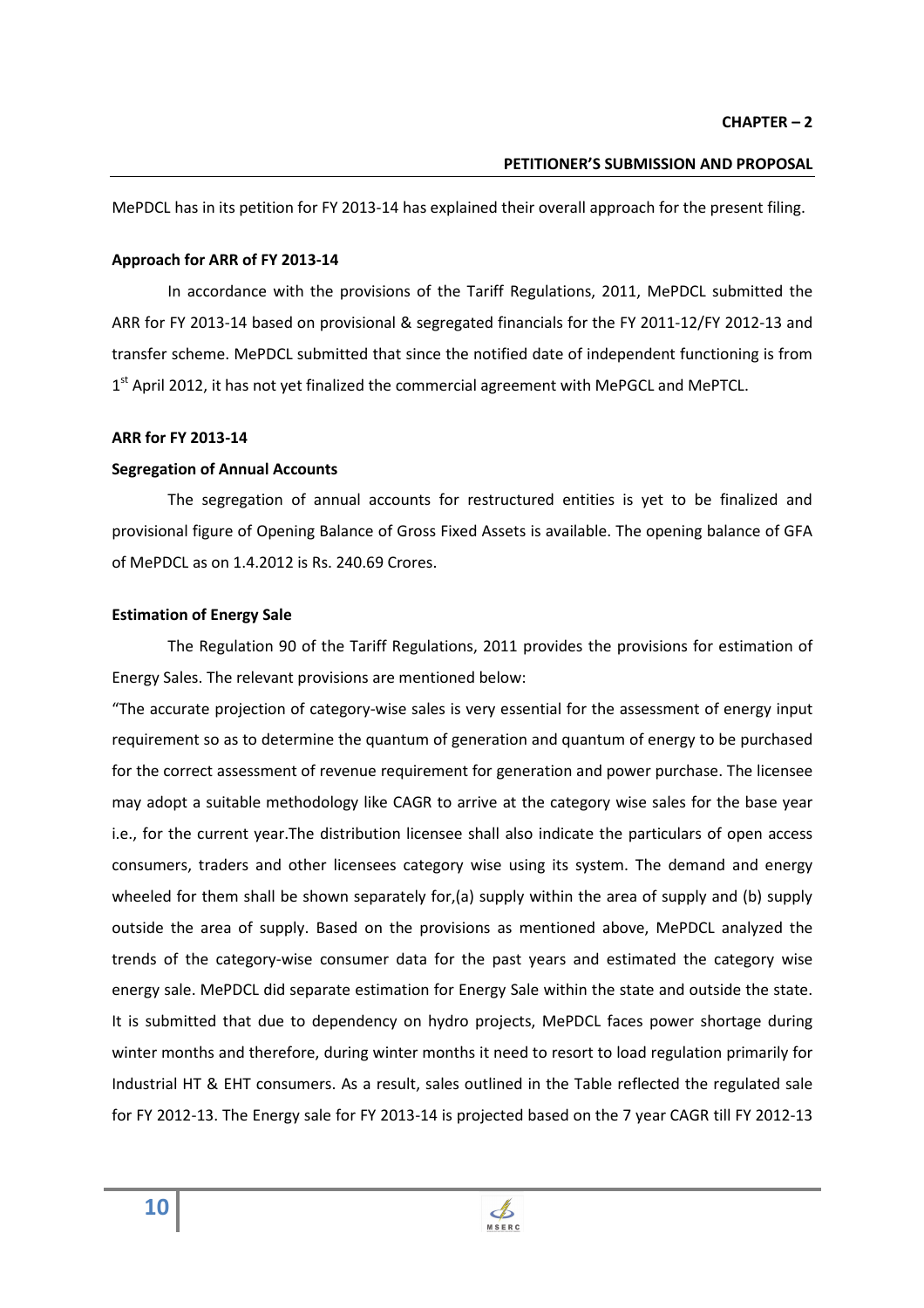and on the consideration that continuous power shall be supplied without any regulation. The proposed Energy Sale (MU) for FY 2013-14 is shown in Table.

|                | <b>Consumer Category</b>                                                | <b>Energy Sales (MU)</b> |          |         |          |          |             |           |                       |                |
|----------------|-------------------------------------------------------------------------|--------------------------|----------|---------|----------|----------|-------------|-----------|-----------------------|----------------|
|                |                                                                         | 2007-08                  | 2008-09  | 2009-10 | 2010-11  | 2011-12  | 5 Year      | 2012-13   | 2012-13               | $2012 - 13(E)$ |
|                |                                                                         | (A)                      | (A)      | (A)     | (A)      | (A)      | <b>CAGR</b> | (Based on | (Based on             | (Average       |
|                |                                                                         |                          |          |         |          |          | (%)         |           | CAGR) (C) Provisional | of $C$ & $D$ ) |
|                |                                                                         |                          |          |         |          |          |             |           | Sale) (D)             |                |
|                | <b>LT CATEGORY</b>                                                      |                          |          |         |          |          |             |           |                       |                |
|                | 1 Domestic (DLT)                                                        | 191.25                   | 209.72   | 208.71  | 245.64   | 286.73   | 10.7%       | 317.28    | 276.28                | 296.78         |
| $\overline{2}$ | Commercial                                                              | 32.10                    | 33.62    | 39.88   | 47.62    | 55.60    | 14.7%       | 63.79     | 56.51                 | 60.15          |
|                | (CLT)                                                                   |                          |          |         |          |          |             |           |                       |                |
|                | 3 Industrial (ILT)                                                      | 4.99                     | 4.95     | 5.63    | 6.50     | 6.85     | 8.2%        | 7.41      | 8.05                  | 7.73           |
|                | 4 Agriculture (AP)                                                      | 0.61                     | 0.50     | 0.63    | 0.36     | 0.41     | 5.0%        | 0.43      | 0.43                  | 0.43           |
| 5              | Public Lighting<br>(PL)                                                 | 1.50                     | 1.50     | 1.49    | 1.33     | 1.10     | 5.0%        | 1.16      | 1.05                  | 1.10           |
| 6              | <b>Water Supply</b><br>(WSLT)                                           | 5.84                     | 5.74     | 6.30    | 6.74     | 8.84     | 10.9%       | 9.81      | 7.29                  | 8.55           |
| $\overline{7}$ | General                                                                 | 9.42                     | 9.20     | 11.85   | 13.57    | 14.90    | 12.1%       | 16.71     | 15.15                 | 15.93          |
|                | Purpose                                                                 |                          |          |         |          |          |             |           |                       |                |
|                | 8 Kutir Jyoti                                                           | 3.05                     | 4.31     | 4.90    | 6.68     | 9.81     | 34.0%       | 13.14     | 12.82                 | 12.98          |
| 9              | Crematorium                                                             |                          | 0.22     | 0.22    | 0.77     | 0.18     | 5%          | 0.19      | 0.25                  | 0.22           |
|                | 10 MeECL's offices                                                      | 32.00                    | 36.32    | 36.79   | 37.27    | 37.76    |             |           |                       | 39.76          |
|                | & Employees                                                             |                          |          |         |          |          |             |           |                       |                |
|                |                                                                         |                          |          |         |          |          |             |           |                       |                |
|                | <b>HT CATEGORY</b>                                                      |                          |          |         |          |          |             |           |                       |                |
|                | 11 Water Supply<br>(WS HT)                                              | 19.12                    | 23.96    | 25.28   | 27.02    | 29.15    | 11.1%       | 32.39     | 31.63                 | 32.01          |
|                | 12 General<br>Purpose<br>including<br>Domestic (DHT)<br>and Bulk Supply | 83.67                    | 81.83    | 81.58   | 82.34    | 90.51    | 5.4%        | 95.36     | 88.02                 | 91.69          |
|                | 13 Commercial<br>(CHT)                                                  | 7.06                     | 10.03    | 12.14   | 15.68    | 19.95    | 29.7%       | 25.87     | 30.17                 | 28.02          |
|                | 14 Industrial (IHT)                                                     | 245.52                   | 294.99   | 219.69  | 272.28   | 289.45   | 5.0%        | 303.92    | 283.40                | 293.66         |
|                |                                                                         |                          |          |         |          |          |             |           |                       |                |
|                | <b>EHT CATEGORY</b>                                                     |                          |          |         |          |          |             |           |                       |                |
|                | 15 Industrial                                                           | 257.15                   | 228.60   | 243.31  | 205.16   | 223.63   | 10.0%       | 245.99    | 254.17                | 250.08         |
|                | <b>OUTSIDE SALE</b>                                                     |                          |          |         |          |          |             |           |                       |                |
|                | 16 Assam (33kV)                                                         | 9.75                     | 10.88    | 13.16   | 15.22    | 19.10    |             |           |                       | 19.30          |
|                | 17 U.I / Bilateral                                                      | 155.08                   | 88.23    | 40.65   | 40.38    | 37.32    |             |           | 64.50                 | 64.50          |
|                | 18 Swapping<br>(NVVN)                                                   |                          |          | 26.63   | 80.75    | 50.35    |             |           | 51.60                 | 51.60          |
|                | <b>Total</b>                                                            | 1,058.10                 | 1,044.60 | 978.84  | 1,105.31 | 1,181.64 |             | 1,133.45  | 1,181.31              | 1,274.49       |

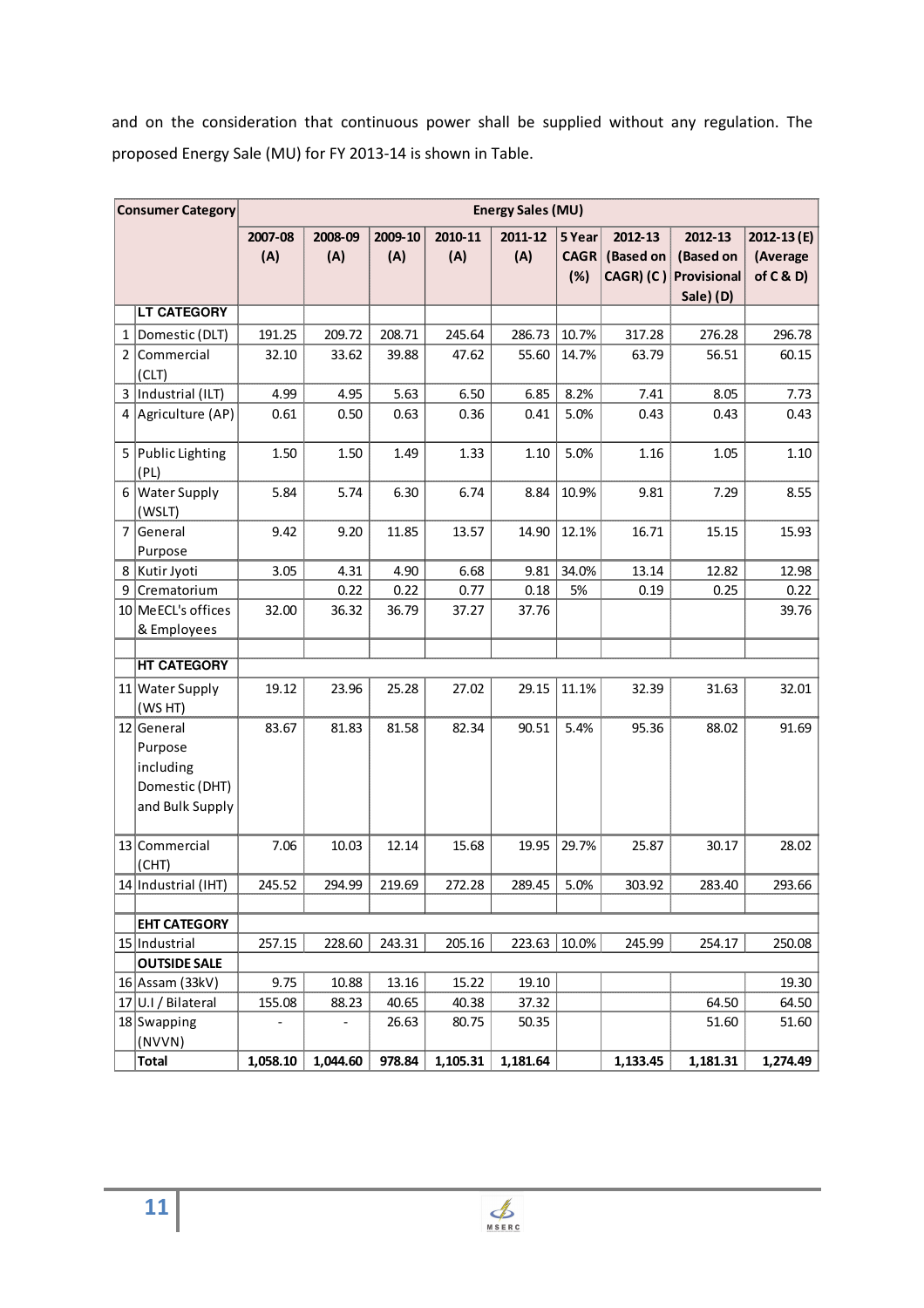#### **Energy Availability**

#### **Energy Available from MePGCL**

All the generating stations of MePGCL are hydro and hence are dependent on monsoon. The maximum generation recorded during the last decade was 665.38 MU in FY 2007-08. The Net generation projected for FY 2013-14 is given in the Table.

| SI. | <b>Name of Power Station</b> | <b>Net</b> |
|-----|------------------------------|------------|
| No. |                              | Generation |
|     |                              | (MU)       |
| 1   | Umiam Stage I                | 107.00     |
| 2   | Umiam Stage II               | 54.00      |
| ς   | Umiam Stage III              | 131.60     |
| 4   | Umiam Stage IV               | 198.00     |
| 5   | Umtru Power Station          | 26.00      |
| 6   | Micro Hydel (Sonapani)       | 6.00       |
| 7   | Leshka HFP                   | 401.00     |
| 8   | Lakroh HFP                   | 6.00       |
|     | Total                        | 929.60     |

#### **Energy Available from Inter-State Generating Stations**

Purchases from Inter-State Generating Station:

In addition to power procured from MePGCL, MePDCL procures power on Long Term basis from sources such as InterState Generating stations of NEEPCO, NHPC and NTPC located in ER and NER region. The quantum of power procured from these sources is as per allocation made by Central Government. All Generating stations are located in NER except for existing stations of NTPC. The energy availability from the existing sources is projected based on MePDCL share, PLF, Auxiliary Consumption and past trend. For the upcoming stations such as BTPS of NTPC and OTPC, the unit wise tentative Commercial Operation Date (COD) is considered for projecting the energy availability in FY 2013-14.

#### **Purchases from Short Term Market**:

MePGCL's generation is 100% hydel and among the inter-state share about 57% is hydel, the energy availability is dependent on monsoon. Further past trends indicate that during winter months the Industrial Demand grows while the overall availability to meet the demand drops down, leading to sudden deficit scenario. Therefore to meet any short term requirement of power, MePDCL procures power from Short Term Market such Exchange, SWAP/Bi-lateral arrangement etc.

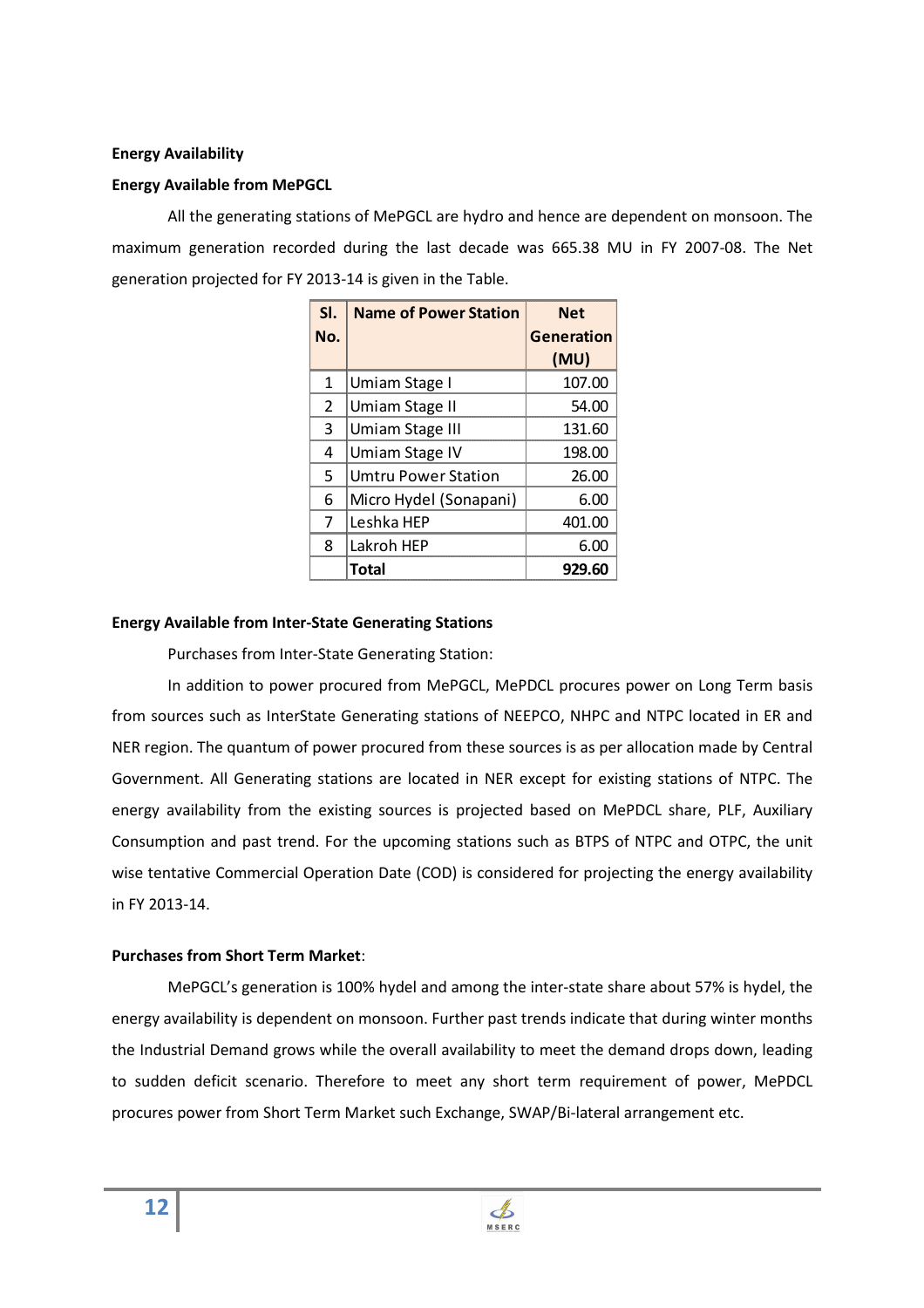#### **Renewable Purchase Obligation**:

In accordance with the Meghalaya State Electricity Regulatory Commission (Renewal Energy Purchase Obligation and Compliance) Regulation 2010 as notified on 21st December 2010, MePDCL is obligated to purchase electricity from renewable energy sources. Clause 4 of the said Regulation specifies the quantum of Renewable Purchase Obligation (RPO) by the Licensees. It is submitted that Hon'ble commission is yet to determine the RPO for FY 2013-14, hence as per Regulation 4(3) of Meghalaya State Electricity Regulatory commission (Renewal Energy Purchase Obligation and Compliance) Regulation 2010, the RPO % for FY 2013-14 will be same as FY 2012-13. The MePDCL proposes to procure 92 MUs of energy from small hydro which is categorized as Non-solar. MePDCL's obligation to purchase electricity from Non-solar sources has therefore been met. MePDCL proposes to procure 6.04 MUs from solar sources as shown in Table to meet its Renewable Purchase Obligation. The projected energy availability from the outside the state sources detail is mentioned in Table below. The FY 2011-12 (Actual), FY 2012-13 (Provisional) and FY 2013-14 (Projected) figure of power procurement is attached as Format D3.

| <b>Particulars</b>                                   | <b>FY 2013-14</b> |
|------------------------------------------------------|-------------------|
| Solar Renewable Purchase Obligation (%)              |                   |
| Energy Sale to Consumers within the State (MU)       |                   |
| <b>Energy to be procured from Solar sources (MU)</b> |                   |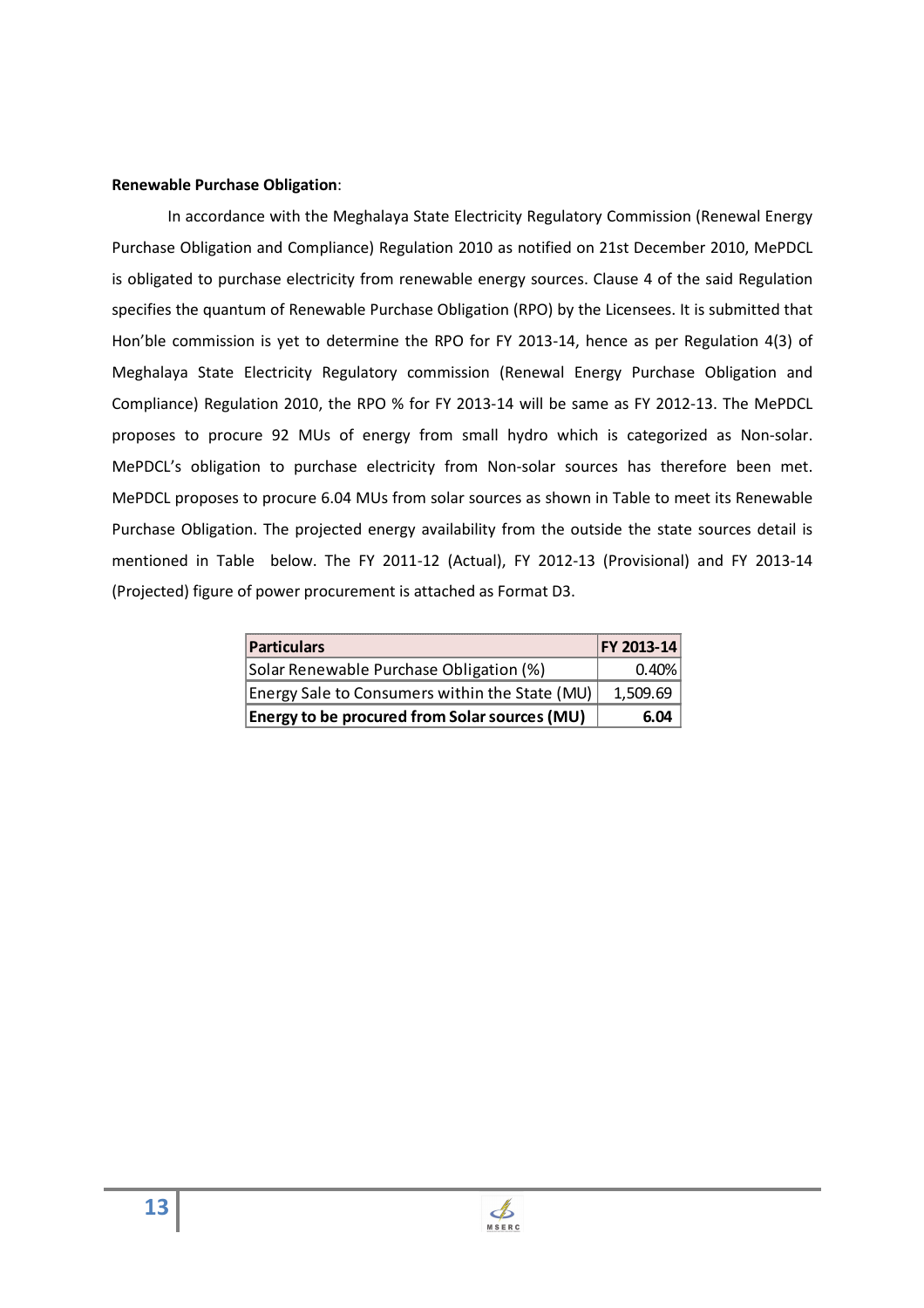| SI           | Source/Station         | <b>Capacity</b> | <b>Firm allocation</b> |           | PLF % | Aux          | <b>Energy</b>            |
|--------------|------------------------|-----------------|------------------------|-----------|-------|--------------|--------------------------|
| No.          |                        | (MW)            | %                      | <b>MW</b> |       | Consn<br>(%) | <b>Available</b><br>(MU) |
| $\mathbf{1}$ | <b>NTPC</b>            |                 |                        |           |       |              |                          |
|              | NTPC Farakka           | 1,600           | 0.6%                   | 9.28      | 85%   | 8.0%         | 64                       |
|              | NTPC Talcher           | 840             | 0.6%                   | 5.80      | 85%   | 8.0%         | 40                       |
|              | NTPC Kahalgaon I       | 1,500           | 1.6%                   | 4.87      | 85%   | 8.0%         | 33                       |
|              | NTPC Kahalgaon II      | 1,000           | 0.6%                   | 24.00     | 85%   | 8.0%         | 164                      |
|              | NTPC-BTPS              | 250             | 16%                    | 40.00     | 85%   | 8.0%         | 30                       |
| 2            | <b>NHPC</b>            |                 |                        |           |       |              |                          |
|              | a) Loktak HEP          | 105             | 12.4%                  | 12.99     | 45%   | 1.0%         | 51                       |
| 3            | <b>NEEPCO</b>          |                 |                        |           |       |              |                          |
|              | Free Power             |                 |                        |           |       |              | 60                       |
|              | Kopili Stage-I HEP     | 200             | 17.4%                  | 34.76     | 45%   | 1.0%         | 85                       |
|              | Kopili Stage-II HEP    | 25              | 13.7%                  | 3.41      | 45%   | 1.0%         | 9                        |
|              | Khandong HEP           | 50              | 16.9%                  | 8.44      | 45%   | 1.0%         | 17                       |
|              | Ranganadi HEP          | 405             | 11.5%                  | 46.49     | 45%   | 1.0%         | 128                      |
|              | Doyang HEP             | 75              | 11.5%                  | 8.60      | 45%   | 1.0%         | 24                       |
|              | <b>AGBPP</b>           | 291             | 11.8%                  | 34.28     | 85%   | 3.0%         | 195                      |
|              | <b>AGTPP</b>           | 84              | 11.8%                  | 9.72      | 85%   | 3.0%         | 70                       |
| 4            | OTPC-<br>PALLATANA GPP | 726             | 10.9%                  | 78.99     | 85%   | 3.0%         | 428                      |
| 5            | Other sources          |                 |                        |           |       |              |                          |
|              | a) UI/ Bilateral/      |                 |                        |           |       |              | 24                       |
|              | Exchange               |                 |                        |           |       |              |                          |
|              | b) Solar               |                 |                        |           |       |              | 6.04                     |
|              | c) Swapping            |                 |                        |           |       |              | 130.00                   |
|              | <b>Total</b>           |                 |                        |           |       |              | 1,558.60                 |

#### **Distribution Losses**

At present, there is considerable number of un-metered consumers in domestic category mainly in rural areas. Moreover, there are many HT feeders that do not have meters. The consumption of un-metered consumers is being assessed, and thus there is a possibility of higher actual consumption resulting in lower computation of Distribution loss. The distribution loss for FY 2013-14 is estimated to be 26.28%.

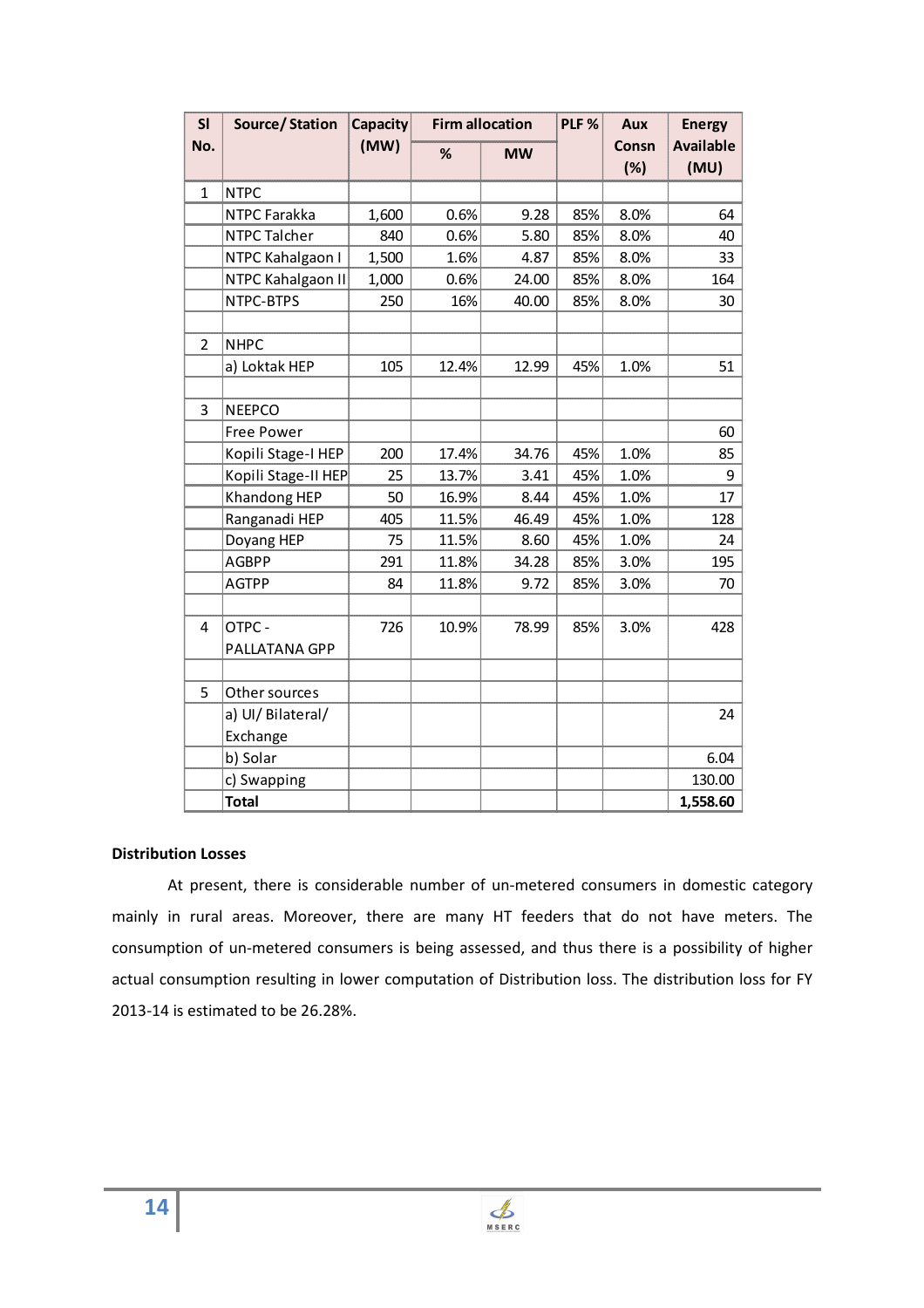#### **Remedial Measures**

MePDCL is planning to hire a 3rd party agency to conduct energy audit up to Distribution Transformer level for knowing the actual loss level at all voltage level. This will enable MePDCL to know the areas of potential loss reduction.

#### **Energy Balance**

MePDCL submited that it shall procure power from MePGCL, Inter-state Generating stations located in NER & ER region, UI/Bilateral, Exchange, Swap etc. As per the agreement between MePDCL and Inter-state generators MePDCL need to bear the losses from the Generators Ex-Bus, hence while calculating the energy available at Transmission periphery from Generating Stations located at NER, only NER POC loss is taken while for Generating Stations located in ER region, ER and NER POC losses are considered. The detailed Energy Balance as shown in Format D2 is summarized in the Table.

| <b>Particular</b>                                        |           | <b>Units FY 2013-14</b> |
|----------------------------------------------------------|-----------|-------------------------|
| <b>Power Purchase Within Meghalaya</b>                   |           |                         |
| <b>Power Procurement from MePGCL</b>                     | <b>MU</b> | 929.60                  |
| <b>Total Purchase within Meghalaya</b>                   | MU        | 929.60                  |
| Power Purchase outside Meghalaya                         |           |                         |
| <b>Power Purchase from NER Source</b>                    | <b>MU</b> | 1,257.51                |
| North Eastern Region Loss                                | %         | 2.6%                    |
| <b>Net NER Power available at Transmission Periphery</b> | MU        | 1,224.82                |
| <b>Power Purchase from ER Source</b>                     | MU        | 301.09                  |
| <b>Eastern Region Loss</b>                               | %         | 1.7%                    |
| <b>Total Applicable loss for ER Sources</b>              | %         | 4.3%                    |
| Net ER Power available at Transmission Periphery         | MU        | 288.29                  |
| <b>Total Power Available at Transmission Periphery</b>   | <b>MU</b> | 2,442.70                |
| Intra-State Transmission (MePTCL) Loss                   | %         | 4%                      |
| <b>Total Power Available at Distribution Periphery</b>   | <b>MU</b> | 2,345.00                |
| Outside the State Sale                                   | <b>MU</b> | 269.99                  |
| Net Power Available at Distribution Periphery*           | <b>MU</b> | 2,075.01                |
| <b>Distribution Loss</b>                                 | %         | 26.28%                  |
| <b>Distribution Loss</b>                                 | <b>MU</b> | 545.31                  |
| <b>Energy Available for Sale within the State</b>        | <b>MU</b> | 1,529.69                |

*\* After deducting sale to Outside State*

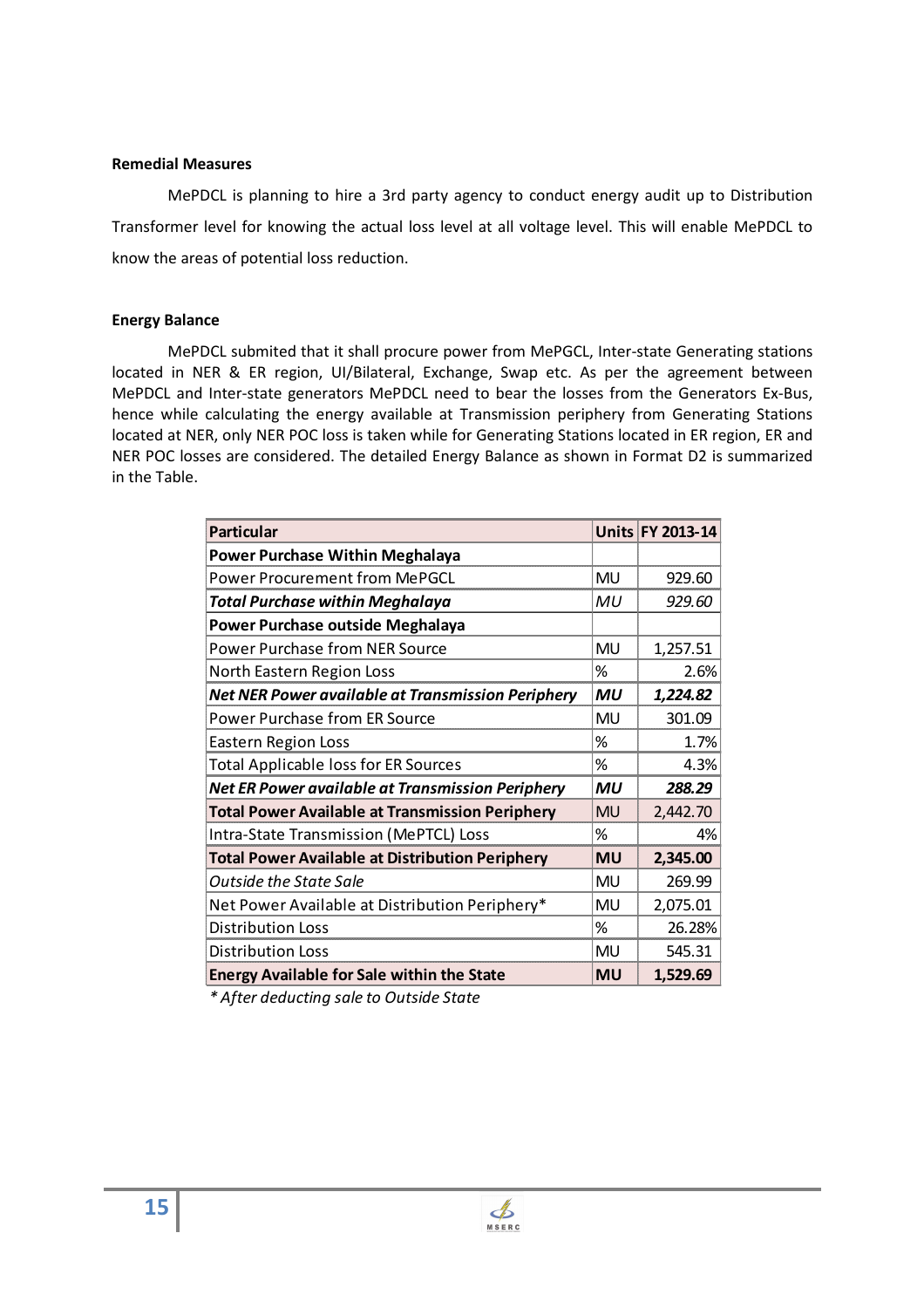# **Aggregate Technical & Commercial Loss (AT & C Loss)**

# **Collection Efficiency**

The collection efficiency is an important parameter in calculating the AT & C loss. Other than the disputed FYs of FY 2008-09 & 2009-10, on an average the collection efficiency of MePDCL was around 96 %. In FY 2011-12 the collection efficiency was more than 100% due to arrears from earlier FY realized. In FY 2013-14 the collection efficiency is estimated at 98 %. To assess the overall efficiency of the Licensee the concept of AT & C was introduced. As per Regulation 91(a) of the Tariff Regulations, 2011, MePDCL need to assess the actual AT & C loss for the previous year, estimated for the current year and to project AT & C loss figure for the next Financial Year. The AT & C loss is arrived after taking into consideration the energy for which revenue is realized as indicated in Format D2 (A) enclosed, summary of which is shown in Table in the petition.

|  | 2012-131 | 20<br>. |
|--|----------|---------|
|  |          |         |

## **Annual Expenses of MePDCL**

As per Regulation 98 (1) of Tariff Regulations, 2011 the Annual Expenses of Distribution Licensee shall comprise of:

- (a) Power Purchase Cost
- (b) Capital Cost
- (c) Debt-equity
- (d) Return on equity
- (e) Interest on Loan Capital
- (f) Operation and Maintenance Expenses
- (g) Interest on working capital
- (h) Income Tax
- (i) Depreciation
- (j) Bad and doubtful debts
- (k) Depreciation as may be allowed

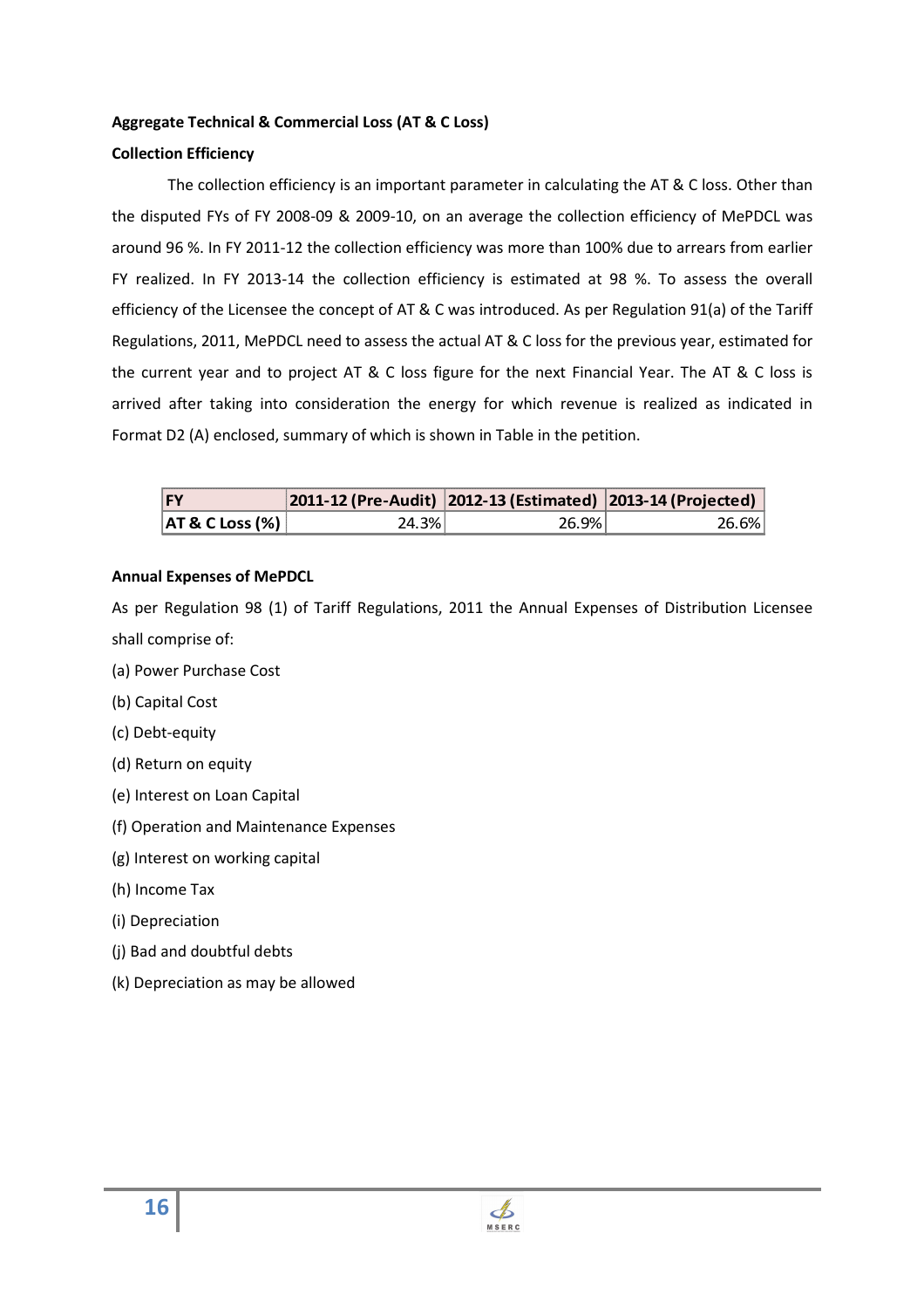#### **Power Purchase Cost**

Regulation 93 of the Tariff Regulations, 2011 provides provisions for Power Purchase Cost, some of the relevant clauses are mentioned below:

"93. Power Purchase Cost (1) The Licensee shall procure power from approved sources. Additional energy required after taking into account the availability of energy from such approved sources, shall be reasonably estimated well in advance and procurement arrangements made for such long and medium term purchases, by following standard contractual procedures. All such purchases shall only be made with the prior approval of the State Commission. (2) For purchase of electricity from sources outside the state, the transmission loss level agreed to in the Power Purchase Agreement (PPA) or worked out from energy accounts of RLDC ./ SLDC shall be taken into account for purchase of power from such sources.(3) The cost of power purchased from the central generating companies shall be worked out based on the tariff determination by the Central Electricity Regulatory Commission (CERC). (4) Where power is purchased by the licensee from Stateowned existing generating stations, the cost of power purchase shall be worked out based on the price determined by the State Commission.(5) The cost of power purchase from IPPs shall be considered based on existing Power Purchase Agreement if any, till the agreement period is over.(6) In case of power purchased from Renewable energy sources the quantum and the cost shall be as per the policy approved by the State Commission / Central Commission.(7) In case of short-term power purchase necessitated based on unprecedented development, the licensee may resort to short term procurement."

The Power Purchase cost from Inter-State Generating Stations is projected based on the prevailing CERC Tariff and historical data. However the cost of procurement of power from MePGCL is projected based on the information received from MePGCL. For power procurement from Short Term sources the cost is considered to be the present market price. Since MePDCL need to meet the Solar RPO by way of purchasing Solar Power, the cost of Solar Power is considered at Rs 13.40 per unit based on the forbearance price of Solar REC notified by CERC. The power purchase cost projection is mentioned in Table 9 below. The Power Purchase Cost for FY 2011-12 (Actual), FY 2012- 13 (Estimate) and FY 2013-14 (Projection) is shown Format 4.

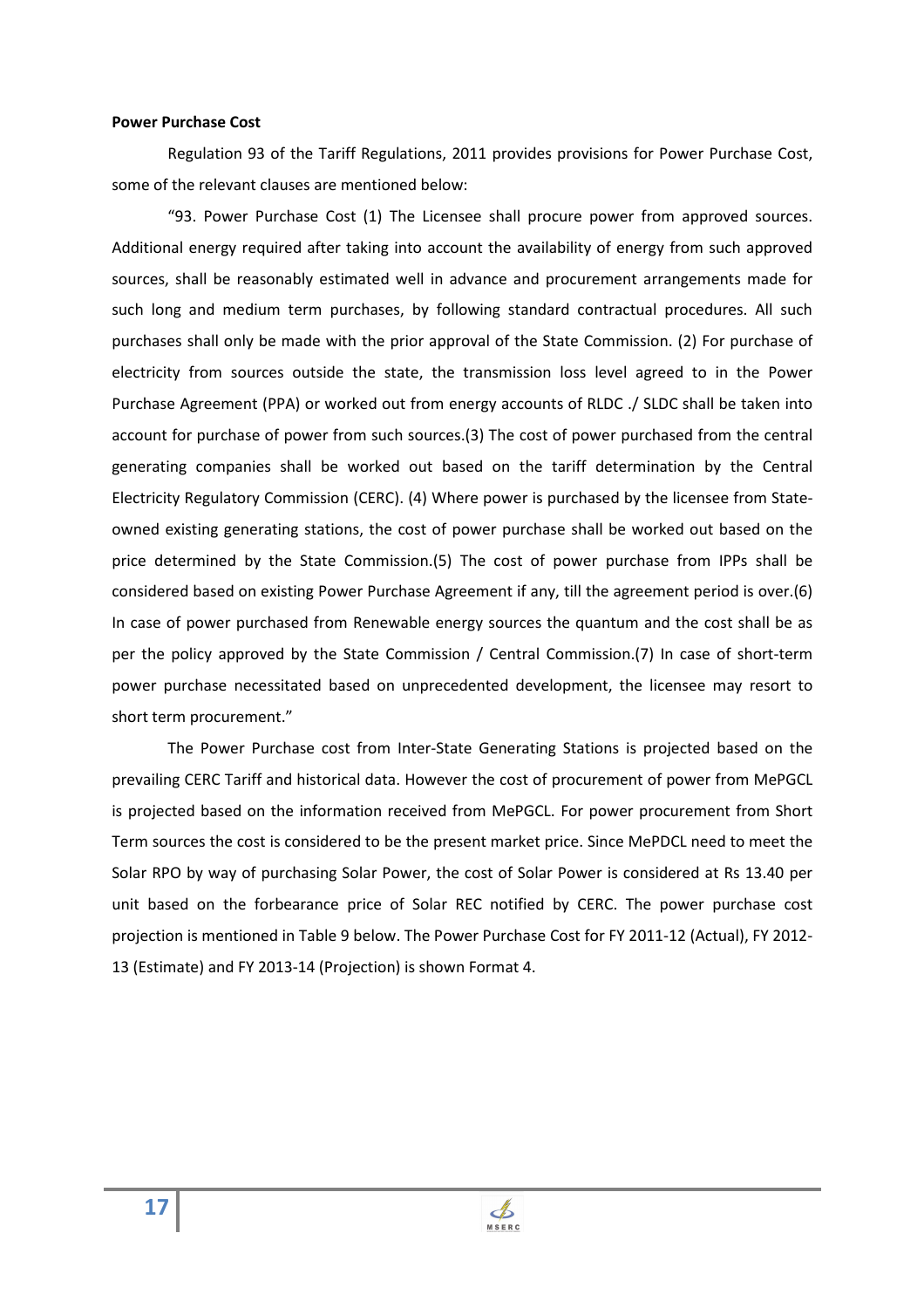| SI No. Source/ Station    | <b>Energy</b>   | <b>Variable Cost</b>         | <b>Total</b>             | <b>Total</b>             | <b>Total</b> |
|---------------------------|-----------------|------------------------------|--------------------------|--------------------------|--------------|
|                           | <b>Received</b> | (Paise/Unit)                 | <b>Variable</b>          | <b>Fixed Cost Cost</b>   |              |
|                           | (MU)            |                              | Cost (Rs Cr)             | (Rs Cr)                  | (Rs Cr)      |
| 1 MePGCL                  |                 |                              |                          |                          |              |
| <b>Old Stations</b>       | 517             |                              |                          |                          | 75.36        |
| Sonapani                  | 6               |                              |                          |                          | 1.28         |
| Myndtu Leshka             | 401             | $\qquad \qquad \blacksquare$ | $\overline{\phantom{a}}$ | $\overline{\phantom{a}}$ | 222.86       |
| Lakroh                    | 6               |                              |                          |                          | 1.61         |
| 2 NTPC                    |                 |                              |                          |                          |              |
| <b>NTPC Farakka</b>       | 64              | 319.66                       | 20.46                    | 7.55                     | 28.01        |
| <b>NTPC Talcher</b>       | 40              | 157.60                       | 6.30                     | 5.25                     | 11.55        |
| NTPC Kahalgaon I          | 33              | 253.20                       | 8.36                     | 4.81                     | 13.17        |
| NTPC Kahalgaon II         | 164             | 241.86                       | 39.66                    | 26.07                    | 65.73        |
| NTPC-BTPS                 | 30              | 250.00                       | 7.50                     | 5.12                     | 12.62        |
| 3 NHPC                    |                 |                              |                          |                          |              |
| a) Loktak HEP             | 51              | 138.00                       | 7.04                     | 4.42                     | 11.46        |
| 4 NEEPCO                  |                 |                              |                          |                          |              |
| <b>Free Power</b>         | 60              |                              |                          |                          |              |
| Kopili Stage-I HEP        | 85              | 44.49                        | 3.78                     | 3.45                     | 7.23         |
| Kopili Stage-II HEP       | 9               | 91.37                        | 0.82                     | 0.86                     | 1.68         |
| Khandong HEP              | 17              | 108.13                       | 1.84                     | 0.59                     | 2.43         |
| Ranganadi HEP             | 128             | 117.64                       | 15.06                    | 20.02                    | 35.08        |
| Doyang HEP                | 24              | 147.70                       | 3.54                     | 5.00                     | 8.54         |
| <b>AGBPP</b>              | 195             | 190.57                       | 37.16                    | 10.83                    | 47.99        |
| <b>AGTPP</b>              | 70              | 252.14                       | 17.65                    | 6.54                     | 24.19        |
| <b>5 OTPC - PALLATANA</b> | 428             | 240.68                       | 103.01                   | 61.77                    | 164.78       |
| <b>GPP</b>                |                 |                              |                          |                          |              |
| 6 Other sources           |                 |                              |                          |                          |              |
| a) UI/Bilateral/          | 24              |                              |                          |                          | 12.75        |
| Exchange                  |                 |                              |                          |                          |              |
| b) Solar                  | 6.04            |                              |                          |                          | 8.09         |
| c) Swapping               | 130             |                              |                          |                          |              |
| <b>Total</b>              | 2,488.20        |                              |                          |                          | 756.42       |

## **Transmission Charges**

## **Inter-State Transmission Charge**

MePDCL submits that it needs to pay Inter-State Transmission charge for the power procured from outside the state. The Inter-State Transmission Charge includes Power grid charge, Scheduling and Operating charge of RLDC and other Open Access charges. The comparison of Inter-State Transmission Charge for FY 2011-12, FY 2012-13 and FY 2013-14 is shown in Table. MePDCL submits before the Hon'ble Commission to kindly approve Rs 64.80 Crs as Inter-State Transmission Charge.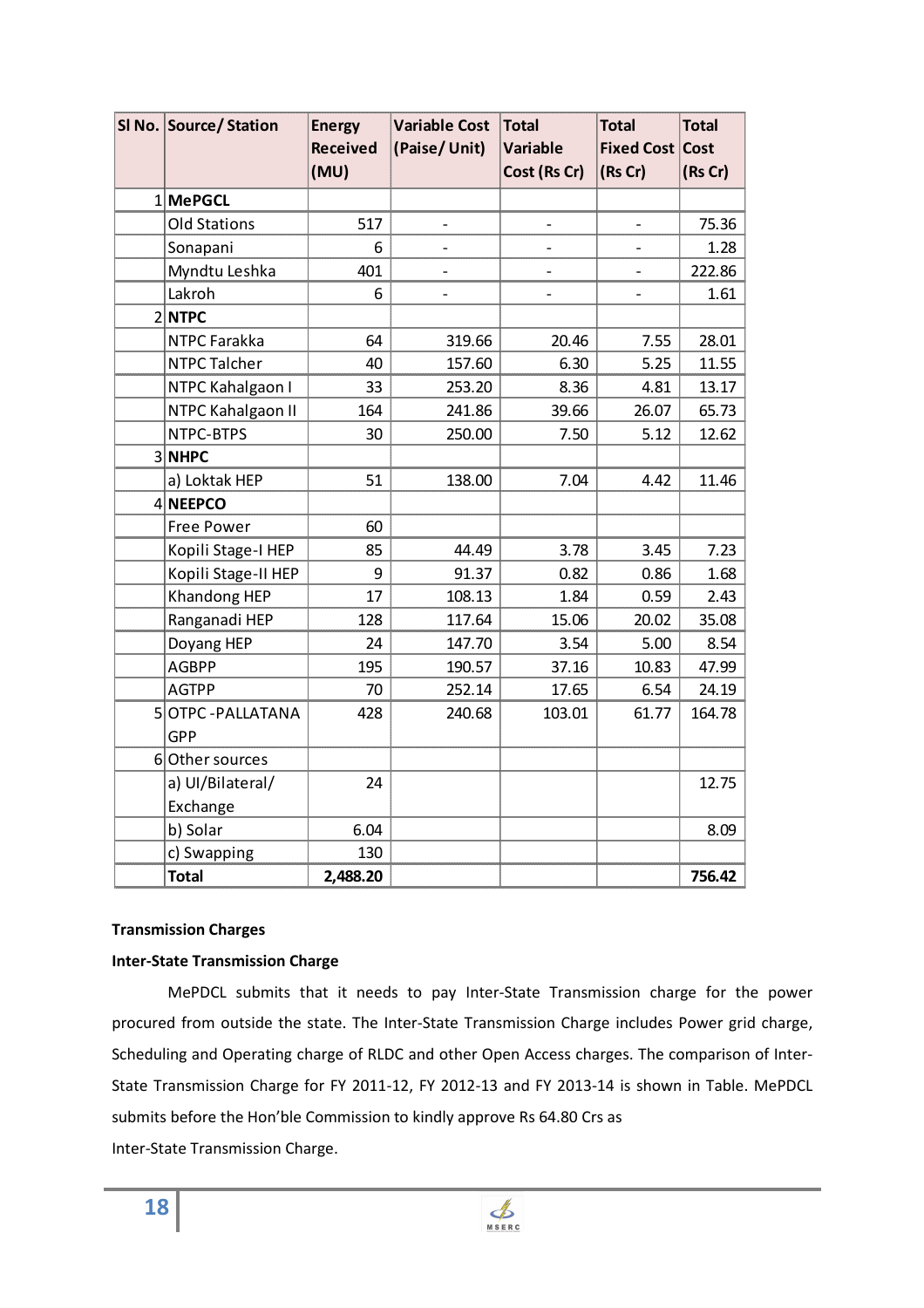| <b>Particulars</b>                     |       | FY 2011-12 FY 2012-13 FY 2013-14 |     |
|----------------------------------------|-------|----------------------------------|-----|
| <b>POWERGRID</b>                       | 45.53 | 49 90                            |     |
| ASEB                                   |       |                                  |     |
| POSOCO                                 | 1.05  | 1 በ5                             | 110 |
| OAC                                    | 2 50  | 2 50                             |     |
| e) Reactive Charges                    | 0. RO | 0.80                             |     |
| <b>Inter-State Transmission Charge</b> | 49.88 | 54.25                            |     |

#### **MePTCL Transmission Charges**

It is submitted that as per as Regulation 95 of the Tariff Regulations, 2011 the Transmission, wheeling and other charges payable to the transmission licensee or wheeling of power purchased shall be considered as expense. It is submitted that as per information received from MePTCL, the projected annual transmission charge admissible to MePDCL is Rs 75.35 Cr. MePDCL submits before the Commission to approve the same as pass through in Distribution ARR.

#### **Capital Investment Plan**

It is submitted that MePDCL will be implementing Distribution Scheme under RAPDRP Part-B which is financed by the Ministry of Power. Also RGGVY 2nd Phase is proposed to be implemented under the finance of Ministry of Power. Further MePDCL is implementing a program for installation and replacement of meter under the State Plan.

#### **Gross Fixed Assets**

The provisional gross fixed assets (GFA) as on 31st March 2012 for segregated entity of distribution company is Rs. 240.69 Cr. The closing GFA for FY 2013-14 is worked out considering additional capitalization for each station. The table below provides closing GFA of MePDCL for FY 2013-14.

| <b>Particulars</b>                         | <b>MePTCL (Rs Cr)</b> |
|--------------------------------------------|-----------------------|
| Opening GFA as on 1.4.2012                 | 240.69                |
| Add: Additions to GFA during FY 2012-13    | 66.16                 |
| Less: Retirements to GFA during FY 2012-13 |                       |
| Closing GFA as on 31.3.2013                | 306.85                |
|                                            |                       |
| Opening GFA as on 1.4.2013                 | 306.85                |
| Add: Additions to GFA during FY 2013-14    | 340.72                |
| Less: Retirements to GFA during FY 2013-14 |                       |
| Closing GFA as on 31.3.2014                | 647.57                |

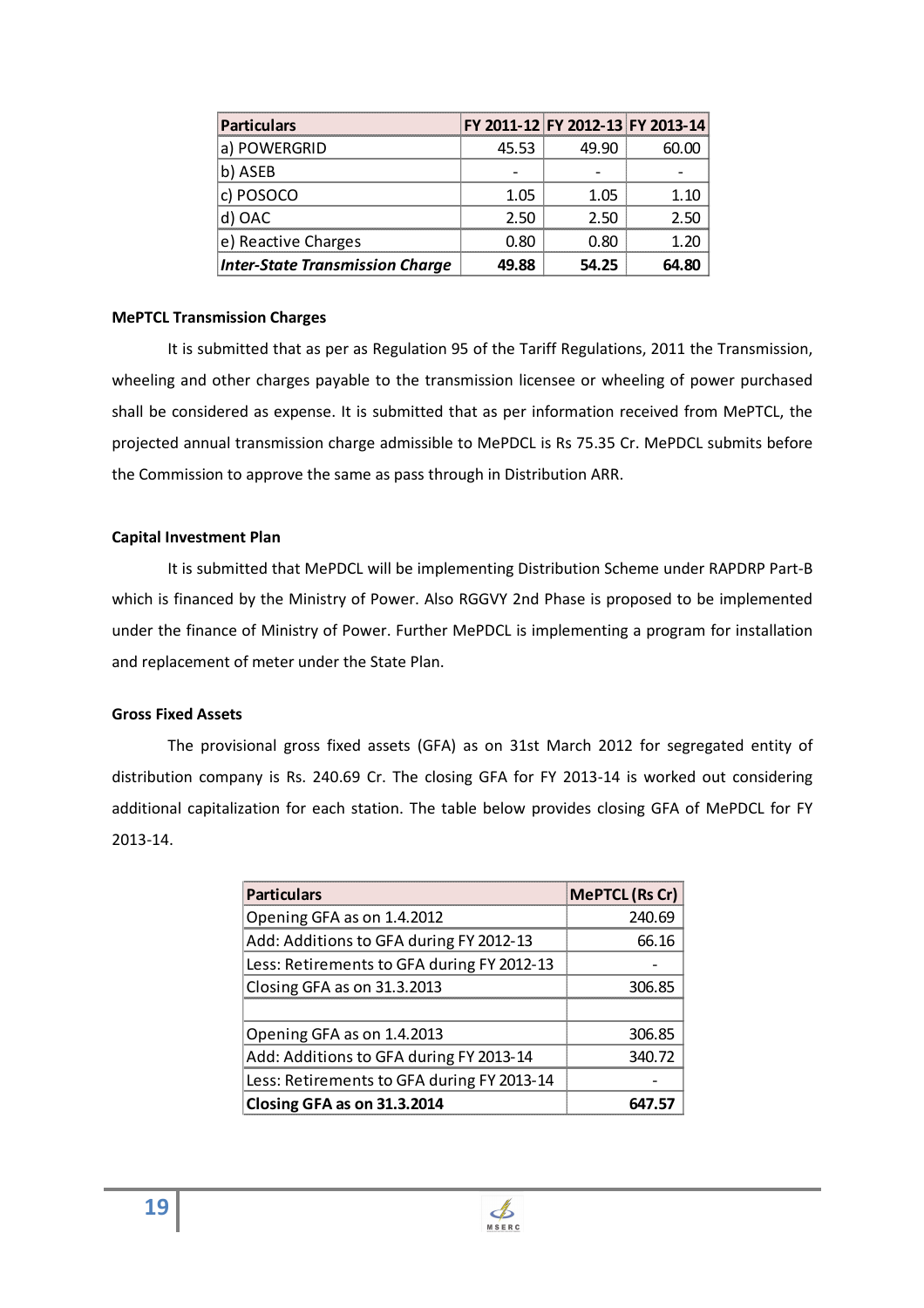#### **Determination of Return of Equity**

The relevant regulations for determination of debt-equity ratio are extracted for reference as below:

"100. Debt-equity Ratio (1) For the purpose of determination of tariff, the debt-equity ratio of 70:30 will be applied for all new investments during the financial year. Where equity employed is more than 30%, the amount of equity for the purpose of tariff shall be limited to 30% and the balance shall be treated as loan. Where actual equity employed is less than 30%, the actual equity shall be considered. Provided that the Commission may, in appropriate case, consider equity higher than 30% for the purpose of determination of tariff, where the distribution licensee is able to establish to the satisfaction of the Commission that deployment of equity more than 30% is in the interest of general public. (1) The debt and equity amounts in accordance with clause (1) above shall be used for calculating interest on loan, return on equity, advance against depreciation and foreign rate variation."

As per State Government Notification No. 37, dated 31.03.10 equity for MePDCL has been notified at Rs 135.48 Crores and the same is considered as equity for calculation of RoE. As per Tariff Regulations, 2011 Return on Equity shall be computed on the equity base determined in accordance with regulation 101 and shall be at least 14%. It is submitted that the assets added during FY 2012- 13 & FY 2013-14 are proposed to be funded through grant and loan. Therefore for FY 2012-13 & FY 2013-14 no equity component is taken. The equity held at end of FY 2013-14 is projected to be Rs 135.48 Cr. MePDCL submitted before the Commission to approve the RoE of Rs. 18.97 Cr. for FY 2013-14.

| <b>Particulars</b>        | 2012-13 | 2013-14 |
|---------------------------|---------|---------|
| <b>Opening Equity</b>     | 135.48  | 135.48  |
| Additions during the year |         |         |
| <b>Closing Equity</b>     | 135.48  | 135.48  |
| Equity Considered for RoE | 92.06   | 135.48  |
| RoF <sub>%</sub>          | 14%     |         |
| <b>RoE</b> (Rs Crores)    | 12.89   | 18.97   |

## **Interest on Loan Capital**

As per Regulation 102(a) of the Tariff Regulations, 2011 Interest and finance charges on loan capital shall be computed on the outstanding loans, duly taking into account the schedule of loan repayment, terms and conditions of loan agreements, bond or debenture and the prevailing lending rate of bank and financial institution. MePDCL submitted that the interest on State Government Loan has not been considered. The summarized computation of Interest on Loan is shown in the

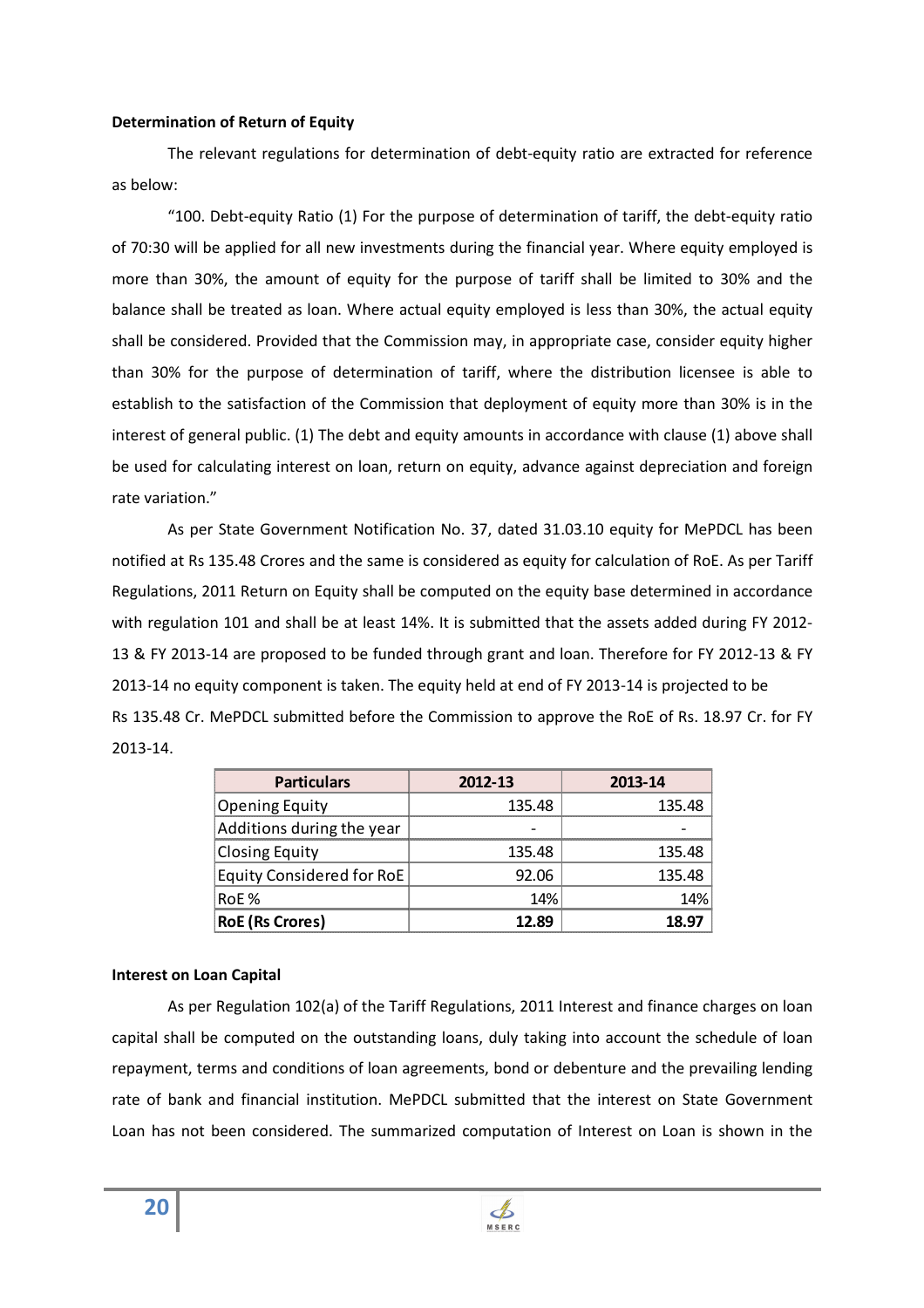Table. The detail of the MePDCL Interest on loan capital is attached as Format 7. MePDCL submitted before the Commission to approve Interest on Loan Capital at Rs. 9.74 Crores for FY 2013-14.

| <b>Particulars</b>                        | FY 2012-13 FY 2013-14 |       |
|-------------------------------------------|-----------------------|-------|
| <b>Opening Balance</b>                    | 51.42                 | 64.41 |
| Addition during the year                  | 12.99                 |       |
| Repayment during the year                 | 0.00                  |       |
| Closing Balance                           | 64.41                 | 64.41 |
| <b>Average Interest Rate</b>              | 6.6%                  | 10.0% |
| Interest Payable                          | 4 26                  | 6 43  |
| <b>Add Finance Charges</b>                | 3 15                  | २ २१  |
| <b>Total Interest and Finance Charges</b> | 7.41                  |       |

# **Operation and Maintenance Expenses**

As per Regulation 103(1) of the Tariff Regulations, 2011 the Operation and Maintenance Expenses will be a sum of the following

- (a) Employee cost
- (b) Repairs and Maintenance
- (c) Administration and General Expenses

# **Employee Cost**

The employee cost projected for FY 2013-14 is 15% lower than the estimated Employee Cost of FY 2012-13. The reason behind higher Employee Cost in FY 2012-13 is payment of arrear of Rs 20.67 Cr due to pay revision. The employee cost detail is shown in Table 14 below and attached in Format 1 (A). MePDCL submitted before the Commission to approve Employee Cost of Rs. 114.28 Cr for FY 2013-14.

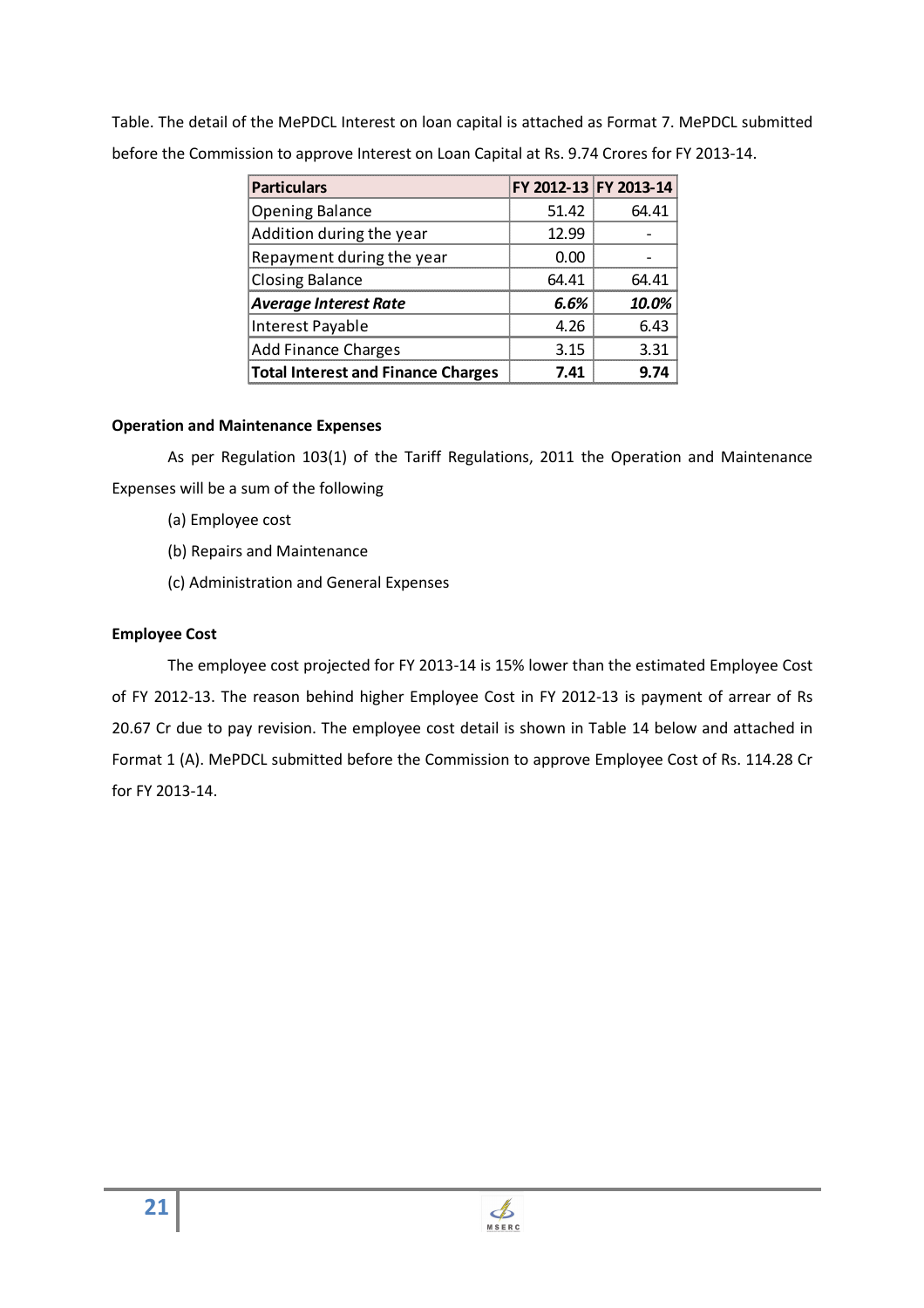|                                  | FY 2011-12               | FY 2012-13                          | FY 2013-14               |
|----------------------------------|--------------------------|-------------------------------------|--------------------------|
| SI. No. Particulars              |                          | (Pre-Audit) (Estimated) (Projected) |                          |
| <b>Salaries &amp; Allowances</b> |                          |                                     |                          |
| 1 Basic Pay                      | 46.90                    | 86.92                               | 63.57                    |
| 2 Dearness Pay                   |                          |                                     |                          |
| 3 Dearness Allowance             | 12.56                    | 15.48                               | 17.03                    |
| 4 House rent Allowance           |                          |                                     |                          |
|                                  |                          |                                     |                          |
| 5 Fixed Medical Allowance        | 8.14                     | 10.03                               | 11.03                    |
| Medical re-imbursement           |                          |                                     |                          |
| $6$ charges                      | 1.33                     | 1.64                                | 1.80                     |
| 7 Over time payment              | 0.69                     | 0.85                                | 0.94                     |
| 8 Other allowances               |                          |                                     |                          |
| 9 Generation incentive           | 0.11                     | 0.14                                | 0.15                     |
| 10 Bonus                         |                          |                                     |                          |
| <b>Sub-Total</b>                 | 69.73                    | 115.06                              | 94.52                    |
| <b>Terminal Benefits</b>         | $\overline{\phantom{0}}$ | $\overline{\phantom{0}}$            | $\overline{\phantom{0}}$ |
| 11 Leave encashment              | 1.23                     | 1.52                                | 1.67                     |
| 12 Staff welfare                 | 0.02                     | 0.02                                | 0.02                     |
| $13$ CPS                         | 0.06                     | 0.07                                | 0.08                     |
| 14 Workman compensation          | 0.01                     | 0.01                                | 0.01                     |
| $15$ Ex-gratia                   | 1.42                     | 1.75                                | 1.93                     |
| <b>Sub-Total</b>                 | 2.74                     | 3.37                                | 3.71                     |
| <b>Pension Payment</b>           | $\qquad \qquad -$        | $\bar{ }$                           | $\overline{\phantom{0}}$ |
| 16 Basic Pension                 | 11.26                    | 16.08                               | 15.27                    |
| 17 Dearness Pension              |                          |                                     |                          |
| 18 Dearness Allowance            |                          |                                     |                          |
| 19 Any other expenses            | 0.58                     | 0.71                                | 0.78                     |
| <b>Sub-Total</b>                 | 11.84                    | 16.79                               | 16.05                    |
| 20 Total                         | 84.31                    | 135.22 *                            | 114.28                   |
| 21 Amount capitalized            |                          |                                     |                          |
| 22 Net Amount                    | 84.31                    | 135.22                              | 114.28                   |
| Add prior period                 |                          |                                     |                          |
| $23$ expenses                    | 0.80                     |                                     |                          |
| <b>Grand Total:</b>              | 85.11                    | 135.22                              | 114.28                   |

#### **Repairs and Maintenance (R & M) Expenses**

Meghalaya being a hilly terrain and due to recent expansion in rural areas under RGGVVY scheme, state demands comparatively more expenditure for maintaining the distribution network. Under these circumstances there is a genuine need for incurring repair & maintenance expenses to keep the current assets under satisfactory running condition. The R & M Expenses for FY 2011-12 (Provisional), FY 2012-13 (Estimated) & FY 2013-14 (Projected) are given below in Table 15 and attached in Format 4. MePDCL submitted before the Commission to approve R & M Cost of Rs. 13.30 Cr for FY 2013-14.

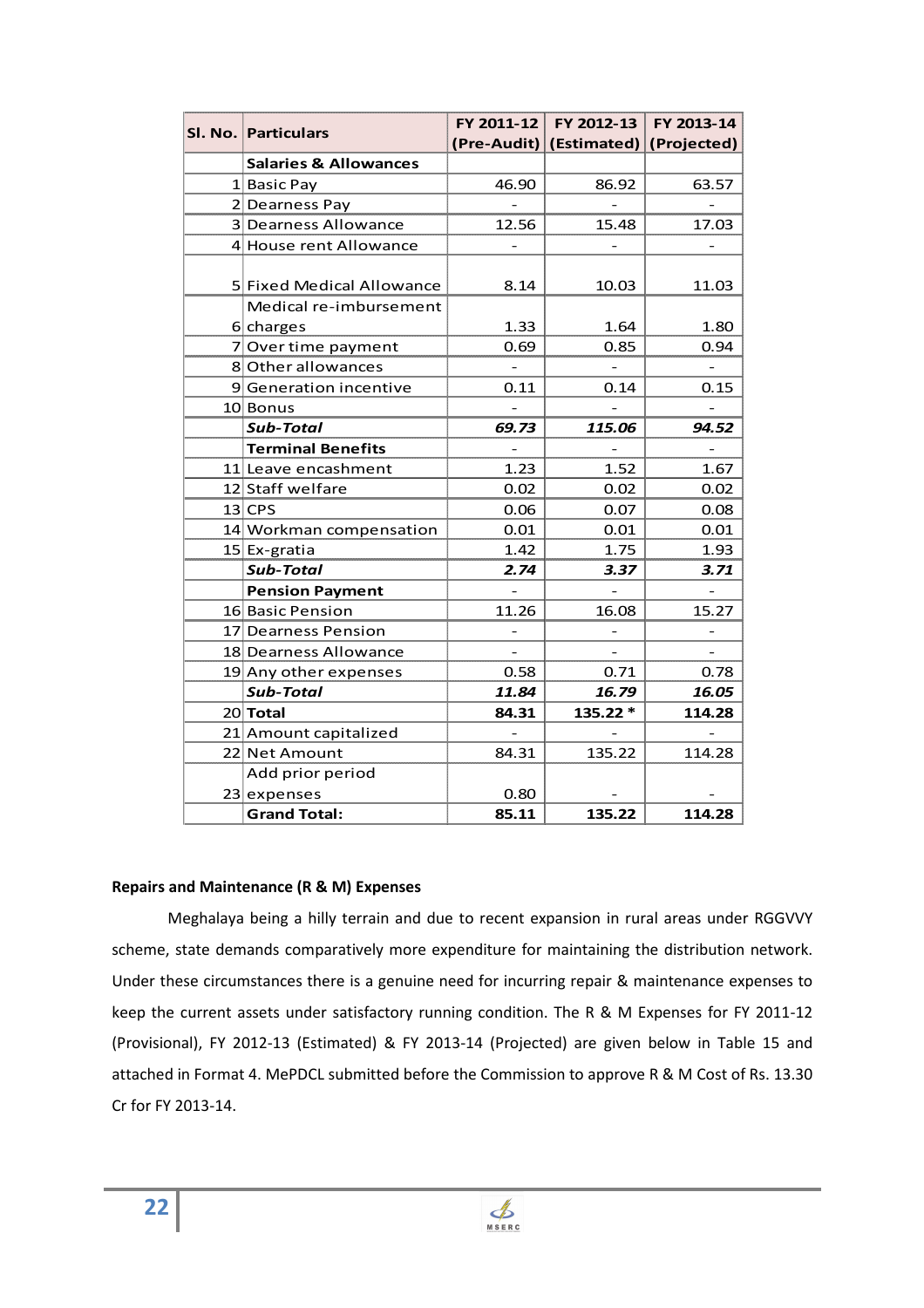| <b>SI. Particulars</b>                   | FY 2011-12 | FY 2012-13                          | FY 2013-14 |
|------------------------------------------|------------|-------------------------------------|------------|
|                                          |            | (Pre-Audit) (Estimated) (Projected) |            |
| 1 Plant & Machinery                      | 0.4        | 0.5                                 | 0.6        |
| <b>TOTAL:</b>                            | 0.4        | 0.5                                 | 0.6        |
| 2 Building                               | 1.8        | 2.1                                 | 2.3        |
| 3 Hydraulic & Civil Works                | 0.7        | 0.8                                 | 0.9        |
| 4 Line Cable & Network                   | 6.6        | 7.5                                 | 8.2        |
| <b>TOTAL:</b>                            | 9.1        | 10.3                                | 11.4       |
| 5 Vehicles                               | 0.2        | 0.2                                 | 0.2        |
| 6 Furnitures & Fixtures                  | 0.2        | 0.2                                 | 0.3        |
| 7 Office equipments                      | 0.1        | 0.2                                 | 0.2        |
| 8 Civil Works                            | 0.6        | 0.7                                 | 0.7        |
| 9 TOTAL:                                 | 1.1        | 1.3                                 | 1.4        |
| Add/deduct share of other (To be         |            |                                     |            |
| 10 specified)                            |            |                                     |            |
| 11 Total expenses                        | 10.7       | 12.1                                | 13.3       |
| 12 Less capitalized                      |            |                                     |            |
| 13 Net expenses                          | 10.7       | 12.1                                | 13.3       |
| 14 Add prior period                      |            |                                     |            |
| <b>Total expenses charges to revenue</b> |            |                                     |            |
| as R&M expenses                          | 10.7       | 12.1                                | 13.3       |

#### **Administrative and General (A & G) Expenses**

The administrative and general expenses of the MePDCL are also increasing gradually due to expansion of the power sector in the state and also to keep pace with the inflation. The A & G Expenses for FY 2011-12 (Provisional), FY 2012-13 (Estimated) & FY 2013-14 (Projected) are given below in Tabl and attached in Format-5. MePDCL submitted before the Commission to approve A & G Cost of Rs. 7.51 Cr for FY 2013-14.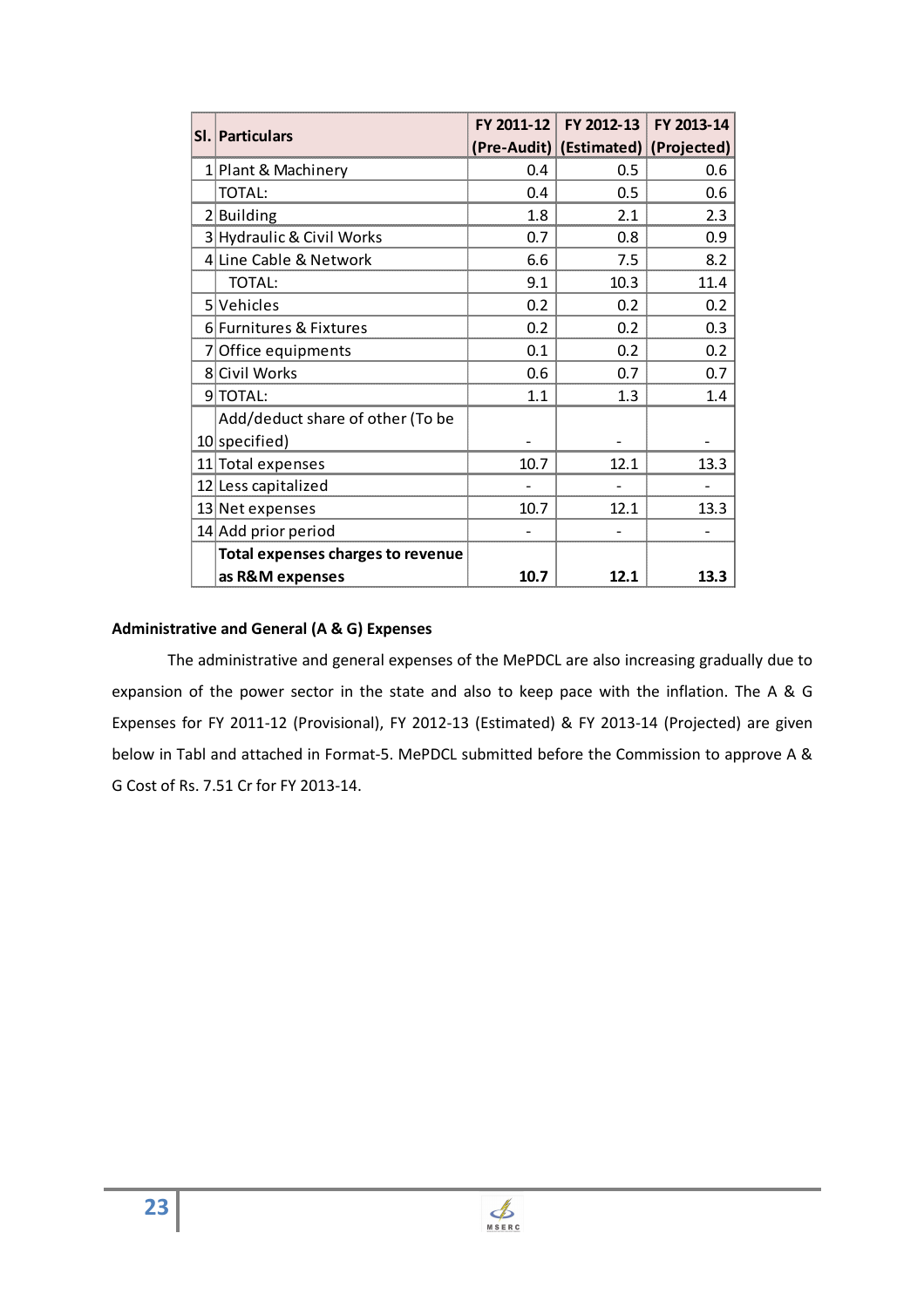|   | <b>SI. No. Particulars</b>         |      | FY 2012-13<br>FY 2011-12            | FY 2013-14 |
|---|------------------------------------|------|-------------------------------------|------------|
|   |                                    |      | (Pre-Audit) (Estimated) (Projected) |            |
|   | 1 Rent, Rates & Taxes              | 0.07 | 0.08                                | 0.09       |
| 2 | Insurance                          | 0.23 | 0.27                                | 0.31       |
|   | 3 Telephone, Postage & Telegrams   | 0.14 | 0.16                                | 0.18       |
|   | 4 Consultancy fees                 | 0.68 | 0.78                                | 0.90       |
|   | 5 Technical fees                   | 0.01 | 0.01                                | 0.01       |
|   | 6 Other professional charges       | 0.16 | 0.19                                | 0.22       |
|   | 7 Conveyance & travel expenses     | 3.63 | 4.17                                | 4.80       |
|   | 8 Electricity & water charges      | 0.01 | 0.01                                | 0.01       |
|   | 9 Others                           | 0.47 | 0.54                                | 0.62       |
|   | 10 Freight                         |      |                                     |            |
|   | 11 Other material related expenses | 0.28 | 0.32                                | 0.37       |
|   | 12 Total Expenses                  | 5.68 | 6.53                                | 7.51       |
|   | 13 Less Capitalized                |      |                                     |            |
|   | 14 Net Expenses                    | 5.68 | 6.53                                | 7.51       |
|   | 15 Add prior period                | 0.03 |                                     |            |
|   | Total expenses charged to revenue  | 5.71 | 6.53                                | 7.51       |

## **Summary of Operation and Maintenance (O & M) Expenditure**

The summarized Operation and Maintenance Expense is shown in Table below. MePDCL submitted before the Commission to approve a total O & M of Rs 135.09 Cr for FY 2013-14.

| SI. | <b>Particulars</b>                |        | FY 2011-12 FY 2012-13 FY 2013-14    |        |
|-----|-----------------------------------|--------|-------------------------------------|--------|
| No. |                                   |        | (Pre-Audit) (Estimated) (Projected) |        |
|     | Employee costs                    | 85.11  | 135.22                              | 114.28 |
|     | Repair & Maintenance Expenses     | 10.69  | 12 Q9                               | 13 30  |
| 3   | Administration & General Expenses | 5.71   | 6.53                                | 751    |
|     | <b>Total O &amp; M Expense</b>    | 101.51 | 153.84                              | 135 NG |

## **Interest on Working Capital**

As per Regulation 104 (1) of Tariff Regulations, 2011 Working capital shall consist of (a)

Operation and maintenance expenses for one month,

- (a) Budget for maintenance spares at the rate of 1% of the historical cost escalated at the rate of 6% per annum from the date of commercial operation.
- (b) Receivables equivalent two months on fixed and variable charges for sale of electricity. Further as per the Format 11 of Appendix D of the MSERC Tariff Regulation the working capital components will be.
- (c) One Month Fuel Cost.
- (d) One Month Power Purchase Cost
- (e) Operation and maintenance expenses for one month,
- (f) Two months receivables

The Working Capital required is calculated as shown in the Table in the petition.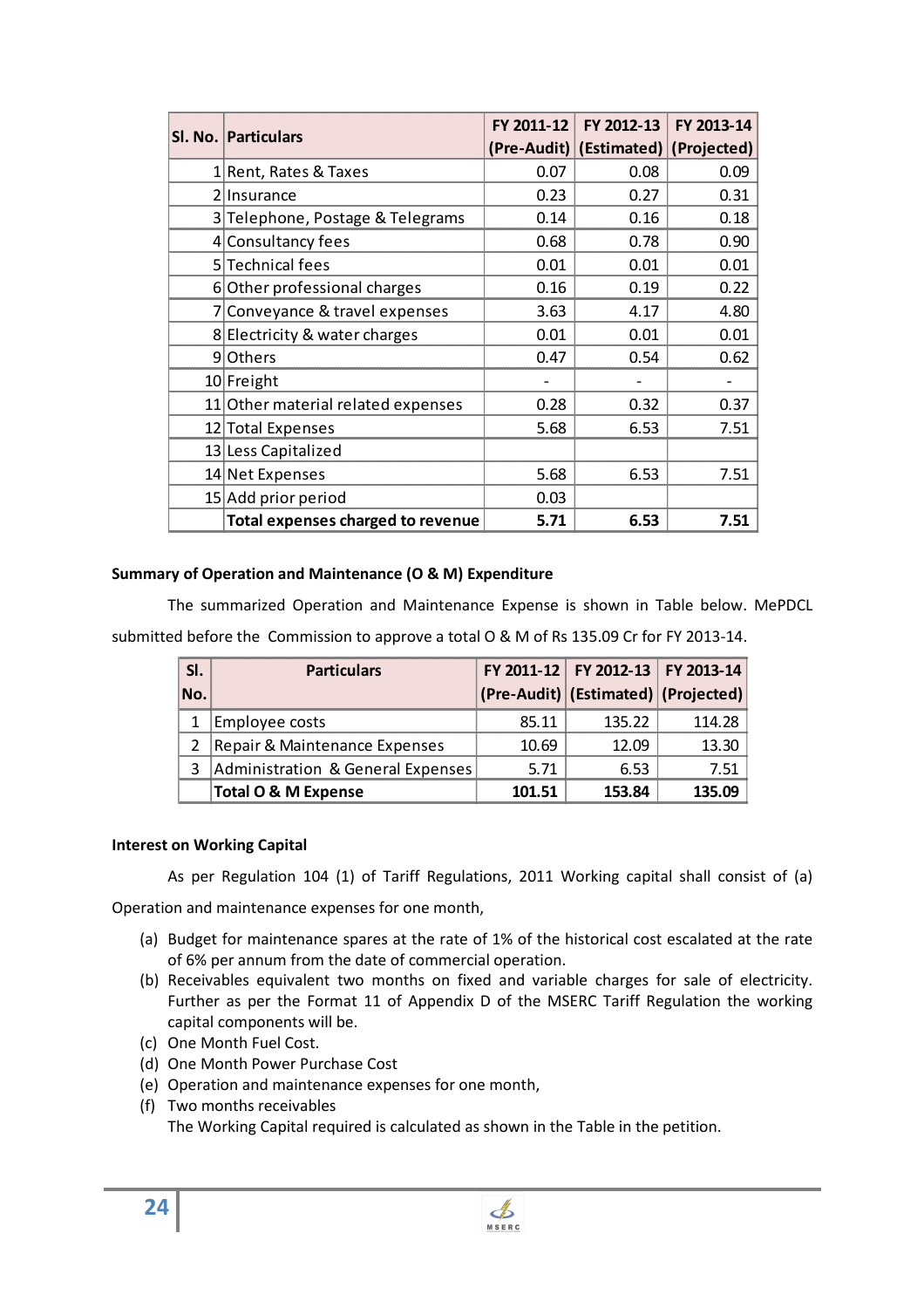| <b>SI. No. Particulars</b>                    | <b>FY 2013-14 (Projected)</b> |
|-----------------------------------------------|-------------------------------|
| 1 Power Purchase cost for 1 month *           | 74 71                         |
| 2 One month employees cost                    |                               |
| 3 One Month Administrative & General Expenses |                               |
| 4 One month R&M Cost                          |                               |
| 5 Two months Receivables                      | 181 12                        |
| TOTAL                                         |                               |

*\* Includes Transmission Cost* 

MePDCL submits before the Hon'ble Commission to kindly approve Interest on Working Capital of Rs. 39.40 Cr for FY 2013-14.

| <b>SI. No. Particulars</b> |                                   | <b>FY 2013-14 (Projected)</b> |
|----------------------------|-----------------------------------|-------------------------------|
|                            | 1 Working Capital                 |                               |
|                            | 2 Short Term PLR of SBI on 1.4.12 |                               |
|                            | Interest on Working Capital       |                               |

## **Depreciation**

Depreciation is calculated as per Regulation 106 of Tariff Regulations, 2011. A comparative analysis of depreciation for FY 2011-12, FY 2012-13 and FY 2013-14 is shown in the Table given in the petition. MePDCL submitted before the Commission to approve Depreciation of Rs. 30.96 Cr for FY 2013-14

| <b>Particulars</b> |      | FY 2011-12 FY 2012-13 FY 2013-14<br>(Pre-Audit) (Estimated) (Projected) |       |
|--------------------|------|-------------------------------------------------------------------------|-------|
| Land               |      |                                                                         |       |
| <b>Buildings</b>   | 0.21 | 0.21                                                                    | 0.23  |
| Hydraulic works    |      |                                                                         |       |
| Other Civil works  | 0.06 | 0.11                                                                    | 0.11  |
| Plant & Machinery  | 0.68 | 1.70                                                                    | 3.48  |
| Lines & Cables     | 8.15 | 12.11                                                                   | 26.63 |
| Vehicles           | 0.08 | 0.25                                                                    | 0.27  |
| Furniture          | 0.05 | 0.09                                                                    | 0.10  |
| Office equipment   | 0.10 | 0.14                                                                    | 0.14  |
| <b>TOTAL:</b>      | 9.33 | 14.61                                                                   | 30.96 |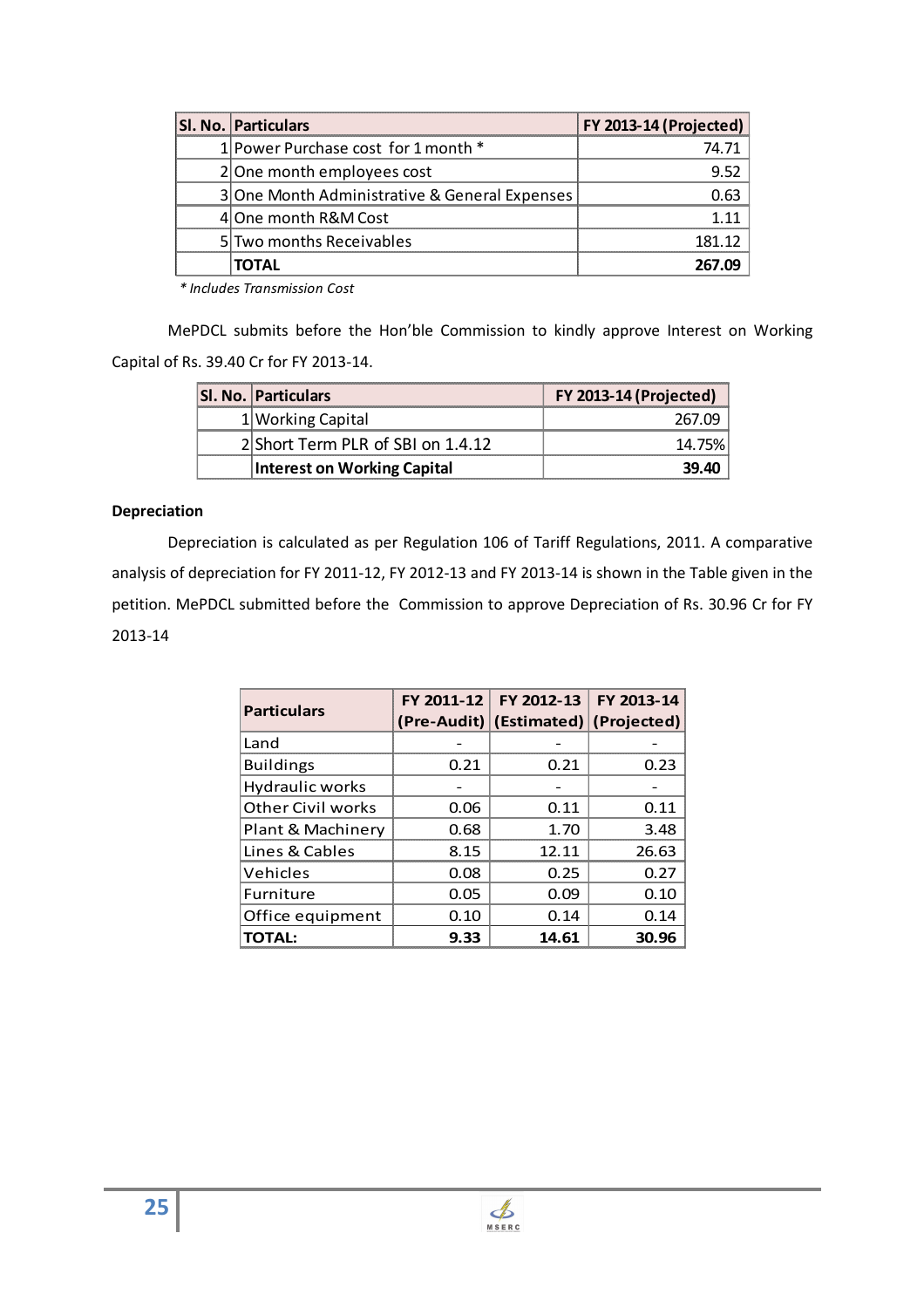#### **Bad and Doubtful Debts**

The entire sale of MePDCL is on credit basis. Energy Sales of MePDCL are mostly in semi urban and rural areas in a wide geographical spread and there may be occurrences of bad debts. As per Regulation 107 of Tariff Regulations, 2011 a provision of Bad and Doubtful equal to 1 percent of receivables in the revenue requirement of the licensee may be kept. Accordingly a provision of Rs 10.87 Cr is kept. The detail is shown in Format D6. Hon'ble Commission is requested to allow the same.

| Particular                             | <b>Amount</b> |
|----------------------------------------|---------------|
| Net Annual Revenue Requirement (Rs Cr) |               |
| Provision of Bad and Doubtful Debt     |               |
| <b>Bad and Doubtful Debt (Rs Cr)</b>   | 1N R7         |

#### **Other Income**

As per Regulation of Tariff Regulations, 2011 the other Income of a Distribution Licensee is to be deducted from the total expenses to arrive at the net ARR. The components of the other income (Non Tariff Income) as per Regulation 112 (2) are:

- a) Delayed Payment Surcharge
- b) Meter Rent
- c) Customer Charges
- d) Income from investments
- e) Miscellaneous receipts from consumers
- f) Trading income
- g) Prior period income
- h) Interest on staff loans and advances
- i) Recovery of theft and pilferage of energy
- j) Any other income

The details of Non Tariff Income are mentioned in the Table below and attached as Format

D5. MePDCL submitted before the Commission to approve Net Non Tariff Income of Rs 37.18 Crs.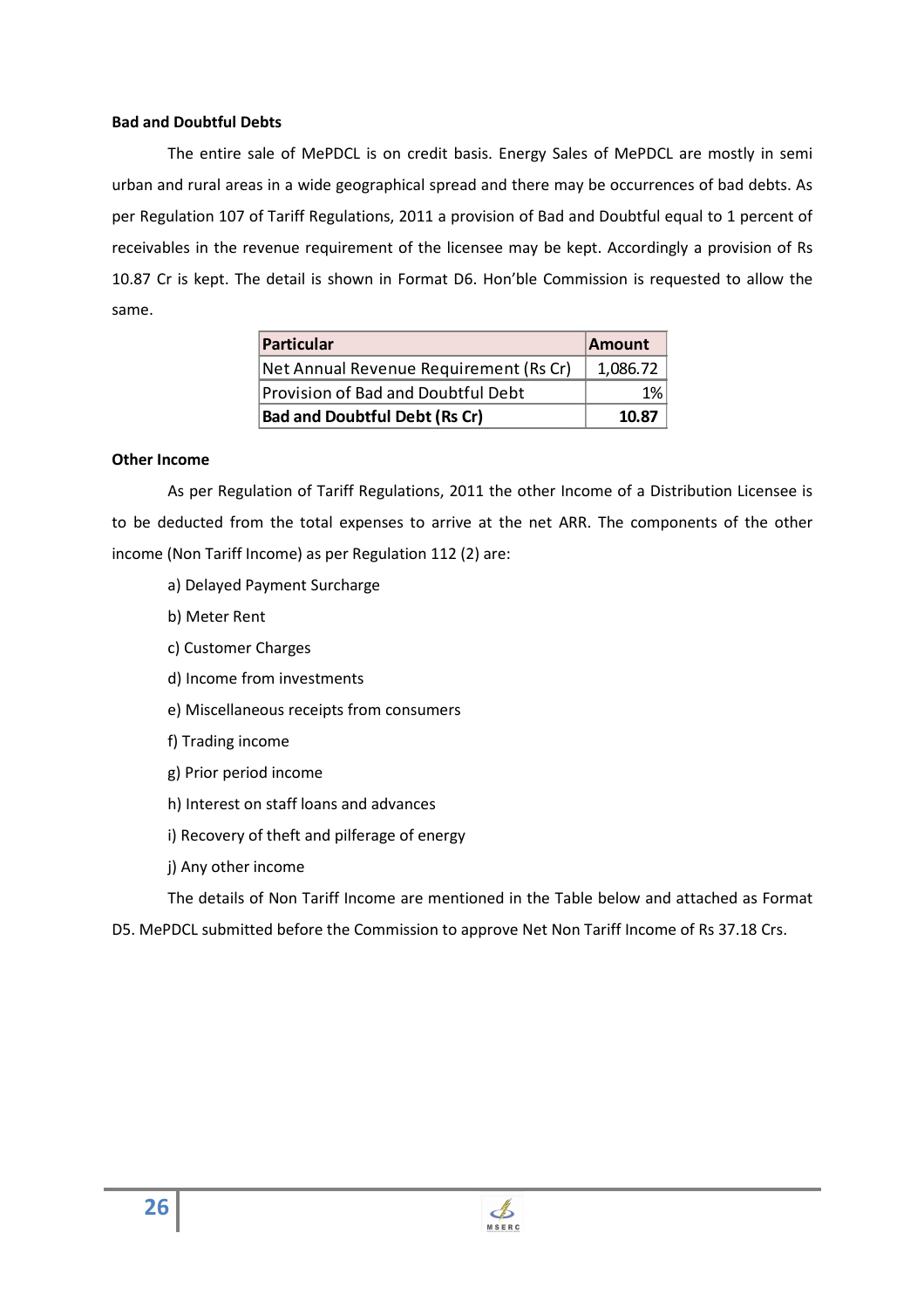| <b>SI. No. Particulars</b>                       | FY 2011-12 | FY 2012-13                          | FY 2013-14 |
|--------------------------------------------------|------------|-------------------------------------|------------|
|                                                  |            | (Pre-Audit) (Estimated) (Projected) |            |
| 1 Meter / Service rent                           | 1.58       | 1.66                                | 1.74       |
| 2 Late payment surcharge                         | 85.64      | 25.10                               | 20.00      |
| 3 Theft/pilferage of energy charges              |            |                                     |            |
| 4 Misc. Receipts                                 | 0.42       | 0.38                                | 0.34       |
| 5 Misc. Charges                                  | 3.96       | 4.16                                | 4.24       |
| 6 Wheeling charges                               | 3.14       | 4.72                                | 5.90       |
| 7 Interest on staff loans & advance              |            |                                     |            |
| 8 Income from Trading                            | 0.01       | 0.01                                | 0.01       |
| 9 Income from welfare activities                 |            |                                     |            |
| 10 Discount / Rebates from Suppliers Contractors | 0.58       | 0.59                                | 0.60       |
| 11 Investments & bank balances                   | 4.41       | 4.60                                | 4.35       |
| 12 Total Income                                  | 99.74      | 41.22                               | 37.18      |
| 13 Add prior period income                       | 2.07       |                                     |            |
| <b>Total Non Tariff Income</b>                   | 101.81     | 41.22                               | 37.18      |

#### **Cross Subsidy Surcharge**

It is submitted that after introduction of Open Access within the State, MePDCL earns Cross-Subsidy surcharge from the Open Access Consumers of the state. The projected Cross-Subsidy surcharge to be earned from the Open Access consumers for FY 2013-14 is Rs 1.70 Crs. MePDCL submitted before the commission to approve the same to be deducted from the ARR.

#### **State Government Subsidy**

The State Government has provided RE Subsidy of Rs 13.28 Cr in FY 2011-12 and kept a provision of Rs. 15.36 Cr in FY 2012-13. MePDCL expects the State Government to provide Rs 16 Cr as RE subsidy in FY 2013-14.

#### **Annual Revenue Requirement**

Based on the detailed computation of ARR components, the abstract of ARR is shown in Table below and attached as Format D7. MePDCL submitted before the Commission to approve Net ARR of Rs 1,086.72 Crs.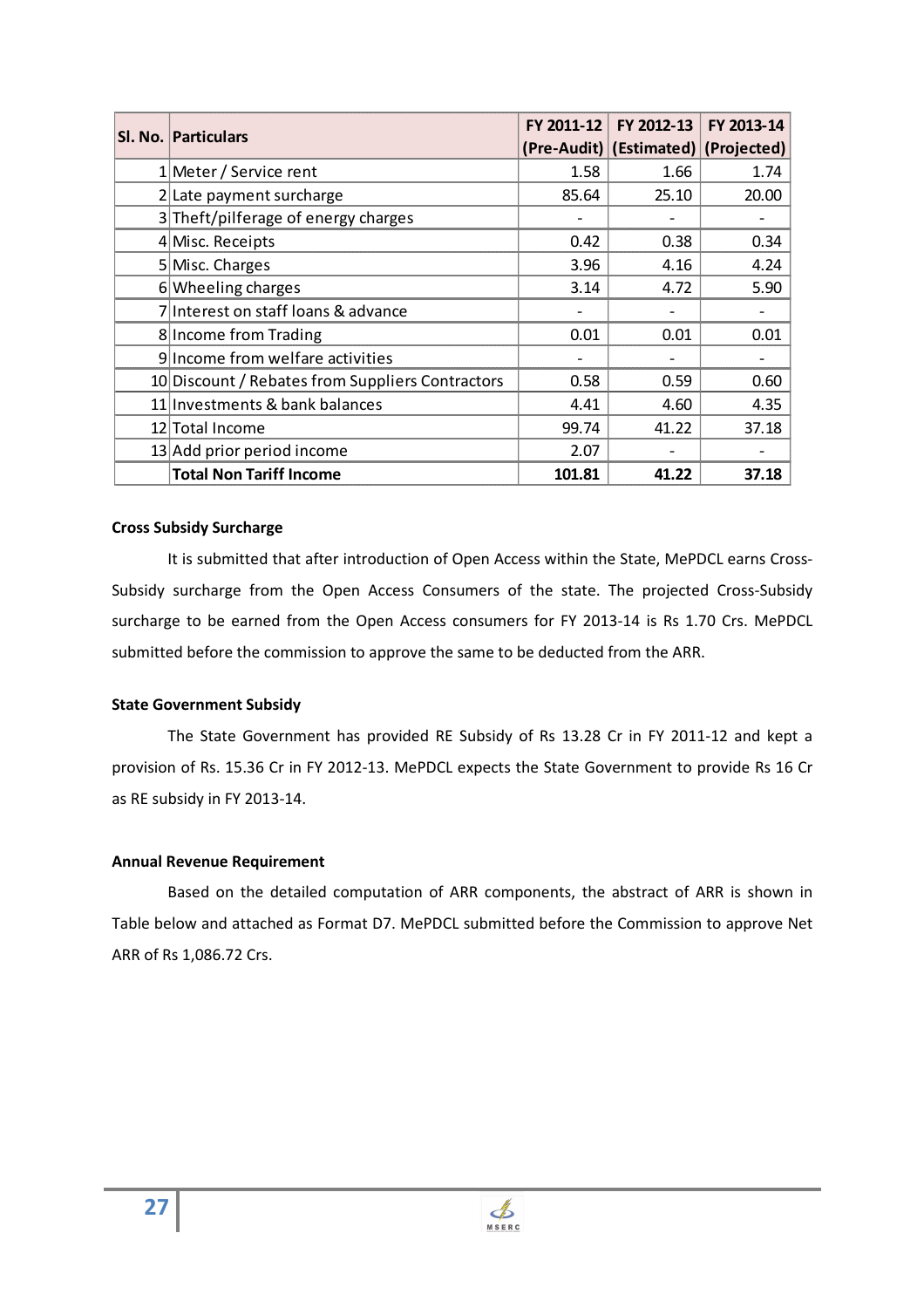| SI.            | Item of expenditures 2013-14        | Rs. Cr.  |
|----------------|-------------------------------------|----------|
| No             |                                     |          |
| $\mathbf{1}$   | Cost of Power Purchase              | 756.42   |
| $\overline{2}$ | Inter-State Transmission Charge     | 64.80    |
| 3              | <b>MePTCL Transmission Charge</b>   | 75.35    |
| 4              | Employee costs                      | 114.28   |
| 5              | R&M expenses                        | 13.30    |
| 6              | Adm. & Gen. Expenses                | 7.51     |
| 7              | Depreciation                        | 30.96    |
| 8              | Interest on Loan Capital            | 9.74     |
| 9              | <b>Interest on Working Capital</b>  | 39.40    |
| 10             | Return on equity                    | 18.97    |
| 11             | Income Tax -                        |          |
| 12             | Provision for bad and doubtful debt | 10.87    |
| 13             | Total revenue requirement           | 1,141.59 |
| 14             | Less: Non tariff income             | 37.18    |
| 15             | Less: Cross Subsidy Surcharge       | 1.70     |
| 16             | Less: RE Subsidy for FY2013-14      | 16.00    |
| 17             | Net revenue requirement             | 1,086.72 |

Annual Revenue Requirement (Rs Cr)

#### **Revenue Gap**

#### **Revenue at Current Tariff**

The Revenue at Current Tariff is calculated based on the current tariff and projected sales of energy category wise. The detailed calculation of revenue at current tariff is shown in Format 14 A, B, C, and D. The total revenue at current tariff works out to be Rs. 760.37 Cr.

#### **Revenue Gap/Deficit at Current Tariff**

The projected ARR is clause 4 and Revenue at current tariff in clause 5.1 is compared and a Revenue Gap/Deficit of 326.35 is arrived. From the above section it may be seen that Revenue Gap for FY 2013-14 is Rs 326.35 Cr. Under the circumstances the proposed category-wise tariff for FY 2013-14 under LT,

HT and EHT categories are indicated below:

| Particulars                       | FY 2013-14 |
|-----------------------------------|------------|
| Net ARR Projected                 | 1,086.72   |
| <b>Revenue at Existing Tariff</b> | 760.37     |
| Revenue Gap                       | 326.35     |

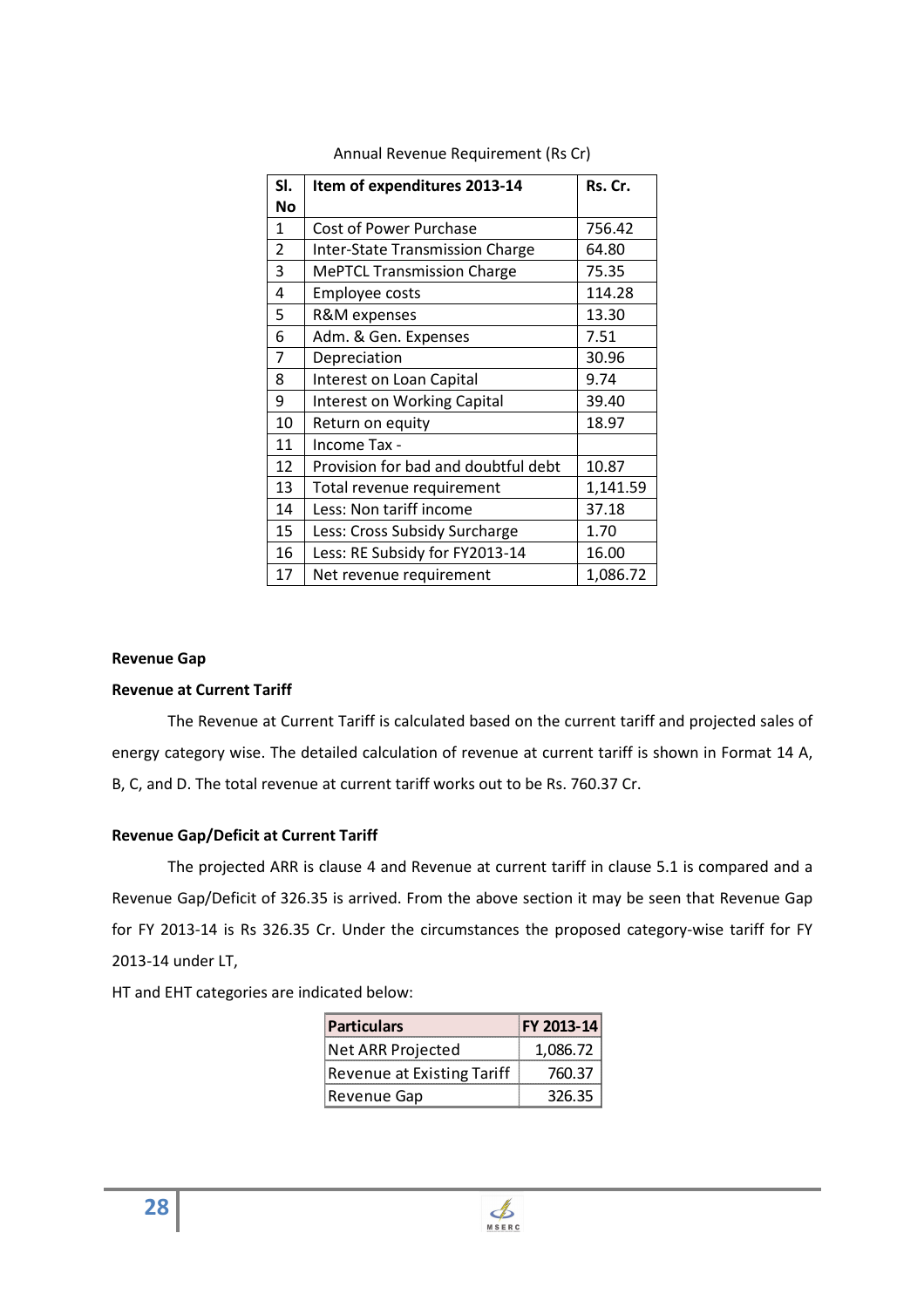## **LOW TENSION (LT) SUPPLY:**

Classification of supply at Low Tension shall be as per the Meghalaya Electricity Supply Code,

2012 at clause 2.1 (1) (a).

# **CATEGORY I: DOMESTIC LOW TENSION (DLT)**

This category shall be applicable to domestic consumption, which includes consumption-

- (a) for lighting, heating, cooling, fans and other household appliances in a private dwelling house;
- (b) in temples, churches, mosques, gurudwaras and other places of religious worship;
- (c) in hospitals, dispensaries, health centres run by Government or by charitable, religious or social organisations on a no-profit or non-commercial basis:
- (d) in schools, colleges, hostels boarding houses for students run by Government or by charitable, religious or social organisations on a no-profit or non commercial basis; and
- (e) in ashrams, dharamsalas, community halls and institutions run by recognised welfare organisations .

# **KUTIR JYOTI / BPL**

Kutir Jyoti Connections have been grouped under domestic category with two subcategories of Un-metered Kutir Jyoti Connections and Metered Kutir Jyoti Connections (including BPL).

## **Unmetered Kutir Jyoti**

The tariff for this category of consumers is Rs. 75.00 per connection per month. MePDCL proposes to increase the tariff to Rs 90 per connection per month.

| KSI IF<br>ITA I |                   |
|-----------------|-------------------|
|                 | <b>CONTRACTOR</b> |

As no more connections shall be given without meter, hence this tariff is only applicable for the existing un-metered Kutir Jyoti connections until they are metered.

# **Metered Kutir Jyoti (Including BPL)**

MePDCL propose that the tariff shall be as per consumption at the rate of Rs. 2.25 per unit for monthly consumption within 0-30 units. If it is found that their monthly consumption in any month exceeds the limit of 0-30 units, then the billing of excess units shall be done based on the tariff prescribed for normal domestic consumers.

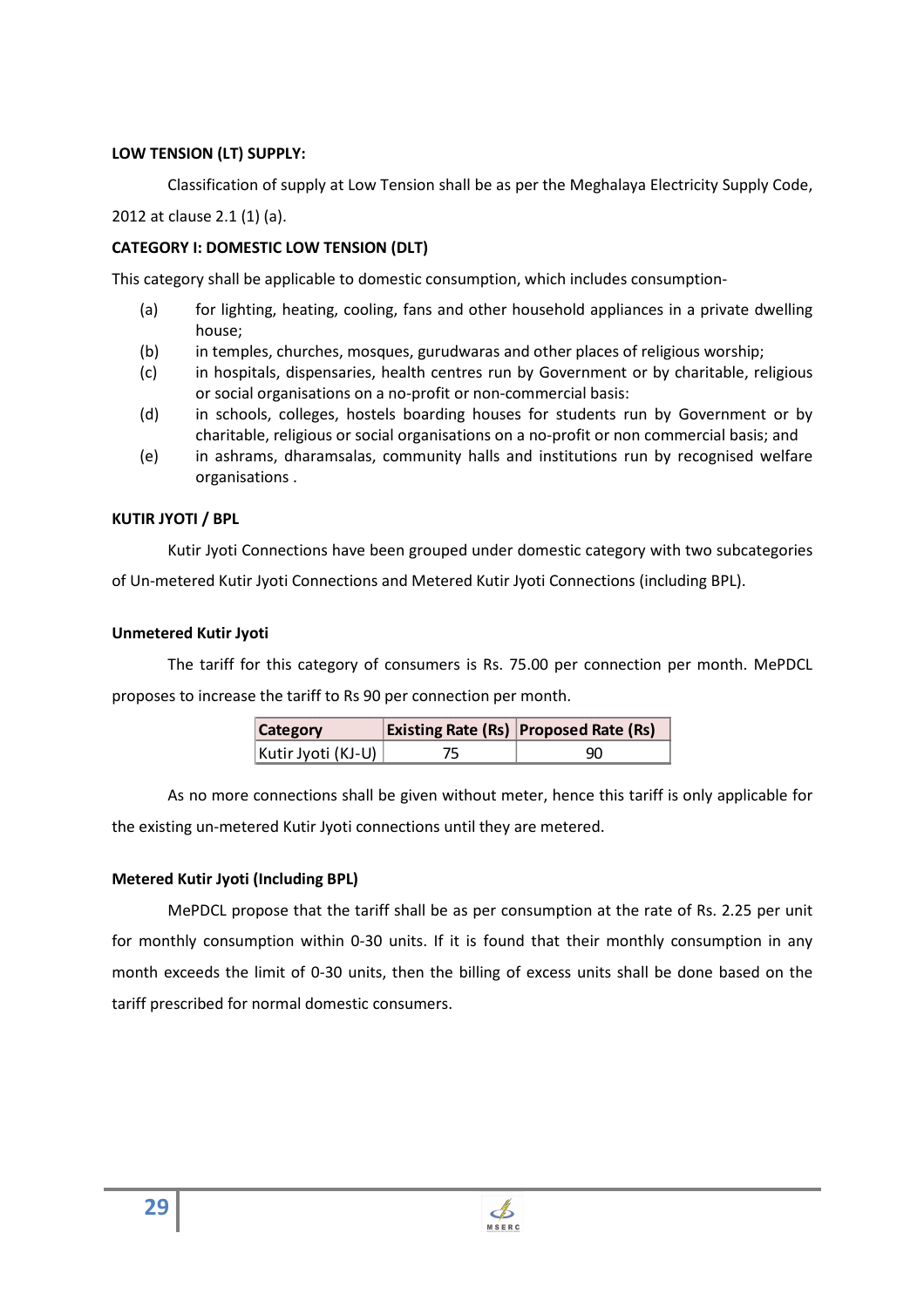| Category                            | <b>Current Tariff</b>                                                                                                                                                                                                                                             | <b>Proposed Tariff</b>                                                                                                                                                                                                                                            |
|-------------------------------------|-------------------------------------------------------------------------------------------------------------------------------------------------------------------------------------------------------------------------------------------------------------------|-------------------------------------------------------------------------------------------------------------------------------------------------------------------------------------------------------------------------------------------------------------------|
| Kutir Jyoti (KJ-M)<br>including BPL | Rs. 1.80 per unit for<br>monthly consumption<br>within 30 units In case<br>consumption in any<br>month exceeds 30 units,<br>then the billing of excess<br>units shall be on the tariff<br>prescribed for<br>appropriate slab for<br>normal domestic<br>consumers. | Rs. 2.25 per unit for<br>monthly consumption<br>within 30 units In case<br>consumption in any<br>month exceeds 30 units,<br>then the billing of<br>excess units shall be on<br>the tariff prescribed for<br>appropriate slab for<br>normal domestic<br>consumers. |

# **DOMESTIC (DLT)**

Fixed Charge: The MePDCL proposes to levy fixed charge per KW per month as below.

| Category     | (Rs per KW/month) | <b>Existing Fixed Charge Proposed Fixed Charge</b><br>(Rs per KW/month) |
|--------------|-------------------|-------------------------------------------------------------------------|
| Domestic DLT |                   |                                                                         |

Energy Charge: MePDCL proposes to continue the same slabs for the energy charges. The proposed energy charge for unit consumption of electricity in the various slabs is given below.

| Category         | <b>Slabs of Units</b> | <b>Existing Energy Charge</b><br>(Paise/Unit) | <b>Proposed Energy Charge</b><br>(Paise/Unit) |
|------------------|-----------------------|-----------------------------------------------|-----------------------------------------------|
| Domestic<br>'DLT | First 100 Units       | 245                                           | 343                                           |
|                  | Next 100 Units        | 275                                           | 385                                           |
|                  | Above 200 Units       |                                               |                                               |

## **CATEGORY II: COMMERCIAL LOW TENSION (CLT)**

This category shall be applicable to commercial consumption, which includes Consumption-

- (a) in shops, banks, hotels, restaurants, cinema halls, petrol pumps, garages and other commercial and business establishments;
- (b) in nursing homes, dispensaries, pathological laboratories, x-ray clinics and other such commercial establishments;
- (c) in fairs and exhibitions and for signboards and hoardings; and (d) other consumption not falling under any other category under the clause.

Note - Where a connection serves both domestic and commercial purposes, the consumption shall be classified as commercial.

**30**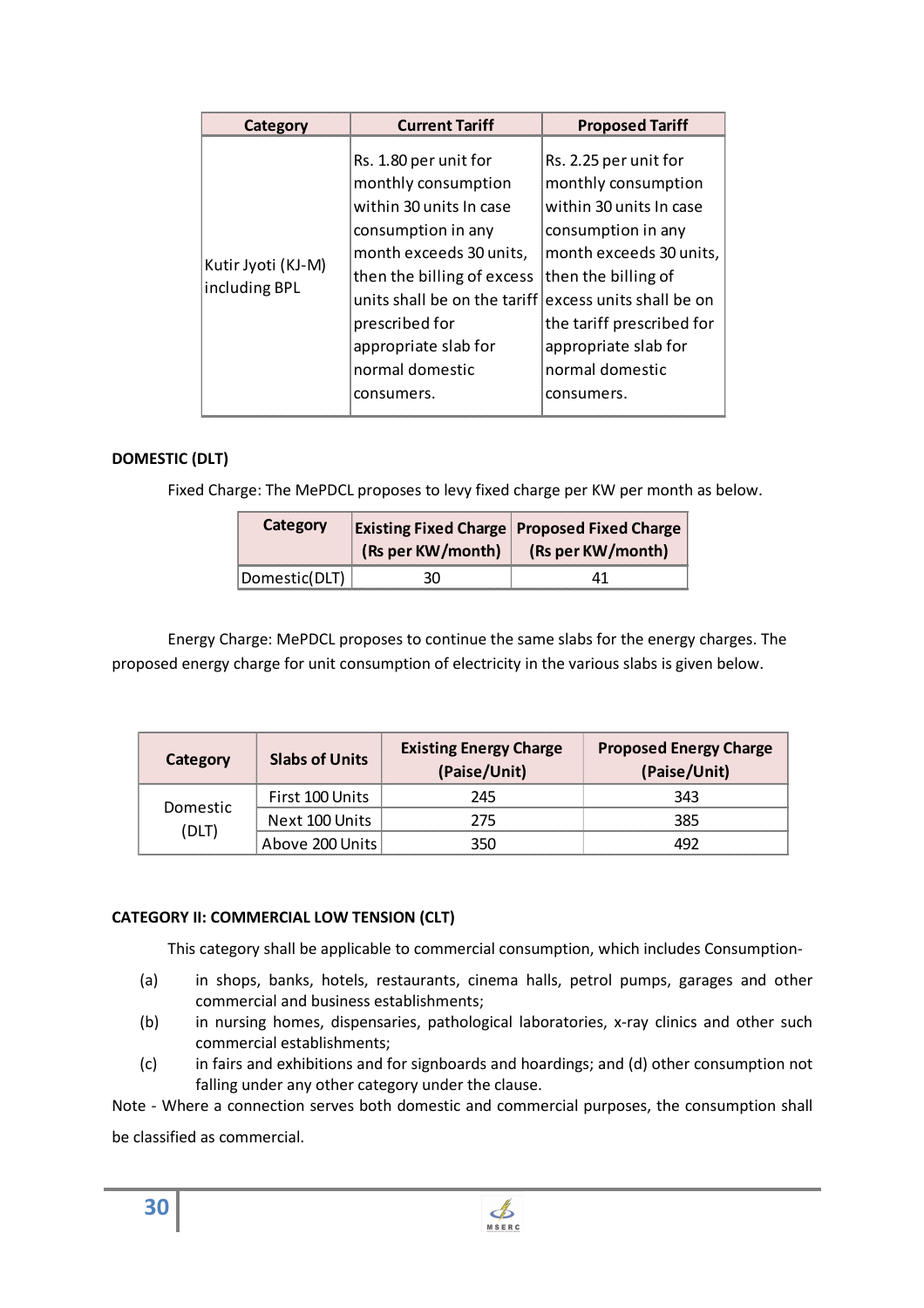Fixed Charges: The MePDCL proposes to levy fixed charge per KW per month as below.

| <b>Lategory</b> | (Rs per KW/month) | <b>Existing Fixed Charge Proposed Fixed Charge</b><br>(Rs per KW/month) |
|-----------------|-------------------|-------------------------------------------------------------------------|
| Commercial      |                   |                                                                         |

| Category   | <b>Slabs of Units</b> | (Paise/Unit) | <b>Existing Energy Charge   Proposed Energy Charge</b><br>(Paise/Unit) |
|------------|-----------------------|--------------|------------------------------------------------------------------------|
| Commercial | First 100 Units       |              |                                                                        |
|            | Above 100 Units       |              |                                                                        |

# **CATEGORY III: INDUSTRIAL LOW TENSION (ILT)**

This category shall be applicable to industrial consumption, which includes consumption in factories and other industrial or manufacturing establishments. A. Fixed Charges: The MePDCL proposes to levy fixed charge per KW per month as below.

| Category               | (Rs per KW/month) | <b>Existing Fixed Charge Proposed Fixed Charge</b><br>(Rs per KW/month) |
|------------------------|-------------------|-------------------------------------------------------------------------|
| <b>Industrial (IL)</b> |                   |                                                                         |

| Category | <b>Slabs of Units</b> | (Paise/Unit) | <b>Existing Energy Charge   Proposed Energy Charge  </b><br>(Paise/Unit) |
|----------|-----------------------|--------------|--------------------------------------------------------------------------|
|          |                       |              |                                                                          |

# **CATEGORY IV: PUBLIC SERVICE LOW TENSION (PSLT)**

This category shall be applicable to public service consumption, which includes consumption

- (a) in government and district council offices, municipal boards municipal corporations and other local bodies;
- (b) for street lighting, park lighting and traffic signal systems.

# **PUBLIC LIGHTING (PL)**

Fixed Charges: The MePDCL proposes to levy fixed charge per KW per month as below.

| Category             |                   | <b>Existing Fixed Charge Proposed Fixed Charge</b> |
|----------------------|-------------------|----------------------------------------------------|
|                      | (Rs per KW/month) | (Rs per KW/month)                                  |
| Public Lighting (PL) |                   |                                                    |

| Category            | Jnits | (Paise/Unit) | Slabs of Existing Energy Charge Proposed Energy Charge<br>(Paise/Unit) |
|---------------------|-------|--------------|------------------------------------------------------------------------|
| Public Lighting (PL |       |              |                                                                        |

 $\mathbf{A}$ **MSERC**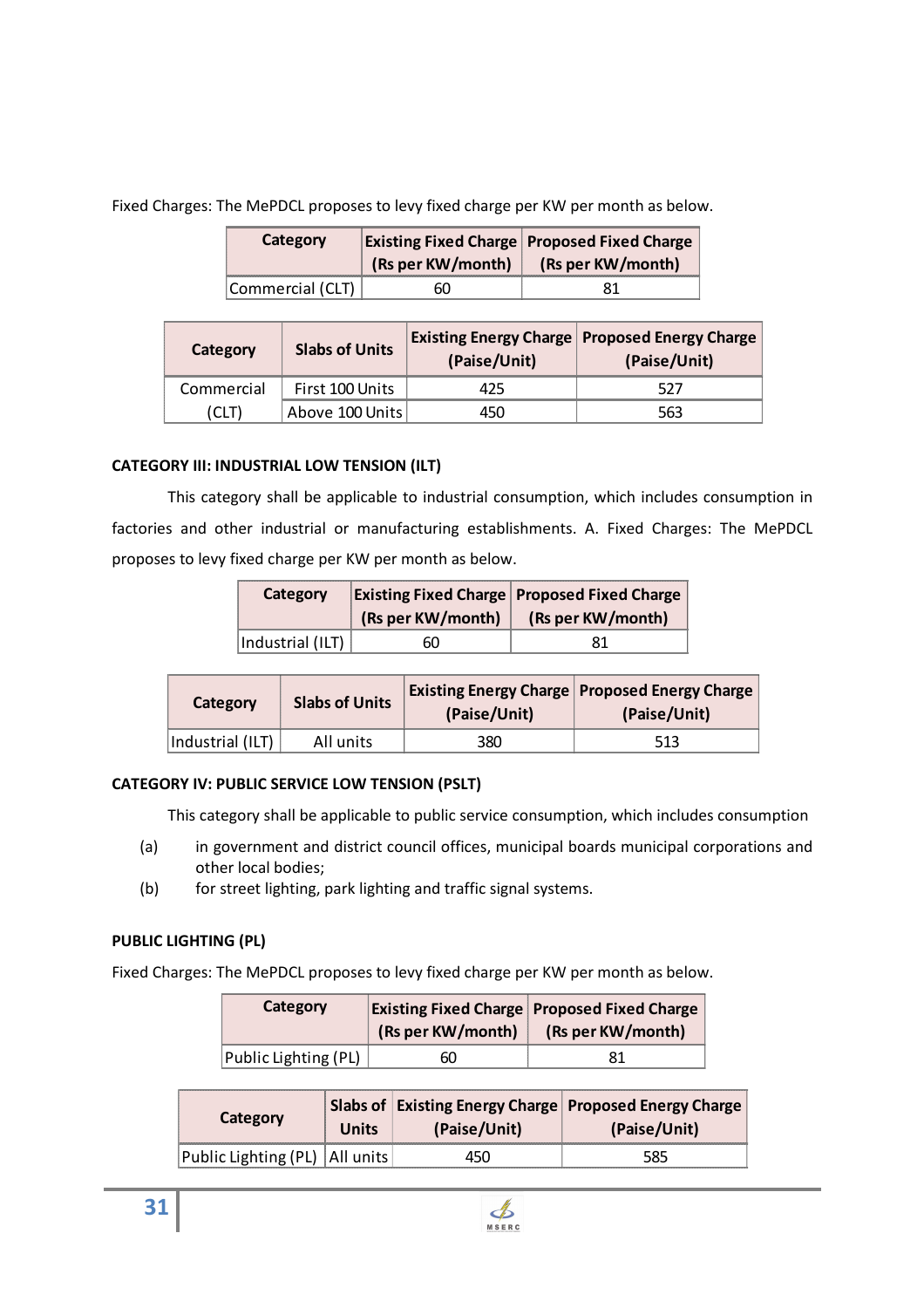The Street Light supply has also to be generally metered without any separate minimum charge concept, but only with Fixed Charges. However, the billing of existing un-metered connections (until they are metered) shall be done as below. The tariff includes repairs, attendance and renewal of lamps subject to a maximum of 4 (four) renewals per point per lamp per annum, but with initial fitting at the cost of the customer. The rates given below are in addition to the fixed charge as applicable to metered supply.

|                             | <b>Existing Rate</b> | <b>Proposed Rate</b> |
|-----------------------------|----------------------|----------------------|
| <b>Particulars</b>          | (Rs per Lamp per     | (Rs per Lamp per     |
|                             | point per month)     | point per month)     |
| <b>Incandescent Lamp</b>    |                      |                      |
| 40 Watts                    | 80                   | 112                  |
| 60 Watts                    | 125                  | 175                  |
| 100 Watts                   | 200                  | 280                  |
| <b>For Fluorescent Lamp</b> |                      |                      |
| Up to 40 Watts              | 125                  | 175                  |
| <b>For Mercury Vapour</b>   |                      |                      |
| Lamp                        |                      |                      |
| 80 Watts                    | 170                  | 238                  |
| 125 Watts                   | 260                  | 364                  |
| 250 Watts                   | 540                  | 756                  |
| 500 Watts                   | 1010                 | 1414                 |
| For Sodium Vapour           |                      |                      |
| Lamp                        |                      |                      |
| Up to 150 Watts             | 390                  | 546                  |
| 250 Watts                   | 610                  | 854                  |
| 400 Watts                   |                      | 1477                 |
| <b>CFL Fittings</b>         |                      |                      |
| Up to 45 Watts              |                      | 177                  |
| Abobe 45 Watts and          |                      |                      |
| up to 85 Watts              |                      | 280                  |
| <b>LED Fittings</b>         |                      | 522                  |
| <b>Metal Helide</b>         |                      | 615                  |

## **PUBLIC WATER SUPPLY/SEWAGE TREATMENT PLANTS (WSLT)**

Fixed Charges: The MePDCL proposes to levy fixed charge per KW per month as below:

| Category                                                      | (Rs per KW/month) | <b>Existing Fixed Charge Proposed Fixed Charge</b><br>(Rs per KW/month) |
|---------------------------------------------------------------|-------------------|-------------------------------------------------------------------------|
| Public Water Supply (WSLT)/<br><b>Sewage Treatment Plants</b> | 60                |                                                                         |

 $\clubsuit$ **MSERC**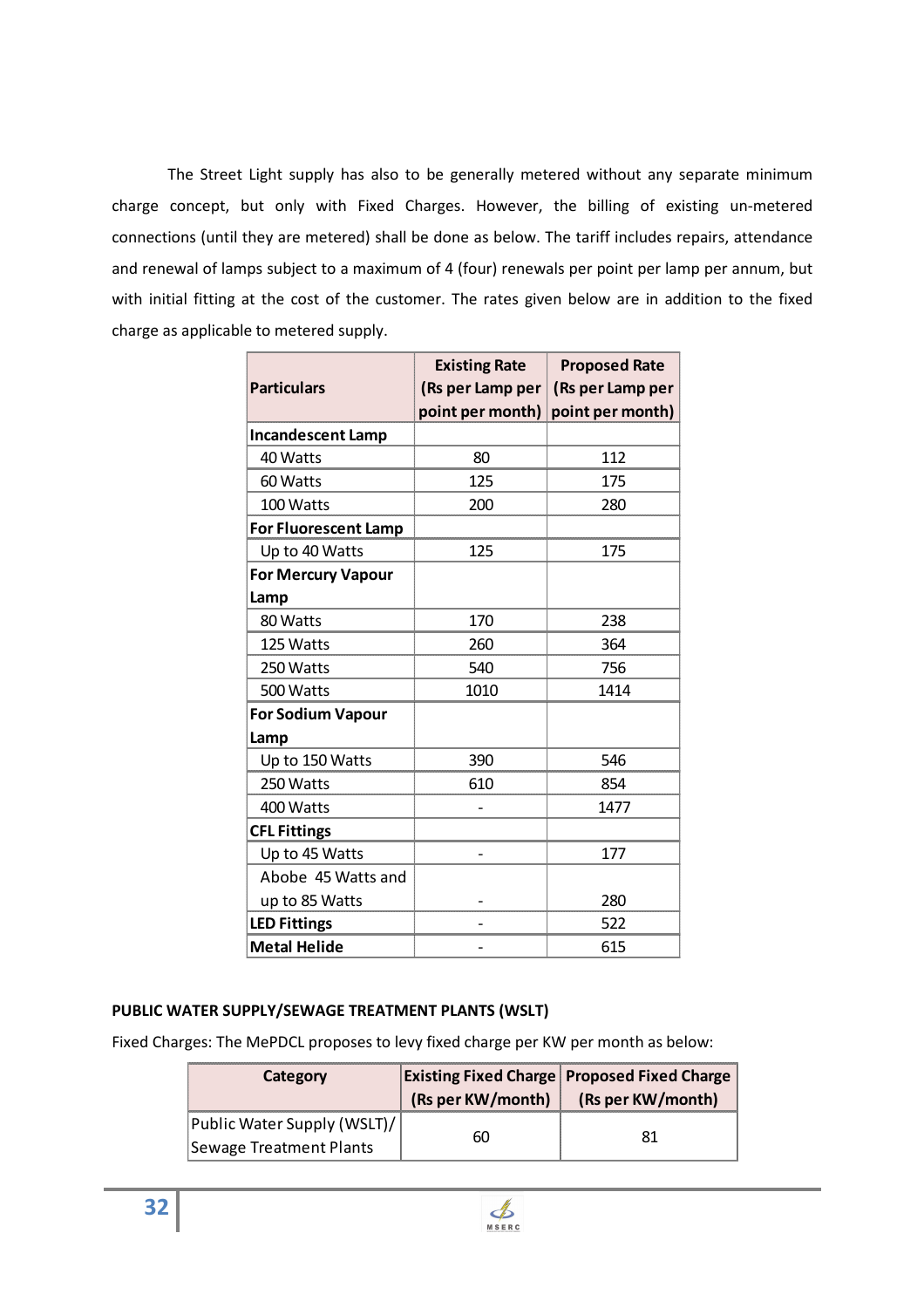| Category                             | <b>Units</b> | (Paise/Unit) | Slabs of Existing Energy Charge Proposed Energy Charge<br>(Paise/Unit) |
|--------------------------------------|--------------|--------------|------------------------------------------------------------------------|
| Public Water Supply<br>(WSLT)/Sewage | All units    | 450          | 563                                                                    |
| Treatment Plants                     |              |              |                                                                        |

# **GENERAL PURPOSE (GP)**

Fixed Charges: The MePDCL proposes to levy fixed charge per KW per month as below.

|                 | (Rs per KW/month) | <b>Existing Fixed Charge Proposed Fixed Charge</b><br>(Rs per KW/month) |
|-----------------|-------------------|-------------------------------------------------------------------------|
| General Purpose |                   |                                                                         |

| Category             | (Paise/Unit) | Slabs of   Existing Energy Charge   Proposed Energy Charge  <br>(Paise/Unit) |
|----------------------|--------------|------------------------------------------------------------------------------|
| General Purpose (GP) |              |                                                                              |

# **CATEGORY V: AGRICULTURE (AP)**

This category shall be applicable to agricultural consumption for pumping water for irrigating cultivable lands.

Fixed Charges: The MePDCL proposes to levy fixed charge per KW per month as below.

| Category                 |                   | <b>Existing Fixed Charge Proposed Fixed Charge</b> |
|--------------------------|-------------------|----------------------------------------------------|
|                          | (Rs per KW/month) | (Rs per KW/month)                                  |
| Agriculture Purpose (AP) |                   |                                                    |

| Category                             | (Paise/Unit) | <b>Slabs of Existing Energy Charge Proposed Energy Charge /</b><br>(Paise/Unit) |
|--------------------------------------|--------------|---------------------------------------------------------------------------------|
| Agriculture Purpose (AP)   All units |              |                                                                                 |

## **CATEGORY VI: CREMATORIUM**

Fixed Charges: The MePDCL proposes to levy fixed charge per month as below.

|  | (Rs per KW/month) | <b>Existing Fixed Charge Proposed Fixed Charge</b><br>(Rs per KW/month) |
|--|-------------------|-------------------------------------------------------------------------|
|  |                   |                                                                         |

|  | <b>Existing Energy Charge   Proposed Energy Charge  </b> |
|--|----------------------------------------------------------|
|  |                                                          |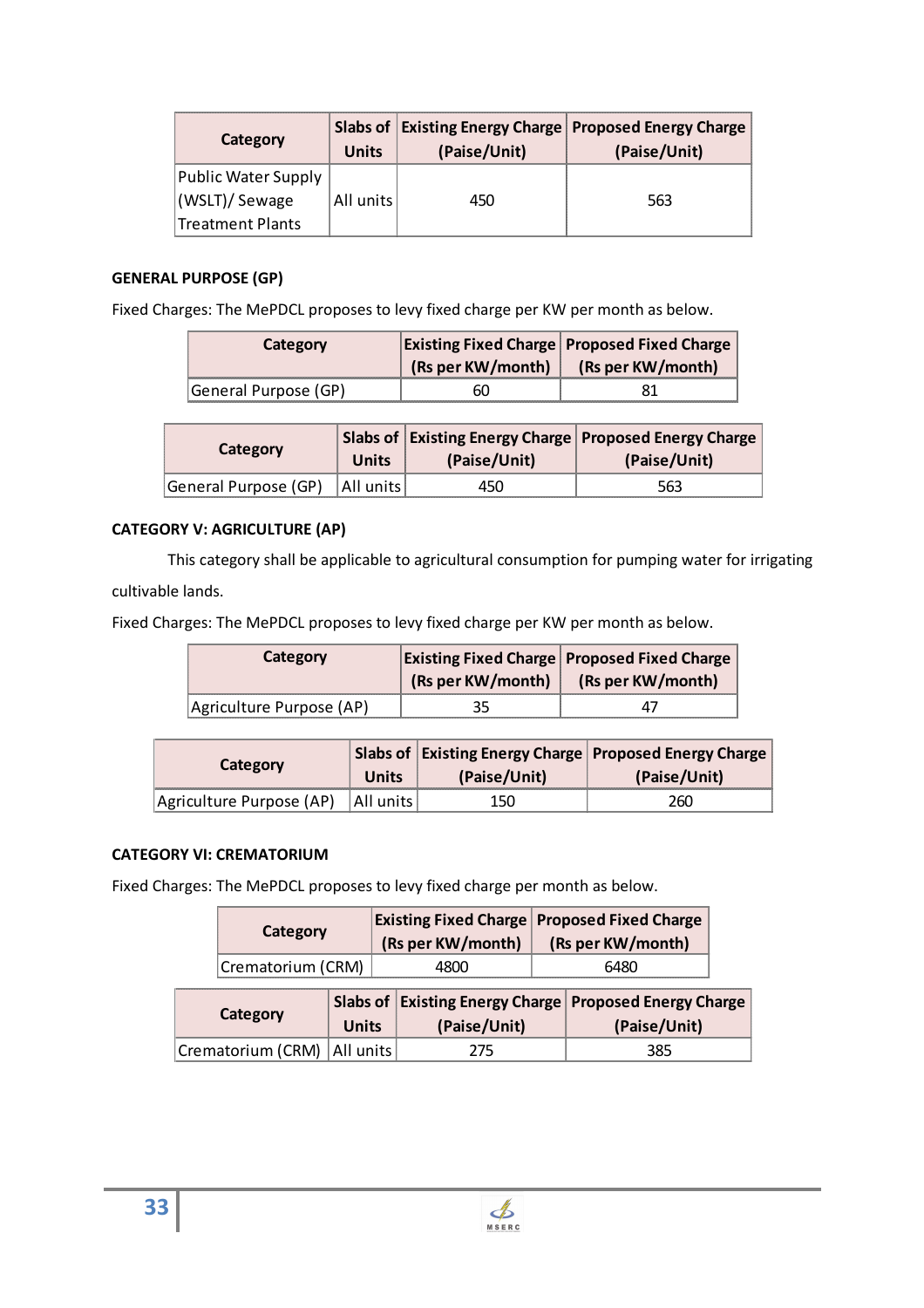#### **CATEGORY VII: EMPLOYEES**

Fixed Charges: The MePDCL proposes not to levy fixed charge to this category of consumers. Energy Charges: MePDCL proposes to levy energy charge for unit consumption of electricity as given below.

|  | (Paise/Unit) | <b>Existing Energy Charge   Proposed Energy Charge</b><br>Paise/Unit) |
|--|--------------|-----------------------------------------------------------------------|
|  |              |                                                                       |

## **HIGH TENSION (HT) SUPPLY:**

Classification of supply at High Tension shall be as per the Meghalaya Electricity Supply Code, 2012 at clause 2.1 (1) (b).In the Tariff Order dated 20th January, 2012 the Commission had approved implementation of kVAh billing for Industrial and Water Supply categories. In this petition, MePDCL propose to implement kVAh billing for all HT categories. Metering shall be on the HT side. In case where metering is on the LT side, 2% transformation loss shall be added to arrive at the demand (kVA) on HT side and 3% transformation loss shall be added to arrive at the consumption (kVAh) at HT side.

## **CATEGORY VIII: DOMESTIC HIGH TENSION (DHT)**

This category shall be applicable to domestic consumption, which includes consumption-

(a) for lighting, heating, cooling, fans and other household appliances in a private dwelling house;

(b) in temples, churches, mosques, gurudwaras and other places of religious worship; Petition for ARR & Tariff of FY 2013-14

 (c) in hospitals, dispensaries, health centres run by Government or by charitable, religious or social organisations on a no-profit or non-commercial basis:

(d) in schools, colleges, hostels boarding houses for students run by Government or by charitable, religious or social organisations on a no-profit or non commercial basis; and

(e) in ashrams, dharamsalas, community halls and institutions run by recognised welfare organisations .

| Category |                                               | <b>Existing Fixed Charge   Proposed Fixed Charge</b> |
|----------|-----------------------------------------------|------------------------------------------------------|
|          | (Rs per kVA per month) (Rs per kVA per month) |                                                      |
|          |                                               |                                                      |

| Category                   | Units | (Paise/unit) | <b>Slabs of Existing Energy Charge   Proposed Energy Charge  </b><br>(Paise/kVAh) |
|----------------------------|-------|--------------|-----------------------------------------------------------------------------------|
| Domestic (DHT)   All units |       |              |                                                                                   |



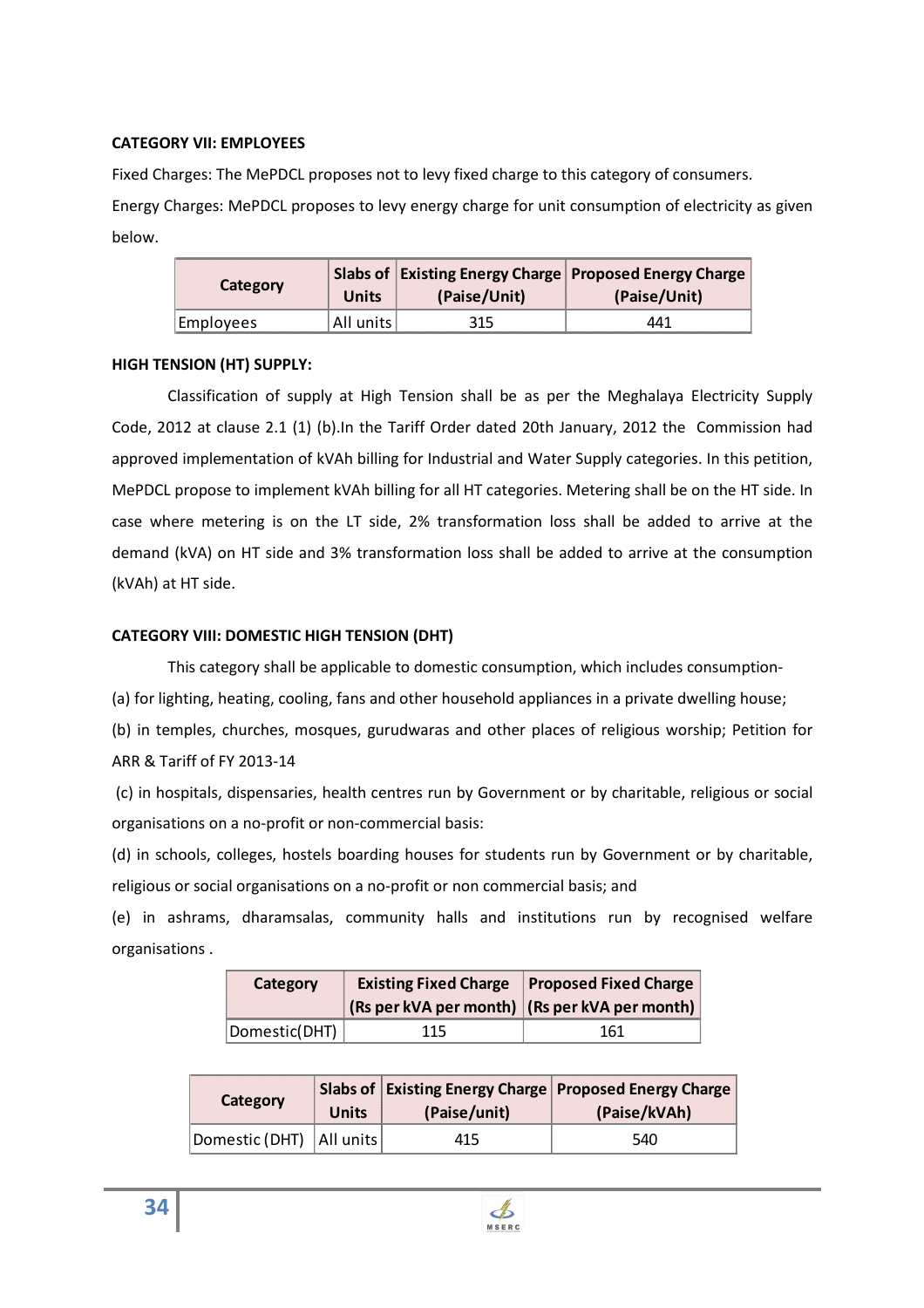## **CATEGORY IX: COMMERCIAL HIGH TENSION (CHT)**

This category shall be applicable to commercial consumption, which includes consumption-

- (a) in shops, banks, hotels, restaurants, cinema halls, petrol pumps, garages and other commercial and business establishments;
- (b) in nursing homes, dispensaries, pathological laboratories, x-ray clinics and other such commercial establishments;
- (c) in fairs and exhibitions and for signboards and hoardings; and (d) other consumption not falling under any other category under the clause.

Note - Where a connection serves both domestic and commercial purposes, the consumption shall

be classified as commercial.

| Category       | $\left  \right $ (Rs per kVA per month) $\left  \right $ (Rs per kVA per month) $\left  \right $ | Existing Fixed Charge   Proposed Fixed Charge |
|----------------|--------------------------------------------------------------------------------------------------|-----------------------------------------------|
| Commercial (C. |                                                                                                  |                                               |

| <b>Category</b>  | (Paise/unit) | <b>Slabs of Existing Energy Charge Proposed Energy Charge I</b><br>(Paise/kVAh) |
|------------------|--------------|---------------------------------------------------------------------------------|
| Commercial (CHT) |              |                                                                                 |

# **CATEGORY X: INDUSTRIAL HIGH TENSION (IHT)**

This category shall be applicable to industrial consumption, which includes consumption in

factories and other industrial or manufacturing establishments.

| Category        |                                                                                                  | <b>Existing Fixed Charge Proposed Fixed Charge</b> |
|-----------------|--------------------------------------------------------------------------------------------------|----------------------------------------------------|
|                 | $\left  \right $ (Rs per kVA per month) $\left  \right $ (Rs per kVA per month) $\left  \right $ |                                                    |
| Industrial (IHT |                                                                                                  |                                                    |

| Category                                                                          | Units | (Paise/kVAh) | Slabs of   Existing Energy Charge   Proposed Energy Charge  <br>(Paise/kVAh) |
|-----------------------------------------------------------------------------------|-------|--------------|------------------------------------------------------------------------------|
| inananana pranananananananananananana prananananana prananananananananananananana |       |              |                                                                              |

# **CATEGORY XI: PUBLIC SERVICE HIGH TENSION (PSHT).**

This category shall be applicable to public service consumption, which includes consumption -

- (a) in government and district council offices, municipal boards municipal corporations and other local bodies;
- (b) for street lighting, park lighting and traffic signal systems.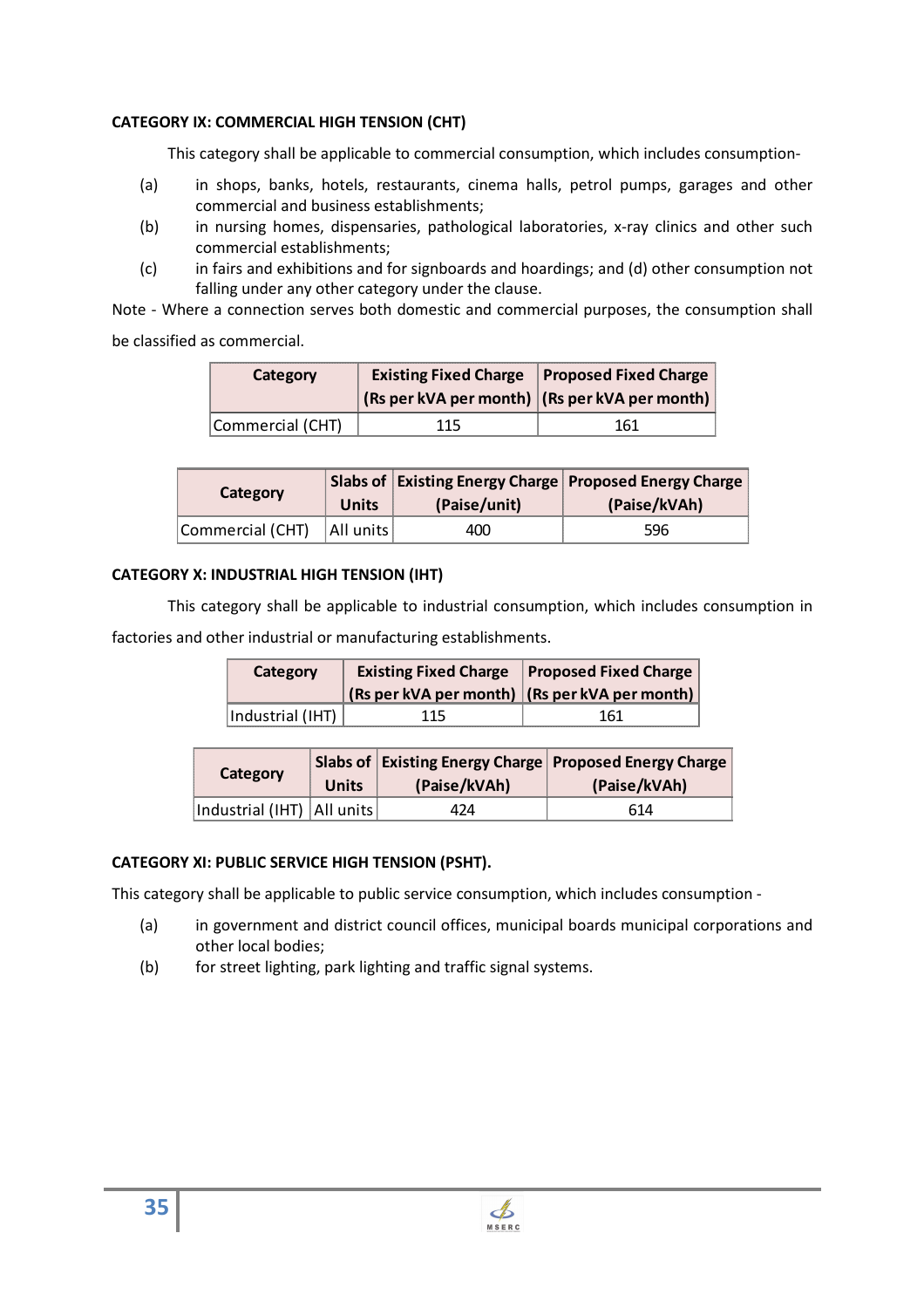# **PUBLIC WATER SUPPLY/SEWAGE TREATMENT PLANTS (WSHT)**

| Category            | $\vert$ (Rs per kVA per month) $\vert$ (Rs per kVA per month) $\vert$ | <b>Existing Fixed Charge   Proposed Fixed Charge  </b> |  |
|---------------------|-----------------------------------------------------------------------|--------------------------------------------------------|--|
| <b>Public Water</b> |                                                                       |                                                        |  |
| Works (WSHT)        | 115                                                                   | 161                                                    |  |

Energy Charges: MePDCL proposed to continue the single slab for the energy charges. The proposed energy charge for unit consumption of electricity is given below.

| Category                            | Units     | (Paise/kVAh) | Slabs of   Existing Energy Charge   Proposed Energy Charge  <br>(Paise/kVAh) |
|-------------------------------------|-----------|--------------|------------------------------------------------------------------------------|
| <b>Public Water</b><br>Works (WSHT) | All units |              |                                                                              |

# **GENERAL PURPOSE / BULK SUPPLY (BS)**

# **EXTRA HIGH TENSION (EHT) SUPPLY:**

Classification of supply at Extra High Tension shall be as per the Meghalaya Electricity Supply Code, 2012 at clause 2.1 (1) (c).

In the Tariff Order dated 20th January, 2012 the Commission had approved implementation of kVAh billing for Industrial (EHT). In this petition it is proposed to continue with the kVAh billing for all EHT consumers.

| Category       | <b>Existing Fixed Charge</b>                  | <b>Proposed Fixed Charge</b> |
|----------------|-----------------------------------------------|------------------------------|
|                | (Rs per kVA per month) (Rs per kVA per month) |                              |
| <b>General</b> |                                               |                              |
| Purpose/Bulk   | 115                                           | 161                          |
| (BS<br>Supply  |                                               |                              |

Energy Charges: MePDCL proposed to continue the single slab for the energy charges. MePDCL proposes to implement paise per kVAh billing for Energy Charge.

| Category     | <b>Units</b> | (Paise/unit) | Slabs of Existing Energy Charge   Proposed Energy Charge  <br>(Paise/kVAh) |
|--------------|--------------|--------------|----------------------------------------------------------------------------|
| General      |              |              |                                                                            |
| Purpose/Bulk | All units    | 418          | 564                                                                        |
| 'Supply (BS) |              |              |                                                                            |

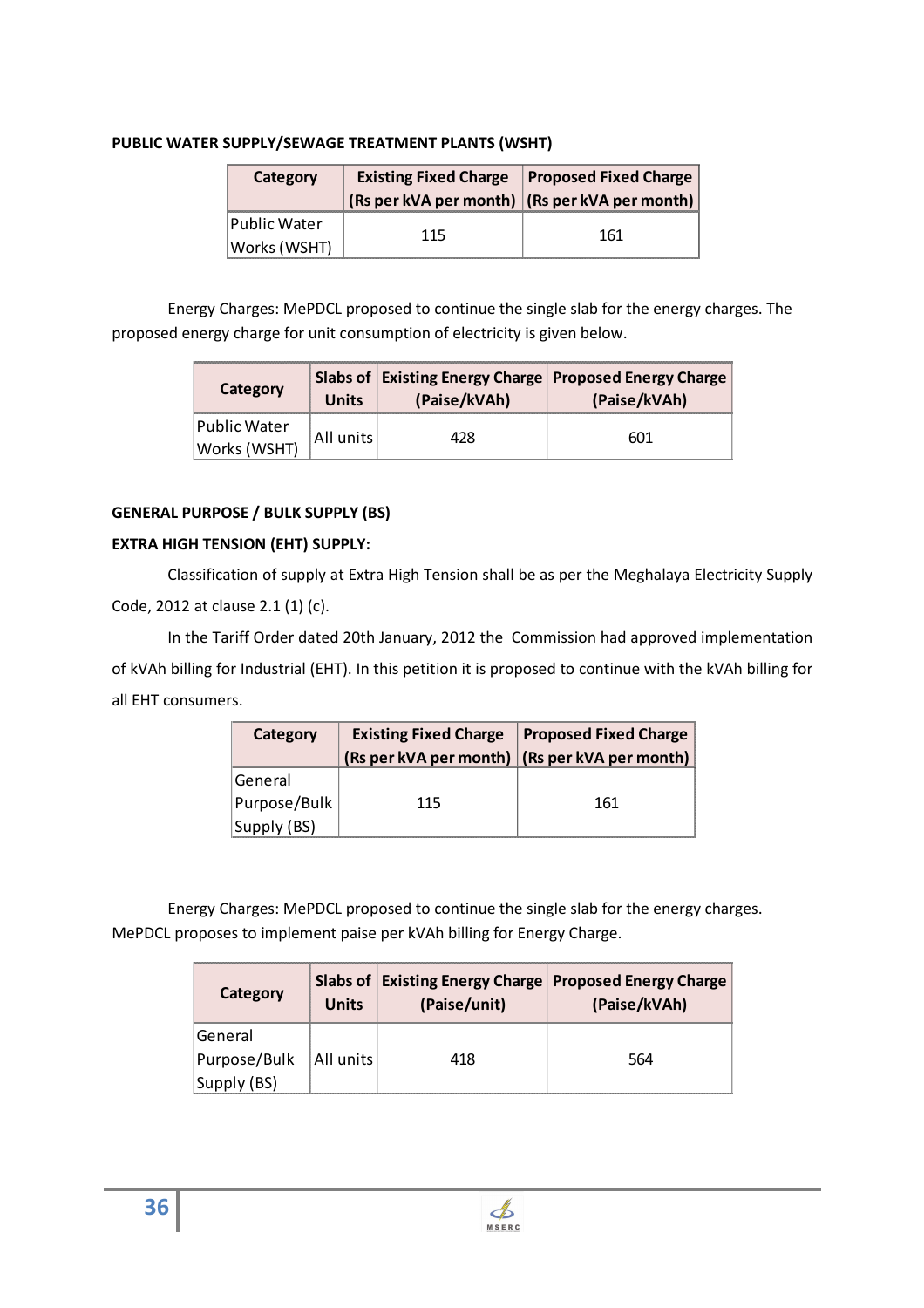## **CATEGORY XI: INDUSTRIAL EXTRA HIGH TENSION (IEHT)**

This category shall be applicable to industrial consumption, as per the Meghalaya Electricity Supply Code, 2012 at para 3.6 (I)A. Fixed Charge: MePDCL proposes to levy fixed charge per KVA per month as below.

| Category         | (Rs per kVA per month) (Rs per kVA per month) | <b>Existing Fixed Charge Proposed Fixed Charge</b> |  |  |
|------------------|-----------------------------------------------|----------------------------------------------------|--|--|
| Industrial (EHT) |                                               |                                                    |  |  |

Energy Charges: MePDCL proposed to continue the single slab for the energy charges. The proposed energy charge for unit consumption of electricity is given below.

| Category                     | Units | (Paise/kVAh) | <b>Slabs of Existing Energy Charge Proposed Energy Charge</b><br>(Paise/kVAh) |  |  |
|------------------------------|-------|--------------|-------------------------------------------------------------------------------|--|--|
| Industrial (EHT)   All units |       |              |                                                                               |  |  |

## **CATEGORY XII: TEMPORARY SUPPLY (LT & HT)**

This category shall be applicable to temporary consumption, as per the Meghalaya Electricity Supply Code, 2012 at clause 3.6 (F).

MePDCL proposed to continue with the existing arrangement where the fixed and energy charges shall continue to be double the standard applicable rate for all categories.

## **BILLING FOR EXCESS DEMAND**

## **HT & EHT Consumers**

Billing in case of excess demand recorded shall be as per clause 10.1 (16) (1) of Meghalaya Electricity Supply Code, 2012.

# **LT Consumers**

Billing in case of enhanced connected load shall be as per clause 10.1 (16) (2) of Meghalaya Electricity Supply Code, 2012.

# **BILLING IN CASE OF STOPPED/DEFECTIVE METERS:**

Assessment where average can be computed. Assessment of energy where meter is defective or stopped and where average consumption can be computed, the bill shall be prepared based on the average consumption of the preceding six months.

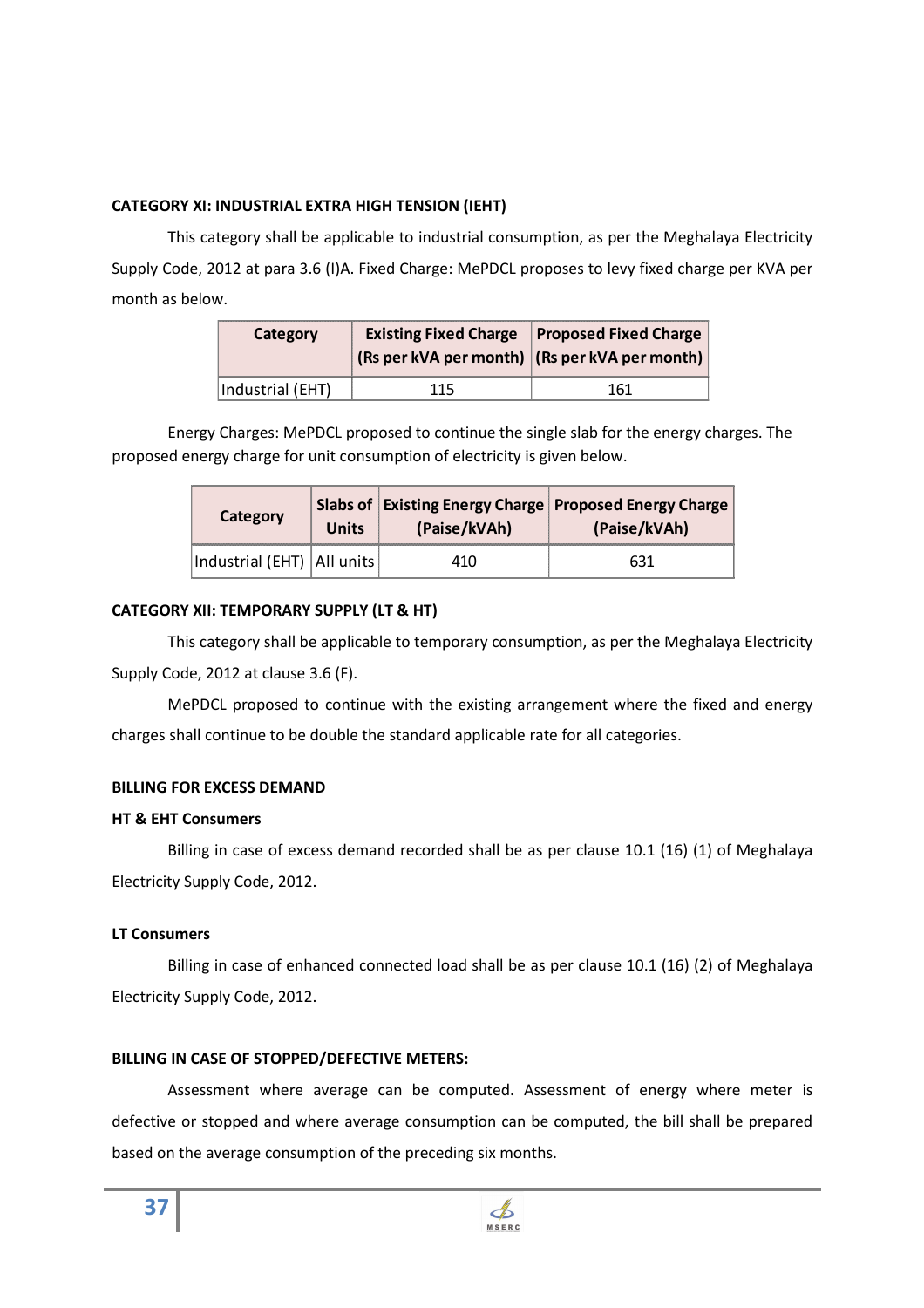## **ASSESSMENT WHERE AVERAGE CANNOT BE COMPUTED**

Assessment of energy where meter is defective or stopped and where average consumption cannot be computed shall be calculated as per clause 7.5 (3) of Meghalaya Electricity Supply Code, 2012.

## **COMPENSATION CHARGE FOR LOW POWER FACTOR:**

MePDCL proposes to discontinue the current procedure for compensation charges against low power factor for EHT, HT and LT supply. Henceforth, the consumer shall be billed for kVAh units should the average monthly power factor of the consumer installation fall below 0.85.

| <b>Current Rate</b>                       | <b>Proposed Rate</b>                           |
|-------------------------------------------|------------------------------------------------|
| If the average monthly power factor of    | If the average monthly power factor of the     |
| the consumers installation falls below    | consumer installation falls below 0.90, the    |
| 0.85, the consumer shall, for each 1 %,   | consumer shall be billed on kVAh units, at the |
| pay to the MePDCL at the rate of Rs. 2.00 | rate applicable for kWhr units.                |
| per KVA per month of the maximum          |                                                |
| demand as compensation charges.           |                                                |

Current Rate Proposed Rate If the average monthly power factor of the consumers installation falls below 0.85, the consumer shall, for each 1 %, pay to the MePDCL at the rate of Rs. 2.00 per KVA per month of the maximum demand as compensation charges. If the average monthly power factor of the consumer installation falls below 0.90, the consumer shall be billed on kVAh units, at the rate applicable for kWhr units. The above charges shall be applicable for the power factor within the range of 0.84 to 0.70. Should the power factor fall below 0.70, supply to such consumer shall be disconnected without notice.

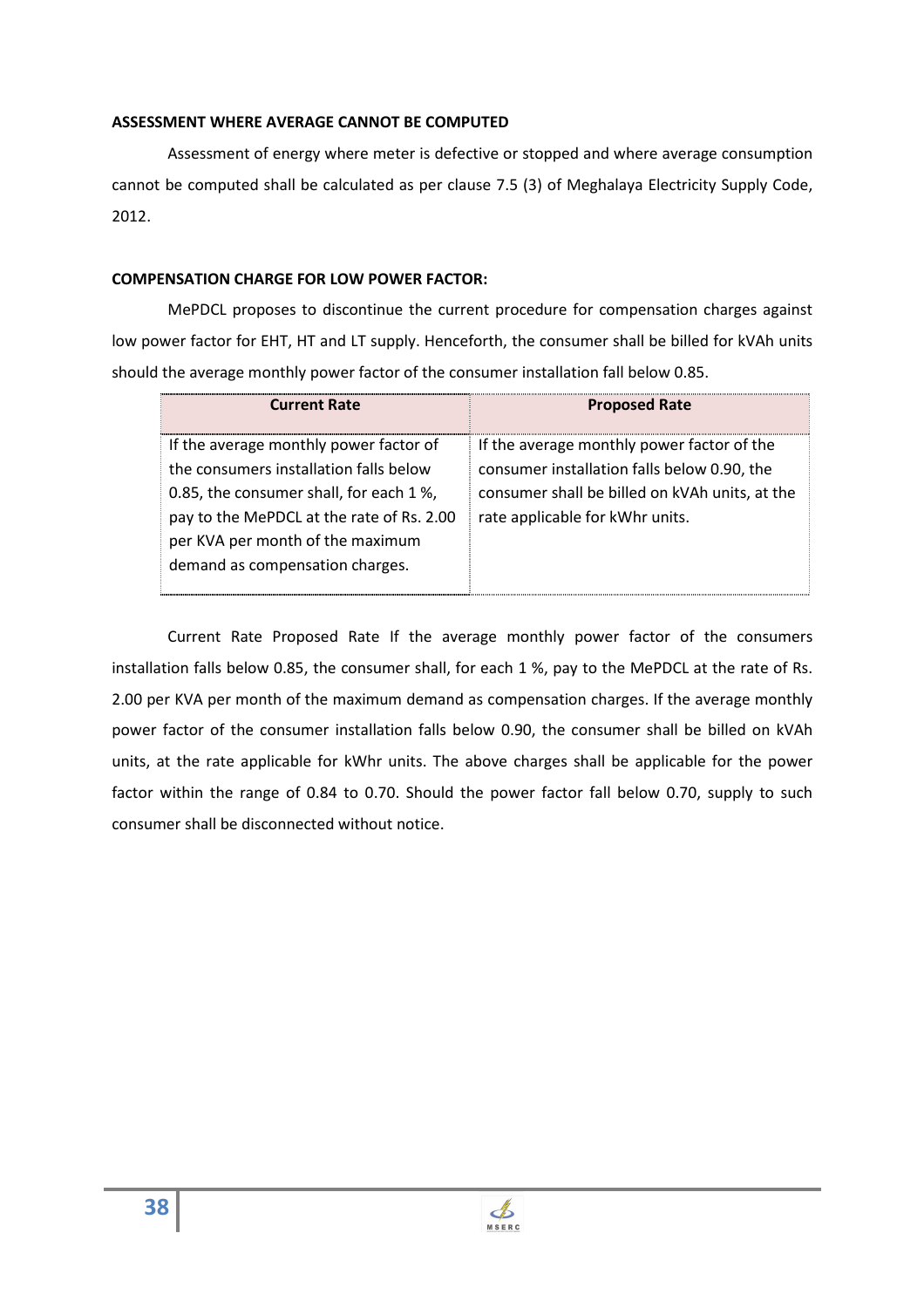#### **CHAPTER 3**

## **STAKEHOLDER'S RESPONSE AND PETETIONER'S COMMENT**

 In order to determine the tariff of generating company, transmission and distribution licensees, the Commission followed its regulations made under the Act. The regulation provides that each year all utilities shall file their tariff application by  $30<sup>th</sup>$  November so as to apply the revised tariff from the beginning of next financial year. After acceptance of the application, the petitioner publishes the tariff petition in at least 2 daily newspapers one in English and other in local language having vide circulation in the area of supply inviting objections/suggestions within the specified date. After getting suggestions or objections, the petitioner files his response on the suggestions received by the Commission. Regulation provides that the Commission may hold public hearing to decide on the ARR. The procedure for public hearing of the tariff application shall be in the manner as specified by the Commission.

The Commission, as done in past, adopted a consultative process for fixing the tariff in the State. After public notice given by the distribution licensee, the Commission on its own published another notice inviting comments. In the meantime the Commission sent information on the ARR to those consumers who had participated in the last year tariff proceedings. The Commission tried to get suggestions from Headmen in Shillong on the tariff. The Commission held number of Advisory Committee meetings where apart from members of the committee, the Commission invited important stakeholders/associations like industries association, pensioner's association, water works, government nominees, public institutions, etc.

In this chapter, the Commission would like to deal with all kind of suggestions/objections on the ARR received by it at different occasions.

### **(1) Meghalaya Pensioner's Association**

Pensioner's Association objected to the hike of the domestic tariff and submitted that MeECL is not delivering goods resulting in burden on consumers especially to the pensioners who have served the State over the years. They mentioned that their income is limited and if the tariff is risen beyond a limit, it shall give undue burden to them. They made a request to the Commission to allow them 240 units slab at a lowest tariff as they suffer severe cold during eight months in a year. They need heaters to face the climatic condition. They requested the Commission to give 240 units in the first slab instead of 100 units so that they get benefit of lower tariff.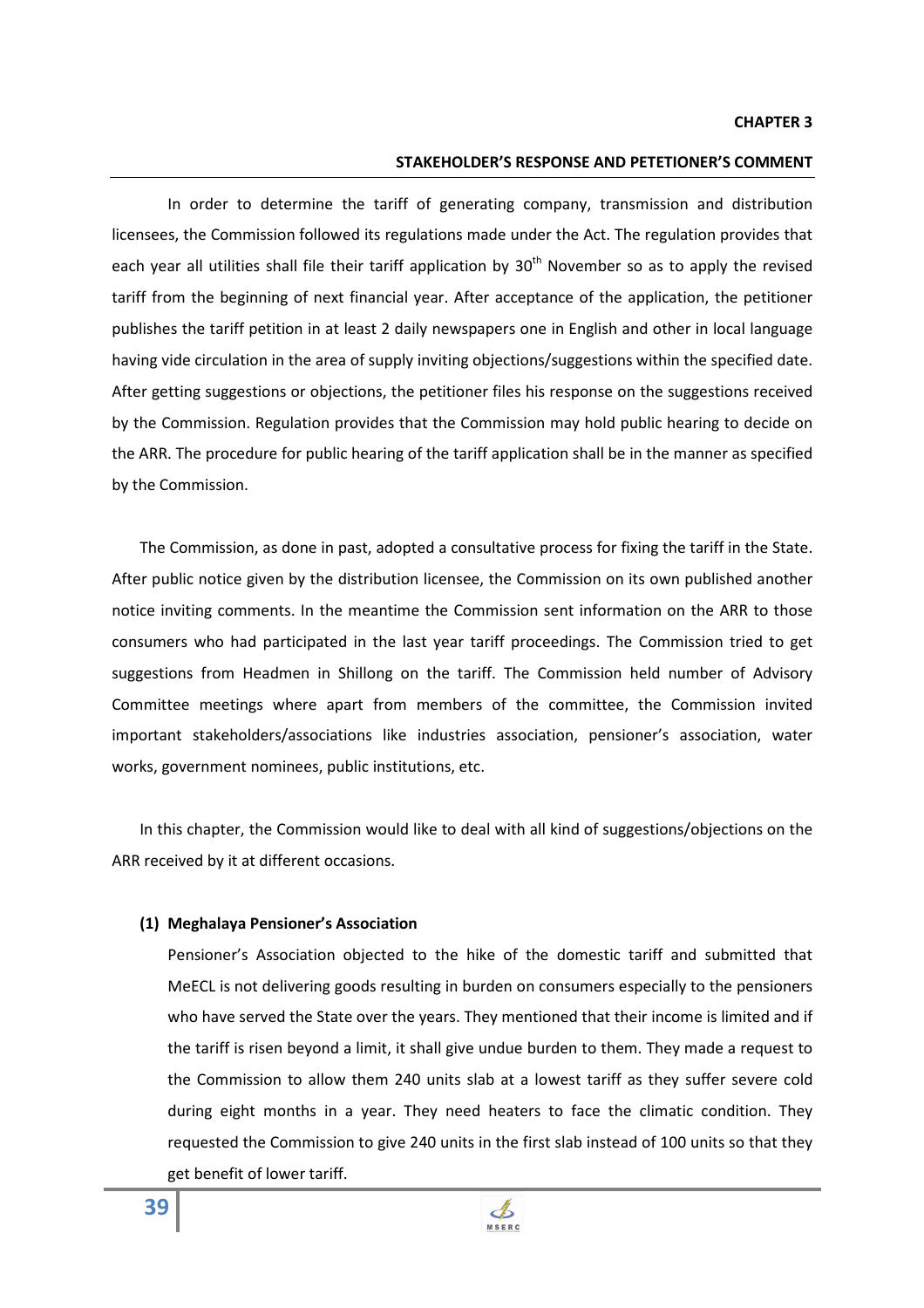### **(2) Mr. D. M. Pariat on behalf of many others**

Mr. D. M. Pariat agreed in principle for the rise in tariff for the FY 2013-14 to meet the market trend. However, he requested the Commission not to increase the tariff beyond 5% as electricity is needed by all including the poor. He has demanded a rebate to senior citizen and BPL category of consumers. He pointed out that there is no improvement in services by MeECL after conversion of Meghalaya Electricity Board to Corporation. People are generally concerned most with the rate which for an average consumer is Rs.3.50/unit. Considering there is large number of consumer in lakhs paying for the overall cost required by the Corporation for running itself, there is a scope to reduce the rate. Energy supplied is hydro generated which depends upon rainfall. He pointed out that Umiam Lake is half filled with mud, sand, garbage and dust curbing the capacity of the lake and in turn limiting the generation of electricity. The supply of lake water to the army especially during the dry weather should also be stopped as huge amount of water is required by them. He suggested that MeECL should explore the expertise required to clean up the lake. He made observation on Leshka project that status of completion of the project is not known to a common man. Public is concern with the project for the benefit reaps out of them. He pointed out that industrial units in Byrnihat area are not producing anything worthwhile and if that is so why electricity is being given to them. He also suggested that various factors relating to number of employees, vehicles, facilities, work culture in MeECL should be reviewed and recasted. He also pointed out that supply should not be given to any one without meters even to MeECL employees. He has requested the Commission to give lesser tariff to street lighting, water supply and crematorium because their services are indispensible. He also suggested that PHE requirement should be given due consideration as break down of electricity supply to their plants is often said to be cause for cut off water supply to Shillong city.

#### (3) **PHE (Water works)**

The response is relating to the tariff applicable to public water works. PHE submitted that providing water supply should not be considered as commercial activity and it should be treated as no profit no loss activity. In Meghalaya available water in rivers, streams and dams including ground water are required to be lifted and transported against considerable heads and distances to a place of treatment to make it safe for drinking and thereafter require to be transferred again over long distance to consumer in urban as well as rural areas. Accordingly high amount of energy is required for lifting and transportation of water. PHE has given that energy cost is as high as 70% of O & M cost of water works. Providing

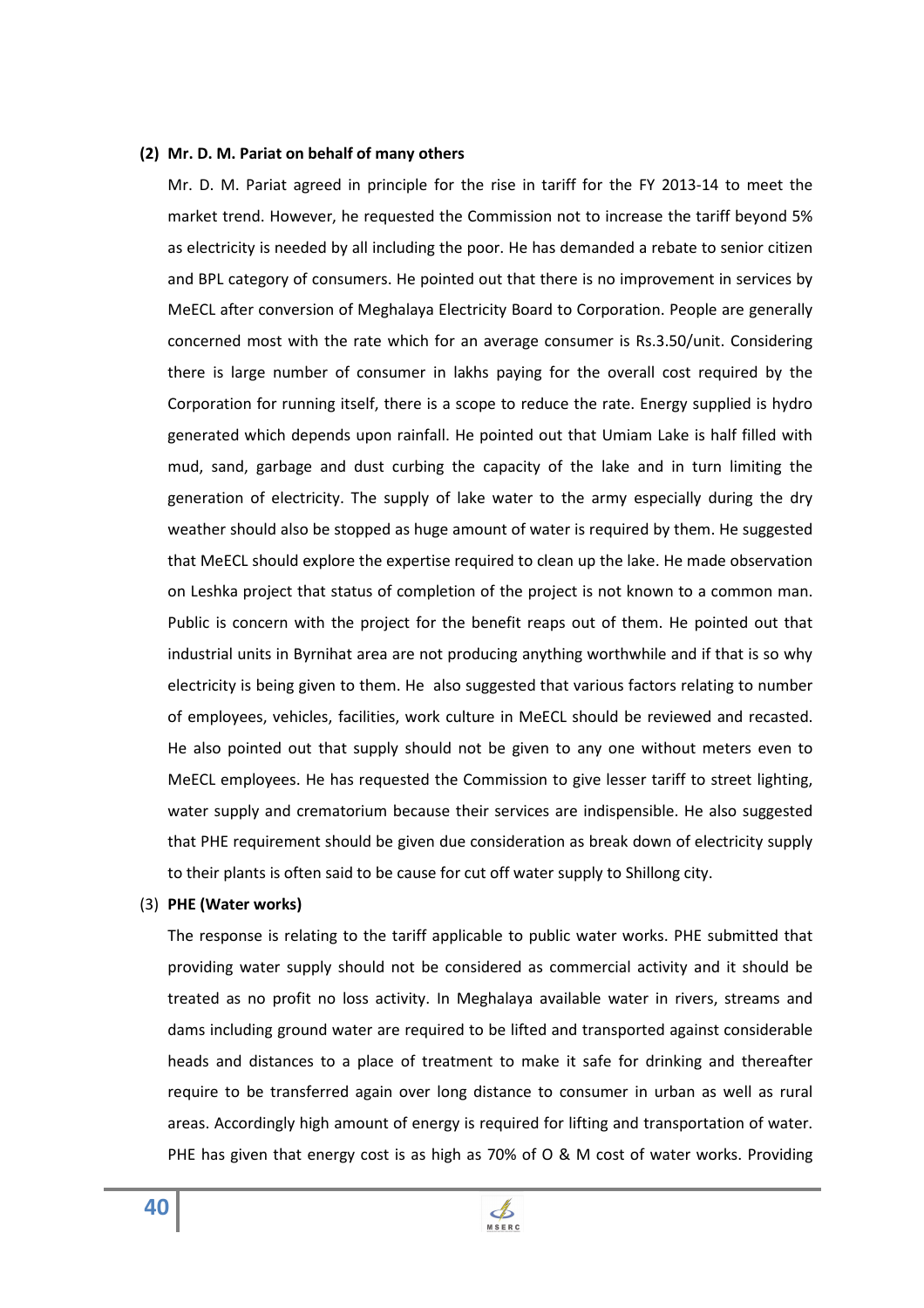water supply to urban and rural areas is essential services. In rural areas supply is made free of cost and in urban areas is supply made with nominal charges. In respect of areas covered under Municipal Board cost realisation is difficult as Municipal Board is unable to pay. PHE gave the example of ASEB tariff before 1975 which was applicable up to 1982. Now their tariff is consider being commercial tariff and their rates are similar to commercial, industrial and general bulk supply. PHE submitted a comparison of rates in a table showing rates from 1992-2012 for high voltage and low voltage. They showed that before 2010 their energy rates were lower than commercial and industrial category. However, their fixed/demand charges were higher than industrial and commercial before 2010. The PHE formulated water supply rules and users charges 2008 which was approved by State Government. Between 2008 and 2012 the energy charges in respect of water works is raised by 52.82%. However, for rural areas there is no charge and therefore realisation of bulk charges is not possible. State PHE depend upon the grant from the state government to meet O & M and therefore any increase in the tariff PHE will be not able to spend O & M cost. They requested to review the public water works tariff and it should not be considered as commercial activity.

### **(4) Crematorium**

The consumer's body looking after the interest of electrical crematorium in Shillong approached the Commission in the public hearing as well as they submitted a representation to the Commission on the proposed hike in their tariff in 2013-14.The main concern of this consumer is that the fixed charges were proposed on per kilio watt basis while at present they are paying on per connection basis. The Commission enquired from the MePDCL on their proposed fixed charges. The licensee admitted the mistake and informed the Commission that there was a typographical mistake and their intention is not to change the present structure of the tariff.

### **(5) Byrnihat Industries Association (as a special invitee in the meeting of Advisory Committee)**

During an Advisory Committee Meeting held on 12<sup>th</sup> March 2013, BIA raised number of issues relating to ARR of distribution licensee for 2013-14. Shri Shyam Sundar Agarwal on behalf of BIA strongly objected to the ARR proposal of MePDCL which have only projected figures and no data or supporting documents is provided in the petition. They requested the Commission to fix the tariff only on the basis of actual figures of the previous year ending  $31<sup>st</sup>$  March 2012 and that too after checking the prudency of the expenses.

> $\mathcal{A}$ **MSERC**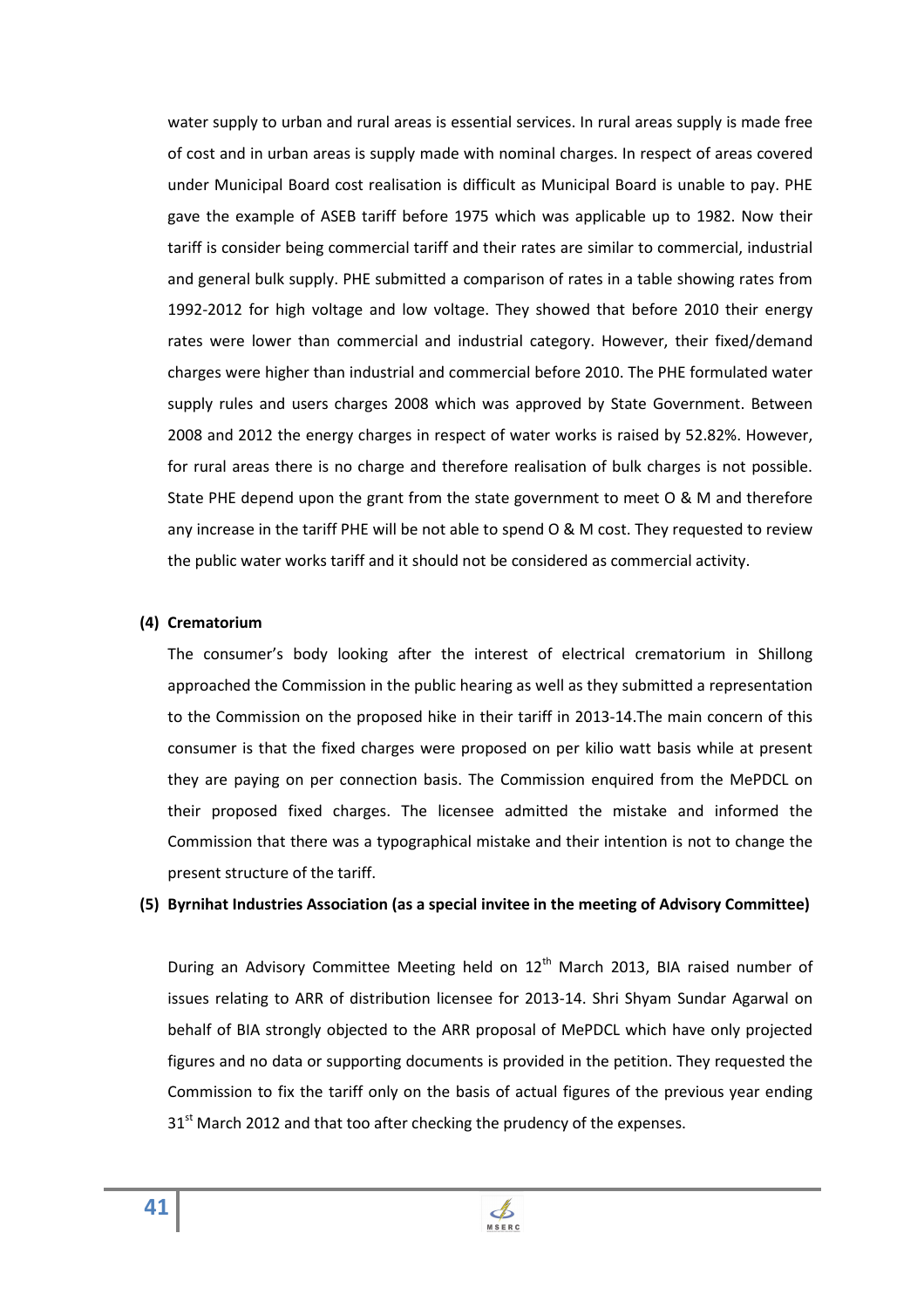Shri Agarwal objected to power purchase cost projected by MePDCL as Rs.756.42 crores including 222.86 crores for Leshka project which shows a generation cost of Rs.5.56 per unit for 401 MU. They have also raised inconsistency in the figures given in the petitions.

BIA raised objection for T & D losses projected for 2013-14.They submitted that in the last year the Commission has allowed only 26.8% whereas this year MePDCL has projected a loss of 33.24%. BIA mentioned that due to KVAH billing there was an increase of 25% on the industries and the power factor should also be improved. They suggested to the Commission that the Commission should reduce the tariff for HT & EHT consumers for 2013-14. Similarly, they raised the objection of truing up exercise which has not been done since 2009-10. They have made a strong objection to the tariff proposal for IHT consumer at Rs.6.14 paisa per unit. BIA has suggested that the Commission should direct them to provide the data for 2012-13 before proceeding to determine the revenue requirement for the tariff 2013-14. Shri Rahul Bajaj on behalf of BIA submitted in the State Advisory Committee meeting that following points should be considered by the Commission for 2013-14 ARR.

- (i) Power Purchase Cost The projection for 2013-14 for Leshka project is extremely perverse and AFC of Rs.222.86 crores need to be disallowed. They have also objected to additional power purchase cost relating to sale outside the state.
- (ii) Transmission charges MePDCL claimed Rs.75.35 crores as transmission charges to be paid to MePTCL. This needs to be reduced so that affect to consumers of distribution network is less.
- (iii) Gross fixed assets The GFA claimed in highly over-stated and without any basis. It is rather strange that until 31.03.2012, the total GFA of MePTCL is Rs.240.69 crores and in one year, namely 2012-13, MePGCL has added distribution assets worth Rs.66.16 crores. Similarly, MePDCL has projected additions of Rs.340.72 crores to the GFA in the year 2013-14 which is more than the total GFA as on 01.04.2013 i.e. of Rs.305.85 crores. There are absolutely no details of what the amount of Rs.340.72 crores been spent by MePDCL. Similarly, the figure of Rs.66.16 crores seems to have been proposed out of the hat without any details as to what assets will be purchased out of the said amounts.
- (iv) Return on Equity/ Debt Equity Ration There can be no question of mechanically allowing the ROE of Rs.18.97 crores as claimed by MePTCL. The statutory regulations once notified have to be fully followed. Regulation 101 also gives the discretion to the Commission to fix the ROE at a rate that shall not exceed 14%. Therefore, it is for

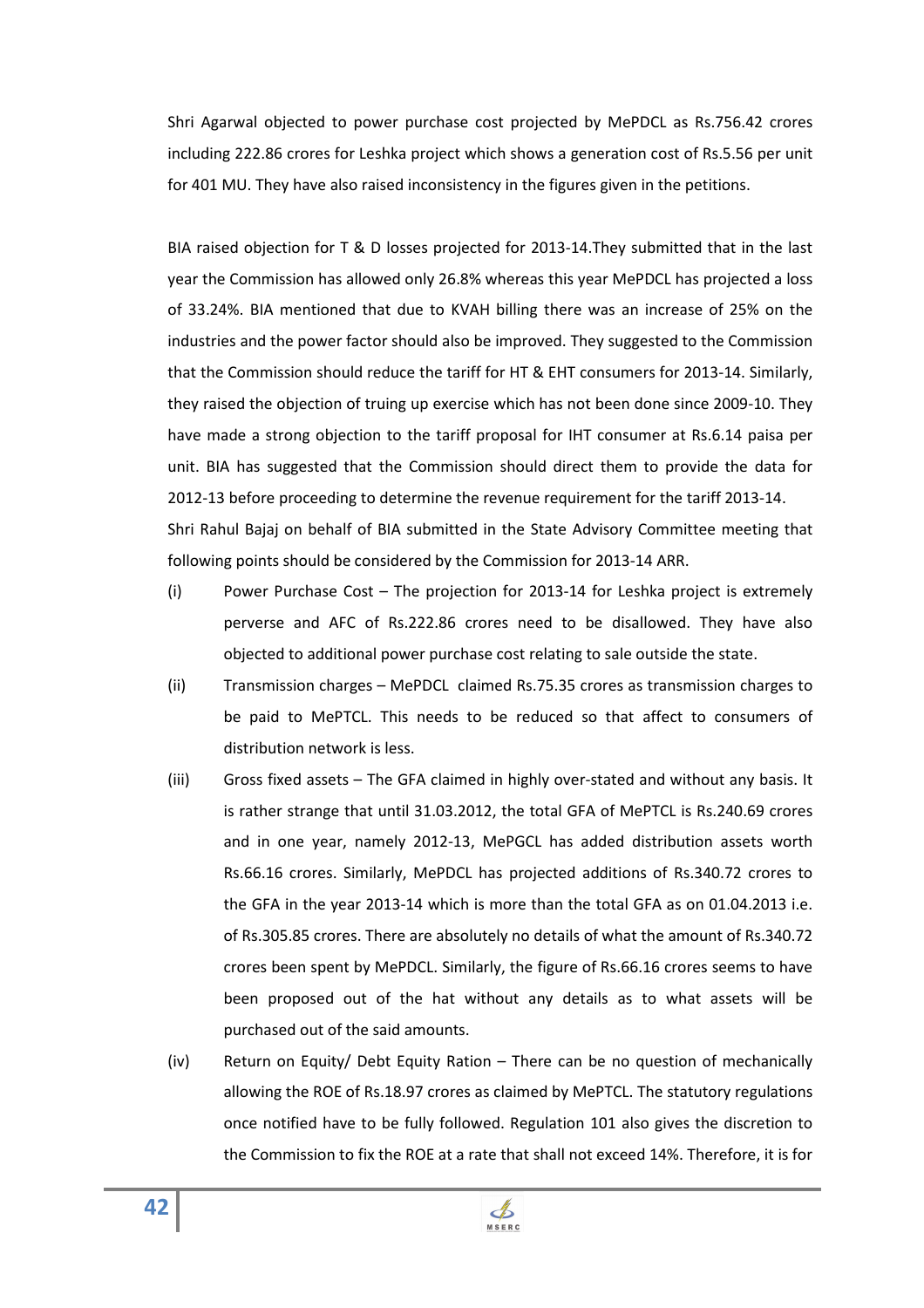the Commission to decide whether the ROE at 14% should be given or based on the performance of MePDCL, the same needs to be reduces.

- (v) Operation & Maintenance Expenses Regulation 103 of the Tariff Regulations, 2011 have to be strictly followed. Detailed submissions on the 3 aspects of O & M are being filed.
- (vi) AT & C losses AT & C losses for 2011-12 has been shown as 24.3% which has gone up to 26.9% for 2012-13 and 26.6% for 2013-14. MePDCL is also showing other disputed amounts of FY 2008-09 and 2009-10. It is respectfully submitted that the Hon'ble Supreme Court in relation to the disputes between the objector and the MePDCL regarding the disputed amounts of FY 2008-09 and FY 2009-10 has passed an Order on 28.08.2012 which is not being implemented by MePDCL. The detailed submissions are being filed. This Commission must give a direction to MePDCL to revise the bills.
- (vii) Tariff should be reflective of cost With regard to the principle that tariff must be reflective of the cost of supply, it is submitted that MePDCL has not given any proposal or roadmap for reduction of the existing level of cross subsidies in the system. There is a proposal to substantially increase the IHT and EHT categories. For IHT category, the fixed charges are proposed to be increased from Rs.115 per KVA per month to Rs.161 per KVA per month and the energy charges have been proposed to be increased from Rs.4.24/KVAH to Rs.6.14/KVAH. IHT tariff has been proposed as more than Rs.6 per unit which is much more than the tariff of any of the states including Chhattisgarh, Jharkhand, Andhra Pradesh and in command area of Damodar Valley Corporation for HT consumers is much lesser. Similarly, for EHT category, the fixed charges are proposed to be increased from Rs.115 per KVA per month to Rs.161 per KVA per month and the energy charges have been proposed to be increased from Rs.4.10/KVAH to Rs.6.31/KVAH. The EHT tariff has been also been proposed as more than Rs.6 per unit which is much more than the tariff of any of the states including Chhattisgarh, Jharkhand, Andhra Pradesh and in command area of Damodar Valley Corporation for HT consumer is much less.
- (viii) Under the EA 2003 the cost of supply to the consumer is to be the criteria to determine the tariff for that category. Though in the initial years the cost of supply was calculated on average cost of supply basis, it is the mandate of law that the cost of supply is to be calculated on voltage wise and the actual cost incurred by the licensee for supply of electricity to each category of consumer.

 $\mathbf{\mathbf{\Phi}}%$ **MSERC** 

**43**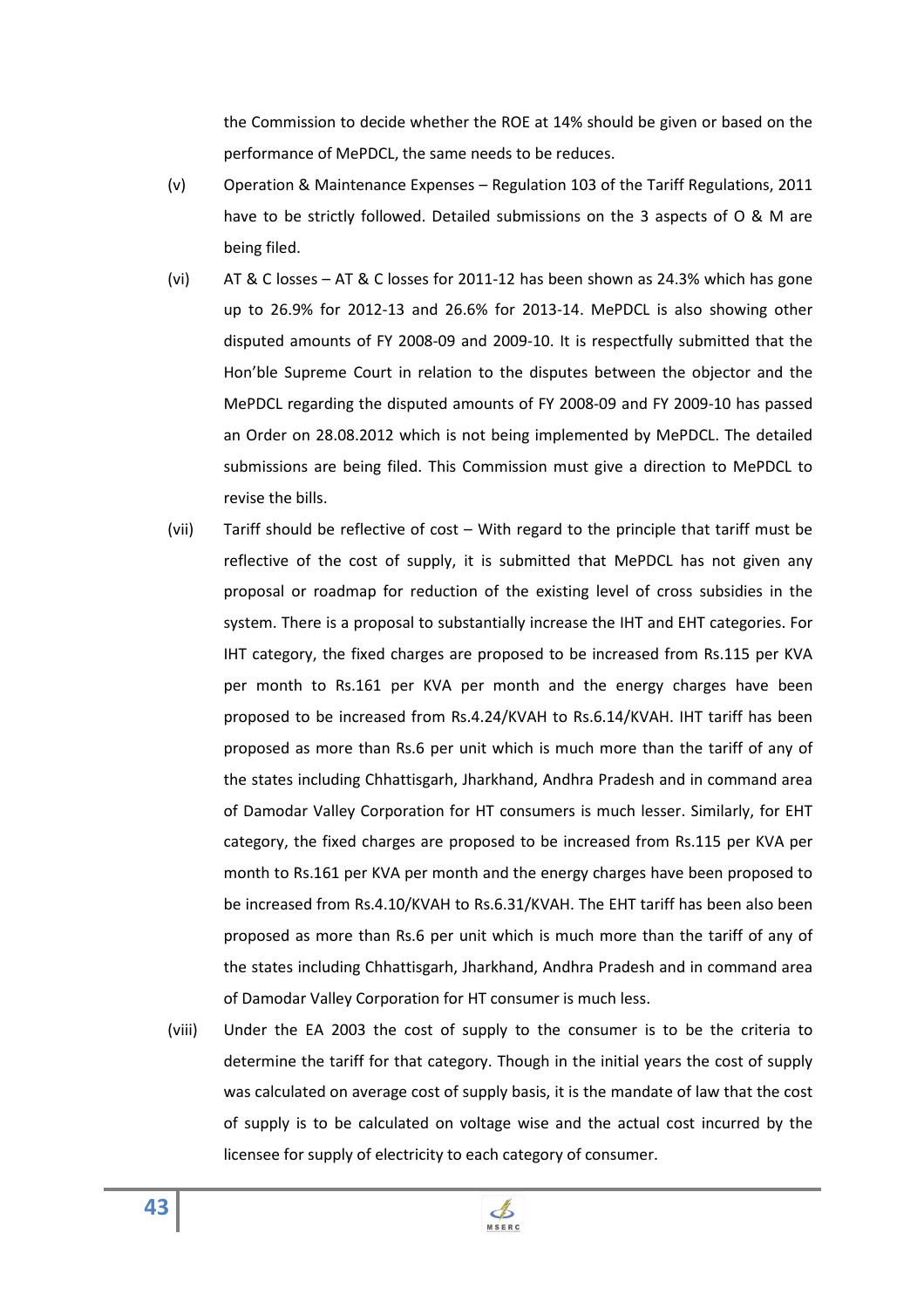# **(6) Byrnihat Industries Association (objection to ARR)**

 BIA in response to the ARR petition filed by MePDCL has filed objection on 20.03.2013. They have raised the following objection:

# **(1) Inconsistencies in the petition**

BIA raised that there are several inconsistencies in the petition and they demanded that the actual figures for FY 2012-13 should be considered in the tariff application. They suggested to the Commission that actual financials for 2012-13 should be examined while allowing ARR for 2013-14.

# (2) **Tariff shock to industrial consumers**

BIA objected to the ARR proposal for 2013-14 wherein they have claimed that the ARR is highly inflated, arbitrary and estimated levels with the sole objective of unduly increasing the revenue requirements and consequent tariff to be charged from the consumers. They demanded that there should not be any rise in the tariff of industry consumers.

# **(3) Review and Truing up**

BIA has referred to the Commission's regulation regarding review and truing up and required that projection made by MePDCL is arbitrary and liable to be rejected.

## (4) **Suo Motto exercise for truing up**

BIA demanded that there should be review of expenses for 2011-12 & 2012-13 and thereafter tariff fixation of 2013-14 should be taken up.

# (5) **Inflated revenue requirement**

BIA gave example of inflated ARRs given by MePDCL in the past without producing the audited accounts for FY 2010-11 & 2011-12. They requested the Commission to see the actual of either 2011-12 or 2012-13 so as to know the actual position of expenses and then allow ARR for 2013-14. They requested to consider the audited records of 2009-10 and projection of MePDCL should not be considered.

# (6) **Power purchase cost**

The power purchase cost in 2009-10 was Rs.222.62 crores, Rs.303.62 crores in 2010-11 and this year they had projected Rs.756.42 crores against the power purchase in 2013-14. Similarly, for Leshka project the generation cost is very high due to huge cost overrun incurred by MePGCL they requested the Commission not to allow this cost in the tariff.

## (7) **Estimation of sales**

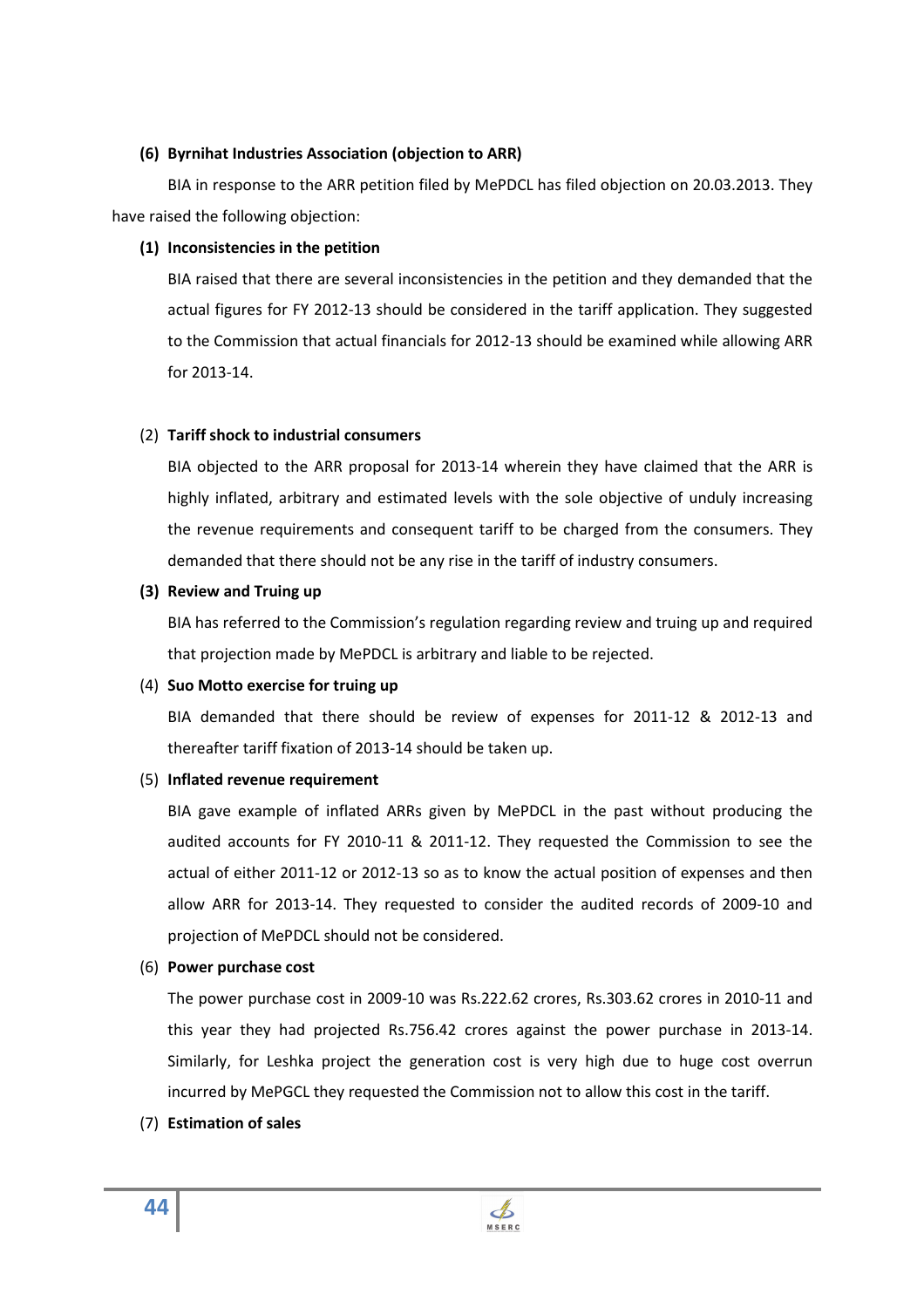The outside state sale should not be considered for tariff purpose as this is increasing the power purchase cost of MePDCL and resulting in higher revenue requirement. BIA also objected that MeECL is not taking any serious effort for procurement long term power at competitive rates. They suggested that UI should not be treated as source of power purchase and therefore any over drawal should be avoided.

## (8) **Transmission charges**

Projection of Rs.66.80 crores for inter-state transmission charges without any details should not be allowed. Similarly, MePTCL revenue requirement of Rs.75.35 crores is also over stated and should be checked.

## (9) **Gross fixed assets**

The opening of GFA is shown as Rs.2490.69 crores as on 01.04.2012 and Rs. 66.16 crores is added as fixed assets in 2012-13 without any details. Similarly, for 2013-14 MePDCL has added Rs.340.72 crores in the GFA which is more than a total GFA. There is no detail and therefore it should not be allowed.

## (10)**Return on equity**

BIA suggested that there should not be allowance of ROE at Rs.18.97 as claimed by MePDCL. They requested the Commission to reduce the ROE entitlement at 14% and it should be related with the performance of the licensee.

## (11)**O & M expenses**

BIA has suggested that there is a reduction in number of employees in 2013-14 and therefore the cost of employees should be reduced proportionately. They have requested the Commission to pass an order for creation of pension trust fund rather than allowing cost related to pension in the ARR. They have referred to a judgment passed by Hon'ble ATE regarding improvement of performance efficiency of the employees in the State of Punjab Therefore MePDCL should also improve efficiency in order to claim high increase in employees cost.

## **(12)Repair & Maintenance**

R & M should be related to the size of the asset and there should be some limit for these expenses. MePDCL should be directed to file a proper budget with maintenance of actual asset.

## **(13)A & G expenses**

Without any details the Commission should not allow Rs.7.51 crores as A & G expenses in 2013-14.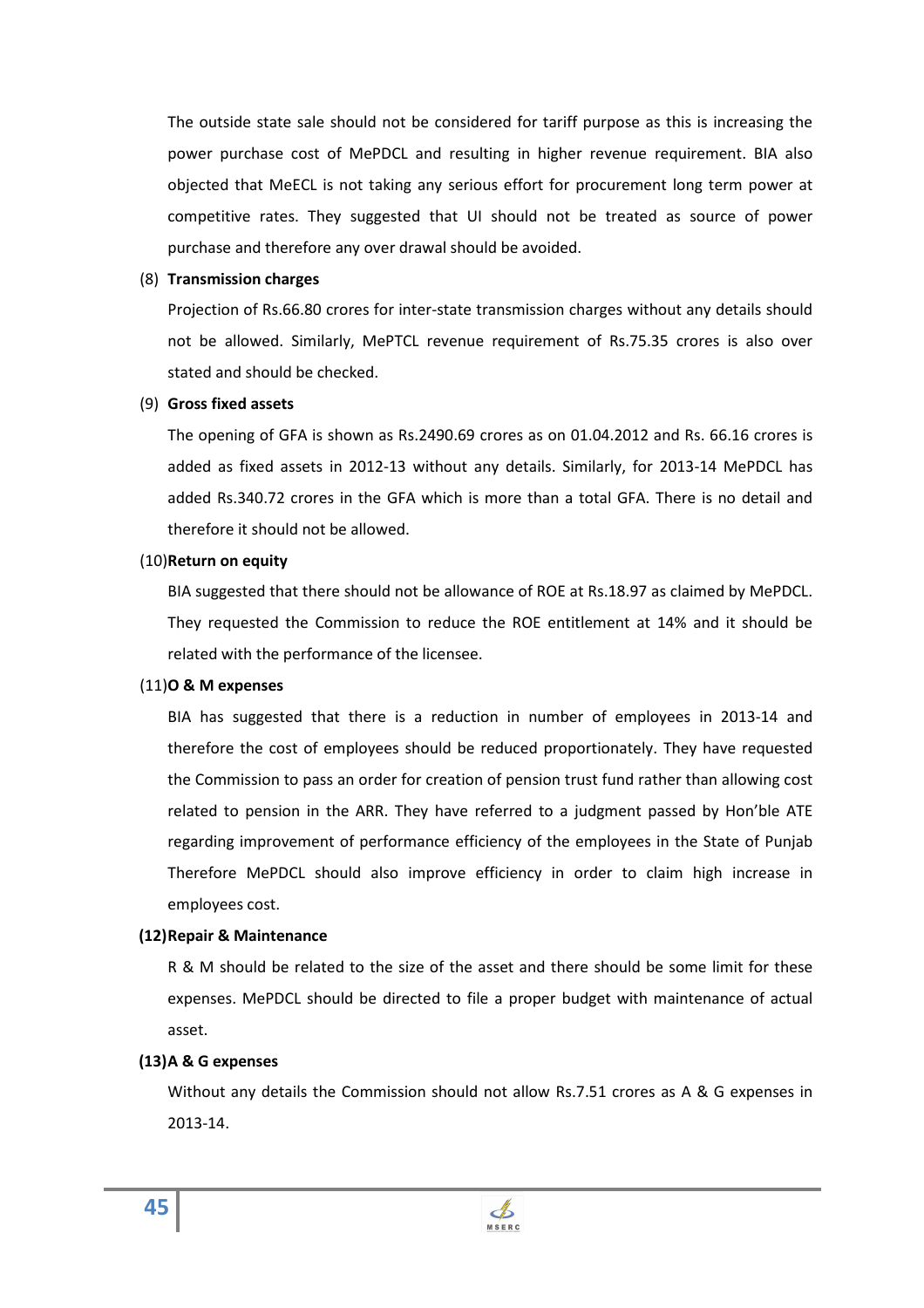## **(14)Depreciation**

MePDCL has claimed substantial increase in depreciation cost with regard to previous year claims. Without capitalisation of the asset MePDCL should not be allowed to claim depreciation. BIA suggested that MePDCL should get the approval cost of any project from the Commission for checking of prudence.

## **(15)Bad & doubtful debts**

Without the receivable are audited there should not be any provision for bad and doubtful debt.

## **(16)AT & C losses**

BIA has referred to the Commission's order dated 20.01.2012 regarding trajectory of loss reduction up to 2015-16 and minimum improvement of metering and defective meters. They suggested to the Commission that it should not be open to MePDCL to propose any loss reduction targets other than trajectory approved by the Commission.

## **(17)Revenue gap**

The revenue gap of Rs.326.35 crores in 2013-14 is artificial and should be checked and they demanded that there should not be any rise in the tariff if truing exercise of previous year is taken.

## **(18)Tariff should be reflective of cost**

BIA claimed that the proposed tariff hike shall make their tariff very high in comparison to other states like Chhattisgarh, Jharkhand, etc. They have claimed that the tariff should be reflective of average cost. BIA requested to get a competitive tariff for industries so that they are not sick and affect the economic health of the state.

## **(19)Voltage wise tariff**

BIA suggested that in accordance with EA 2003, the cost of consumer should be related to their supply voltage. A substantial part of supply is unmetered and MePDCL has not taken any step for 100% metering. They requested for determination of cost of supply category wise and voltage wise. They have also referred to a judgment by Hon'ble ATE for PSERC for working out the cost of supply at different voltages. They have referred to numbers of judgment given by Hon'ble Tribunal in order to work out the cross subsidy on the basis of cost to supply of each category.

## **(20)KVAH billing**

They have requested the Commission to introduce rebate in the tariff for good power factor in excess of .95 so that these consumers are benefited.

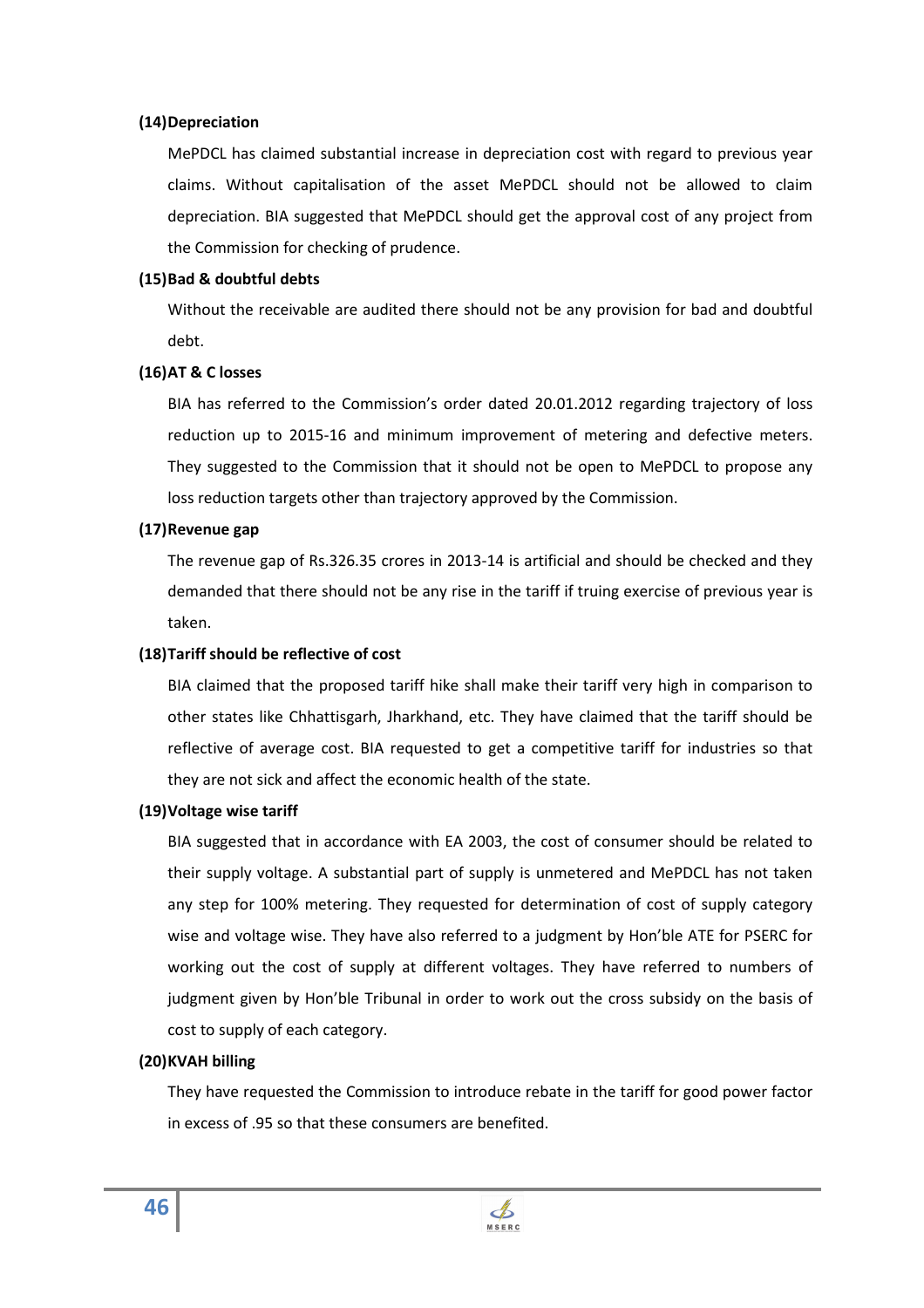Finally they have submitted that the Commission should allow BIA to make oral submission in the public hearing.

# **MePDCL Reply**

# **(1) Pensioner's Association**

MePDCL made their reply on the suggestions given by Pensioner's Association. MePDCL pointed out that their tariff application is filed in accordance with MSERC (Terms and Conditions for Determination of Tariff) Regulations 2011 and under section 62 to be read with section 86 of the EA 2003. The rate arrived at is based on the ARR and tariff proposal. They appreciated the points raised by the retired people for using electricity for warm and comfort in winter timings. However, they have not agreed with the proposal of the pensioner's association that first slab of electricity bills should be made to 240 units in a month. The reason given by them is that they are not sure that whether the electricity is used by a pensioner or his family. They gave the cases of daily wage workers, farmers, small vendors and other consumers who are also paying same domestic tariff which pensioners are paying.

## **(2) Mr. D. M. Pariat (Domestic consumer)**

MePDCL responded to Mr Pariat objections and submitted that tariff petition was filed under the Commission's tariff regulation and is based on the data. Information to substantiate their claims have been submitted to the Commission. The Commission may accordingly determine the tariff for different category of consumers. MePDCL submitted that percentage loss of life storage due to siltation of Umiam reservoir is at the rate of 0.12% per year. Thus siltation of Umiam lake has not much affected the life storage of the reservoir and the generation of power is not affected by siltation till date. However, MePDCL has agreed that steps have been initiated to control siltation in the Umiam reservoir.

The water supply to Umroi cantonment from Umiam lake is restricted to a maximum limit of 2.5 cusec per day. Each of the four units in the power house requires 250 cusecs. The rate of drawal of water from Umiam reservoir is therefore very small compared to the requirement of generating units. Thus power generation is not affected due to this. Nontheless during lean season the drawal is restricted to the minimum limit. MePDCL has further submitted that the following projects are under construction

- (a) Lakroh Small Hydro Electricity Power Project (1.5 MW) to be commissioned in May 2013.
- (b) New Umtru Hydro Project (40 MW) to be commissioned in September 2014.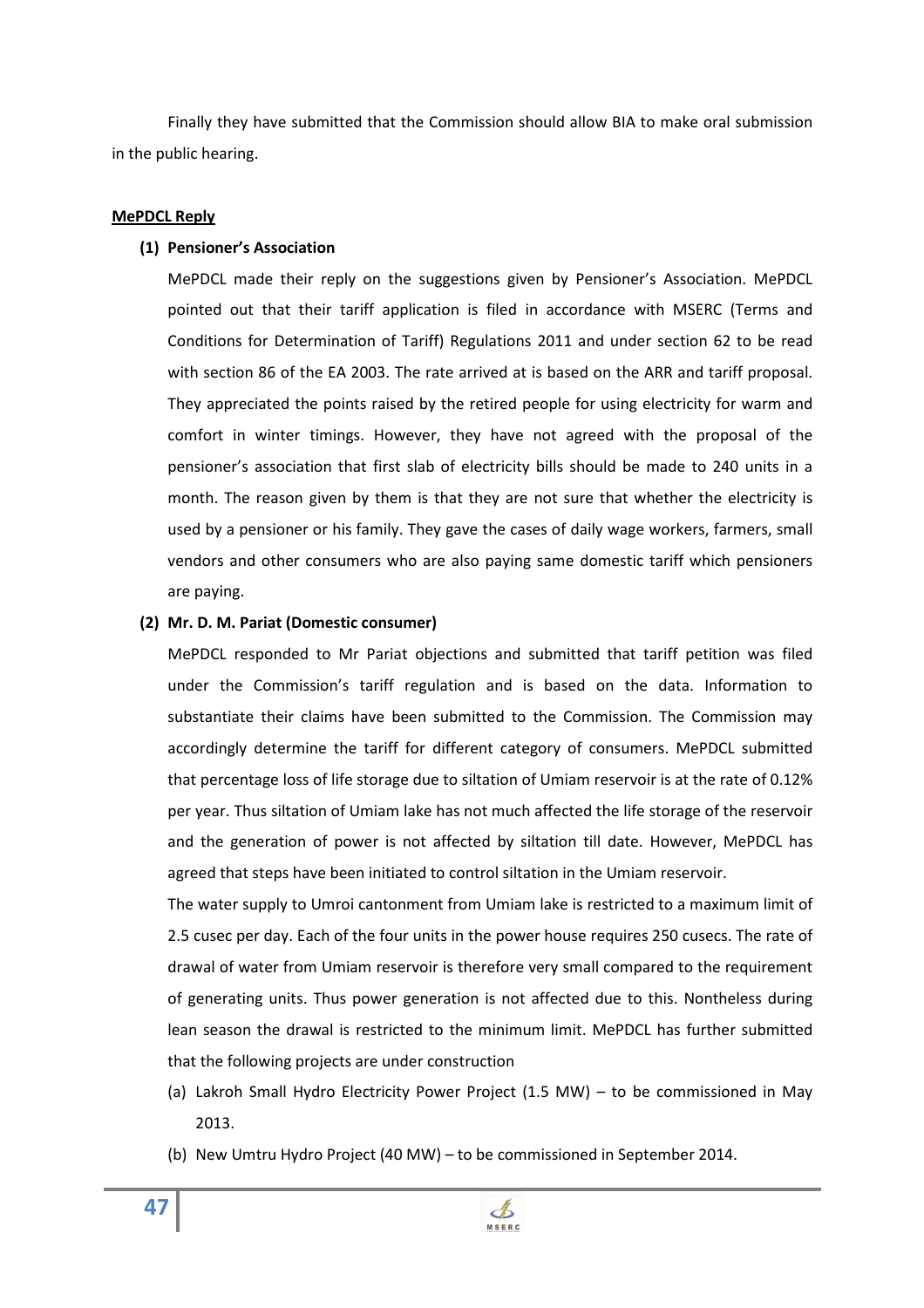- (c) Ganoi Hydro Project (22.5 MW) construction work are expected to start soon.
- (d)  $1<sup>st</sup>$  &  $2<sup>nd</sup>$  unit of Myntdu Leshka Hydro Project (3x42 MW) were commissioned in 2011-12 and  $3^{rd}$  unit is commissioned in 2012-13 ( $8^{th}$  March).

MePDCL further informed that rates are fixed by the Commission without any discrimination to any category of consumers. It is submitted that setting up of industries is within the jurisdiction of Government of Meghalaya and not of MePDCL. MePDCL responded that every effort is made to reduce the expenditure and present electricity to all consumers is provided through meters only. The theft of energy and unauthorised use of electricity are being dealt with in accordance with the provisions of Electricity Act. BPL consumers have been classified under supply code and the tariff levied to them is lowest. There is no separate category for senior citizen and therefore no separate tariff can be determined. Moreover, it is difficult to verify that the consumption is made by a senior citizen in a household. MePDCL has treated water supply category as essential services and the Commission may determine the tariff for them.

## **(3) Byrnihat Industries Association**

MePDCL has responded vide their letter dated 22.03.2013 to the objections made by BIA on the tariff petition for 2013-14.

### **Inconsistencies in the petition**

MePDCL has submitted that they have filed the petition as per the provision of MSERC tariff regulations. However, the record of actual expenses shall be available for FY 2012-13 only on 31.03.2013 and after that the financial statement of accounts shall be prepared. MePDCL further replied that as per regulation 15 (2) and 15 (3) they will be filing a true up application for FY 2012-13 only after audited accounts are prepared.

#### **Review and Truing up**

It is submitted that accounts of FY 2011-12 is being segregated for MePDCL and it is in progress. Audit data for 011-12 shall only be available after the completion of accounts aggregation for all three companies. MePDCL has submitted that true up financial of FY 2007-08 & 2008-09 has already been filed. However, due to appeal against the tariff order 2008-09, trued up financials of FY 2009-10 onwards were held up pending implementation of the judgment thereof.

### **Inflated revenue requirement**

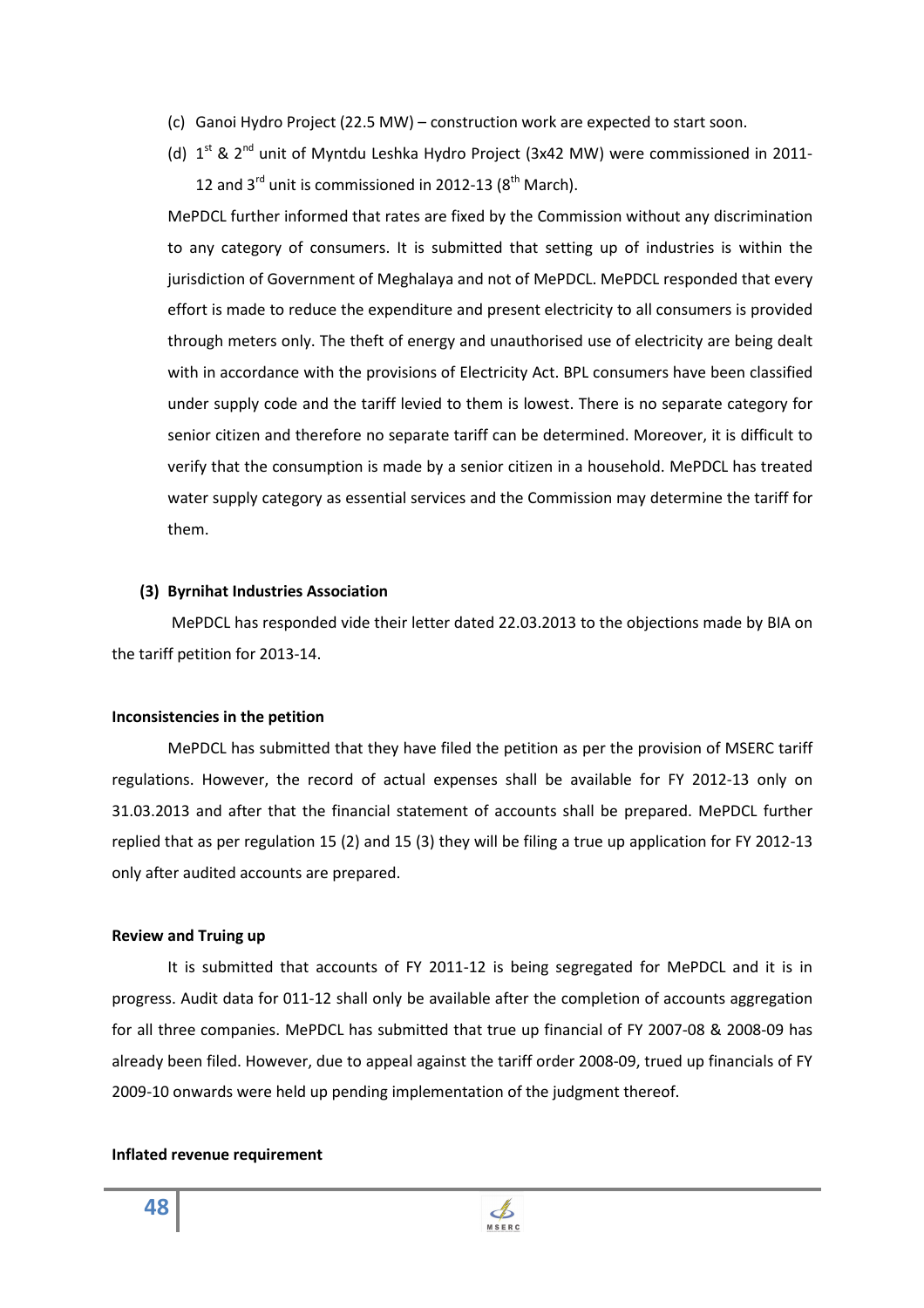MePDCL submitted that ARR calculation was projected on the basis of previous year estimated figures along with certain information expected to be derived at that year. Hence, accurate projections could not be made at the time of submission of ARR to the Hon'ble Commission. They have refuted the allegation that it is unfairly inflating the ARR with the intention to make the consumer pay a much higher tariff than the legitimate revenue requirement. They have submitted that their audited statements of account will be prepared when the financial year

### **Power purchase cost**

MePDCL submitted that due to increase in allotted share from various generating station power availability is projected at 2488.20 MU during 2013-14 at a total cost of Rs.756.42 crores. MePDCL justified that cost of power purchase from Leshka HEP are based on the petition filed by MePGCL. It is submitted that MePDCL is mostly dependent on power procured from Hydro generating stations. Therefore, during monsoon season MePDCL has surplus power and during winter months MeECL has deficit scenario. To utilise the surplus power and meet the deficit power, MePDCL resorts to swap and bilateral exchange. MePDCL has further submitted that projected power purchase quantum and cost are based on the allotted share of various generating station at the rate fixed by the appropriate commission and prevailing market rate. It is further submitted that details about the interstate transmission charges is shown in the petition itself.

#### **Gross fixed assets and Depreciation**

For capitalisation of work MePDCL intimated that they have submitted the details for 2012- 13 to the Commission.

### **Return on equity**

MePDCL informed that to determine return on equity they have followed the Commissions' regulation.

### **O & M expenses**

 MePDCL intimated that the numbers of employees got reduced but employees expenses is dependent on grade wise number of employees, promotions, increase in allowances, etc. Due to this reason though the number of employees got reduced but employees expenses may not necessarily get reduced proportionately. MePDCL informed that all expenses relating to R&M, Employees Cost, A & G are given for distribution function only.

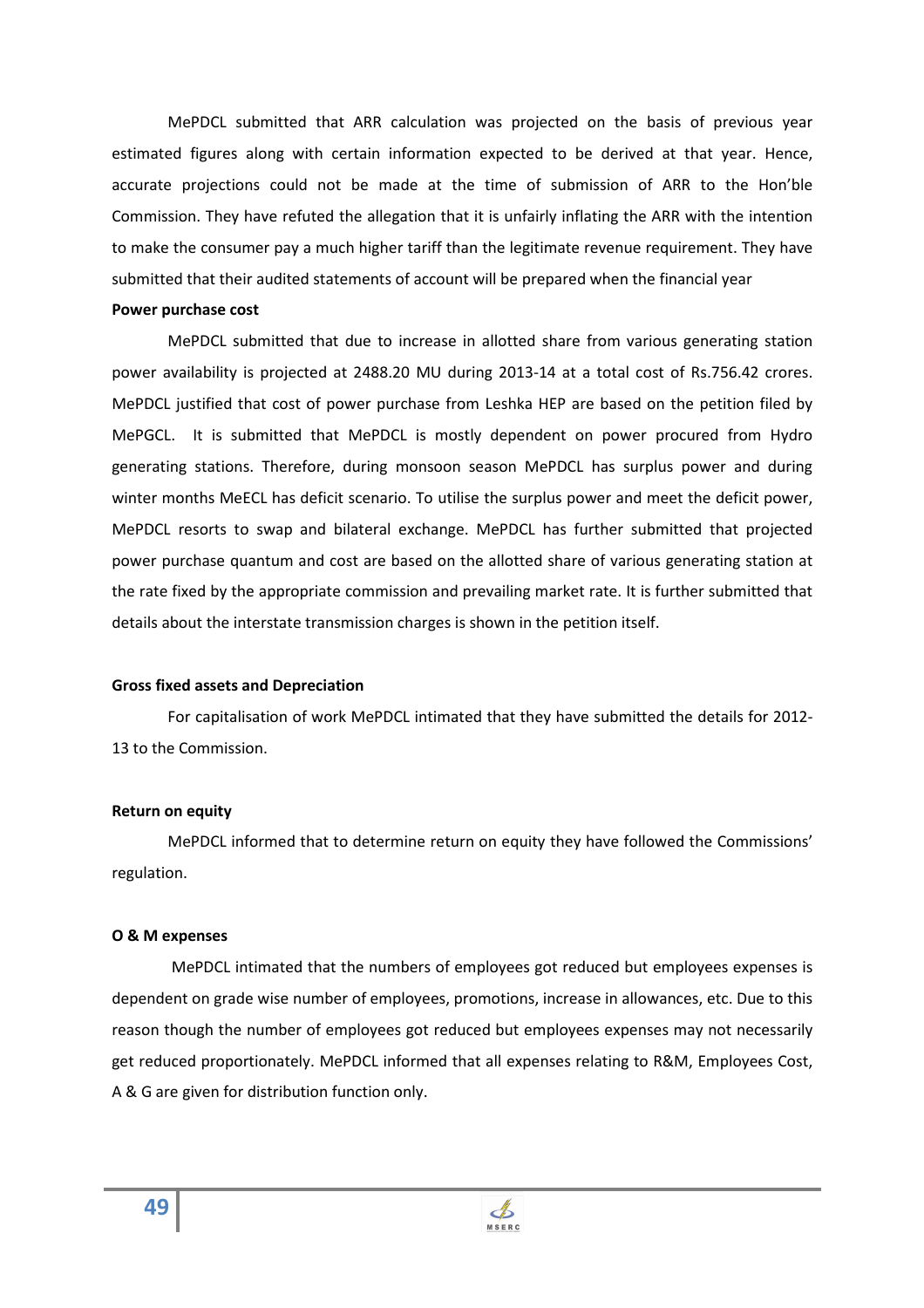### **Bad & doubtful debts**

MePDCL submitted that there is a reason for charging bad debt as MePDCL sell power on credit and therefore they have claimed 1% provision of receivables as bad debt. This is within the regulation of the Commission. MePDCL has followed Commission's directive and propose a 1.5% loss reduction in 2012-13.

### **AT & C losses**

It is further submitted that actual data for FY 2012-13 will only be available after the financial year is over.

### **Tariff should be reflective of cost/voltage wise**

 There is no discrimination for proposing rate for different category of consumer and there is not special tariff given to its employees.

### **KVAH billing**

MePDCL has denied the objection regarding introduction of power factor rebate in the industries as there bill is based on KVAH tariff which takes care of incentive and disincentive.

### **(4) PHE**

MePDCL responded on the objection raised by Public Water Work tariff given by PHE Department, GoM. The PHE submitted its representation seeking lower tariff for public water works (PWW), on the ground that providing water supply is not a commercial activity but a public service. The PHE also mentioned that the tariff for PWW is not only the highest in the country but the highest among all category of supply. In this context, it may be mentioned that the MePDCL being a commercial organization has to keep in mind the commercial principles while proposing the tariff without showing any discrimination among its consumers.

The MePDCL submitted the tariff proposal to the Commission, which the Commission shall decide as it deemed fit and proper as per provisions of law. However, in case the PHE is of the opinion that the proposed rates for PWW is too high, the Department may approach the State Government, as provided in the Section 65 of the Electricity Act, 2003, which enable the State Government to grant subsidy to any consumer or class of consumers.

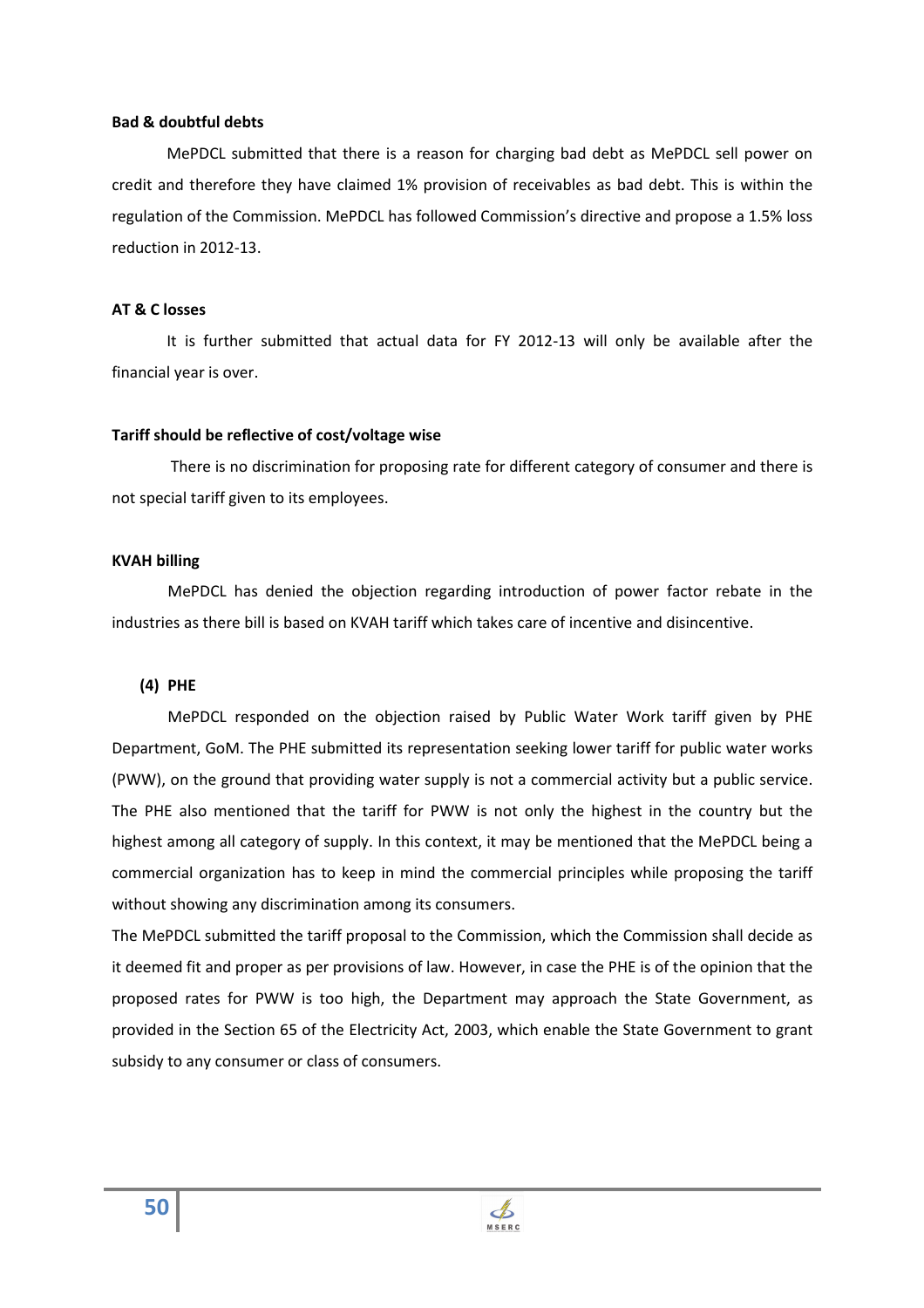### **Public Hearing**

The Commission held a public hearing on the ARR & Tariff Petition filed by MePDCL (Distribution), MePTCL (Transmission), MePGCL (Generation) & SLDC for the FY 2013-14 on 25.3.2013. This Hearing was attended by MePDCL, MePTCL, MePGCL and SLDC, representatives from Industries, Pensioner's Association, PHE, Senior Electrical Inspectorate,Domestic consumers and Institutions. Adequate opportunity was given to everyone in the hearing to make suggestion. The main concern of the consumers was that the tariff proposal is based on forecasted figures and therefore the Commission should consider actual records while approving the tariff for 2013-14. BIA representatives raised that the truing up exercise for previous year should also be considered in the proceedings so that actual expenditure are examined. Director (Distribution) MePDCL informed the Commission that MePDCL is in the process of complying with the order of the Hon'ble Supreme Court for making correction as required in order and require time up to 30.4.2013 to file the truing up petition with duly audited records. BIA has not raised any objection to it. However their main concern was to validate the expenses given in the ARR. The Commission explained in the public hearing that a prudent check shall be made while approving the tariff and it will allow the level of losses as approved in the tariff order 2012-13. It was explained that this year the Commission is allowing only 23.5% T & D loss for tariff purpose. Similarly, the Commission has, in the absence of audited statement of accounts for previous year, validated the actual expenses met in 2012-13 on the basis of records made available to the Commission. It was also explained in the public hearing that the Commission has also verified the expenses in 2011-12 from the pre-audited records of financial statements as approved by the Board of Directors of MeECL. Meghalaya Pensioner's Association requested the Commission that since they have limited source of earning, their tariff should not be increased to the level as proposed by the Distribution Company. MePDCL responded to the objection of Pensioners and informed them that differentiation among the consumers on the basis of paying capacity is difficult as it is not in accordance with the act. PHE requested the Commission that their tariff should not be higher than industry and commercial and should be based on purpose of use. MePDCL has no objection to it and left the matter to the Commission for decision.

### **Commission's View**

After considering all suggestions/objections raised by different categories of consumers during the consultative process, the Commission finalised the ARR and determined the tariff for

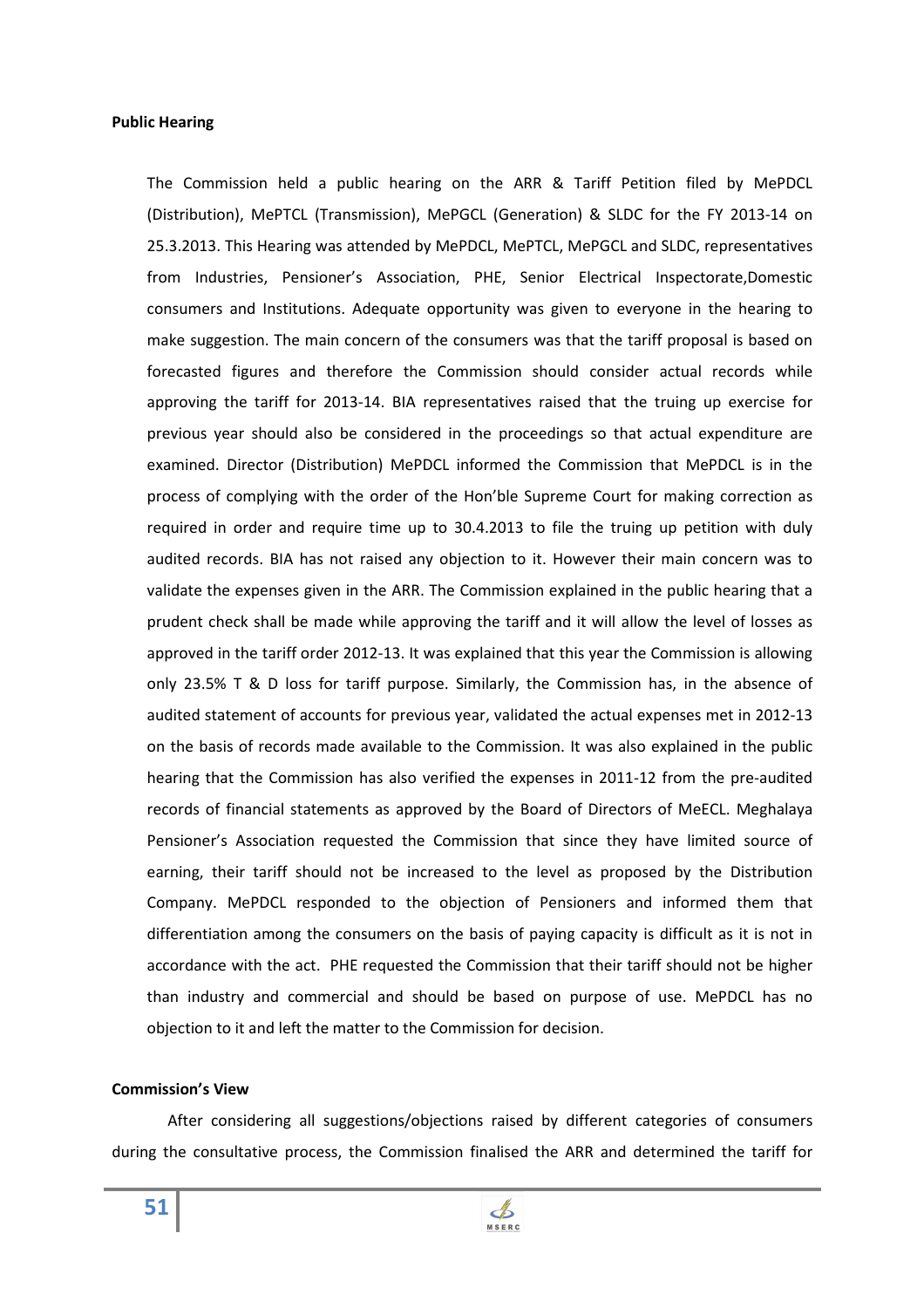2013-14. In the exercise of determining ARR of all utilities the Commission has generally followed the guidelines of CERC/NTP/MSERC keeping in view the ground realities in the State. The Commission agree with most of the suggestions raised during the proceedings and has tried to address the same in the current proceedings. However where it was difficult to take immediate corrective action like complete energy audit, correct assessment of losses without energy audit, voltage wise true assessment of cost, truing up without audited accounts and in the situation when MePDCL is in process of complying with the Hon'ble Supreme Court order, the Commission would address these issues in the future tariff orders.

The Commission has accepted the petition for 2013-14 without having the audited accounts of previous years on the following grounds:

- 1. To perform its statutory function given to it through Act and Regulations.
- 2. Regulation provides that in absence of audited result the Commission may consult actual expenses in current year and provisional account of previous years.
- 3. Submitted provisional accounts are duly approved by the Board of MeECL.
- 4. MeECL submitted to the Commission that their accounts are under process and the restructuring of Board is yet to be completed. The Government of Meghalaya in its notification gave the date of transfer as 1.4.2012.
- 5. MeECL has also submitted their actual expenses to the Commission prepared by their accounts on Oath.
- 6. The Commission assure every stakeholder that if there is any deviation between the actual figures and approved figures, the Commission shall take necessary corrections in accordance with Act and Regulations.

The Commission has also done internal exercise on provisional true of 2009-10, 2010-11 and 2011-12 on the basis of provisional accounts. This exercise was initiated suo-motto and directions were issued to MePDCL to file accounts. However MePDCL informed the Commission that MePDCL is in the process of complying with the order of the Hon'ble Supreme Court, which may require them to revise their accounts. Accordingly the Commission has not considered the deficit in 2011-12, which shall be considered at the time proper petition is filed. Since tariff process is a continuous exercise, the Commission is ready to issue the tariff order before the beginning of financial year 2013-14 so that the impact of the revised tariff is uniformly distributed over 12 months and gives relief to common man . However, the Commission issue directive to MePDCL to final their accounts in accordance with law, get it audited and submit a truing up petition for taking necessary corrections in future tariff.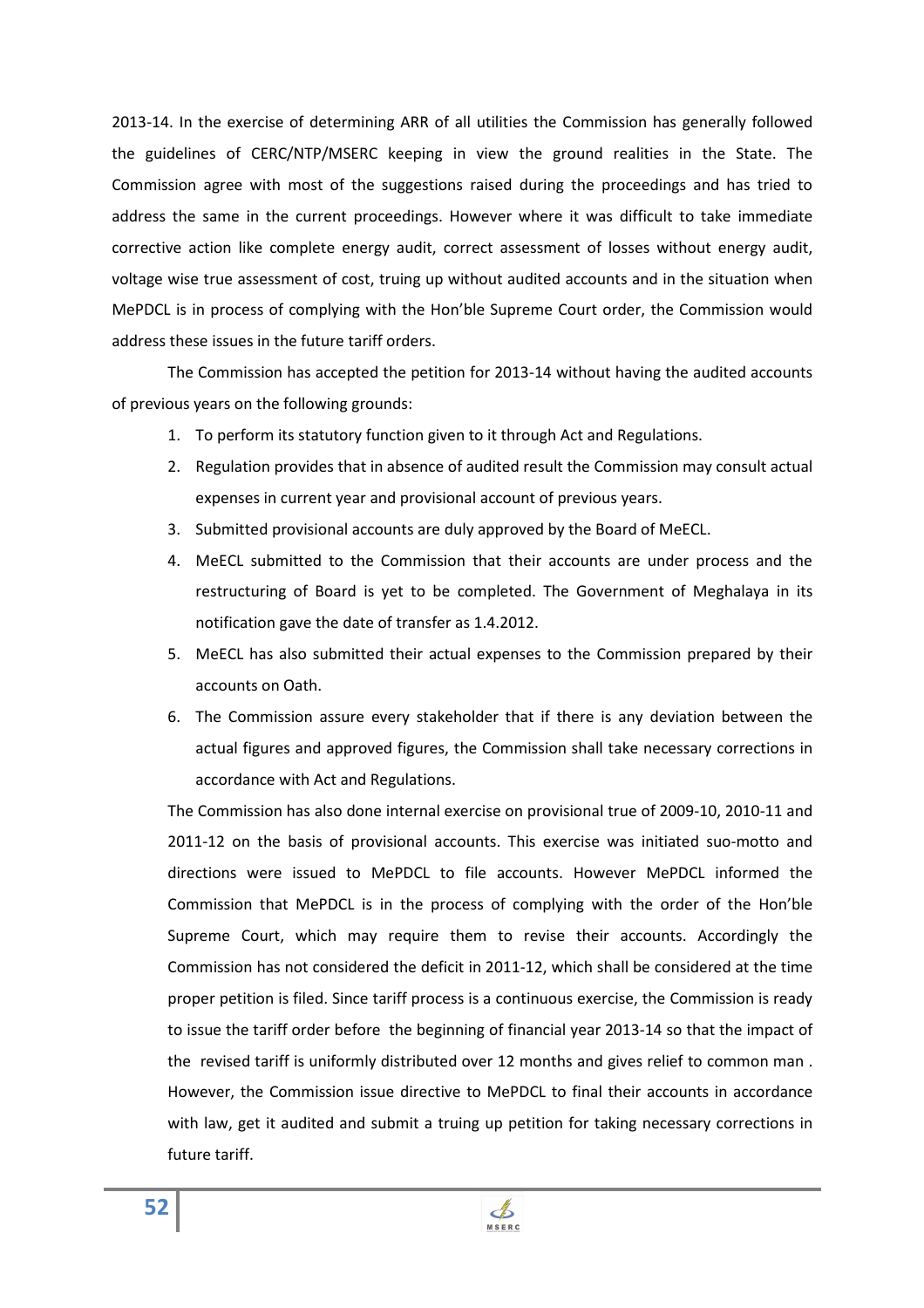In the absence of audit accounts the licensee and other utilities were not allowed return on equity and bad debts as they claim. This year the Commission has allowed the ROE as allowed last year to all companies. According it is advised that the licensee get this work done on top priority or suffer for not getting legitimate claims.

The Commission propose to get revenue audit of the licensee by an independent auditor to get correct position of expenses and revenue in the distribution licensee's work. This exercise shall be done prior to finalisation of next tariff order. Similarly the Commission has already directed the utilities to get revenue audit of billing and an expert committee to be set up for review of capital cost of Leshka project and study on efficient operation in generation utility. Till such time the Commission is allowing interim tariff to these projects where no audit is done so far. However, the Commission's view on the remaining issues is deliberated in ensuing sections of this order at appropriate places.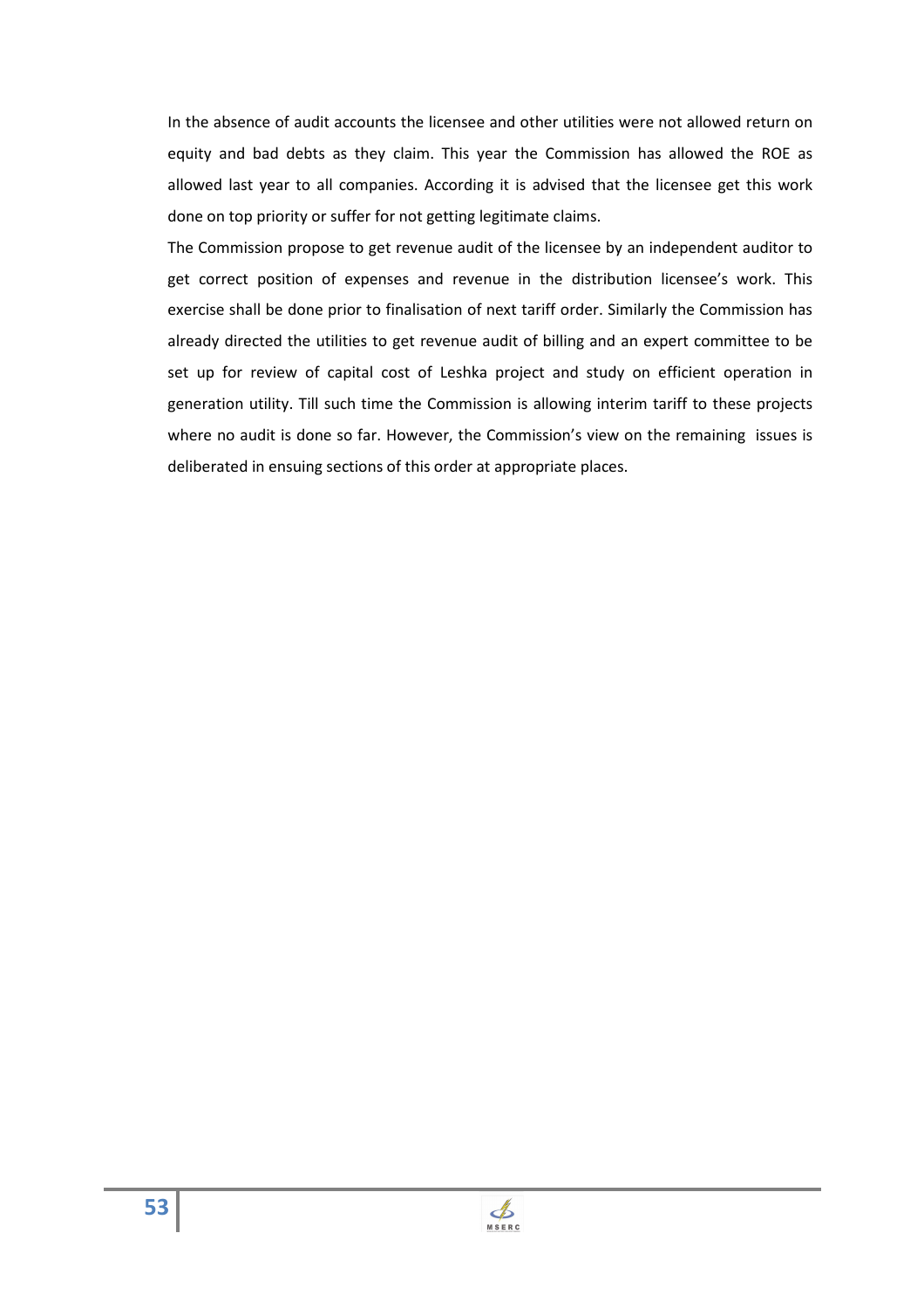The Tariff petition was filed under MSERC (Terms and Conditions for Determination of Tariff) Regulation 2011. Under Section 61 of the Act, the Commission is required to specify terms and conditions for determination of tariff and in doing so it shall be guided by the following:

- (a) The principles and methodology specified by CERC for determination of generation and transmission tariff.
- (b) Business of generation, transmission and distribution are to be conducted on commercial principles.
- (c) The factors which encourage competition efficiency, good performance and optimum investments.
- (d) Safeguarding consumers interest and at the same time recovery of the cost of electricity in a reasonable manner.
- (e) Principles rewarding efficiency in performance.
- (f) Multiyear tariff principles based on efficiency target.
- (g) Tariff should reflect cost of supply.
- (h) Promotion of generation from renewable energy.
- (i) National Electricity Policy and Tariff policy.

National Electricity Policy prescribes a tariff for ensuring recovery of cost of service from consumer to make the power sector sustainable. But it also requires that a minimum level of support may be given to it to make the tariff affordable to consumer of a very poor category. Consumers below poverty line may receive a special support in terms of tariff which are cross subsidised. It requires that existing cross subsidies should also be corrected to hide inefficiencies and losses. The act requires all consumers to be metered within two years time and TOD meters for large consumers with a minimum load of 1 MVA shall also be encouraged. Regarding transmission and distribution losses, the policy prescribe that State Government would prepare a 5 year plan with annual milestone to bring down T & D losses expeditiously. Continuation of present level of losses would not only owes a threat to the power sector but also jeopardise the growth of the economy as a whole. Similarly electricity policy envisages encouragement of energy conservation and demand side management. Periodic energy audits are mandated for power intensive industries and encouragement of solar, water heating system is also encouraged.

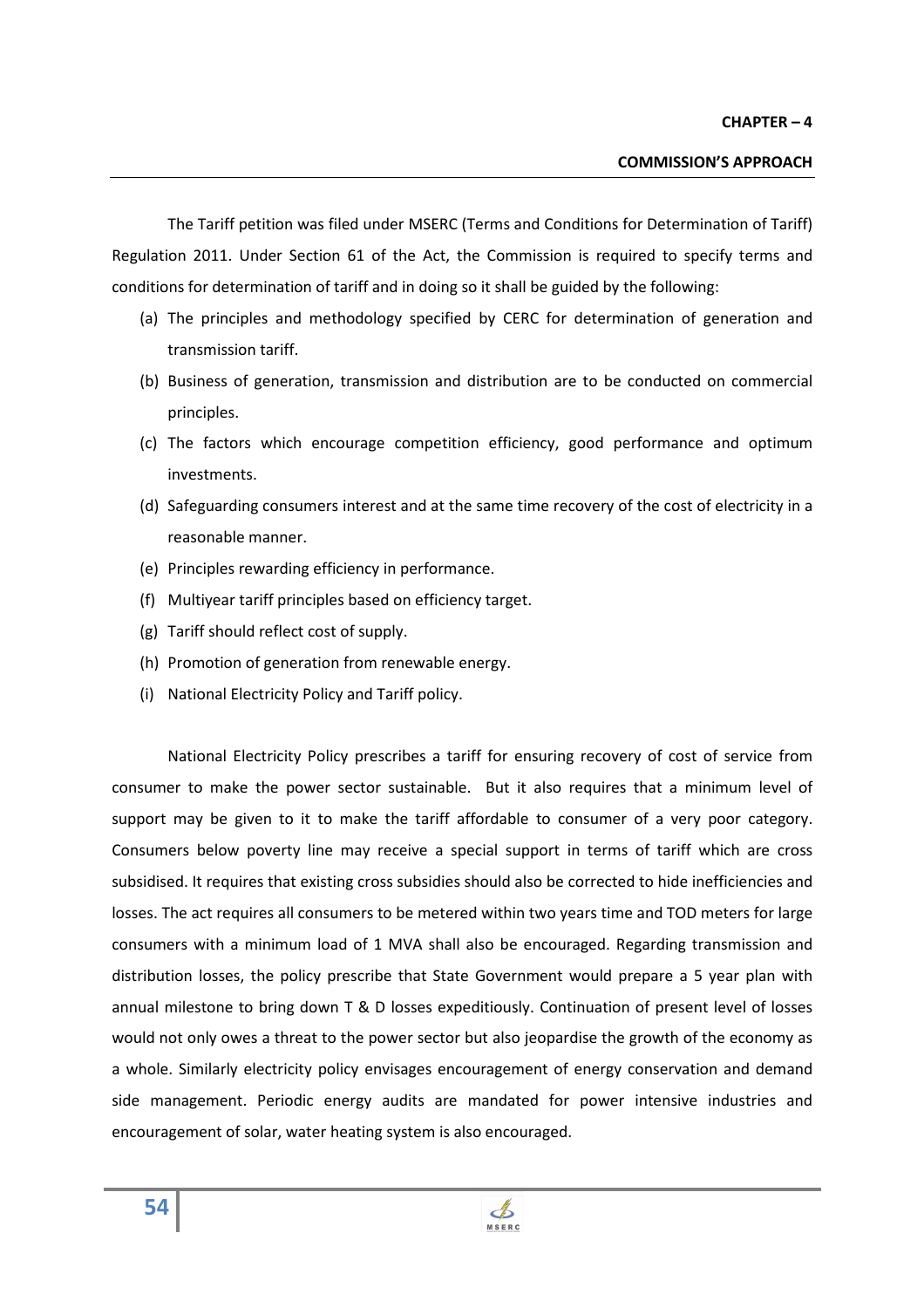Similarly the National Tariff Policy has the objective to ensure electricity to consumers at reasonable and competitive rate, ensure financial viability of the sector and improvement in the quality of supply. The following aspects are defined to be considered in determining tariff of distribution licensee:

- (a) All power purchase cost need to be considered legitimate unless it is establish that merit of the principles have been violated or power have been purchased at an unreasonable rates.
- (b) The reduction of AT & C losses needs to be brought about but not by denying revenue required for power purchase for 24 hours supply and necessary and reasonable O & M cost.
- (c) Sale should be considered at T & D losses as set by Regulatory Commission and allow power purchase cost subject to reasonableness.
- (d) SERC shall institute a system of independent scrutiny of financial and technical data.
- (e) There should be segregation of technical and commercial losses.
- (f) Working capital should be allowed duly recognising the transaction issues faced by utilities in recovering their dues.
- (g) Bad debts should be recognised as per policies subject to Commission's approval.
- (h) Pass through of past losses or profit should be allowed to the extent passed by uncontrollable factor.
- (i) Tariff should be within plus minus 20% of the average cost of supply with an approach of a gradual reduction in cross subsidy.

Keeping in view the intent of electricity act, National Electricity Policy and Tariff Policy, the Commission has framed tariff regulations for generation, transmission and distribution tariff. The tariff regulations prescribe the following:

- (a) **Application for Determination of Tariff** The distribution licensee shall file application for determination of tariff along with Annual Revenue Requirement in accordance with the procedure laid down by the Commission. The application should cover the energy requirement with demand and sales projections. It should also cover the aggregate technical and commercial losses including sources of power. Distribution licensee shall also submit the details of revenue, billed during the current year and expected revenue at the current tariff for the ensuing year.
- (b) **Estimation of Sales** Regulation prescribes the licensee shall adopt a suitable methodology like CAGR in computing category wise sales for the base year and ensuing year. It also prescribes that forecast for sale should be done on monthly basis to properly capture the seasonality in demand. For unmetered sales, the licensee shall estimate on the basis of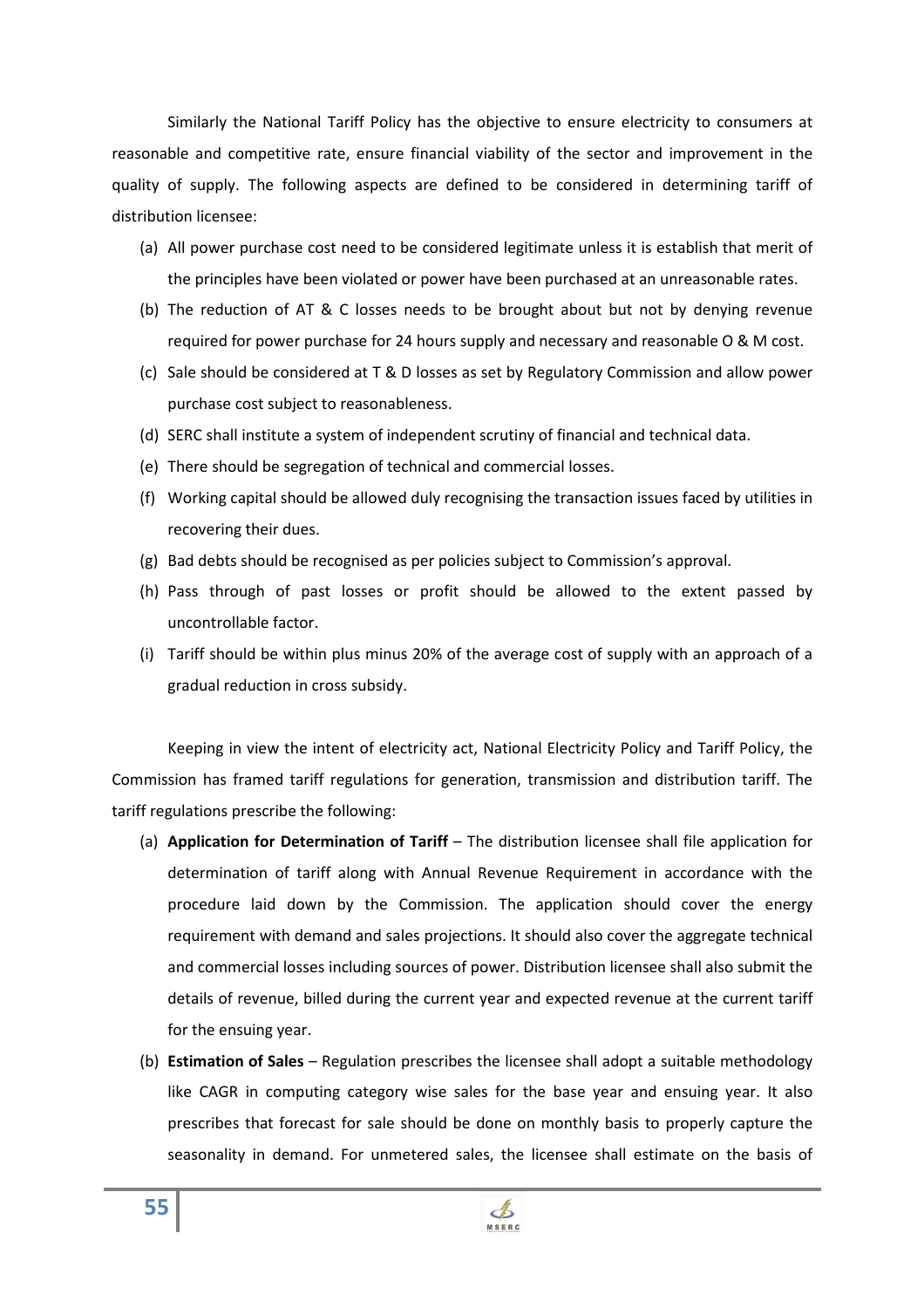consumption norms. In this tariff order, the Commission has determined projected sales for 2013-14 on the basis of five years CAGR. However in order to make un-interrupted power supply in all part of the State without discrimination, the Commission has allowed full purchase of available power subject to minor correction in avoiding purchase of most expensive power following merit order.

(c) **Distribution losses** – The licensee shall furnish information on distribution losses for previous year and current year and the basis on which such losses have been worked out. The licensee shall also propose a loss reduction programme for the ensuing year as well as for the next three years duly indicating the measures proposed for achieving the same. The licensee shall conduct regular energy audit and submit reports to substantiate its estimation of energy losses. In the absence of energy audit reports, the Commission may sue motto determine the loss level on the basis of information available to it. The Commission has already framed a trajectory for reduction of losses for next five years which is given below:

| <b>Particulars</b>           | 2012-13 | 2013-14 | 2014-15 | 2015-16 |
|------------------------------|---------|---------|---------|---------|
| <b>Distribution losses</b>   | 26.87%  | 25%     | 24%     | 23%     |
| <b>Commercial losses</b>     | 1.5%    | 1.5%    | 1.5%    | 1.5%    |
| <b>Overall losses</b>        | 25.7%   | 23.5%   | 21%     | 20%     |
| <b>Collection efficiency</b> | 98%     | 98.5%   | 99%     | 99.5%   |
| <b>AT&amp; C losses</b>      | 26.86%  | 24.64%  | 21.79%  | 20.4%   |

Accordingly to allow power purchase, the Commission allowed 25% T&D losses with an improvement in sale by reduction of 1.5% commercial losses. The overall losses @23.5% are allowed in the Tariff for 2013-14.

- (d) **Estimation of energy requirement** Based on the estimated energy sales and the proposed distribution losses the Commission may determine the quantum of electricity required to meet the estimated sales and accord its approval. The Commission may approve the power purchase requirement with a modification as it deems fit for the ensuing year. In the tariff order for 2013-14, the Commission in accordance with regulation has allowed power purchase from all sources available/allotted to Meghalaya with 25% T&D loss as approved in the loss reduction trajectory.
- **(e) Power purchase cost** The licensee shall procure power from approved source. Additional energy required after taking into account the availability of the energy from such approved sources shall be reasonably estimated and procurement arrangement made for long and medium term purchases by following standard contractual procedures. All such purchases shall only be made with the prior approval of the Commission and in accordance with Commission's regulation on power purchase. In case of short term power purchase is necessary on unprecedented development the licensee shall do the purchases in accordance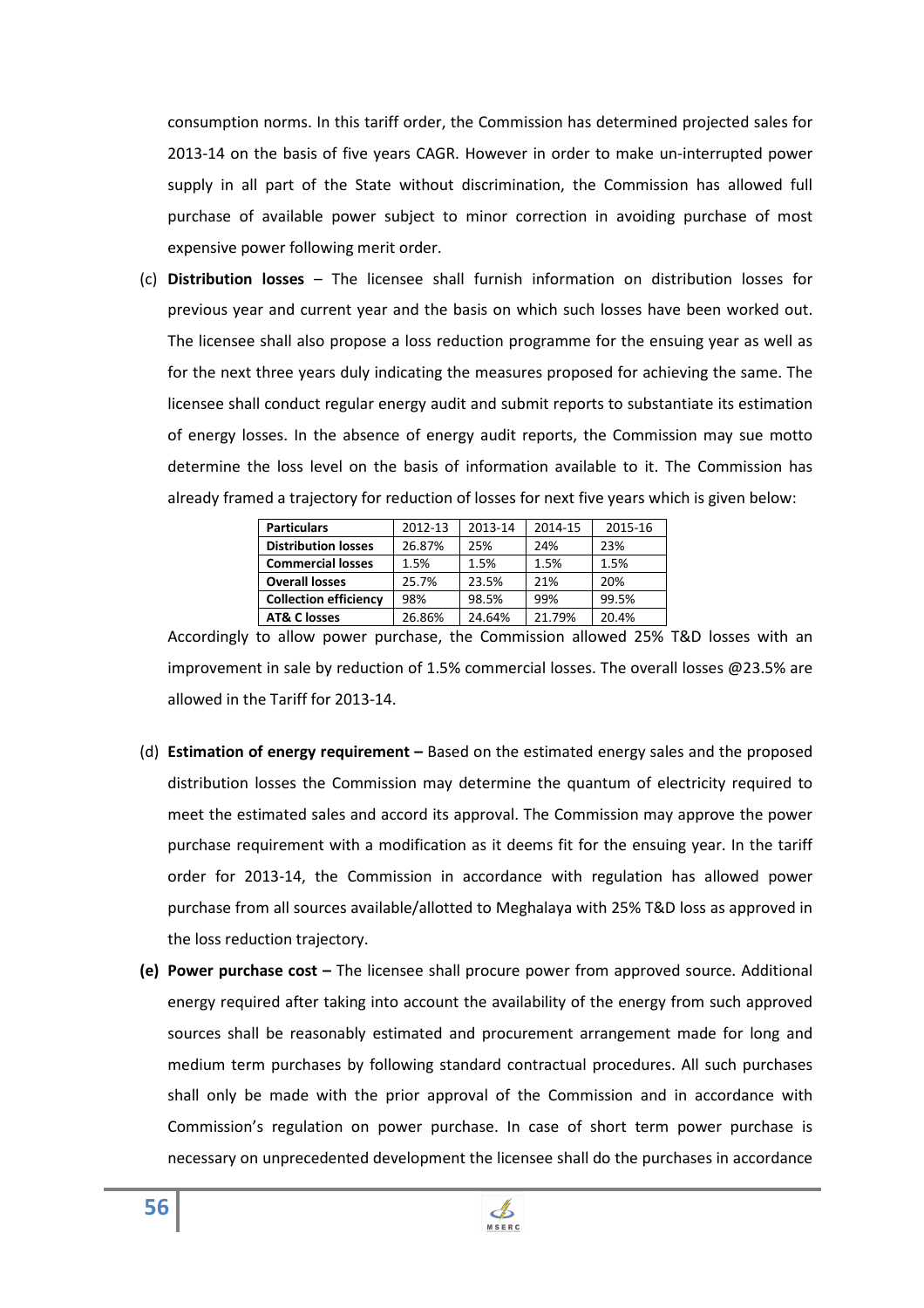with Commission regulation for power purchase. The cost of power purchase from central generating station shall be based on tariff determined by CERC. However, for state own existing generating stations the cost of power purchase shall be based on prices as determined by the MSERC. The Commission has in accordance with the regulation allowed CERC rates for central generating station and commission's approved rate for MePGCL. The Commission has also allowed RPO requirement from renewable sources of energy in accordance with the Commission's regulation.

- **(f) Variation in power purchase** Power purchase by the licensee in excess of the approved requirement of power, the Commission shall consider the need for such additional power at the time of truing up procedure. While in the truing up, the Commission shall allow all legitimate cost except UI over drawal and power purchase without following merit order. This year the licensee has requested time for filing of true up petition as they are in the process of complying with the Hon'ble Supreme Court order which may affect their records.
- **(g) Transmission and wheeling charges** Transmission, wheeling charges shall be considered as expenses and included in the power purchase cost. The Commission has allowed transmission charges for intra-state operation as per Commission's order for MePTCL for 2013-14 and PGCIL plus others at the rate approved last year with escalation factor.
- **(h) RLDC & SLDC Charges-** These charges shall be considered as expenses and determined by the Commission. However, for outside sales transmission wheeling and SLDC charges shall not be considered in the tariff. SLDC charges allowed as per Commission's order for SLDC for 2013-14.
- **(i) Annual Revenue Requirement –** The annual expenses of distribution licensee shall comprise of the following:
	- **(i)** Power purchase cost,
	- (ii) Capital Cost,
	- (iii) Debt Equity.
	- (iv) Return on Equity.
	- (v) Interest on Loan capital.
	- (vi) Operation and Maintenance expenses.
	- (vii) Interest on working capital.
	- (viii) Income Tax.

**57**

- (ix) Depreciation as may be allowed.
- (x) Bad and doubtful debt.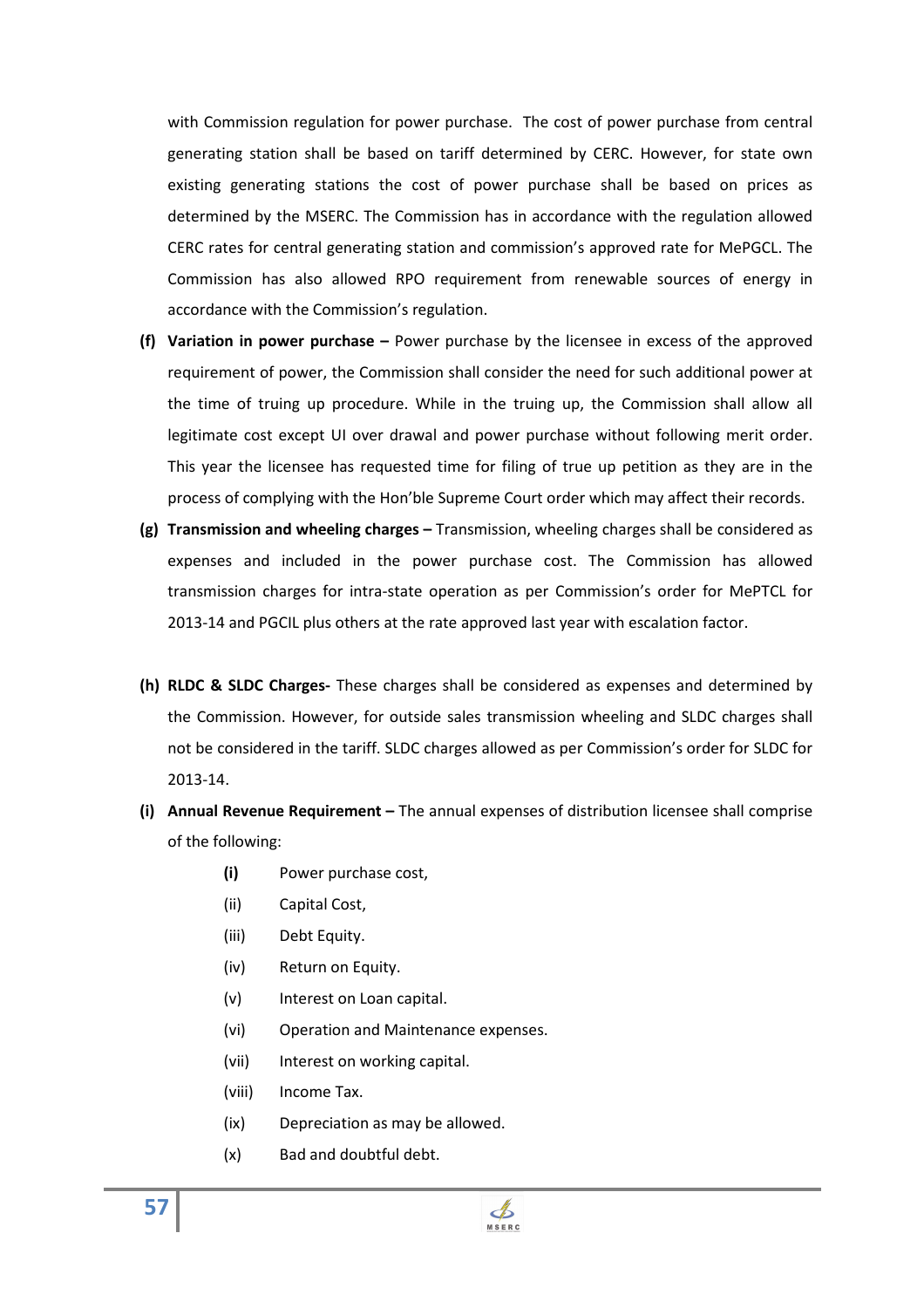The net annual revenue requirement shall be made after deducting the following formats total expenses.

- 1. Amount of Non Tariff Income.
- 2. Income from surcharge from open access consumers.
- 3. Wheeling charges recovered from open access consumers.
- 4. Any grant received other than subsidy.
- **(j) Capital cost** The capital cost includes the actual capital expenditure till the date of commercial operation subject to prudence check by the Commission. Scrutiny of the cost shall be limited to reasonableness of the capital cost, financial plan, interest during construction as considered by the Commission. Any abnormal delay causing cost and time overrun attributable to the failure of utility, the Commission may not approve the full capitalisation of interest and overhead expenses. The Commission's approach is to allow only those assets in the tariff which are put in commercial operation with a certificate of completion by Electrical Inspector for HT/EHT work.
- **(k) Debt Equity Ratio -** For the purpose of determination of tariff the debt equity ratio of 70:30 will be applied for all new investments. Where equity employer is more than 30% the amount of equity for the purpose of the tariff shall be limited to 30% and where equity is less than 30% the actual equity shall be considered. The distribution licensee is to establish to the satisfaction of the Commission that deployment of equity more than 30% is in the interest of general public.
- **(l) Return on Equity** Return on equity shall be computed on the equity based determined as above at a fixed rate of 14% per annum. The equity amount appearing in the audited balance sheet or as per transfer scheme will be taken into account for the purpose of calculating ROE. In absence of audited accounts the Commission is unable to accept return on equity as projected for 2013-14 and therefore on provisional basis the Commission has allowed same return on equity as allowed last year. This return on equity is distributed in three corporations equally subject to correction at the time of truing up after the audited results are submitted.
- **(m) Interest on loan capital** Interest on loan capital shall be computed on the outstanding loan at the prevailing lending rate. However, it should not exceed the loan ceilings as defined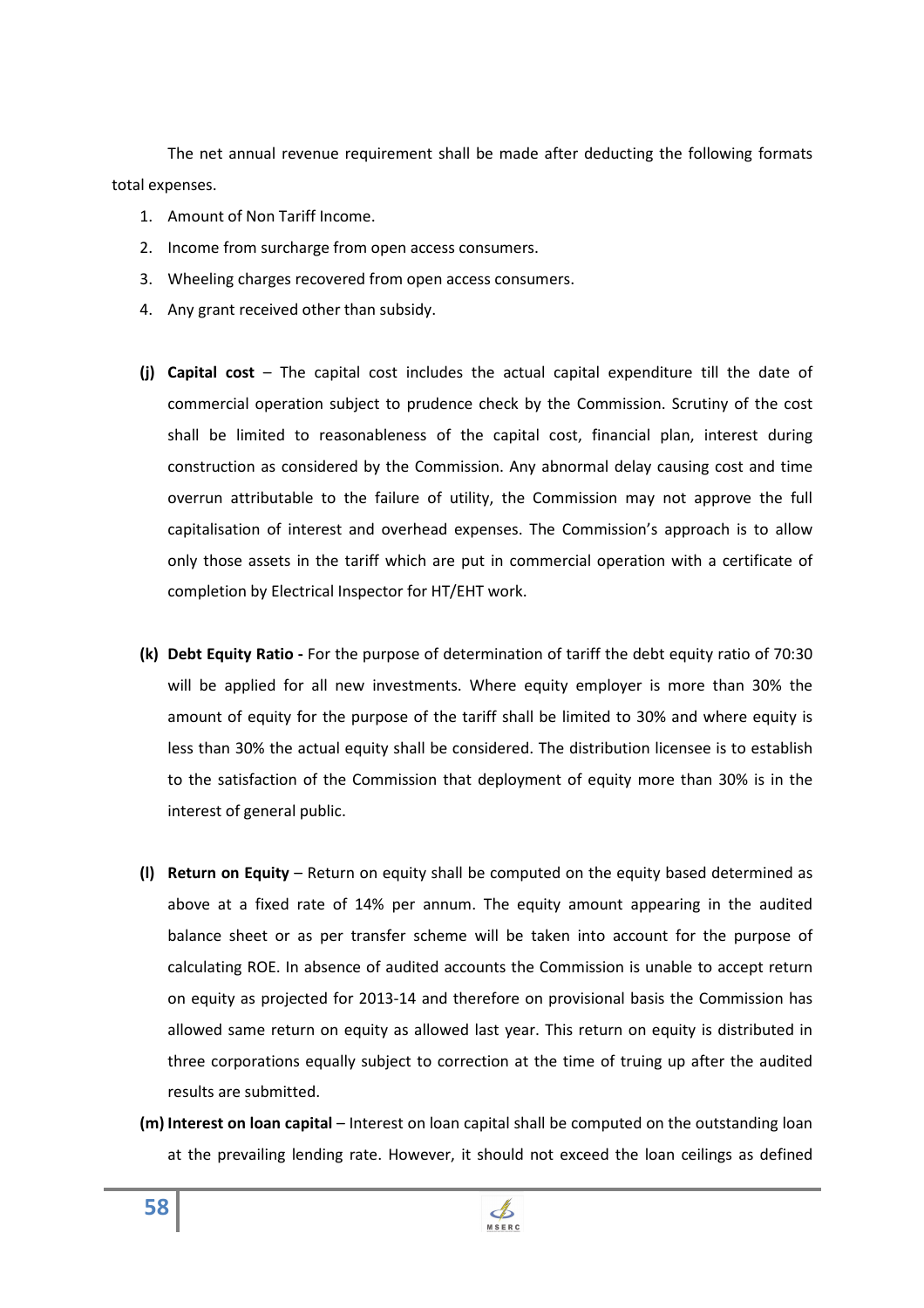above. The interest attributable to capital work in progress shall not be allowed. In case of any moratorium is availed depreciation provided for such period shall be treated as repayment and interest on loan shall be calculated accordingly. The Commission has considered all outstanding loans. However, there is no separate information on interest paid on loans or loan from working capital for 2012-13. According as done in past, the Commission has allowed interest on loan including working capital.

- **(n) Operation and maintenance expenditure** Operation and maintenance expenses shall include the following:
	- a. Employees cost.
	- **b.** Repair and maintenance.
	- **c.** Administration and General expenses.

The distribution licensee shall submit to the Commission a statement of an O & M expenses under each head the actual of last year, estimates for the current and projection for the next year. In the absence of any norms the Commission shall determine O & M expenses based on prudence check. Increase in O & M expenses due to natural calamities not within the control of distribution licensee may be considered by the Commission. This year in the absence of audited accounts after 2010-11, the Commission has tried to validate expenses by looking at Pre Audited Results of 2011-12 and actual in current year 2012-13.The Commission shall put a control over O & M expenses for 2013-14 by keeping a ceiling on it. At the time of truing up the Commission may not allow over and above this ceiling until and unless there is a proper justification for considering any excess over and above approved O & M cost.

- **(o) Interest on working capital** The working capital for supply of electricity shall consists of:
	- A. Operation and maintenance expenses for one month.
	- **B.** Budget for maintenance sphere.
	- **C.** Receivables equivalent to 2 months for sales of electricity.

Interest on working capital shall be equal to short term prime lending rate of SBI as on  $1<sup>st</sup>$ April 2012 for FY 2013-14 Tariff. In order to meet the need of the utility in day to day function the Commission has allowed interest towards working capital as per actual.

**(p) Income Tax –** Income Tax shall be passed through if it is actually paid for income of licensee business. In absence of any evidence of actual expense, the Commission has not allowed tax in the ARR for 2013-14.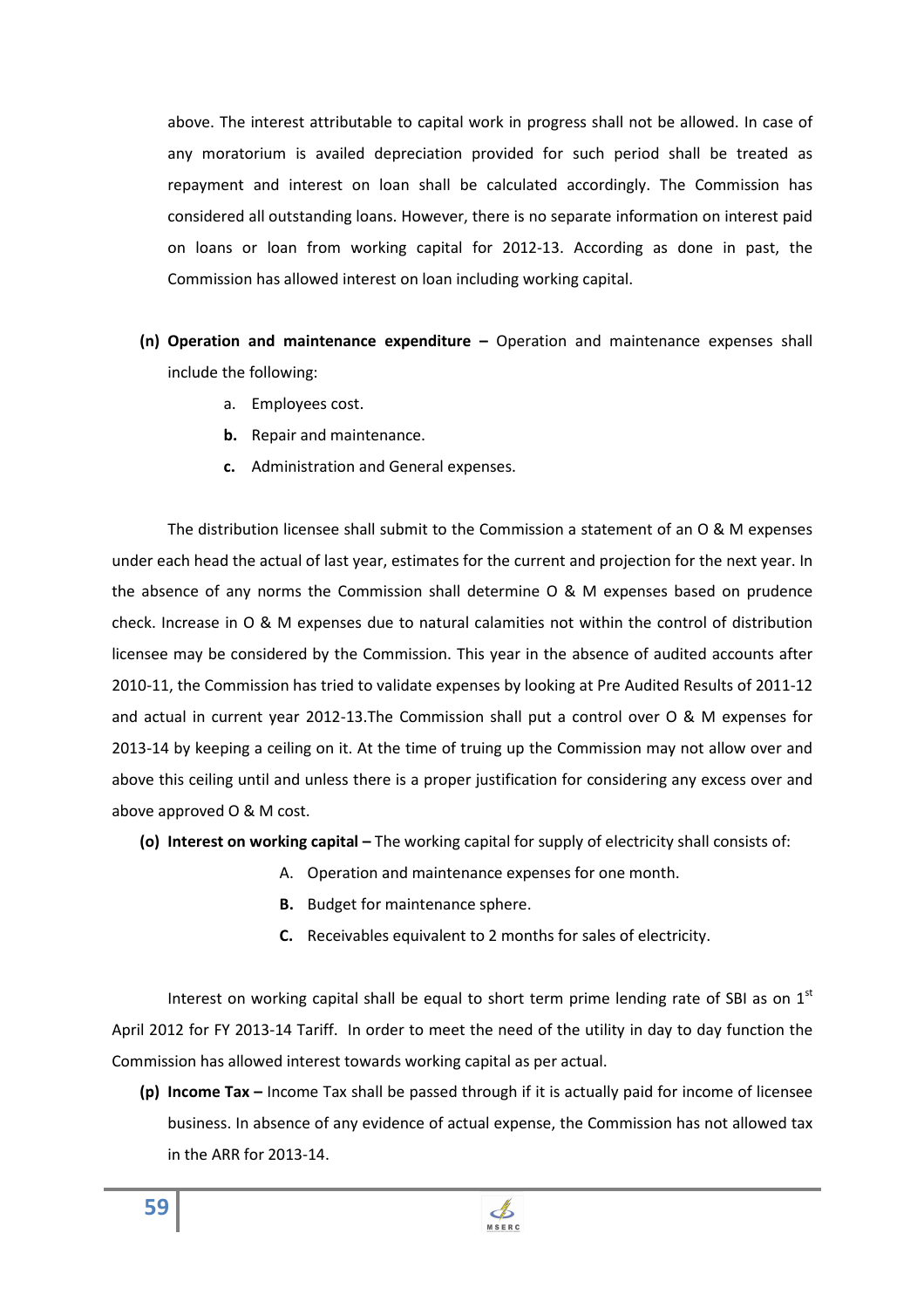- **(q) Depreciation** The depreciation shall be computed on the cost of fixed assets as approved by the Commission on the opening assets values recorded in the Balance Sheet as per transfer scheme notification. For new assets the depreciation shall be given on the date of commercial operation. Consumer contribution or grant subsidy shall be excluded from the asset value for purpose of depreciation. Depreciation shall be calculated as per CERC norms. Depreciation shall be chargeable from the  $1<sup>st</sup>$  year of commercial operation. The Commission has allowed depreciation on the assets which has started commercial operation and put in use. Without completion certificate and clearance from electrical inspector to charge HT/EHT works, no depreciation is allowed. This is being done to ensure that asset is in use and the electrical inspector has checked safety requirement of the assets as per law.
- **(r) Bad and Doubtful Debt** The Commission may after the distribution licensee gets the receivable audited allow a provision for bad debts not exceeding an amount equal to 1% receivable in the revenue requirement. In absence of audit accounts, the Commission is allowing Bad debt as allowed last year. This shall be validated at the time of truing up.
- **(s) Forecast of Revenue** The revenue of the distribution licensee shall be calculated from the sale of power to each category of consumer, non tariff income and income from other sources. The non tariff income shall consist of delay payment surcharge, meter rent, income from investment, etc. The Commission has followed the projection of the revenue from sale of electricity within the State and outside on the similar line as proposed by the licensee. The revenue from bilateral sale is allowed as projected by the licensee.
- **(t) Revenue gap** For the tariff year, the difference between the net annual revenue requirement and expected revenue at the current tariff shall be the revenue gap. This gap shall be bridged by improvement in internal efficiency, utilisation of reserves and tariff changes as approved by the Commission. The Commission adjusted the efficiency gain of reduction of commercial losses by 1.5% in the revenue gap.
- (u) **Tariff Design** Tariff should be designed in two parts comprising fixed charges and energy charges. Tariff shall be applicable to consumer categories and as per slab as determined by the Commission. The Commission may rationalise the tariff structure so that is beneficent to consumers and the licensee. While rationalising tariff the Commission took note of section 62 of the Electricity Act 2003 which prescribes that the Appropriate Commission shall not, while determining the tariff show undue preference to any consumer of electricity but may differentiate according to the consumer's load factor, power factor, voltage, total consumption of electricity during any specified period or the time at which the supply is required or the geographical position of any area, the nature of supply and the purpose for

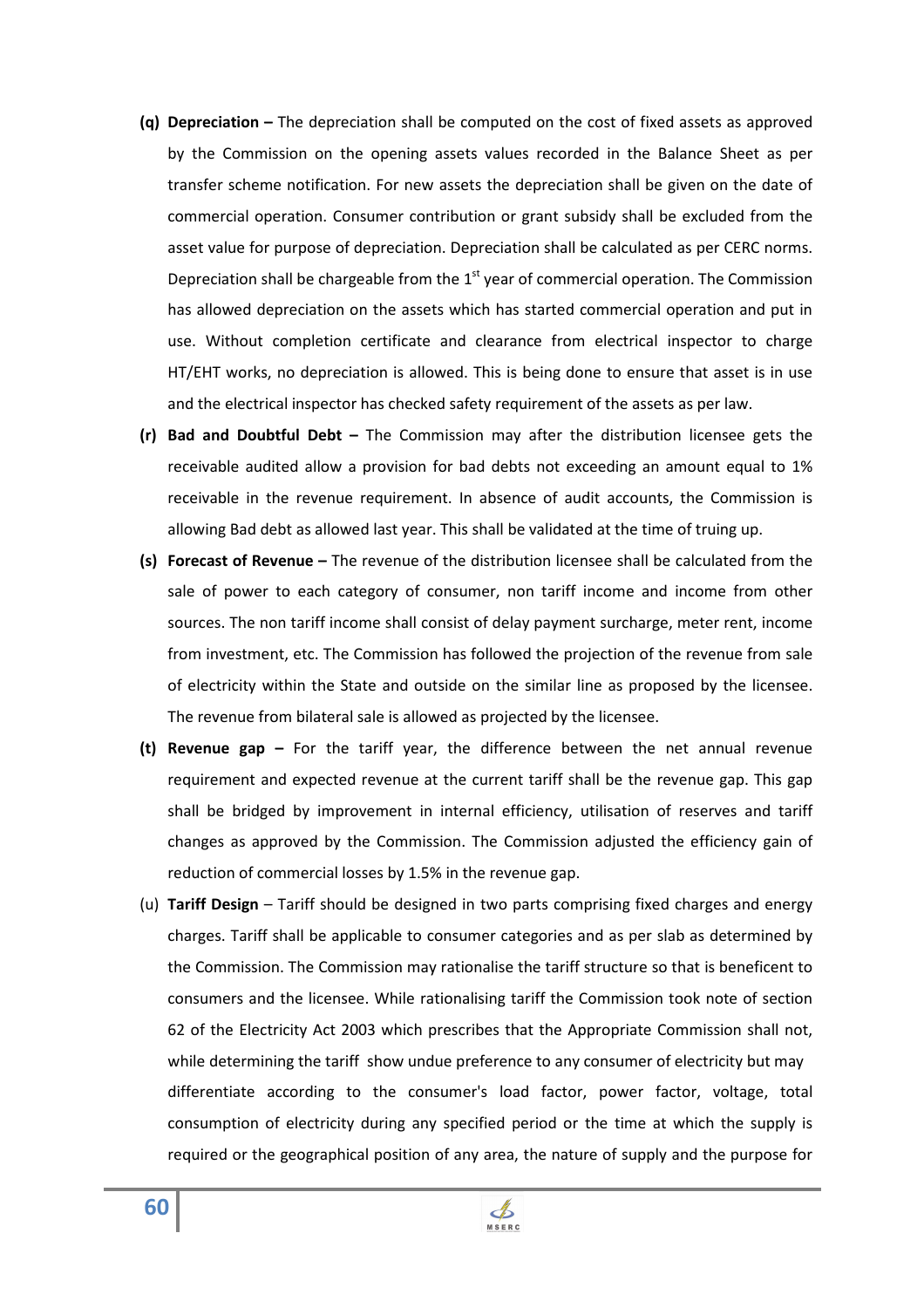which the supply is required. A differential tariff for peak and off peak may be designed to promote demand site management. The Commission has directed the licensee to propose time of day tariff for all HT/EHT consumers. However, the distribution licensee has requested the Commission to allow them time up to next year for programming their existing meters in accordance with the peak hours. Accordingly, the Commission has decided to introduce TOD tariff in 2014-15. However the Commission has not allowed KVaH tariff for other HT consumers on the proposal of MePDCL in the absence of proper records of power factor of all HT consumers.

**(a) Validation of ARR** – Regulation prescribes that previous year expenses should be based on audited accounts of the licensee so as to validate the details of expenses and revenue in the ARR for ensuing year. In the absence of audited accounts for 2010-11 and onwards of MeECL, the Commission has validated the numbers on the basis of actual data in the current year. The Commission has provisionally accepted the expenses and revenues on the basis of actual records submitted by the licensee on oath. The Commission has also gone through the pre-audited accounts of 2010-11 & 2011-12.

## **(b) Truing up of previous year**

The Regulation prescribes that the Commission shall undertake a review of the expenses and revenue approved by the Commission in the tariff order. While doing so, the Commission shall consider variation between approvals and pre-actual of sale, income, expenditure for relevant year and permit necessary changes in case of such variation are of adequate and justifiable reasons. The Commission shall take similar exercise when the audited results are made available. This exercise shall be called truing up. The Commission has required MeECL to file the truing up/review application in accordance with the regulations. However, MeECL has required time up to  $30<sup>th</sup>$  April 2013 for filing the application after complying with the order of Hon'ble Supreme Court dated 24.08.2012. Accordingly, the Commission is not taking a truing up at this stage. However, the Commission directs MePDCL to submit the true up petition by 30.04.2013.

## **(c) Fuel and Power Purchase Adjustment**

In accordance with the commission's regulation, the MePDCL has proposed a formula to adjust the fuel and power purchase in the tariff which is under examination of the

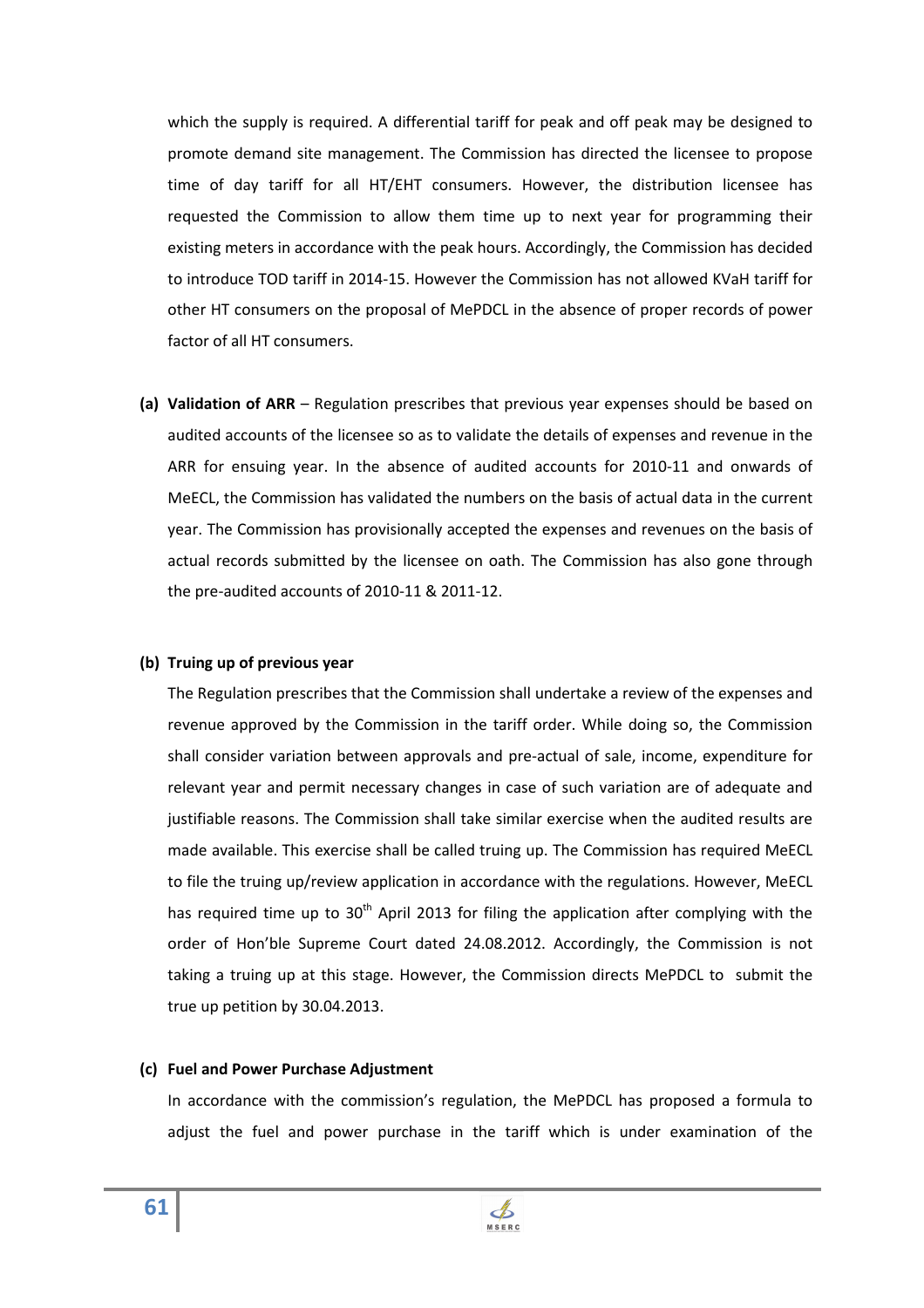Commission. Objections have already been invited and the Commission shall decide the proposed formula after public consultation with in this quarter.

# **(d) Directions by Hon'ble Appellate Tribunal**

While determining the tariff, the Commission has also kept in mind the directives issued by Hon'ble APTEL in OP No. 1 of 2011 to State Electricity Regulatory Commission for timely revision of tariff in accordance with Electricity Act 2003. These directives were:

- Every State Commission has to ensure that Annual Performance Review, true-up of past expenses and Annual Revenue Requirement and tariff determination is conducted year to year basis as per the time schedule specified in the Regulations.
- It should be the endeavour of every State Commission to see that the tariff for the financial year is decided before 1st April of the tariff year. The State Commission could consider making the tariff applicable only till the end of the financial year so that the licensees remain vigilant to follow the time schedule for filing of the application for determination of ARR/tariff.
- In the event of a delay in filing of the ARR truing-up and Annual Performance Review, beyond 31st December, the State Commission must initiate suo-moto proceedings for tariff determination in accordance with Section 64 of the Act read with clause 8.1 (7) of the Tariff Policy.
- In determination of ARR/tariff, the revenue gaps ought not to be left and Regulatory Asset should not be created as a matter of course except where it is justifiable, in accordance with the Tariff Policy and the Regulations. The recovery of the Regulatory Asset should be time bound and within a period not exceeding three years at the most and preferably within Control Period. Carrying cost of the Regulatory Asset shall be allowed to the utilities to avoid problem of cash flow.
- Truing up shall be carried out regularly and preferably every year.
- Fuel and Power Purchase cost is a major expense of the distribution Company and is uncontrollable. Every State Commission must have in place a mechanism for adjustment of Fuel and Power Purchase cost in terms of Section 62 (4) of the Act. Any State Commission which does not already have such formula/mechanism in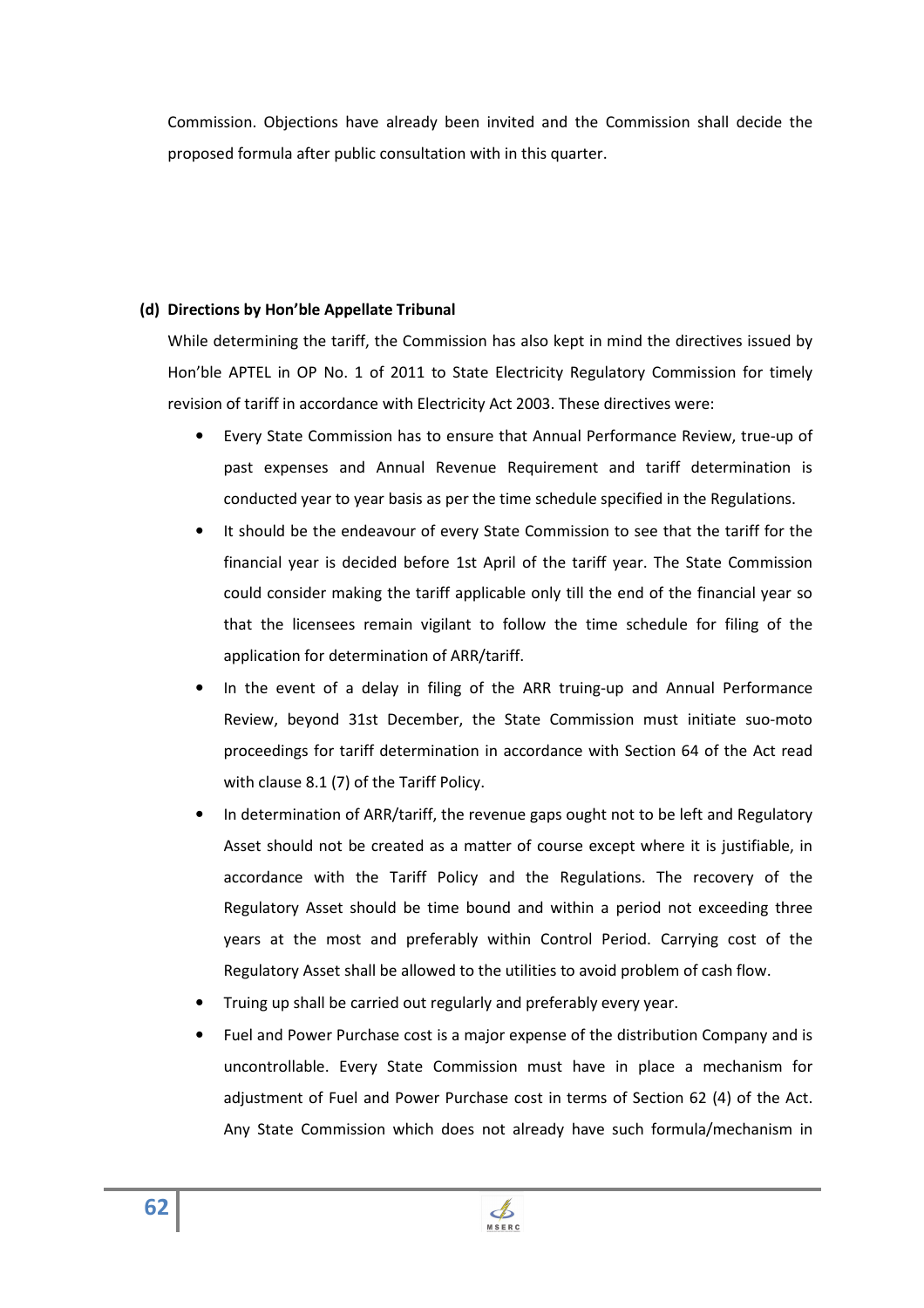place must within 6 months of the date of this order must put in place such formula and ensure its implementation latest by 1.4.2013.

The Commission while determining the tariff for FY 2013-14 has followed its Regulation, National Tariff Policy, CERC Regulations and directives issued by Hon'ble Courts/APTEL keeping in view the ground realities of the State. The Commission has tried to make a balance between the interest of the consumers and the interest of licensee.

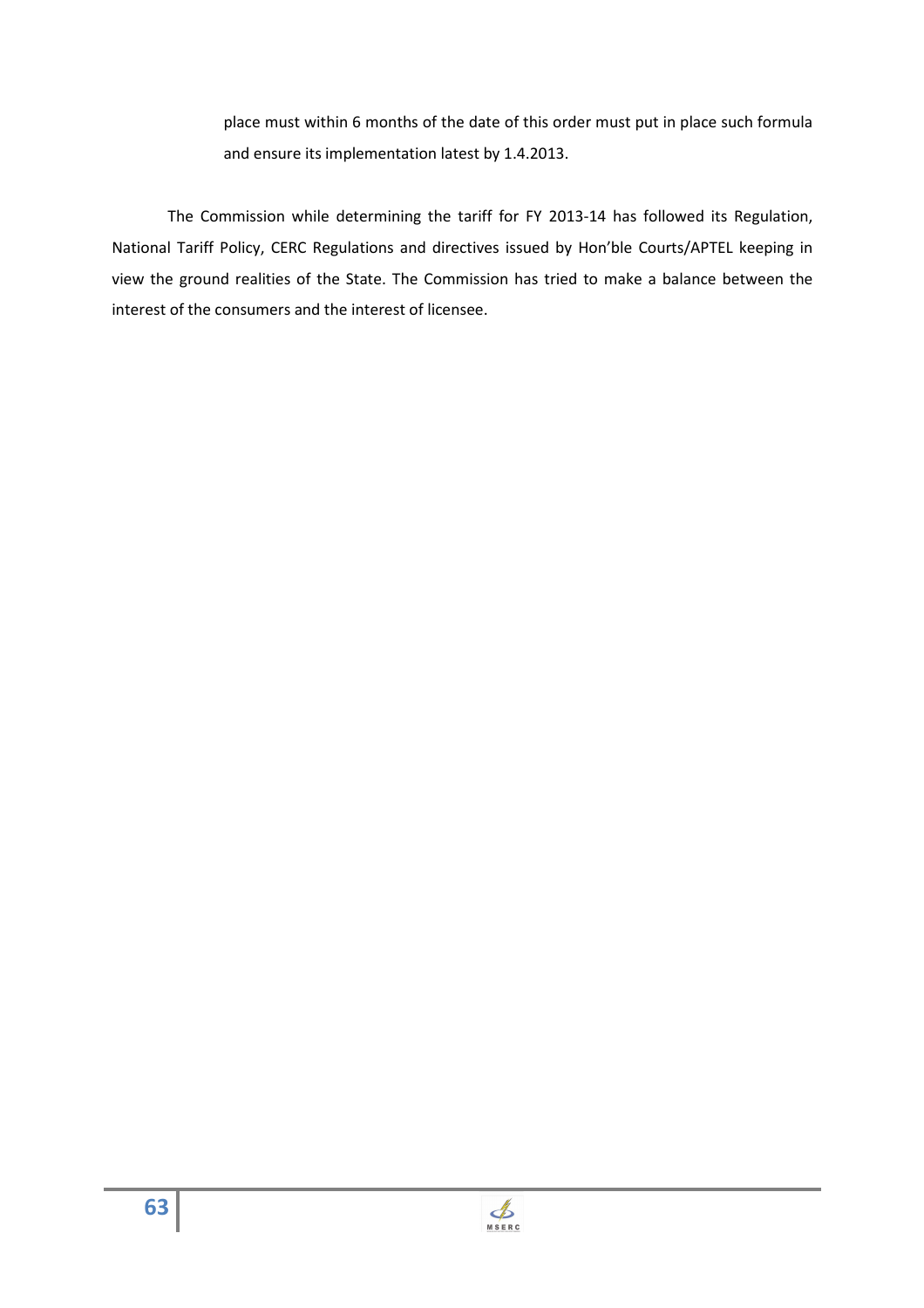### **Review and Truing up exercise for previous year**

Regulation 15 of MSERC (Terms and Conditions for Determination of Tariff) Regulations 2011 which is presently in use provides reviewing and truing up exercise. The regulation provides that the Commission shall undertake a review of the expenses and revenues approved by the Commission in the tariff order. While doing so, the Commission shall consider variations between approvals and revised estimates/pre-actual of sale of electricity, income and expenditure for the relevant year and permit necessary adjustments in case such variations are of adequate and justifiable reasons. This exercise shall be known as review. After audited accounts of the year are made available, the Commission shall undertake similar exercise as above with reference to the final actual figures as per the audited accounts. This exercise with reference to audited accounts shall be called truing up. As per the regulation each utility has to file application for truing up of the previous year by  $30<sup>th</sup>$ September of the following year on the basis of audited accounts and the audit report thereon. The utility and the licensee shall get their accounts audited within a specified time framed either by CAG or by a statutory auditor drawn from the panel of statutory auditors approved by the CAG of India from time to time to enable them to file the application for truing up within the specified date i.e.  $30<sup>th</sup>$  September of the following year. It means that truing up for 2011-12 should be filed by  $30<sup>th</sup>$ September 2012. In case the utility fails to make an application for truing up, the Commission may take sue-motto this exercise and direct the utility to produce the data as may be required.

The intent of the regulation is to allow any revision in the approvals subject to condition that the licensee shall satisfy the Commission that the revision is necessary due to conditions beyond its control. In the last tariff the Commission has mentioned that the cost allowed in the tariff order for 2011-12 & 2012-13 shall be validated at the time of truing up exercise. Regulation also provides to file a truing up application by  $30<sup>th</sup>$  September 2012 for 2011-12 true up. The Commission has also required MeECL to file truing up applications for Commission's approval. In one of the letter dated 20.02.2013 the Commission has forwarded a copy of Order passed by Hon'ble APTEL on 15.02.2013 wherein it was directed that truing up exercise shall be carried out regularly and preferably every year. The Commission has given the following direction to MeECL:

(1) Regulation 15 of MSERC (Terms and Conditions for Determination of Tariff) Regulations 2011 prescribes that the Commission shall undertake a truing up exercise of previous year where actual cost and revenue data is filed after the audited accounts and audit reports are final. Similarly, the Commission can review the tariff orders of previous year where variation between approvals and pre-actual of sale of electricity, income and expenditure for the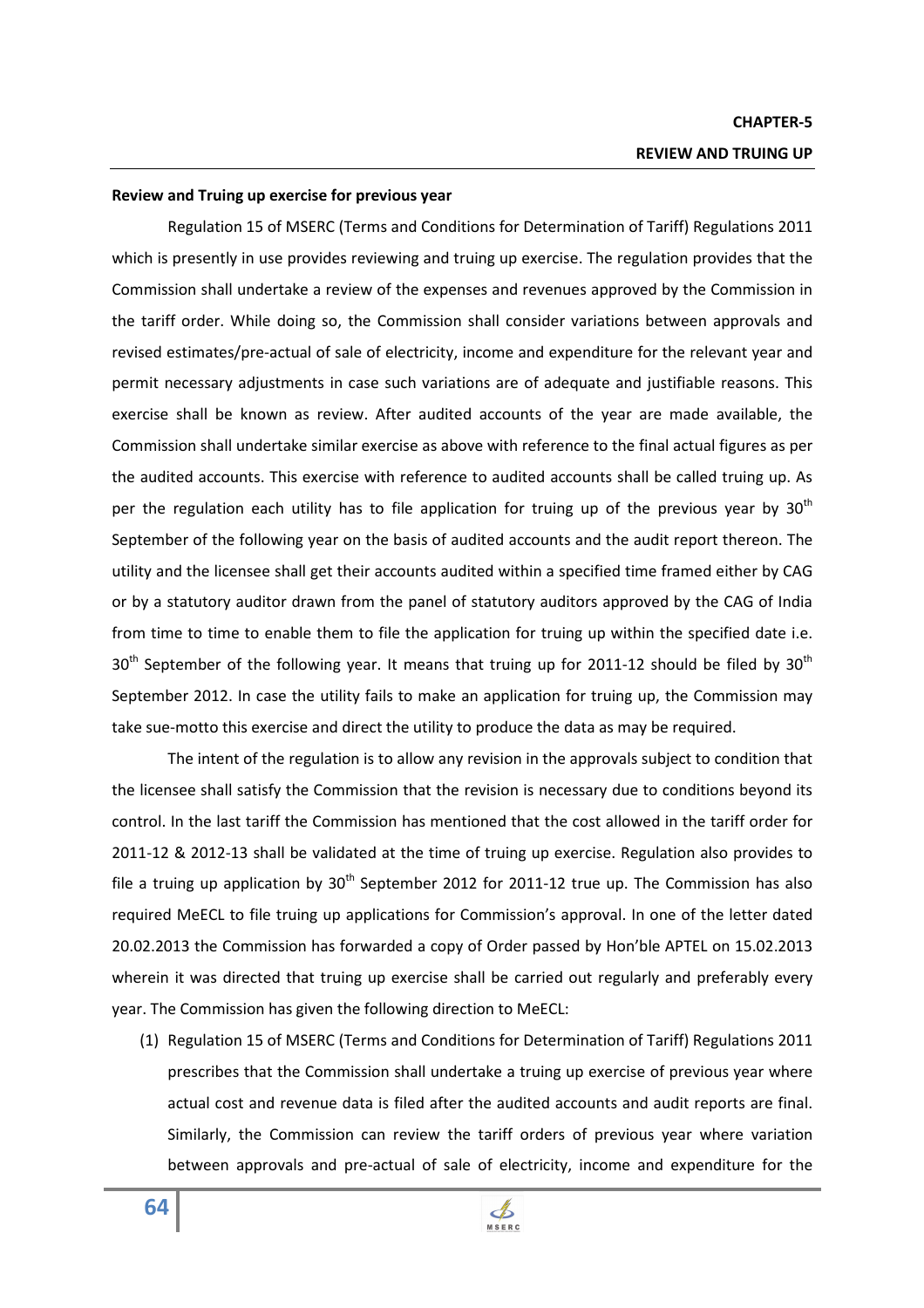relevant year so as to permit necessary adjustments in cases where variations are adequate and justifiable reasons. In case the licensee fails to make an application for truing up of the ARR the Commission may undertake sue motto truing up of the ARR of previous year.

- (2) MSERC has already passed Orders for truing up of financial year 2007-08 and 2008-09 on the basis of audited accounts and reports. Accordingly, MeECL is required to file truing up application to the Commission for FY 2009-10 onwards with the audited balance sheet and necessary justifications. In years where accounts are not audited so far, MeECL may approach the Commission to file a review for the year where variations between approve and actual are adequate and reasons are justifiable.
- (3) As per Regulations, licensee is required to get their financial statements audited by 30th September next year so that truing up exercise is undertaken by the Commission in time. MeECL is required to furnish the audited accounts by CAG/Panel of approved statutory auditors by CAG w.ef. 2009-10 immediately with justification and reasons for delay. Truing up/Reviewing data shall be filed by 28.02.2013.

MePDCL has filed an affidavit dated 28.03.2013 before the Commission inter alia, to the effect that in order to comply with the aforesaid Order of the Supreme Court, MePDCL would need to rectify the bills of the concerned consumers in accordance with law and then make consequential adjustments in the Accounts for the concerned years. MePDCL has also inter alia, contended that the aforesaid exercise is a fairly complex exercise and is likely to take some time. MePDCL has stated that they would be able to furnish the said True Up Petition with supporting justification etc along with a certificate of a statutory Auditor by 30th April 2013 to the Commission. The aforesaid statement of MePDCL was also made during the course of the public hearings in the tariff Petition held on 25.03.2013 and none of the parties present raised any objection to the same. The Commission is of the view that it could only be ascertained when the full details of the same are furnished along with a True Up Petition.

In the meantime, the Commission has already undertaken a comprehensive analysis of the present tariff petition as also considered the objections and suggestions received from the various stakeholders. On a perusal of the pre-audited financial results (approved by the Board of MePDCL), it is clear that the deficit in the years 2010-11 and 2011-12, is more than the profits of MePDCL for the years 2008-09 and 2009-10. The Commission has found that a there is a sizable revenue gap which has to be met and a tariff hike is inevitable having regard to the financial details etc placed before the Commission. If the current tariff is not revised at this stage, the Utility is likely to face huge problems in terms of revenue gap, working capital inadequacy etc which ultimately would

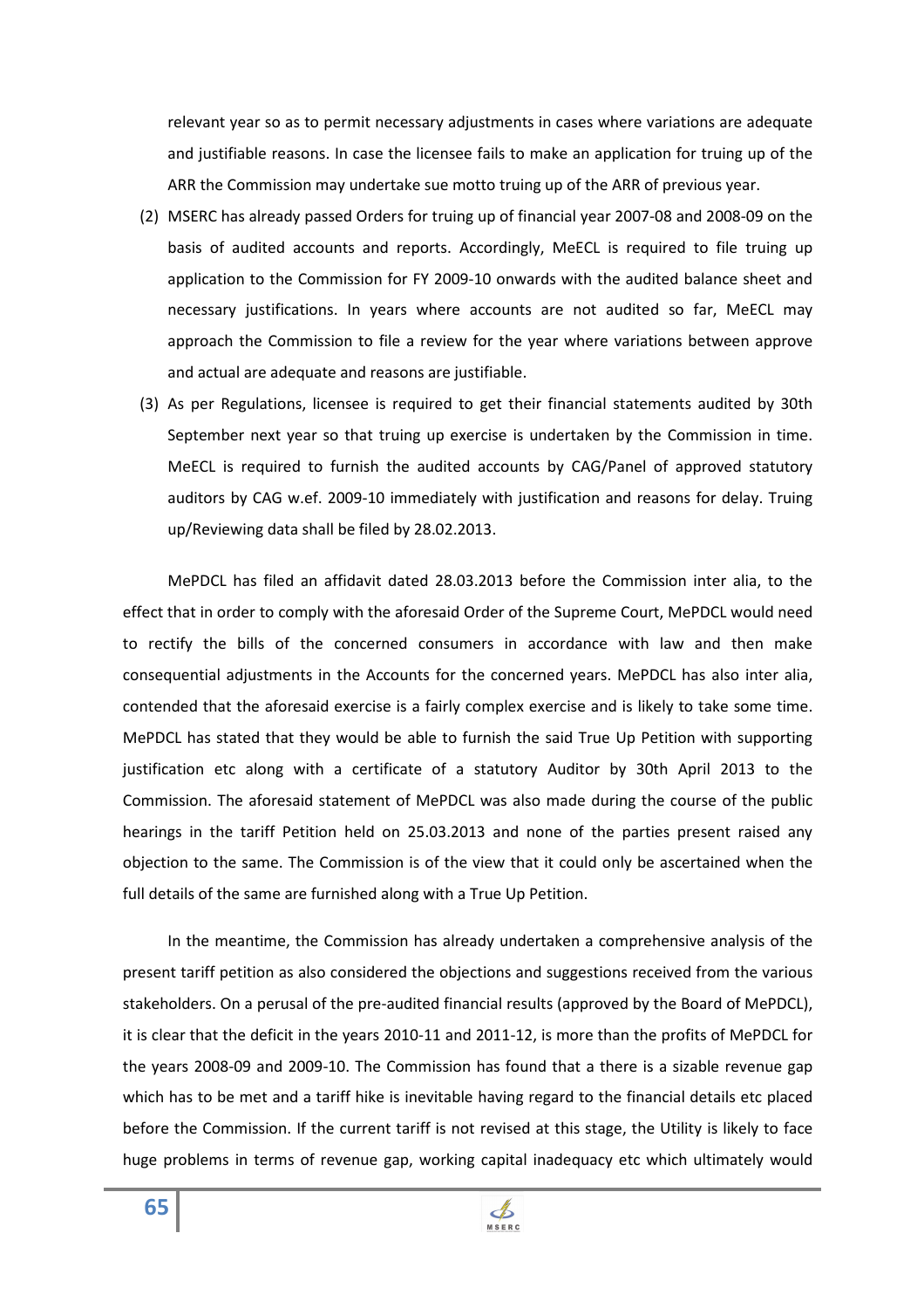not be in the interests of the consumers at large. If the tariff is not revised to cover the existing revenue gap, the Utility may also have to bear extra borrowing costs etc which would also have to be ultimately borne by the consumers. Therefore the Commission is of the view that it is necessary and expedient to revise the tariff at this stage.

The Commission directs MePDCL to furnish the True Up Petition etc for the past years by 30th April 2013 as undertaken by it to the Commission. The Commission will consider the same in accordance with law and pass necessary orders.

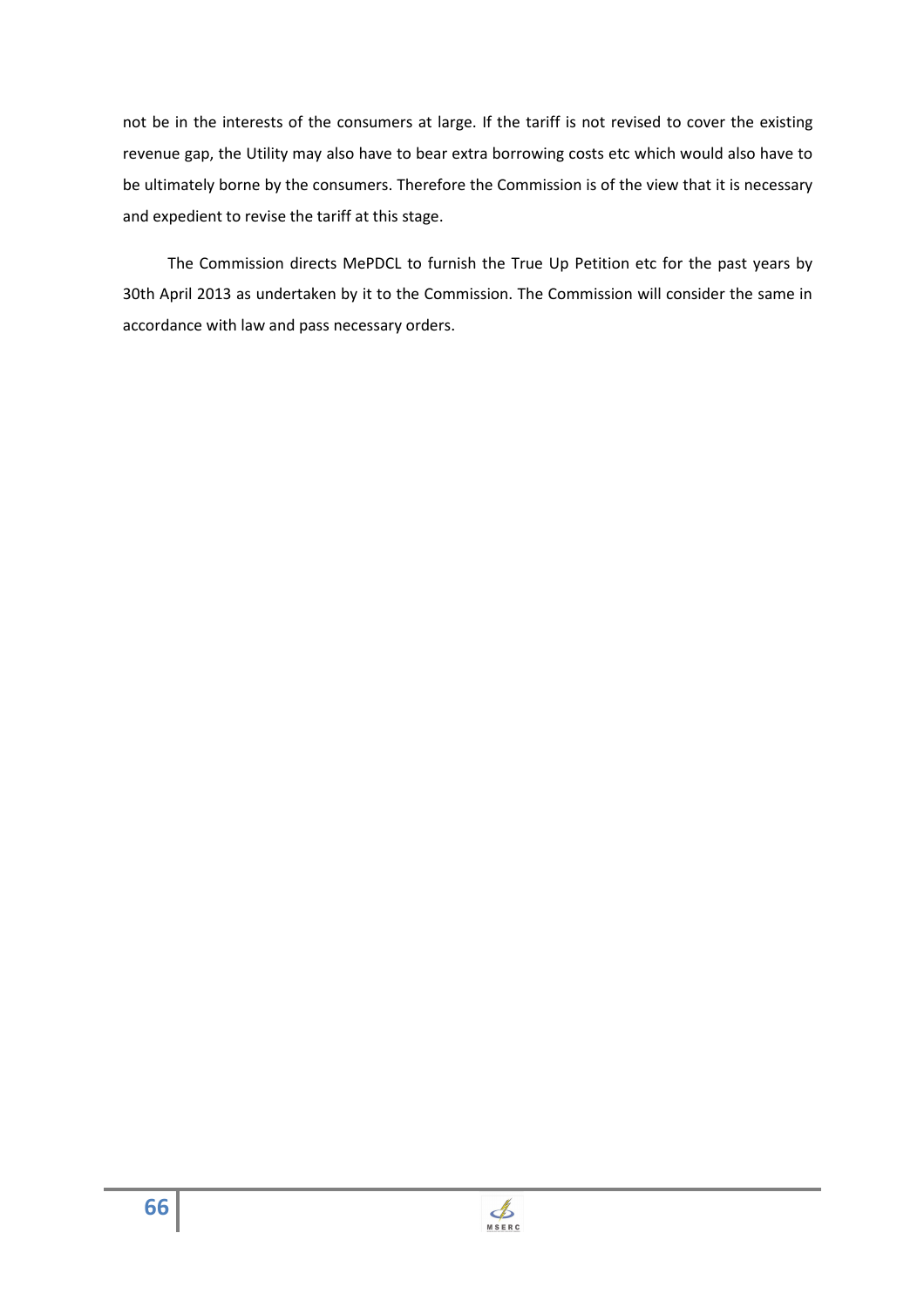### **COMMISSION'S ANALYSIS, SCRUTINY AND CONCLUSION FOR FY 2013-14**

The Commission has scrutinised the petition filed by MePDCL for financial year 2013-14. All relevant information regarding expenditures made in FY 2011-12, actual in 2012-13 was scrutinised. The Commission in accordance with the Regulations, Tariff Policy and National Electricity Policy has tried to work out the expected expenditures in the year 2013-14. While considering the expenses for ensuing year the Commission has taken all precautions in examining the audited balance sheet for 2009-10 and provisional balance sheet for 2010-11, 2011-12 and actual expenditures as per the accounting data for the period April 2012 to December 2012. Since this is the first year of operation as a distribution company separated from MeECL, the Commission has also reconciled the consolidated ARR of MeECL with the ARRs of MePDCL, MePTCL and MePGCL for FY 2013-14.

### **ARR of MePDCL for FY 2013-14**

Estimation of Sales – The Regulation prescribes category wise sale estimation for assessment of energy requirement for sale to different category of consumer in the ensuing year. Regulation prescribes that CAGR methodology can be used to arrive at the category wise energy sale for the current year. MePDCL has submitted the sale requirement to different consumer in 2013-14 which is given below in the Table:

| Table $-3$ Energy Sale (MU) |         |         |         |         |             |         |           |                |  |
|-----------------------------|---------|---------|---------|---------|-------------|---------|-----------|----------------|--|
| 2007-08                     | 2008-09 | 2009-10 | 2010-11 | 2011-12 | <b>CAGR</b> | 2012-13 | 2012-13   | $2012 -$<br>13 |  |
| (A)                         | (A)     | (A)     | (A)     | (A)     |             | CAGR    | As per TO | Actual<br>(E)  |  |
| 191.25                      | 209.72  | 208.71  | 245.75  | 286.73  | 10.7%       | 317.28  | 278.57    | 296.78         |  |
| 32.1                        | 33.62   | 39.88   | 47.62   | 55.60   | 14.7%       | 63.78   | 56.40     | 60.15          |  |
| 4.99                        | 4.95    | 5.63    | 6.5     | 6.85    | 8.2%        | 7.41    | 7.56      | 7.73           |  |
| 0.61                        | 0.5     | 0.63    | 0.36    | 0.41    | 5.0%        | 0.43    | 0.52      | 0.43           |  |
| 1.5                         | 1.5     | 1.49    | 1.33    | 1.10    | 5.0%        | 1.16    | 1.63      | 1.10           |  |
| 5.84                        | 5.74    | 6.3     | 6.74    | 8.84    | 10.9%       | 9.81    | 7.13      | 8.55           |  |
| 9.42                        | 9.2     | 11.85   | 13.57   | 14.90   | 12.1%       | 16.71   | 16.29     | 15.93          |  |
| 3.05                        | 4.31    | 4.9     | 6.68    | 9.81    | 33.9%       | 13.14   | 9.89      | 12.98          |  |
| 0                           | 0.22    | 0.22    | 0.77    | 0.18    | 5.0%        | 0.19    | 0.22      | 0.22           |  |
| 32                          | 36.32   | 36.79   | 37.27   | 37.76   | 5.0%        | 39.65   | 38.26     | 39.76          |  |
|                             |         |         |         |         |             |         |           |                |  |
| 19.12                       | 23.96   | 25.28   | 27.02   | 29.15   | 11.1%       | 32.39   | 45.50     | 32.01          |  |
|                             |         |         |         |         |             |         |           | 91.69          |  |
|                             | 83.67   | 81.83   | 81.58   | 82.34   | 90.51       | 5.4%    | 95.40     | 87.27          |  |

 $\mathbf{\mathcal{L}}$ **MSERC**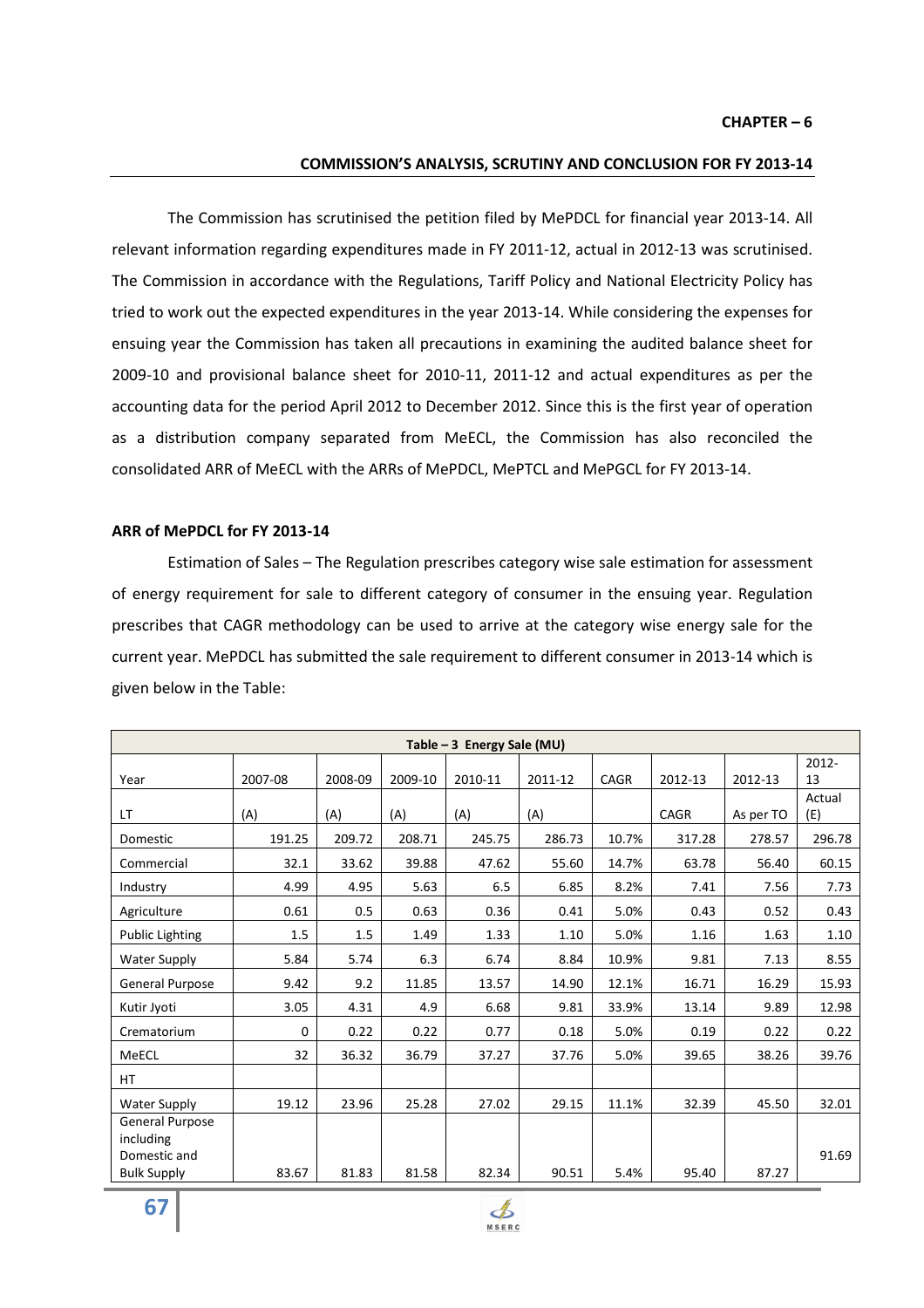| Commercial         | 7.06     | 10.03  | 12.14  | 15.68   | 19.95   | 29.7% | 25.87   | 23.37   | 28.02   |
|--------------------|----------|--------|--------|---------|---------|-------|---------|---------|---------|
| Industry           | 245.52   | 294.99 | 219.69 | 272.28  | 289.45  | 5.0%  | 303.92  | 463.36  | 293.66  |
| <b>EHT</b>         |          |        |        |         |         |       |         |         |         |
| Industry           | 257.15   | 228.6  | 243.31 | 205.16  | 223.63  | 10.0% | 245.99  | 456.80  | 250.08  |
| Assam              | 9.75     | 10.88  | 13.16  | 15.22   | 19.1    |       |         | 18.17   | 19.30   |
| UI                 | 155.08   | 88.23  | 40.65  | 40.38   | 37.32   |       |         | 50.00   | 64.50   |
| Swapping           | $\Omega$ | 0      | 26.63  | 80.75   | 50.35   |       |         | 0.00    | 51.60   |
| <b>Grand Total</b> | 1058.11  | 1044.6 | 978.84 | 1105.42 | 1181.64 |       | 1173.12 | 1560.94 | 1274.49 |

## **Analysis of sales projection**

 The Commission had allowed sale to consumers in 2012-13 at 1560.94 MU within the State of Meghalaya. Comparing the approved figures with the actual sales in 2013-14 almost all category are matching except sale to industrial consumers. MeECL informed in its Tariff Petition that due to dependency on hydro projects it had faced energy shortage during winter month and therefore MeECL had resorted to load regulation on industrial HT & EHT consumer. Accordingly the actual sale is lower than what approved by the Commission in the year 2012-13. This year the Commission is adopting the same approach as adopted last year. The Commission has examined the sales figures in the previous five years and has tried to find out the compound annual growth rate in each category of consumers for the years 2007-08 up to 2011-12 (Five years). These data are informed to be audited or pre-audited on the basis of the statement of account of MeECL. After finding the category wise CAGR, the same is applied on the actual (estimated) sale in the year 2012-13. The sale to industrial consumer in HT & EHT category is considered on the basis of the actual sale and to some extent as projected by MeECL on the premises that this year they will supply electricity unregulated. These figures are derived for the purpose of calculating power purchase requirement and revenue from sales of electricity to these consumers in 2013-14. However, actual sales shall be considered at the time of truing up application for 2013-14 on the basis of audited balance sheet. Approved sale for each category of consumer and outside sale including UI are given in Table below.

## **A. LT category**

### **Domestic category**

 After analysing the previous year data, the Commission had approved for 2012-13 the sale of electricity to domestic category as 278.57 MU. The actual sales (E) to domestic category in 2012-13 are shown as 276.28 MU. Accordingly, the Commission has used the CAGR of 10.7% and approved sale to domestic category as 305.72 MU.

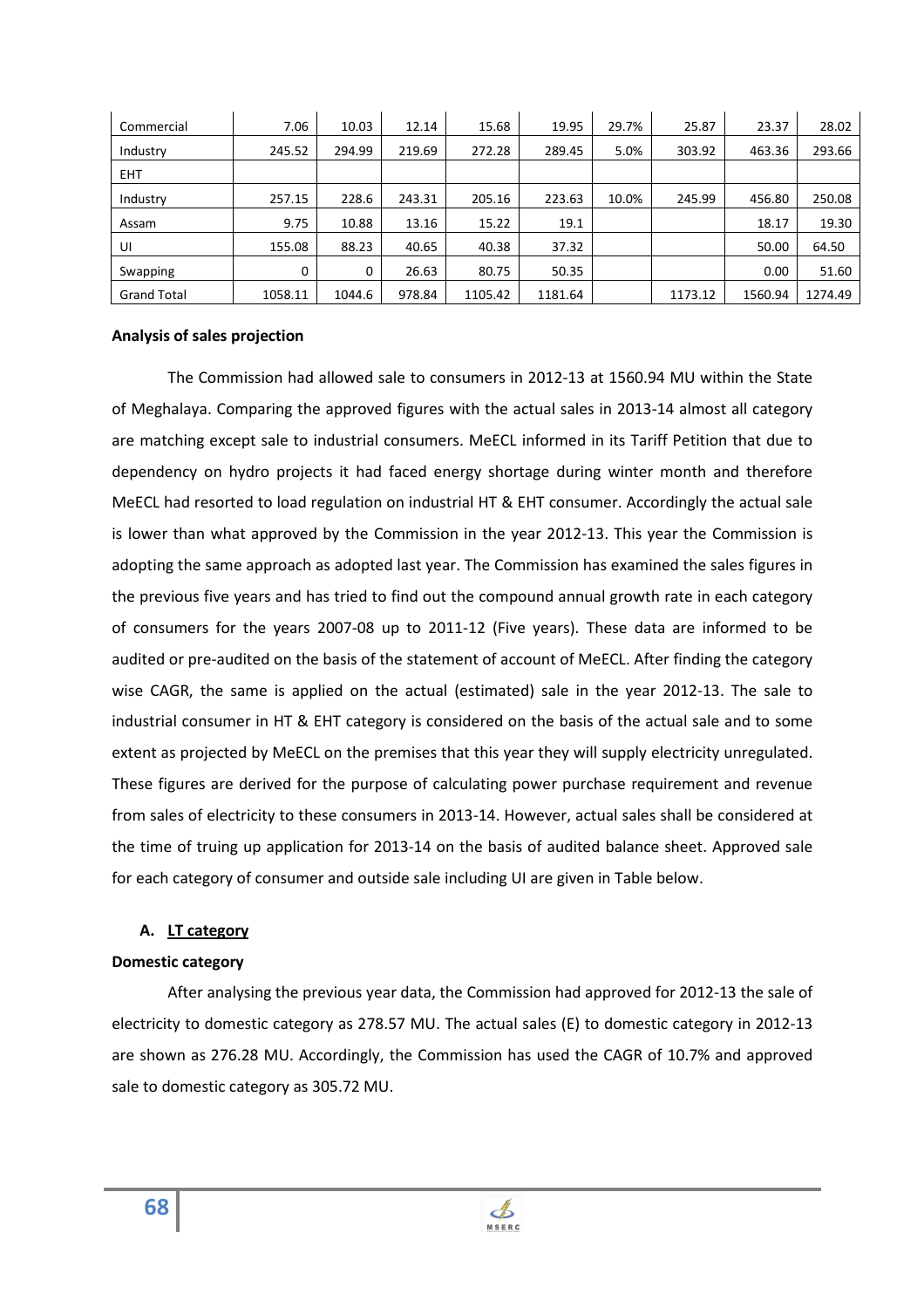### **Non Domestic (Commercial)**

 The Commission in the year 2012-13 had approved 56.40 MU sales to commercial consumers. The actual sales (E) made to commercial consumers in 2012-13 are 56.51 MU. Accordingly, the Commission has allowed 64.83 MU sales to this category of consumer in the year 2013-14 after applying CAGR.

## **Industrial (LT)**

 For this category of consumer CAGR is coming around 8.2%. Last year the approved sales to this category were 9.89 MU while the actual sale to this category is reported to be 8.05 MU. Accordingly, the Commission is allowing 8.7 MU to this category of consumer in the year 2013-14.

### **Agriculture**

 This category has a very low consumption and it has marginal impact on the cost of power purchase. The Commission is allowing 0.45 MU sales to agriculture in 2013-14 at a CAGR of 5%.

## **Public Lighting**

 Last year the Commission has allowed 1.63 MU sales to public lighting. This year the Commission has considered the similar approach as taken for other category of consumers. Accordingly, the Commission is allowing 1.10 MU sales to public lighting.

### **Water Supply**

 The Commission had allowed 7.13 MU sales to water supply in 2012-13. However, actual sales are marginally more than the approved value at 7.29 MU. Accordingly, the Commission has allowed a sale of 8.09 MU to water supply on a CAGR of 10.9% for 2013-14.

### **General Purpose**

 On the actual sale to general purpose in 2012-13, the Commission has allowed 16.99 MU to this category on a CAGR of 12.1%

### **Kutir Jyoti**

 Due to the rural electrification programme the consumption in this category is coming at a CAGR of 33.9%.Accordingly, the Commission has allowed 17.17 MU to this category of consumers in 2013-14.

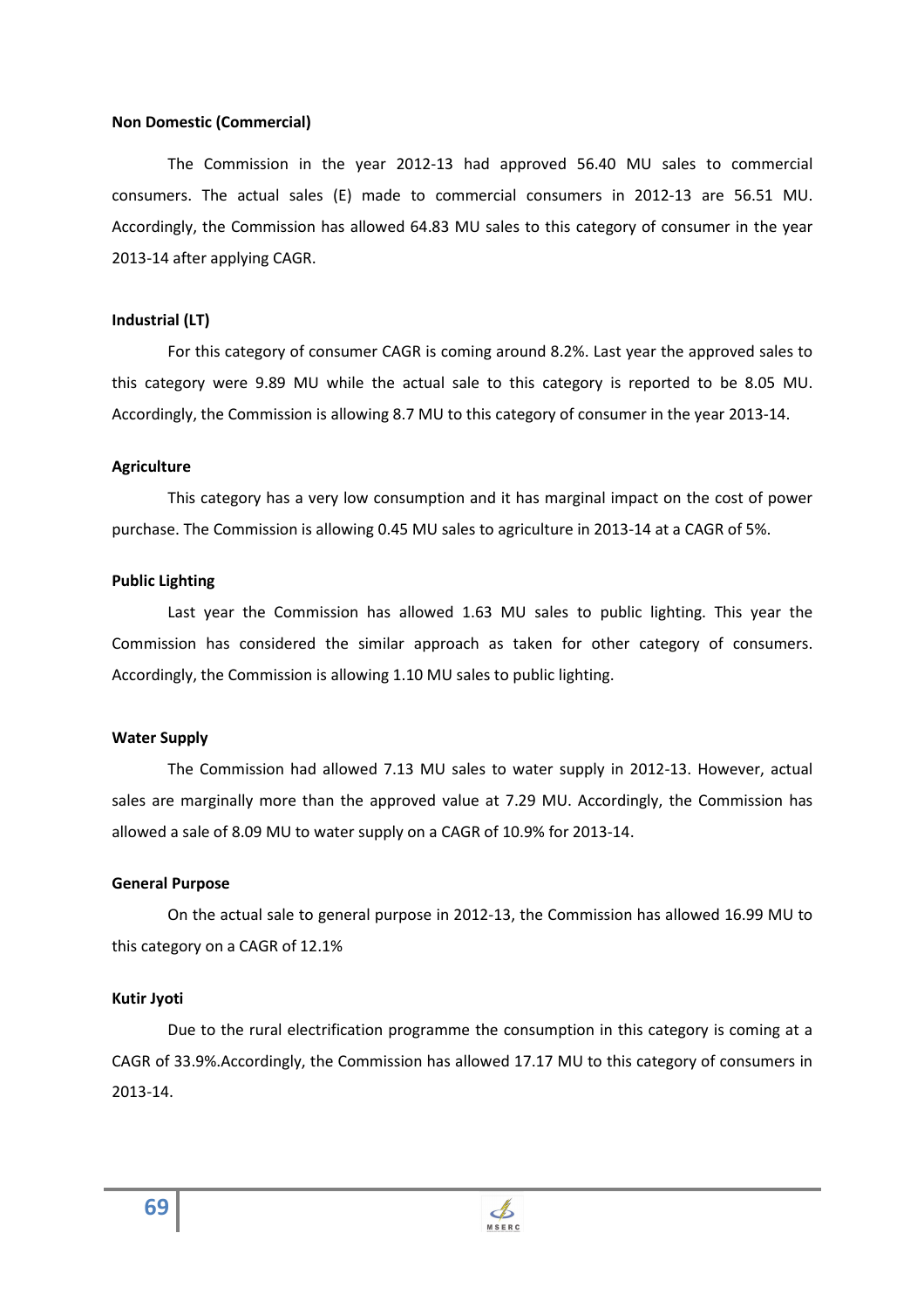## **Crematorium**

 The Commission allows 0.26 MU to this category of consumer in the year 2013-14. This category has only one consumer.

## **MeECL**

 The Commission has allowed a sale of 40.17 MU in 2013-14 for employees of MeECL at a CAGR of 5%.

## **B. HT category**

### **Water Supply**

 Last year the Commission has allowed 45.50 MU sales to water supply. The actual sales(E) is reported as 31.63 MU in 2012-13. Accordingly, the Commission is allowing 35.15 MU sales to water supply at a CAGR of 11% for 2013-14.

## **General purpose including domestic**

 For the year 2013-14, the Commission is allowing 92.77 MU at a CAGR of 5.4% applied on the actual sales in 2012-13.

### **Commercial**

For HT category of commercial consumer the CAGR is about 30% on the basis of previous five years data. Accordingly, the Commission is allowing 39.12 MU to this category of consumers in 2013-14.

## **Industrial**

For industrial category the pattern of demand is not uniform because of the fact that MeECL had applied restriction in sales to this category of consumer. The sale allowed to this category in 2012-13 was 463.36 MU. However, the actual sale(E) reported in this category is around 283 MU only. MePDCL in its petition submitted that due to less generation they were unable to supply to industries and applied load shedding on them. This year MePDCL has projected sales of 453 MU to industrial HT category in 2013-14. The Commission does not accept the proposal of the licensee and the matter was discussed in a technical session. It was agreed upon that sale of 350 MU shall be allowed to this category in 2013-14 depending upon their past consumption and present connected load.

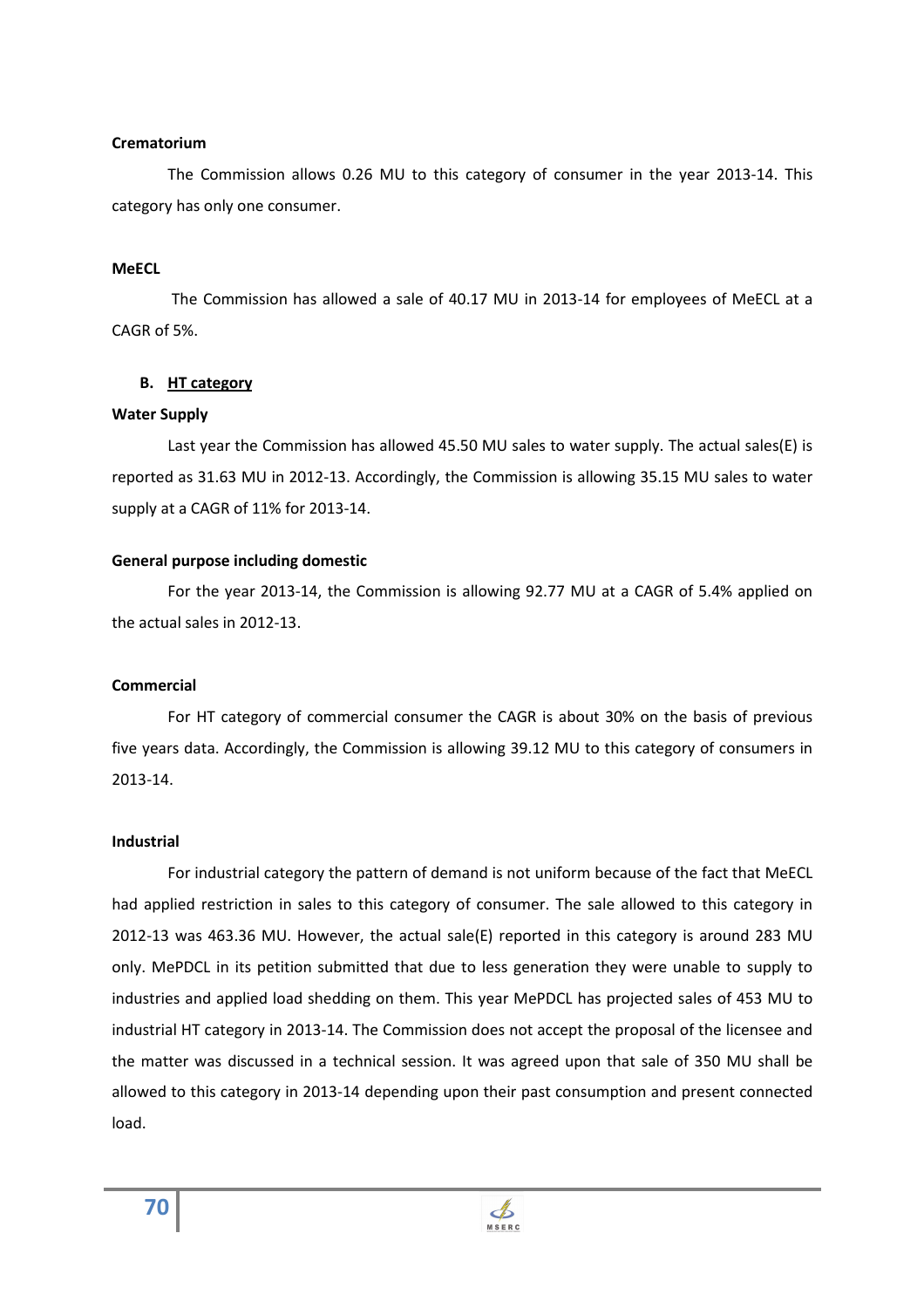## **EHT category**

In 2012-13 the Commission had allowed 456 MU sales to EHT category of Industries. However, actual sales projected in 2012-13 are around 254 MU only. It is stated that due to load shedding the sale was restricted to 254 MU. This year MePDCL has projected a sale of 379 MU and the Commission is allowing 350 MU sales to this category of consumer in 2013-14 depending upon their present connected load, future unregulated supply and past trend.

## **Outside sale**

 The Commission has considered the proposal of MePDCL and allowed sale to Assam, Bilateral, and swapping for 2013-14. However, the Commission is making a provision for sale to outside as proposed by the licensee. The sale to outside shall only be met after meeting the requirement of the demand of the state and licensee is authorised to sale outside at a rate higher than the cost after adjustment of losses. The Table given below shows the approved figures of sale to different category of consumers in 2013-14.

| Approved sales (MU) for FY 2013-14<br>Table - 4 |            |             |          |                 |  |  |
|-------------------------------------------------|------------|-------------|----------|-----------------|--|--|
| Category                                        | Actual (E) | <b>CAGR</b> | MeECL(P) | <b>MSERC(A)</b> |  |  |
|                                                 | 2012-13    | 5 Year      | 2013-14  | 2013-14         |  |  |
| LT                                              |            |             |          |                 |  |  |
| Domestic                                        | 276.28     | 10.7%       | 333.82   | 305.72          |  |  |
| Commercial                                      | 56.51      | 14.7%       | 71.16    | 64.83           |  |  |
| Industry                                        | 8.05       | 8.2%        | 8.72     | 8.71            |  |  |
| Agriculture                                     | 0.43       | 5.0%        | 0.49     | 0.45            |  |  |
| <b>Public Lighting</b>                          | 1.05       | 5.0%        | 1.16     | 1.10            |  |  |
| <b>Water Supply</b>                             | 7.29       | 10.9%       | 9.65     | 8.09            |  |  |
| General Purpose                                 | 15.15      | 12.1%       | 18.25    | 16.99           |  |  |
| Kutir Jyoti                                     | 12.82      | 33.9%       | 20.19    | 17.17           |  |  |
| Crematorium                                     | 0.25       | 5.0%        | 0.23     | 0.26            |  |  |
| MeECL                                           | 38.26      | 5.0%        | 41.55    | 40.17           |  |  |
| HT                                              |            |             |          |                 |  |  |
| <b>Water Supply</b>                             | 31.63      | 11.1%       | 36.21    | 35.15           |  |  |
| <b>General Purpose</b><br>including Dom/ Bulk   | 88.02      | 5.4%        | 94.54    | 92.77           |  |  |
| Commercial                                      | 30.17      | 29.7%       | 40.82    | 39.12           |  |  |
| Industry                                        | 283.40     |             | 453.18   | 350.00          |  |  |
| <b>EHT</b>                                      |            |             |          |                 |  |  |
| Industry                                        | 254.17     |             | 379.72   | 350.00          |  |  |
| Assam                                           | 0          |             | 20       | 20.00           |  |  |
| Bilateral / outside state<br>sale /extra sale   | 64.5       |             | 170      | 315             |  |  |
| <b>Grand Total</b>                              | 1219.58    |             | 1799.69  | 1665.53         |  |  |

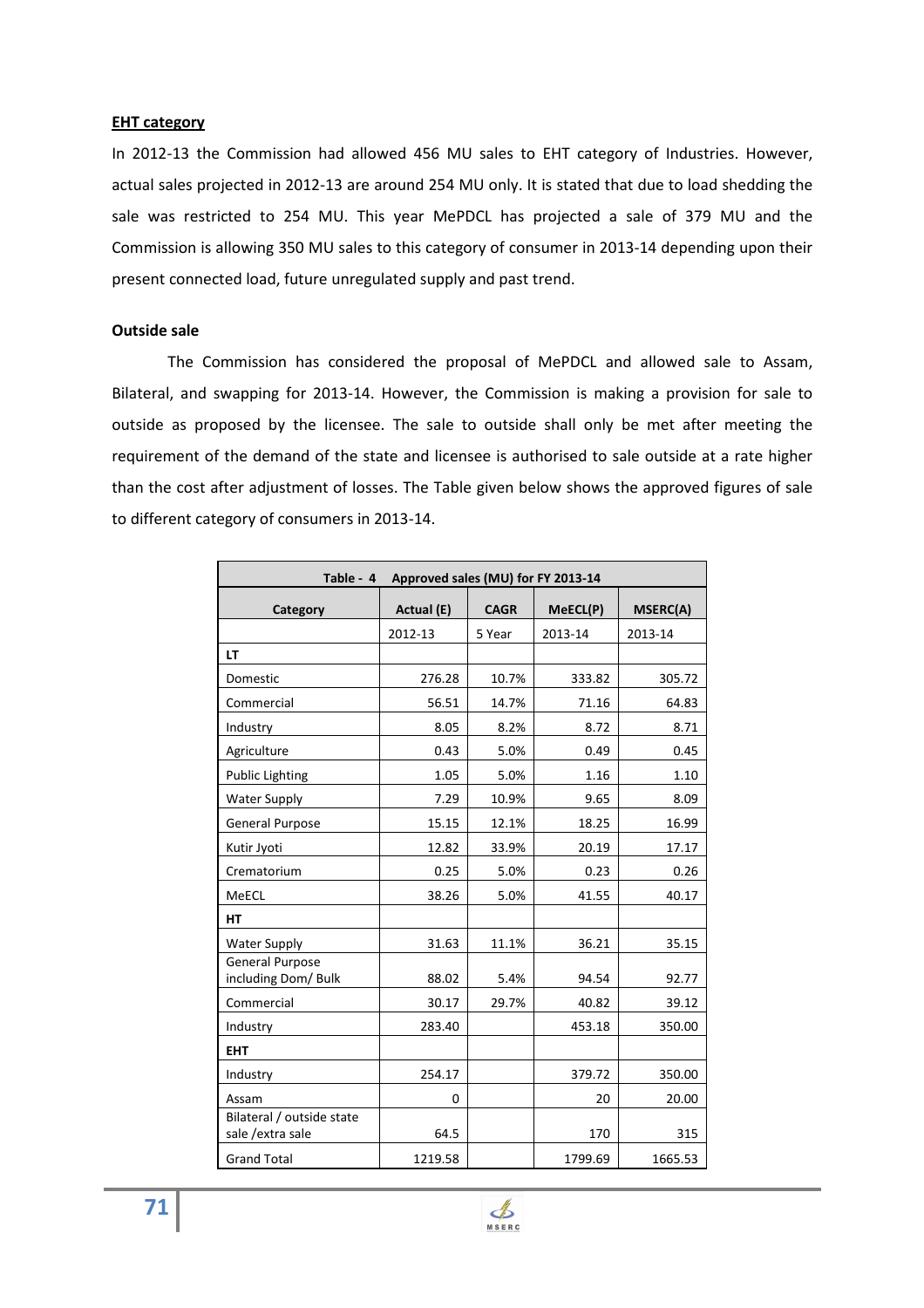## **Transmission and Distribution loss**

 Regulation prescribes that Licensee shall furnish the data in losses for previous year, current year and estimation for next year. It is also prescribed that licensee shall propose a loss reduction programme for the ensuing year as well as for the next three years. The Commission shall fix suitable targets for reduction of distribution losses on the basis of information submitted by the licensee. The Commission has examined the audited result of 2008-09, 2009-10 and provisional records and found that T & D losses of MeECL were 31.13% in 2008-09, 33.95% in 2009-10.

 In response to Commission's letter dated 07.02.2013, MeECL furnished information on losses and loss reduction programme vide their letter dated 18.02.2013. MePDCL has projected 28.70% as distribution loss in 2011-12 on the basis of pre-audit records. Similarly, in 2012-13 MePDCL has estimated a distribution loss of 27.78%. The distribution loss projected to be achieved in 2013-14 is given as 26.28%. However, however, in addition to the distribution loss the licensee has added 4% loss in transmission. Therefore, overall T & D loss projected as 30.28% in 2013-14.

 National Electricity Policy 2005 prescribes that the regulatory commission should draw a programme for segregation for technical and commercial through energy audit, energy accounting and declaration of its results. An action plan for reduction of losses should be drawn up and results should come up in future years. The Commission has already framed a trajectory for reduction of losses by the licensee in the next 3 years. These losses were approved keeping in view the ground realities of the state. It is further segregated in to distribution losses and commercial losses. It is easier to reduce commercial losses without any investment. The trajectory of loss reduction is given below:

| <b>Particulars</b>           | 2012-13 | 2013-14    | 2014-15 | 2015-16 |  |
|------------------------------|---------|------------|---------|---------|--|
| <b>Distribution losses</b>   | 26.87%  | 24%<br>25% |         | 23%     |  |
| <b>Commercial losses</b>     | 1.5%    | 1.5%       | 1.5%    | 1.5%    |  |
| <b>Overall losses</b>        | 25.7%   | 23.5%      | 21%     | 20%     |  |
| <b>Collection efficiency</b> | 98%     | 98.5%      | 99%     | 99.5%   |  |
| <b>AT&amp; C losses</b>      | 26.86%  | 24.64%     | 21.79%  | 20.4%   |  |

 Accordingly, the Commission is allowing 25% as T & D losses for the purpose of allowing power purchase and 1.5% as additional revenue from reduction in commercial losses. Accordingly, the overall loss level for the State shall be 23.5% against the proposal of MeECL of 26.27%. MePDCL has proposed the following proposal to the Commission for reduction of losses in Meghalaya:

## **Action plan for reduction of losses by MeECL:**

(a) Projects under Special Plan Assistance (SPA) – Loss reduction programme is to strengthen the distribution network, for which projects are proposed to be taken up under SPA funding. Accordingly, the projects approved during 2012-13 and proposed during 2013-14.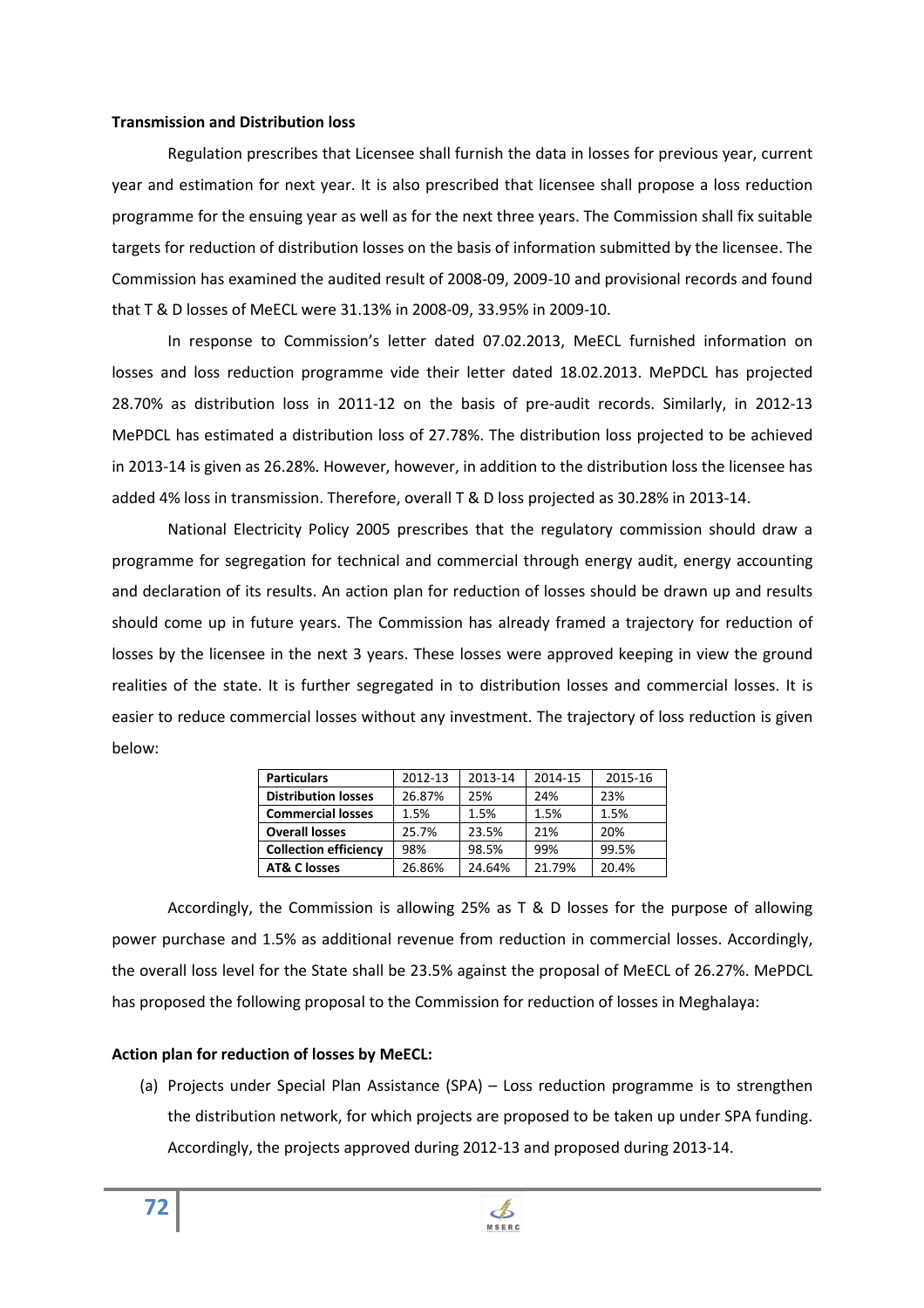- (b) Implementation of R-APDRP Part-B Package The preparation of Detailed Project Reports (DPRs) for funding under this scheme is being taken up by the consultant, M/s Feedback Infrastructures Services Limited.
- (c) World Bank funded projects –World Bank is being approached for funding under its NER comprehensive Transmission & Distribution strengthening scheme.
- (d) Improvement in billing Regularisation of irregular billing by adhering to a billing schedule, as prepared and uploaded in the MeECL website.
- (e) Another initiative taken up is to computerise all manual bills in rural areas.
- (f) Improvement in metering The MePDCL is striving to achiever 100% metering of consumers and this is also an on-going initiative for loss reduction.
- (g) Introduction of spot billing This method, using a "hand held device" has been introduced in Revenue Sub Division-II, Shillong Distribution. This initiative has reduced the time lag between meter reading and payment of bills by consumers.
- (h) Rural Distribution Franchise This initiative has been launched in Eastern Circle. Letters of award have been issued to franchises in central circle too, and it is expected to commence soon.
- (i) Disconnection of defaulters Disconnection drive is being taken up intensively by all circles to reduce the outstanding dues.

The Commission has noted the action plan proposed by the licensee for reduction of losses. However, it is advised that MePDCL has to create a dedicated cell comprising skilled staff to monitor the action plan and do the analysis of sale, revenue and losses in each circle of the state. This dedicated cell should be reporting to the highest authority of the power company so that necessary and corrective decision is taken immediately.

| Table - 5 Energy Balance for FY 2013-14                       |            |  |  |  |
|---------------------------------------------------------------|------------|--|--|--|
| <b>Particulars</b>                                            | FY 2013-14 |  |  |  |
| MePDCL Sale (MU)                                              | 1666       |  |  |  |
| Total energy Required by MePDCL for sale (MU) at<br>25% loss. | 2222       |  |  |  |
| T& D Loss level as allowed for energy input                   | 25.00%     |  |  |  |
| Total power purchase (MU) from CGS/MePGCL                     | 2222       |  |  |  |
| Purchase from CGS (MU)                                        | 1228       |  |  |  |
| Purchase from MePGCL (MU)                                     | 994        |  |  |  |
| Commercial loss reduction in %                                | 1.5%       |  |  |  |
| Commercial loss reduction (MU)                                | 34         |  |  |  |
| Total sale including efficiency improvement (MU)              | 1700       |  |  |  |

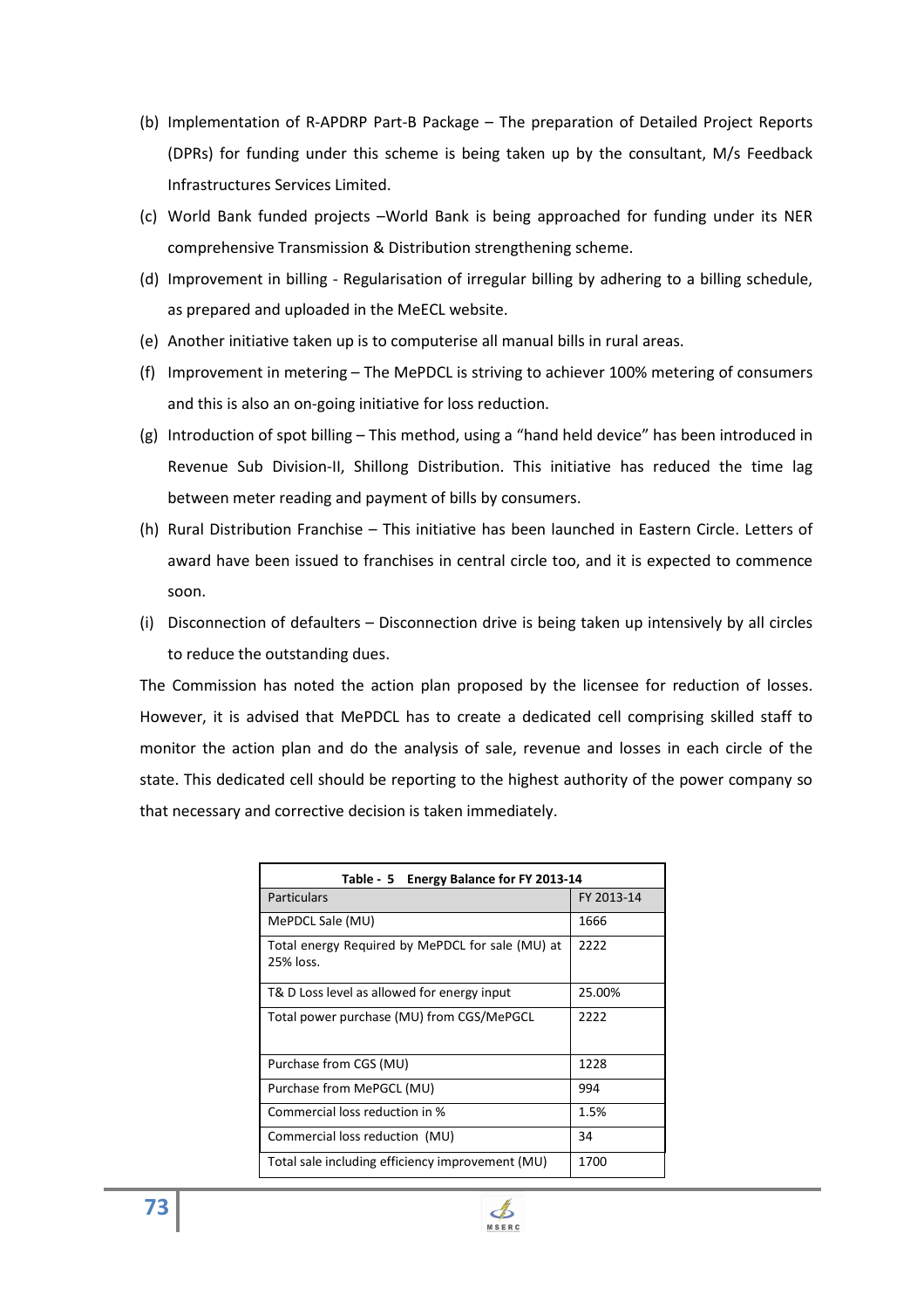#### **Availability of energy**

 At present the power availability to the state are from two major sources. One is through MePGCL from its eight hydro generating stations and another source is central generating stations. The station wise availability is given in the Table below:

| Table - 6 Energy availability in 2013-14 (MU) |                      |                |                        |                                         |                                    |
|-----------------------------------------------|----------------------|----------------|------------------------|-----------------------------------------|------------------------------------|
| SI.No                                         | <b>Station</b>       | <b>MW</b>      | Firm<br>energy<br>(MU) | <b>Auxiliary</b><br>consumption<br>(MU) | <b>Energy</b><br>available<br>(MU) |
|                                               | <b>MePGCL</b>        |                |                        |                                         |                                    |
| 1                                             | Umiam Stage I        | 36             | 116.29                 | 1.40                                    | 115                                |
| $\overline{2}$                                | Umiam Stage II       | 20             | 45.51                  | 0.55                                    | 45                                 |
| 3                                             | Umiam Stage III      | 60             | 139.4                  | 1.67                                    | 138                                |
| 4                                             | Umiam Stage IV       | 60             | 207.5                  | 3.11                                    | 204                                |
| 5                                             | Umtru                | 11.2           | 39.01                  | 0.47                                    | 39                                 |
| 6                                             | Sonapani             | $\overline{2}$ | 5.5                    | 0.07                                    | 5                                  |
| 7                                             | Leshka (DE=486MU)    | 126            | 450                    | 6.75                                    | 443                                |
| 8                                             | Lakroh (DE=11MU)     | 1.5            | 6.1                    | 0.09                                    | 6                                  |
|                                               | Outside purchase     |                |                        |                                         |                                    |
|                                               | <b>NTPC</b>          |                |                        |                                         |                                    |
| 1                                             | Faraka STPS 1        | 1600           | 69.12                  | 8%                                      | 64                                 |
| 2                                             | KHTPS Stage 1        | 840            | 43.2                   | 8%                                      | 40                                 |
| 3                                             | KHTPS STAGE ii       | 1500           | 35.64                  | 8%                                      | 33                                 |
| 4                                             | <b>TSTPS Stage I</b> | 1000           | 177.12                 | 8%                                      | 164                                |
| 5                                             | <b>BTPS</b>          | 250            | 32.4                   | 8%                                      | 30                                 |
|                                               | <b>NHPC</b>          |                |                        |                                         |                                    |
| 6                                             | Loktak HEP           | 105            | 51.51                  | 1%                                      | 51                                 |
|                                               | <b>NEEPCO</b>        |                |                        |                                         |                                    |
| 7                                             | Kopli Stage I        | 200            | 85.85                  | 1%                                      | 85                                 |
| 8                                             | Kopli Stage II       | 25             | 9.09                   | 1%                                      | 9                                  |
| 9                                             | Khandong HEP         | 50             | 17.17                  | 1%                                      | 17                                 |
| 10                                            | Ranganadi HEP        | 405            | 129.28                 | 1%                                      | 128                                |
| 11                                            | Doyang HEP           | 75             | 24.24                  | 1%                                      | 24                                 |
| 12                                            | <b>AGBPP</b>         | 291            | 200.85                 | 3%                                      | 195                                |
| 13                                            | AGTPP                | 84             | 72.1                   | 3%                                      | 70                                 |
| 14                                            | OTPC Palatana GPP    | 726            | 440.84                 | 3%                                      | 428                                |
|                                               | <b>Free Power</b>    |                |                        |                                         | 60                                 |
| Total availability (MU)                       |                      |                |                        |                                         |                                    |

In order to avail the availability to the State, the Commission has tried to make the energy balance in such a way that there is no shortage in the state for 2013-14. In the tariff determination exercise, the Commission has allowed full power purchase available to MePDCL excluding some of the most expensive energy from Faraka, STPS I (Rs.4.11) and part of energy from OPTC Palatana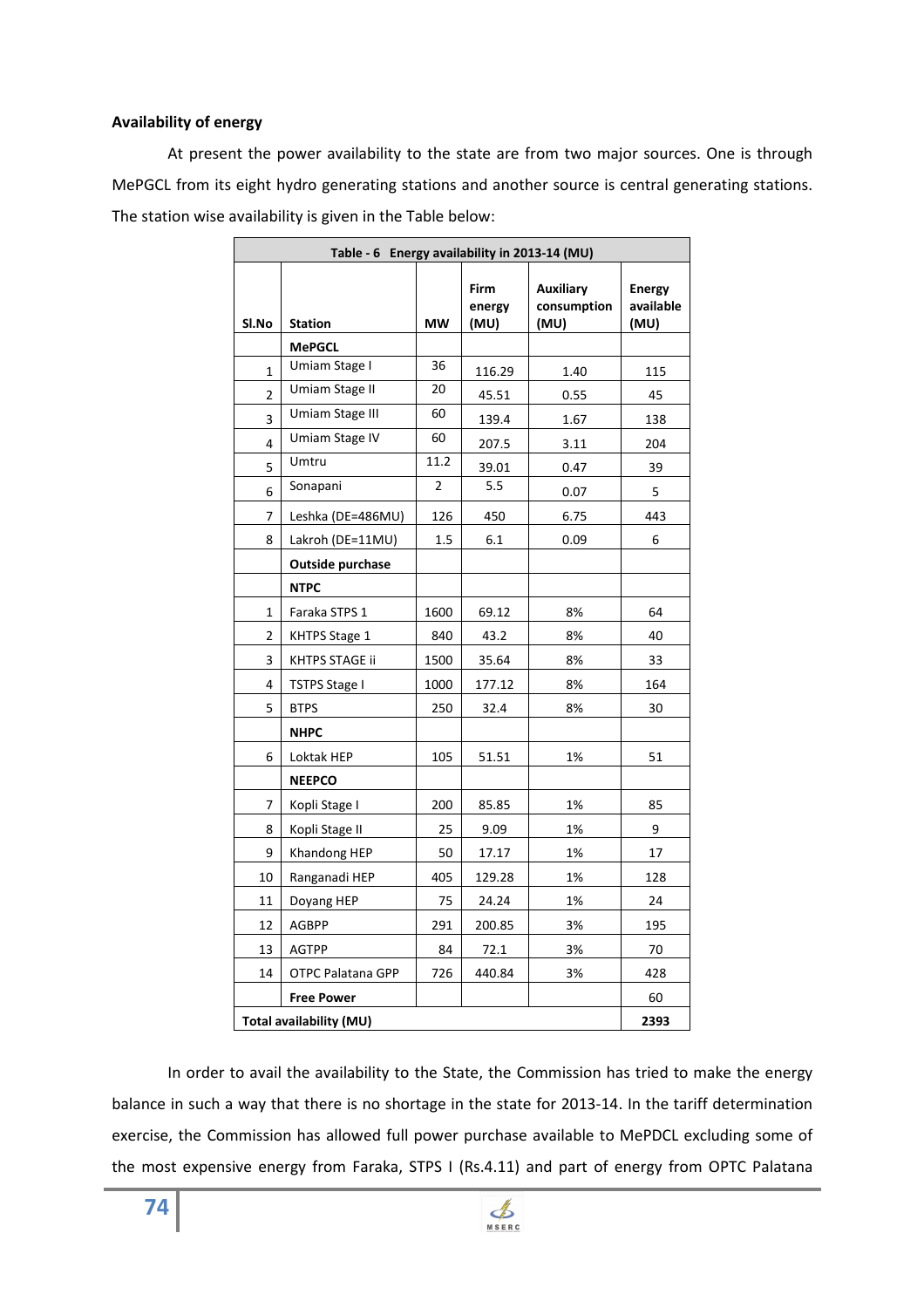(partly commissioned). Since availability shall be more than the demand of consumers of the State in 2013-14, the licensee should try to take commercial decisions in selling surplus electricity to outside. The surplus availability of electricity more than the State's demand shall give additional revenue to MePDCL which is being adjusted in the ARR for 2013-14. Therefore, there will be no extra cost borne by consumers of the State due to purchase more than the State demand. However, there will be no reason for power regulation in the State if MePDCL is allowed its full share of power from CGS provided licensee operates efficiently. Accordingly, the Commission directs MePDCL to supply electricity to all parts of the State without discrimination as the first priority and in case of no existing demand or additional demand in the State this surplus energy should be sold outside either on bilateral or competitive basis.

### **Energy balance**

|        | Table 7 Energy Balance (MU) for 2013-14 |           |
|--------|-----------------------------------------|-----------|
| Sl. No | Source                                  | 2013-14   |
|        | purchase<br>from<br>Power               | 994 MU    |
|        | MePGCL.                                 |           |
|        | purchase<br>from<br>Power               | 1228 MU   |
|        | outside the State excluding             |           |
|        | 3.5% interstate transmission            |           |
|        | loss.                                   |           |
|        | requirement<br>Total<br>energy          | 2222 (MU) |
|        | for MePDCL                              |           |

## **Cost of power purchase in 2013-14**

 Regulation 93 prescribes that licensee shall procure power from approved sources. Requirement of energy, after taking into account the availability of energy from such approved sources, shall be reasonably estimated well in advance and procurement arrangement made for such long and medium purchases by following standard and transparent practices. However, all the purchases shall only be made with the prior approval of the Commission. The Commission has already notified a regulation for procurement of power for long term, medium term and short term. Copy of the same has already been handed over to the licensee and the Commission expects that in future all such purchases shall only be made in accordance with the regulation. For purchases of electricity outside the state the transmission losses as given by concerned load despatch centre has been considered for power purchase.

 The cost of power purchase from the central generating station shall be taken on the basis of the tariff as approved by the central commission. The regulation also specifies that if there is a variation in the power purchase in excess of the approved requirement of the power the Commission may take up the need for additional power at the time of truing up. This year the Commission has followed the National Tariff Policy and its regulation for determining the

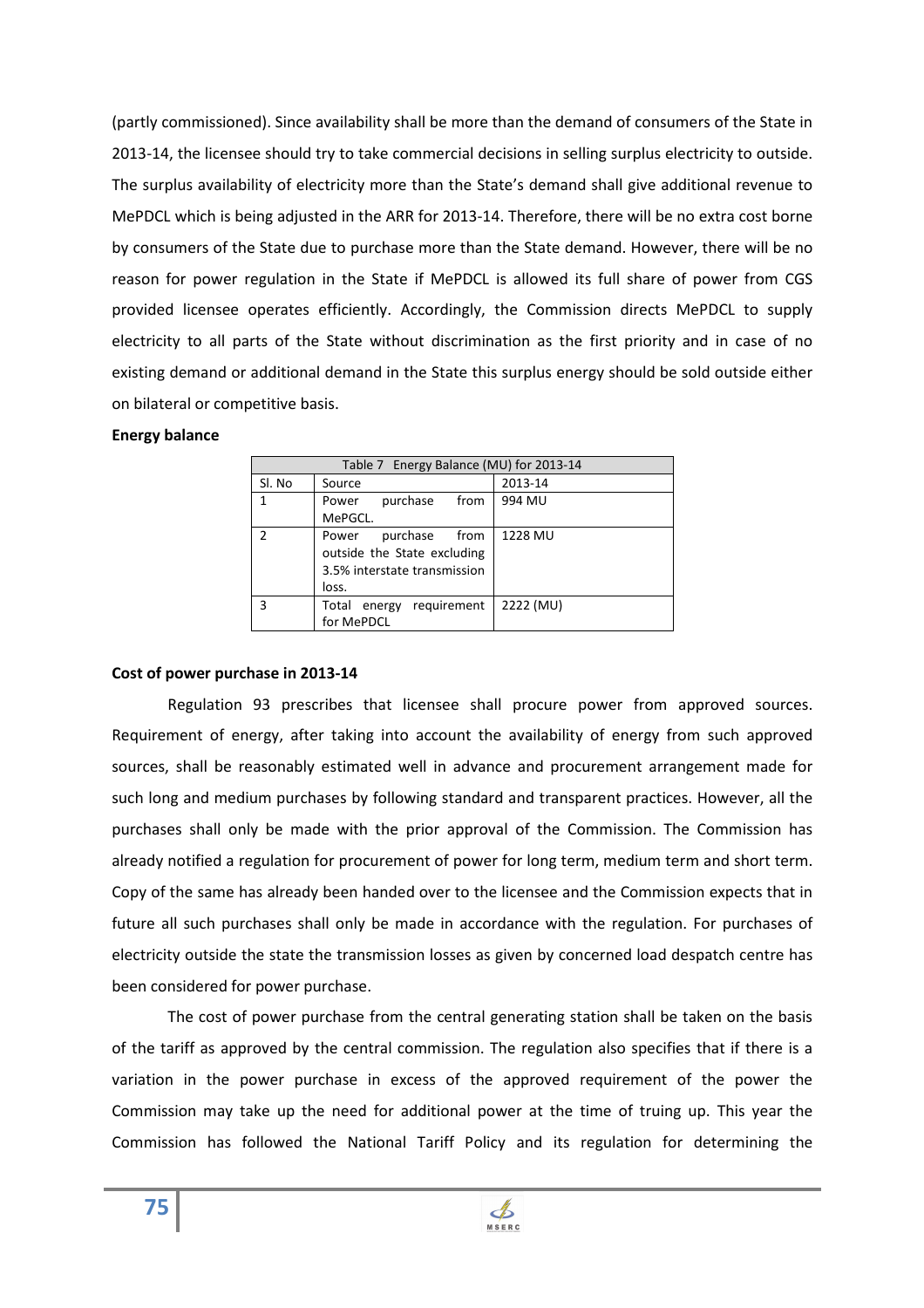requirement of energy so as to meet the requirement of the state. The same has been done keeping in the following:

- All power purchase cost is considered legitimate unless it is established that merit order has been violated or power has been purchased at an unreasonable rate. The Commission has considered the cash requirement of MePDCL to meet its obligation towards power purchase dues in order to avoid any regulation by sellers.
- Reduction of losses needs to be brought about but not by denying cost of power purchase for meeting 24 hrs power supply in the State.
- Actual level of retail sale should be grossed up by normative level of T & D losses as indicated in the trajectory for allowing power purchase cost subject to justifiable power purchase mix variation.
- The Commission has considered the requirement of power purchase on the basis of target losses and the total availability of energy available to the state.
- The availability of power from MePGCL has been worked out on the basis of average generation from their existing plants and expected generation from new projects like Leshka and Lakroh. While deciding the expected generation from each plant, past five year data and for new project efficient norms have been considered.
- Generation from leshka project is considered at 450 MU as per the discussion held with Director (MePGCL). The Commission allowed recovery of 50% AFC for all 3 units of Leshka, subject to availability of machines otherwise Rs. 2.83 per unit shall be payable.
- Availability of central generating station and other has been considered on the basis of the licensee's proposal.
- Average power purchase cost of last year i.e. 2012-13 has been escalated by inflation factor for working of the average power purchase cost from each plant of central generating station. The Commission has scrutinised actual power purchase bills of last twelve months i.e. January to December 2012 and found that average cost as allowed by the Commission is matching with the actual purchase. The total expenses towards actual purchases in 2012-13 are well within the ceiling on account of regulations put by NEEPCO due to non payment of dues. However, the Commission shall consider the additional expenditures towards power purchase on the basis of audited balance sheet next year.
- Power purchase cost for MePGCL has been considered on the basis of determination of their tariff order for 2013-14.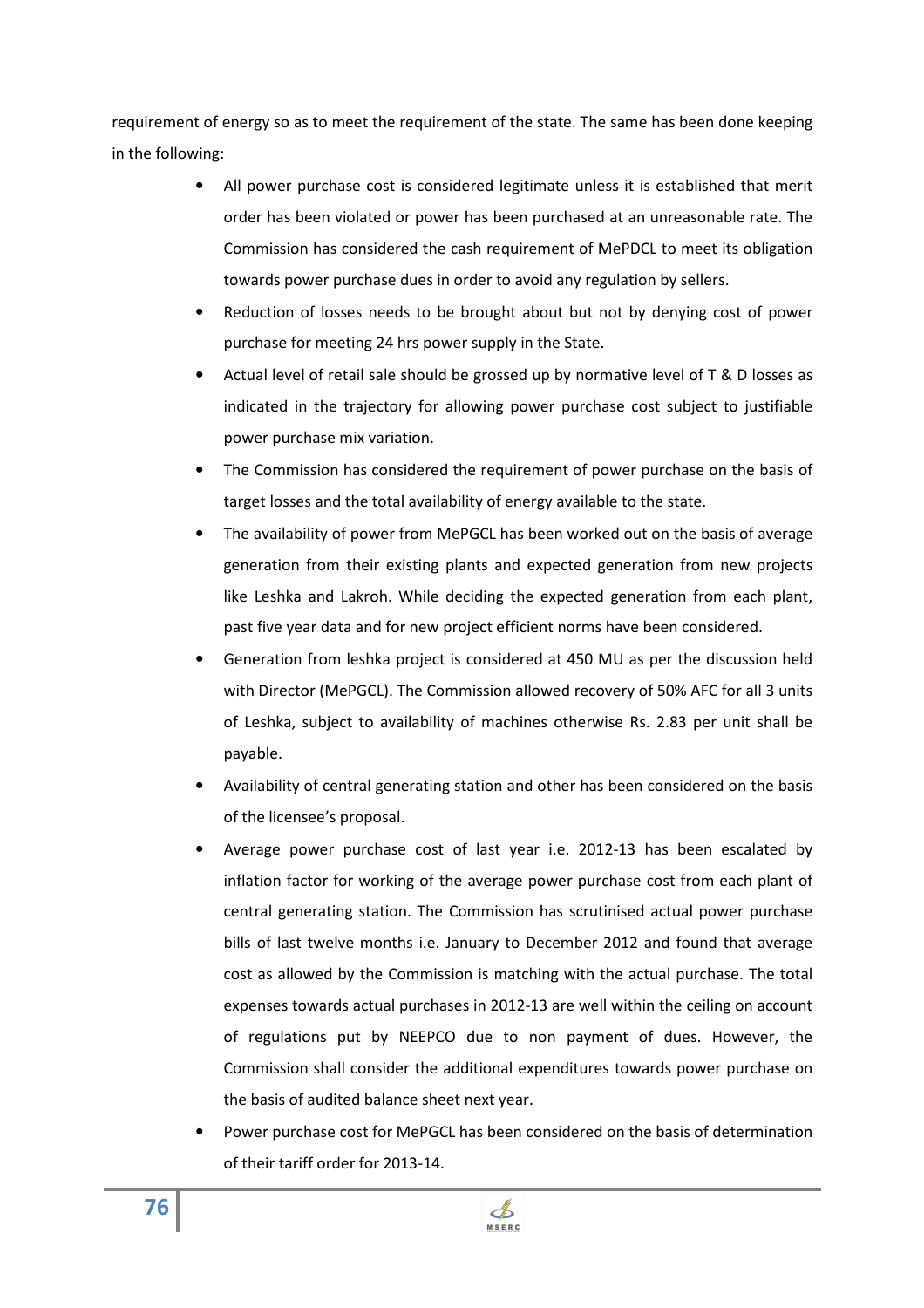• A normative loss of 3.5% as inter-state transmission loss is added for deriving power purchase requirement from outside from Central generating stations.

The details of cost of power purchase are given in the Table below:

|                | Table - 8 Power purchase cost for 2013-14 (Rs. Cr) |                |                |                                  |              |                                 |
|----------------|----------------------------------------------------|----------------|----------------|----------------------------------|--------------|---------------------------------|
| Sl.No          | Station                                            | <b>MW</b>      | Energy<br>(MU) | Power purchase cost<br>(Rs. Cr.) |              | Average<br>cost (Rs.<br>$Cr.$ ) |
|                |                                                    |                |                | MeECL                            | <b>MSERC</b> | 2013-14                         |
|                | MePGCL                                             |                |                |                                  |              |                                 |
| 1              | Umiam Stage I                                      | 36             | 115            |                                  | 11.15        | 0.97                            |
| $\overline{2}$ | Umiam Stage II                                     | 20             | 45             |                                  | 6.2          | 1.38                            |
| 3              | Umiam Stage III                                    | 60             | 138            |                                  | 18.6         | 1.35                            |
| 4              | Umiam Stage IV                                     | 60             | 204            |                                  | 18.6         | 0.91                            |
| 5              | Umtru                                              | 11.2           | 39             |                                  | 3.47         | 0.91                            |
| 6              | Sonapani                                           | $\overline{2}$ | 5              |                                  | 0.62         | 1.24                            |
|                | <b>Total old</b><br>existing plants                |                |                | 75.36                            | 58.64        |                                 |
| 7              | Leshka                                             | 126            | 443*           | 222.86                           | 131.0        | 2.83                            |
| 8              | Lakroh                                             | 1.5            | 6              | 1.61                             | .47          | 0.74                            |
|                |                                                    |                |                |                                  |              |                                 |
|                | <b>NTPC</b>                                        |                |                |                                  |              |                                 |
| 1              | Faraka STPS 1                                      | 1600           | 0              | 28.01                            | 0.00         | 4.11                            |
| $\overline{2}$ | KHTPS Stage 1                                      | 840            | 33             | 13.17                            | 8.45         | 2.56                            |
| 3              | KHTPS STAGE ii                                     | 1500           | 164            | 65.73                            | 59.00        | 3.60                            |
| 4              | <b>TSTPS Stage I</b>                               | 1000           | 40             | 11.55                            | 10.60        | 2.65                            |
| 5              | <b>BTPS</b>                                        | 250            | 30             | 12.62                            | 10.56        | 3.52                            |
|                | <b>NHPC</b>                                        |                |                |                                  |              |                                 |
| 6              | Loktak HEP                                         | 105            | 51             | 11.46                            | 11.68        | 2.29                            |
|                | <b>NEEPCO</b>                                      |                |                |                                  |              |                                 |
| 7              | Kopli Stage I                                      | 200            | 85             | 7.23                             | 6.89         | 0.81                            |
| 8              | Kopli Stage II                                     | 25             | 9              | 1.68                             | 1.23         | 1.37                            |
| 9              | Khandong HEP                                       | 50             | 17             | 2.43                             | 1.84         | 1.08                            |
| 10             | Ranganadi HEP                                      | 405            | 128            | 35.08                            | 24.70        | 1.93                            |
| 11             | Doyang HEP                                         | 75             | 24             | 8.54                             | 8.54         | 3.56                            |
| 12             | AGBPP                                              | 291            | 195            | 24.19                            | 24.19        | 1.24                            |
| 13             | AGTPP                                              | 84             | 70             | 47.99                            | 23.66        | 3.38                            |
| 14             | OTPC Palatana<br>GPP                               | 726            | 368            | 164.78                           | 132.48       | 3.60                            |
|                | Free Power                                         |                | 60             | 0.00                             | 0.00         | 0.00                            |
|                | <b>RPO</b><br>requirement                          |                | 8.7            | 8.09                             | 8.09         | 9.30                            |
|                |                                                    |                | 2276           | 742.38                           | 522.02       | 2.29                            |

*\*including 50% fixed charges subject to availability of the Machine plus SLDC charges.* 

 $\clubsuit$ **MSERC**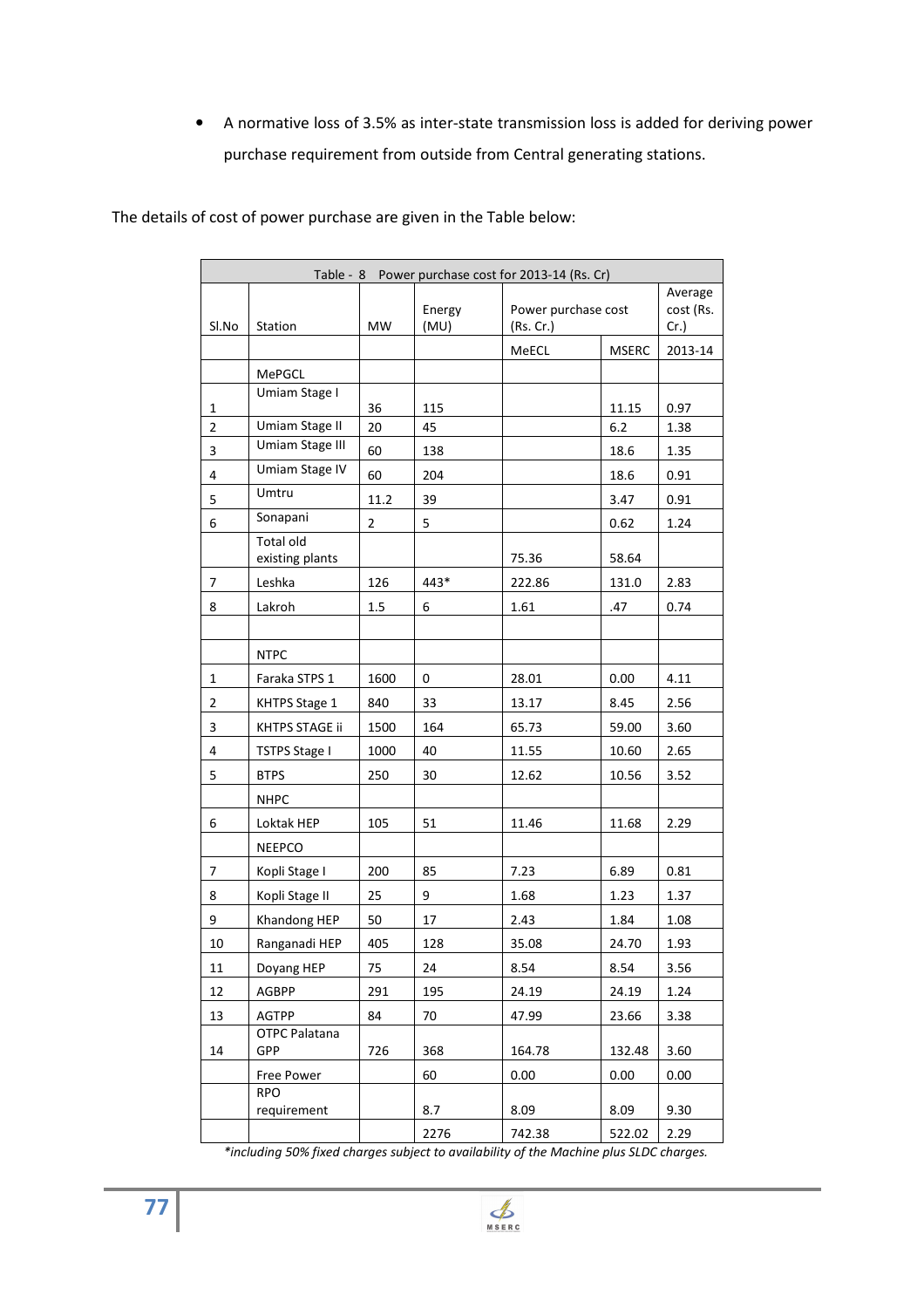#### **Transmission charges**

 MePDCL, as a distribution licensee has to procure power from MePGCL on intra state transmission line and power from outside on interstate transmission line. For interstate transmission MePDCL has to make payments mainly toward power grid and some charges towards load handling, open access and reactive charges. The charges for power grid is allowed with escalation of 6% from the previous year approved value for PGCIL. The Commission has scrutinised the actual payment made towards power grid and confirmed that this is within the approved values of the first year. For intra state transmission the Commission has allowed transmission charges for PGCIL and others in the tariff order approved for 2013-14. The details are given below:

| Table - 9<br><b>Transmission charges for</b><br>2013-14 (Rs. Cr.) |          |              |  |  |  |
|-------------------------------------------------------------------|----------|--------------|--|--|--|
| <b>Particulars</b>                                                | MeECL    | <b>MSERC</b> |  |  |  |
|                                                                   | proposal | approval     |  |  |  |
| Power grid                                                        | 60       |              |  |  |  |
| POSOCO                                                            | 1.10     |              |  |  |  |
| <b>OAC</b>                                                        | 2.50     | 57.5         |  |  |  |
| Reactor charges                                                   | 1.20     |              |  |  |  |
| MePTCL                                                            | 75.35    | 58.32        |  |  |  |
| Total                                                             | 140.15   | 115.82       |  |  |  |
| transmission                                                      |          |              |  |  |  |
| charges                                                           |          |              |  |  |  |

#### **Gross fixed asset**

MeECL has projected that their gross fixed assets as on 31.03.2012 for segregated distribution company is Rs.240.69 crores on provisional basis. The Commission has found that no balance sheet after 2009-10 was audited and therefore it is difficult to accept the values on the basis of information given in the petition. In the transfer scheme dated 31.03.2010, the gross fixed assets is shown as Rs.175.48 crores and working progress were Rs.244.56 crores. These figures were taken as on 01.04.2008. The Commission has asked MePDCL to give details of their completed assets which are in use after getting certificate from the Electrical Inspector. MeECL has provided the details of capital expenditures of Rs.69 crores in the period of 2011-12 without any certificate from Electrical Inspector. In the absence of any concrete information the Commission is unable to accept the additional GFA added in 2012-13 & 2013-14. Accordingly, the Commission is allowing the opening of GFA as on 01.04.2012 which is Rs.240.69 crores. The details are given in the table below:

|                                     | <b>Gross Fixed Assets (Rs. Cr.)</b><br>Table -10 |                |
|-------------------------------------|--------------------------------------------------|----------------|
| <b>Particulars</b>                  | MePDCL proposal                                  | MSERC approval |
| Opening GFA as on 01.04.12          | 240.69                                           | 240.69         |
| Add: addition to GFA during 2012-13 | 66.16                                            |                |
| Closing balance as on 31.03.2013    | 306.85                                           | 240.69         |

 $\mathbf{\mathcal{L}}$ **MSERC**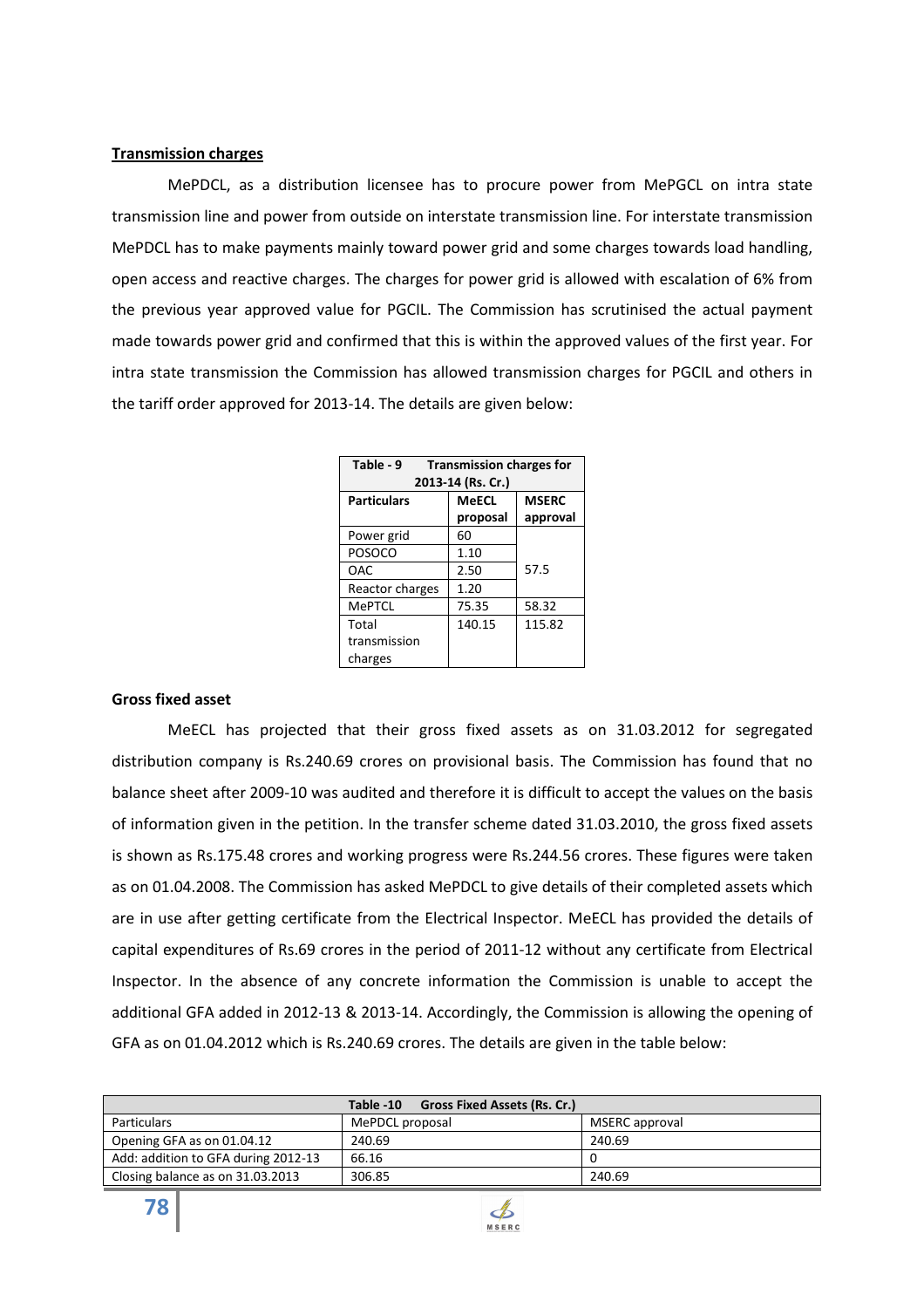| Opening GFA as on 01.04.13          | 306.85 | 240.69 |
|-------------------------------------|--------|--------|
| Add: Addition to GFA during 2013-14 | 340.72 |        |
| Closing balance as 31.03.2014       | 647.57 | 240.69 |

Regulation 99 prescribes that capital cost includes the actual expenditure till the date of commercial operation of the distribution system subject to prudence check by the Commission. The Commission therefore, without knowing the commissioning date of the capital assets, is unable to accept the additional investments made in the distribution system during 2012-13 & 2013-14.

## **Return on Equity**

 Regulation prescribes that for the purpose of determination of tariff the debt equity ratio of 70:30 will be applied for all new investments. For the purpose of determination of capital assets or GFA, Regulation 99 will apply. The Commission has approved Rs.202 crores as the equity for MeECL as a whole and allowed 14% return on it in previous tariff orders. MePDCL has given the Notification issued by the Government that there is the equity of Rs.135.48 crores and thus claim 14% return on it. The Commission has examined the Notification issued by the Government on 31.03.2012 wherein it is indicated that transfer value of the assets and liabilities shall be derived from the duly audited accounts of MeECL for the FY 2011-12 and is to be notified as on 01.04.2012 accordingly. Similarly, the segregation of the assets and liabilities including equity shall be derived after the accounts of separated entities is completed. Therefore, in the absence of audited accounts after the transfer scheme is notified, the Commission is allowing the same return on equity as allowed in previous years 2007-08, 2008-09, 2009-10, 2010-11, 2011-12 & 2012-13. Accordingly, the Commission is allowing on provisional basis 1/3 of the allowed return of Rs.28.28 crores to MePDCL, MePTCL and MePGCL. The return on equity allowed for these utilities for 2013-14 shall be Rs.9.43 crores each. This will be the provisional value and shall be validated and corrected at the time of submission of audited balance sheets of all three utilities.

#### **Interest on loan capital**

 Regulation 102 prescribes that interest and finance charges shall be completed on the outstanding loan considering repayment schedules at prevailing rate of interest of banks. MePDCL has projected Rs.9.7 crores as interest on finance charges for 2013-14:

 The outstanding loan is Rs.142.97 crores as on 01.04.2013 which includes a loan of Rs.78.65 crores from the Government. MePDCL has claim no interest charges on the state government loans. The details are as follows:

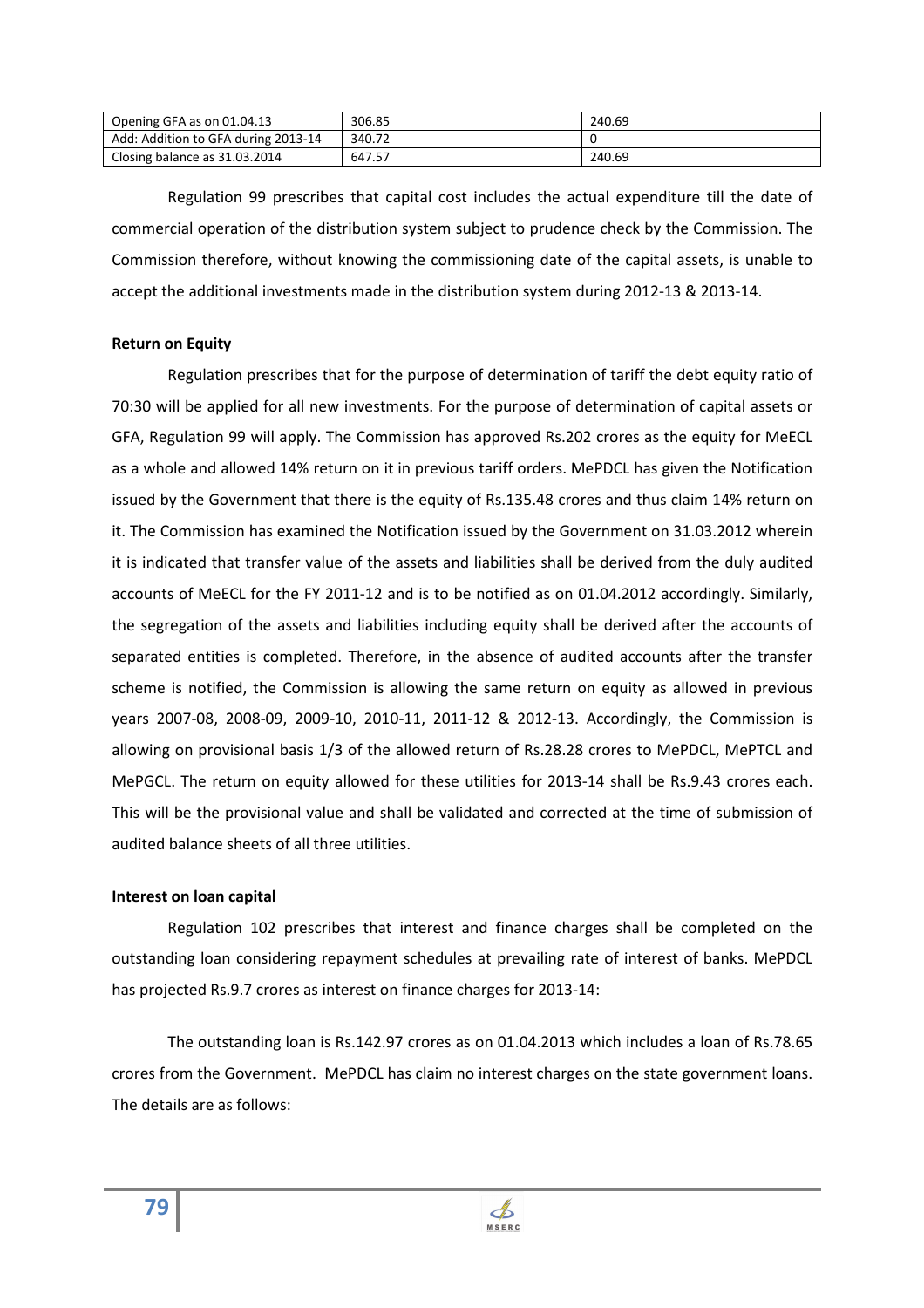| Table - 10 Computation on interest on loan |            |                 |                       |  |  |
|--------------------------------------------|------------|-----------------|-----------------------|--|--|
|                                            |            | MePDCL proposal | <b>MSERC</b> approval |  |  |
| Particulars                                | FY 2012-13 | FY 2013-14      | FY 2013-14            |  |  |
| Opening balance                            | 51.42      | 64.41           | 64.41                 |  |  |
| Addition during year                       | 12.99      | $\Omega$        | 0                     |  |  |
| Repayment during the year                  | 0          | $\Omega$        | 0                     |  |  |
| Closing balance                            | 64.41      | 64.41           | 64.41                 |  |  |
| Average interest rate                      | 6.6%       | 10%             | 10%                   |  |  |
| Interest payable                           | 4.26       | 6.43            | 6.43                  |  |  |
| Finance charges                            | 3.15       | 3.31            | 3.31                  |  |  |
| Total interest in finance                  | 7.41       | 9.74            | 9.74                  |  |  |
| charges                                    |            |                 |                       |  |  |

The financing of the capital projects as per the records are generally made for Rajiv Gandhi Gramin Vidyutikaran Yojana (RGGVY) and restructured APDRP (R-APDRP) works. As per the terms and condition this funding is 90% grant and 10% loan. The total financing on 2013-14 is Rs.142.97 crores. Out of which Rs.75.86 crores is from the State Government. The Commission has required MeECL to submit the details of the grant and loan component of the funding. The Commission has also validated the pre audited accounts given by the licensee on 20.03.2013. These are as follows:

| Table 11 Actual interest paid (Rs. Cr.) 2012-13 |                           |               |                |  |  |  |
|-------------------------------------------------|---------------------------|---------------|----------------|--|--|--|
| Sl. No.                                         | Financial<br>Institutions | Amount<br>due | Amount<br>paid |  |  |  |
| 1                                               | <b>REC</b>                | 7.6           | 4.38           |  |  |  |
| 2                                               | <b>RGGVY</b>              | 4.41          | 3.26           |  |  |  |
| 3                                               | <b>RAPDRP</b>             | 0.99          |                |  |  |  |
| Total                                           |                           | 13            | 7.64           |  |  |  |

On the basis of records and proposal, the Commission is allowing Rs.9.74 crores as loan and finance charges for 2013-14.

#### **Operation and maintenance expenses**

As per regulation the operation and maintenance expenses will be the sum of the following:

- (A) Employees cost
- (B) Repair and maintenance
- (C) Administration and General expenses.

The licensees required to submit to the Commission a statement for O & M expenses indicating under each head of account the actual of last year, estimate for the current year and projection for next year. The Commission is required to fix norms for O & M expenses and in absence of any norms for O & M expenses the Commission shall determine O & M based on the prudent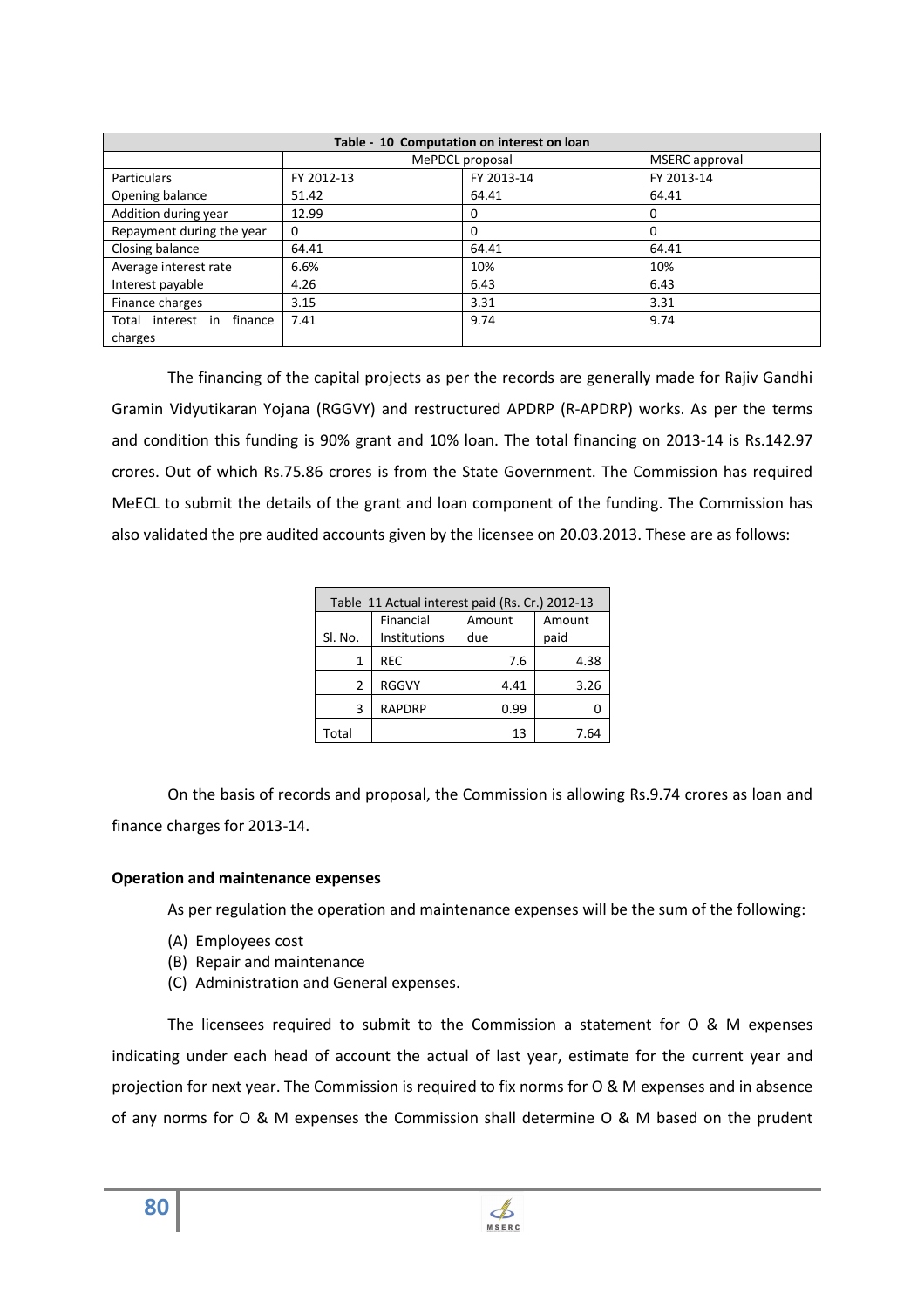check exercise. Increase in O & M expenses due to the factors not in licensee's control, the Commission may consider the same for determination of tariff.

MePDCL has provided details of actual O & M expenses in 2012-13 vide its letter dated 13.03.2013. MePDCL has submitted that the common cost of MeECL the holding company shall be equally divided in three parts to be added in the ARR of MePGCL, MePDCL & MePTCL. The details are given as below:

| Table 12 Actual expenses of MePDCL in 2012-13 (Rs. Cr.) |            |           |        |             |       |  |
|---------------------------------------------------------|------------|-----------|--------|-------------|-------|--|
| Expenses                                                | April-Sept | Oct - Mar | Arrear | Outstanding | Total |  |
| <b>R&amp;M</b>                                          | 2.76       | 2.76      | 0      | 3.59        | 9.11  |  |
| Employees                                               | 31.32      | 31.32     | 12.02  | 0.19        | 74.85 |  |
| A & G                                                   | 2.01       | 2.01      | 0      | 0.16        | 4.18  |  |
| Total                                                   | 36.09      | 36.09     | 12.02  | 3.94        | 88.14 |  |

| Table 13 Actual expenses of MeECL in 2012-13 (Rs. Cr.) |            |           |        |             |       |  |
|--------------------------------------------------------|------------|-----------|--------|-------------|-------|--|
| Expenses                                               | April-Sept | Oct - Mar | Arrear | Outstanding | Total |  |
| <b>R&amp;M</b>                                         | 0.09       | 0.09      | 0      | 9.73        | 9.91  |  |
| Employees                                              | 28.62      | 28.62     | 11.18  | 0.01        | 68.43 |  |
| A & G                                                  | 1.66       | 1.66      | 0      | 0.12        | 3.44  |  |
| Total                                                  | 30.37      | 30.37     | 11.18  | 9.86        | 81.78 |  |

| Table 14 Actual expenses MePDCL including 1/3 of MeECL in 2012-13 (Rs. Cr.) |            |           |        |             |        |
|-----------------------------------------------------------------------------|------------|-----------|--------|-------------|--------|
| Expenses                                                                    | April-Sept | Oct - Mar | Arrear | Outstanding | Total  |
| R & M                                                                       | 2.79       | 2.79      | 0.00   | 6.83        | 12.41  |
| Employees                                                                   | 40.86      | 40.86     | 15.75  | 0.19        | 97.66  |
| A & G                                                                       | 2.56       | 2.56      | 0.00   | 0.20        | 5.33   |
| Total                                                                       | 46.21      | 46.21     | 15.75  | 7.23        | 115.40 |

(A) Employees Cost – MePDCL has projected the following details of the employees cost in the ARR for 2013-14. For projecting lower figure than the previous year figures, MePDCL has submitted that there would be no arrears of pay revision in 2013-14 The employees cost details is given as below:

|     | Table -15 Employees cost (Rs. Cr.) |            |            |            |  |  |  |
|-----|------------------------------------|------------|------------|------------|--|--|--|
| SI. |                                    |            |            |            |  |  |  |
| NO. | Particular                         | FY 2011-12 | FY 2012-13 | FY 2013-14 |  |  |  |
|     |                                    | Pre audit  | Estimated  | Proj       |  |  |  |
|     | <b>Salaries</b>                    |            |            |            |  |  |  |
| 1   | Basic pay                          | 46.9       | 86.92      | 63.57      |  |  |  |
| 2   | DA                                 | 12.56      | 15.48      | 17.03      |  |  |  |
| 3   | Medical                            | 8.14       | 10.03      | 11.03      |  |  |  |
| 4   | Medical-R                          | 1.33       | 1.64       | 1.8        |  |  |  |
| 5   | Overtime                           | 0.69       | 0.85       | 0.94       |  |  |  |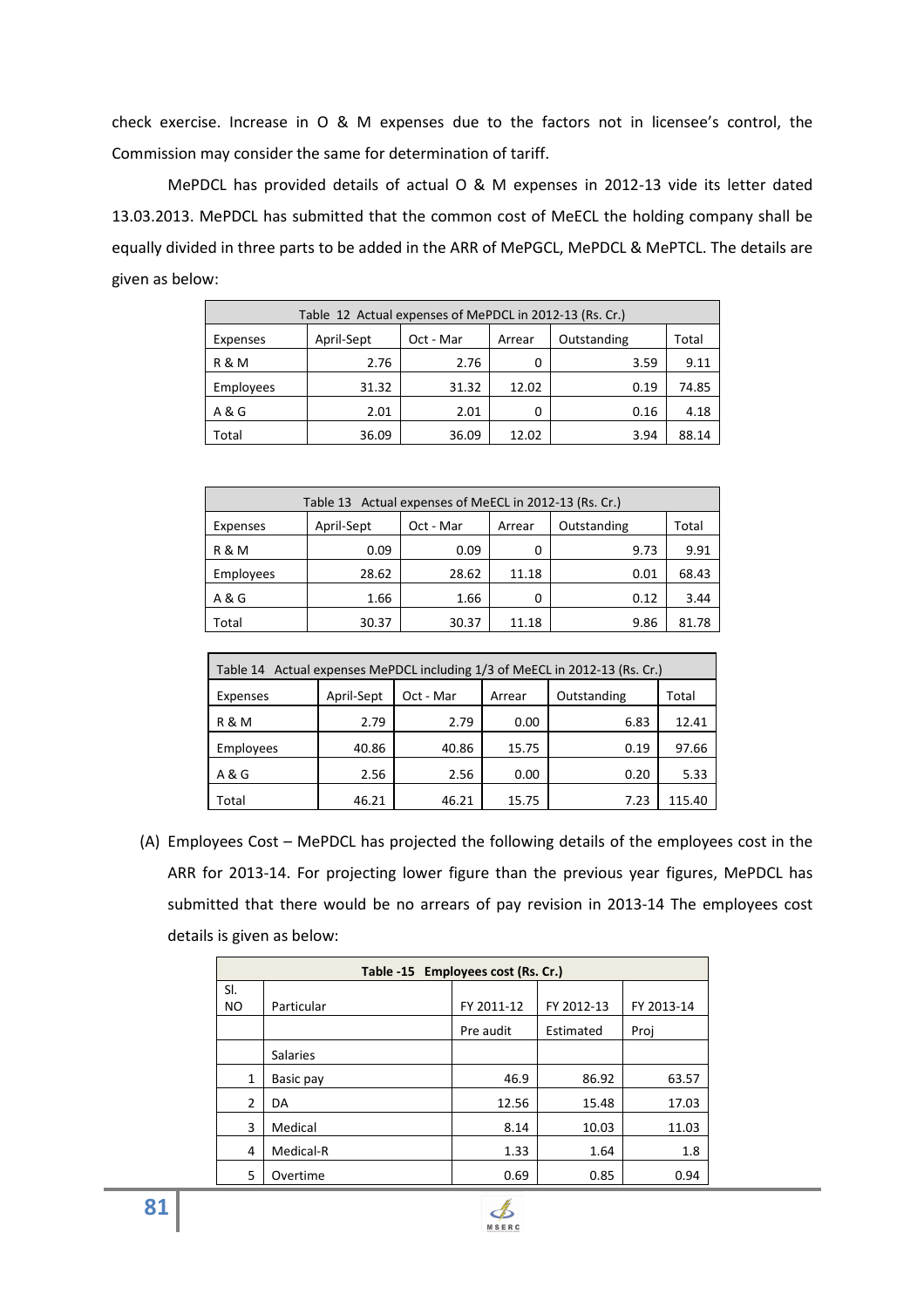|    | <b>Generation incentives</b> | 0.11     | 0.14   | 0.15   |
|----|------------------------------|----------|--------|--------|
|    | Sub Total                    | 69.73    | 115.06 | 94.52  |
|    | <b>Terminal benefit</b>      |          |        |        |
| 6  | Leave encashment             | 1.23     | 1.52   | 1.67   |
| 7  | <b>Staff benefit</b>         | 0.02     | 0.02   | 0.02   |
| 8  | <b>CPS</b>                   | 0.06     | 0.07   | 0.08   |
| 9  | Workmen compensation         | 0.01     | 0.01   | 0.01   |
| 10 | Exgratia                     | 1.42     | 1.75   | 1.93   |
|    | Sub Total                    | 2.74     | 3.37   | 3.71   |
| 11 | Pension                      | 11.26    | 16.08  | 15.27  |
| 14 | Other                        | 0.58     | 0.71   | 0.78   |
|    | Sub Total                    | 11.84    | 16.79  | 16.05  |
|    | Amount capitalised           | $\Omega$ | 0      | 0      |
|    | Net amount                   | 84.31    | 135.22 | 114.28 |
|    | Prior period                 | 0.8      | 0      | 0      |
|    | <b>Grand Total</b>           | 85.11    | 135.22 | 114.28 |

As per the information on the actual expenditure in 2012-13, the Commission is allowing Rs.95 crores for employees for distribution licensee in the year 2013-14 after adjusting arrears and inflation.

(B) Repair and maintenance – Repair and maintenance expenditures demanded by MePDCL for the year 2013-14 is Rs.13.3 crores the details are given below:

| Table -16 R & M cost (Rs. Cr.) |                       |            |            |            |  |
|--------------------------------|-----------------------|------------|------------|------------|--|
| SI.<br>NO.                     | Particular            | FY 2011-12 | FY 2012-13 | FY 2013-14 |  |
|                                |                       | Pre audit  | Estimated  | Proj       |  |
| $\mathbf{1}$                   | Plant & Machinery     | 0.4        | 0.5        | 0.6        |  |
| $\overline{2}$                 | <b>Building</b>       | 1.8        | 2.1        | 2.3        |  |
| 3                              | Hydrolic              | 0.7        | 0.8        | 0.9        |  |
| 4                              | Lines                 | 6.6        | 7.5        | 8.2        |  |
| 5.                             | Vehicles              | 0.2        | 0.2        | 0.2        |  |
| 6                              | Furniture             | 0.2        | 0.2        | 0.3        |  |
| 7                              | Office equipments     | 0.1        | 0.2        | 0.2        |  |
| 8                              | Civil works           | 0.6        | 0.7        | 0.7        |  |
|                                | Total                 | 10.6       | 12.2       | 13.4       |  |
|                                | Less capitalisation   | $\Omega$   |            |            |  |
|                                | Net expenses          | 10.6       | 12.2       | 13.4       |  |
|                                | Prior period expenses | $\Omega$   | 0          |            |  |
|                                | Total R & M cost      | 10.6       | 12.2       | 13.4       |  |

The Commission has scrutinised the actual R & M expenditure made by MePDCL during 2012-13. The Commission is allowing escalation on the actual expenditures made in 2011-12 as per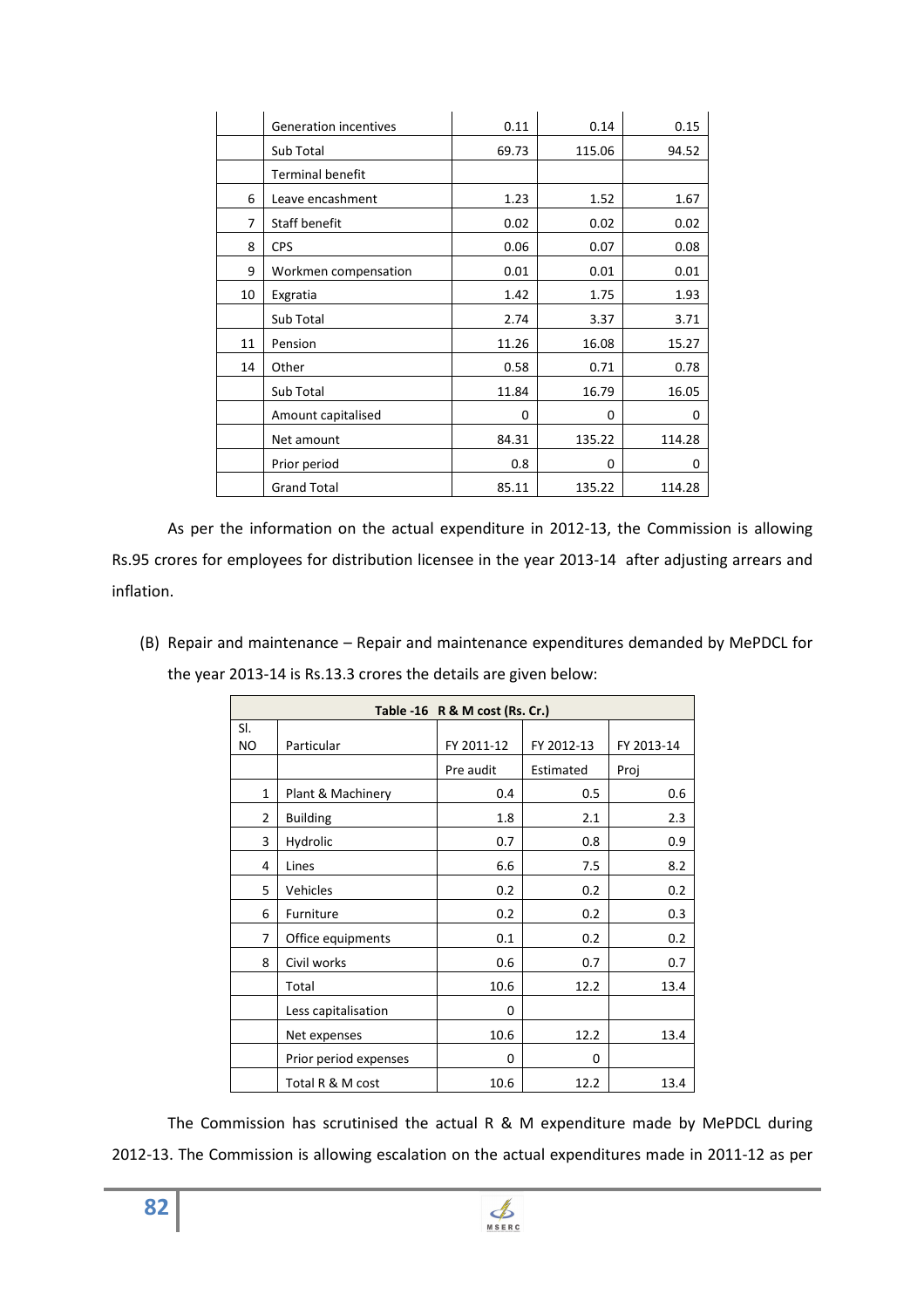the pre audit reports. The Commission has allowed Rs.13.3 crores as R & M expenditures for 2013- 14.

(C) Administrative and General expenses – MeECL has demanded Rs.7.51 crores as administrative and general expenditure. The Commission is allowing Rs.6.38 crores as A & G expenses on the basis of pre-audit records of 2011-12 and actual expenses made in 2012-13.

| Table 17 A & G expenses in 2012-13 |                 |            |            |                |  |
|------------------------------------|-----------------|------------|------------|----------------|--|
|                                    | MePDCL proposal |            |            | MSERC approval |  |
| <b>Particulars</b>                 | FY 2011-12      | FY 2012-13 | FY 2013-14 | FY 2013-14     |  |
| A & G expenses                     | 5.71            | 6.53       | 7.51       | 6.38           |  |
| Less capitalisation                | 0               |            | 0          |                |  |
| &<br>Total<br>G<br>A               | 5.71            | 6.53       | 7.51       | b              |  |
| expenses                           |                 |            |            |                |  |

Summarising the above expenses for working of the O & M expenses is given in the table below:

|                        | Table 18 O & M expenses for 2013-14 (Rs. Cr.) |               |                      |                |  |  |
|------------------------|-----------------------------------------------|---------------|----------------------|----------------|--|--|
| <b>Particulars</b>     | FY 2011-12 (Pre-                              | 2012-13<br>FY | <b>FY</b><br>2013-14 | <b>MSERC</b>   |  |  |
|                        | audited)                                      | (Estimated)   | (Projected)          | FY<br>approved |  |  |
|                        |                                               |               |                      | 2013-14        |  |  |
| <b>Employees Costs</b> | 85.11                                         | 135.22        | 114.28               | 95             |  |  |
| &<br>Repair            | 10.69                                         | 12.09         | 13.30                | 13.3           |  |  |
| Maintenance            |                                               |               |                      |                |  |  |
| expenses               |                                               |               |                      |                |  |  |
| Administration &       | 5.71                                          | 6.53          | 7.51                 | 6              |  |  |
| General expenses       |                                               |               |                      |                |  |  |
| &<br>M<br>Total<br>O   | 101.51                                        | 153.84        | 135.09               | 114.3          |  |  |
| expense                |                                               |               |                      |                |  |  |

While approving the O & M cost for 013-14, the Commission would like to caution the distribution licensee to limit their expenses within the O & M cost as approved for 2013-14. It will be difficult for the Commission to allow actual expenses over and above the approved O & M cost in the truing up exercise. Until and unless there is no valid reasons beyond control of the licensee, the Commission shall not allow any extra. The licensee is directed to set up a committee or group to study and place a report to the Commission within three months suggesting bench marks for O&M expenses of standard normative cost on the basis of assets, network, consumers etc

## **Depreciation**

Regulation 99 prescribes that capital cost includes the actual expenditures till the date of commercial operation of the system. In the transfer scheme the GoM has transferred all transferred work in three utilities. In the distribution company the Government has transferred the assets of Rs.175.48 crores as on 01.04.2008. However, transfer scheme also provides capital expenditure in progress at Rs.244.56 crores. In the ARR MePDCL has calculated depreciation as per the regulation 106 and claimed Rs.30.96 crores for the depreciation. They have projected details of assets and depreciation as follows:

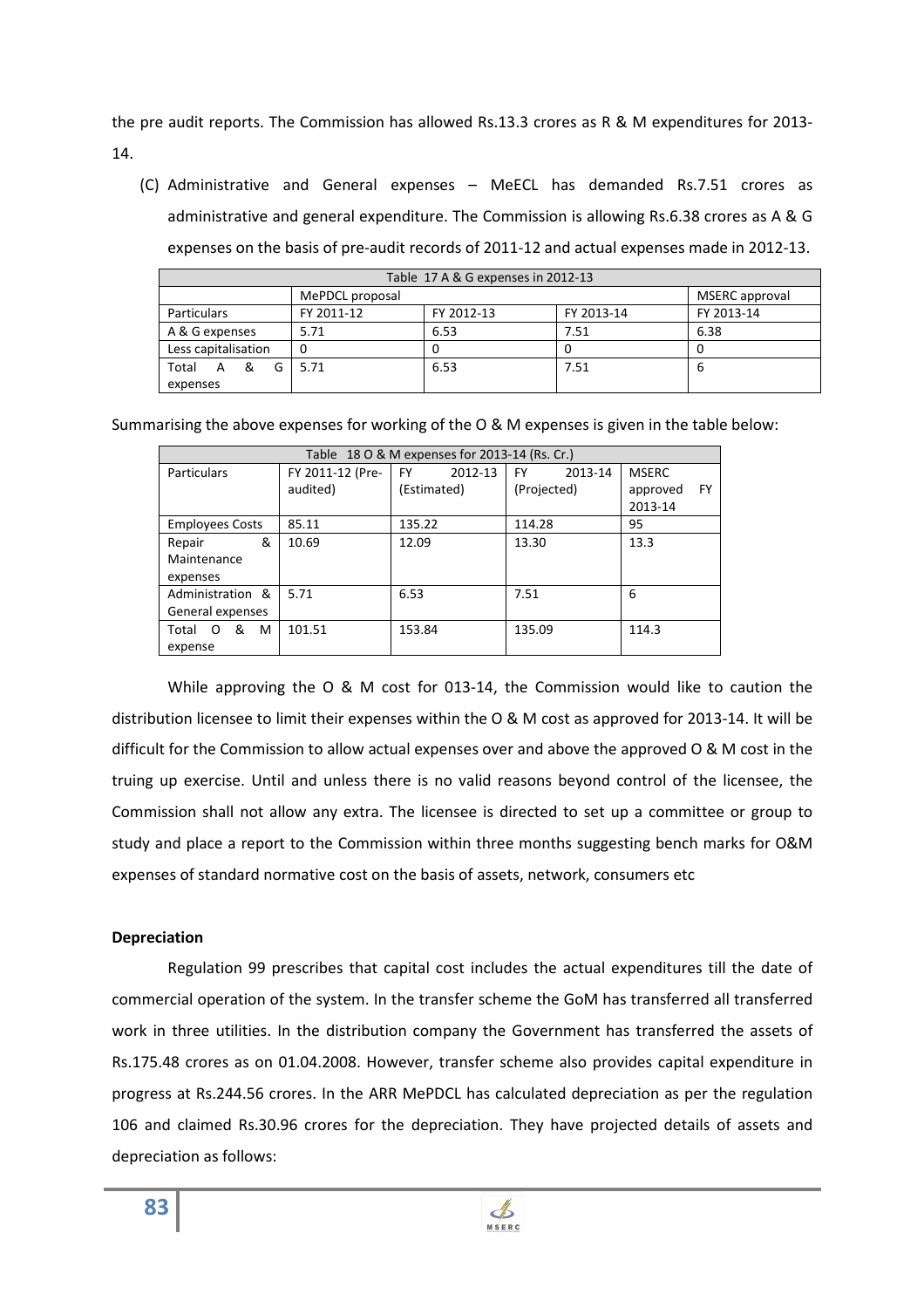| Details of Depreciation<br>Table 19 |        |         |         |         |  |
|-------------------------------------|--------|---------|---------|---------|--|
| <b>Particulars</b>                  | Value  | 2011-12 | 2012-13 | 2013-14 |  |
|                                     | of     |         |         |         |  |
|                                     | assets |         |         |         |  |
| GFA as on 01.04.2011                | 234.15 | 9.33    |         |         |  |
| Addition in 2011-12                 | 6.62   |         |         |         |  |
| GFA as on 01.04.2012                | 240.69 |         | 14.61   |         |  |
| Addition in 2012-13                 | 66.16  |         |         |         |  |
| GFA as on 01.04.2013                | 306.85 |         |         | 30.96   |  |
| Addition in 2013-14                 | 340.72 |         |         |         |  |
| GFA as on 31.03.2014                | 647.57 |         |         |         |  |

The regulation prescribes that the depreciation shall only be allowed after the commercial operation of the system and therefore depreciation for beginning of the tariff year 2013-14 shall be considered. Since no details of commercial operation are received so far, the Commission is allowing Rs.14.61 crores as depreciation charges in the ARR of 2013-14 subject to correction in next ARR.

#### **Interest on working capital**

Regulation prescribes that the working capital for electricity shall be calculated for meeting the expenses towards one month O & M expenses and receivable of two months for sale of electricity. The Commission has examined the actual amount paid towards the interest of working capital to the bank and found that no charges have been paid to the bank. In the last year the Commission has allowed working capital interest in the interest cost. The actual records show that MePDCL is paying interest towards the loan taken from the bank for capital assets and working capital. Accordingly to meet the funding of receivables/uncollectable dues, the Commission has allowed Rs.11 crores as interest on working capital in 2013-14.

#### **Bad and doubtful debt**

 Regulation prescribes that after the distribution licensee gets the receivable audited the commission shall allow a provision of bad debt not exceeding an amount equal to 1% receivables in the ARR . In the last tariff the commission has allowed 5 crores towards bad debts subject to the condition that licensee will give the details of the arrear and amount of written off values of bad and doubtful debt after the audited values are final. No details of the written off is received by the Commission and therefore commission is allowing only 5 crore as bad and doubtful debt in the ARR for 2013-14 which shall be disallowed if details of written off dues is not provided to the Commission next year. The licensee shall also provide the details of arrears, doubtful debts and action taken by the licensee. This report should reach to the Commission with in 3 months time.

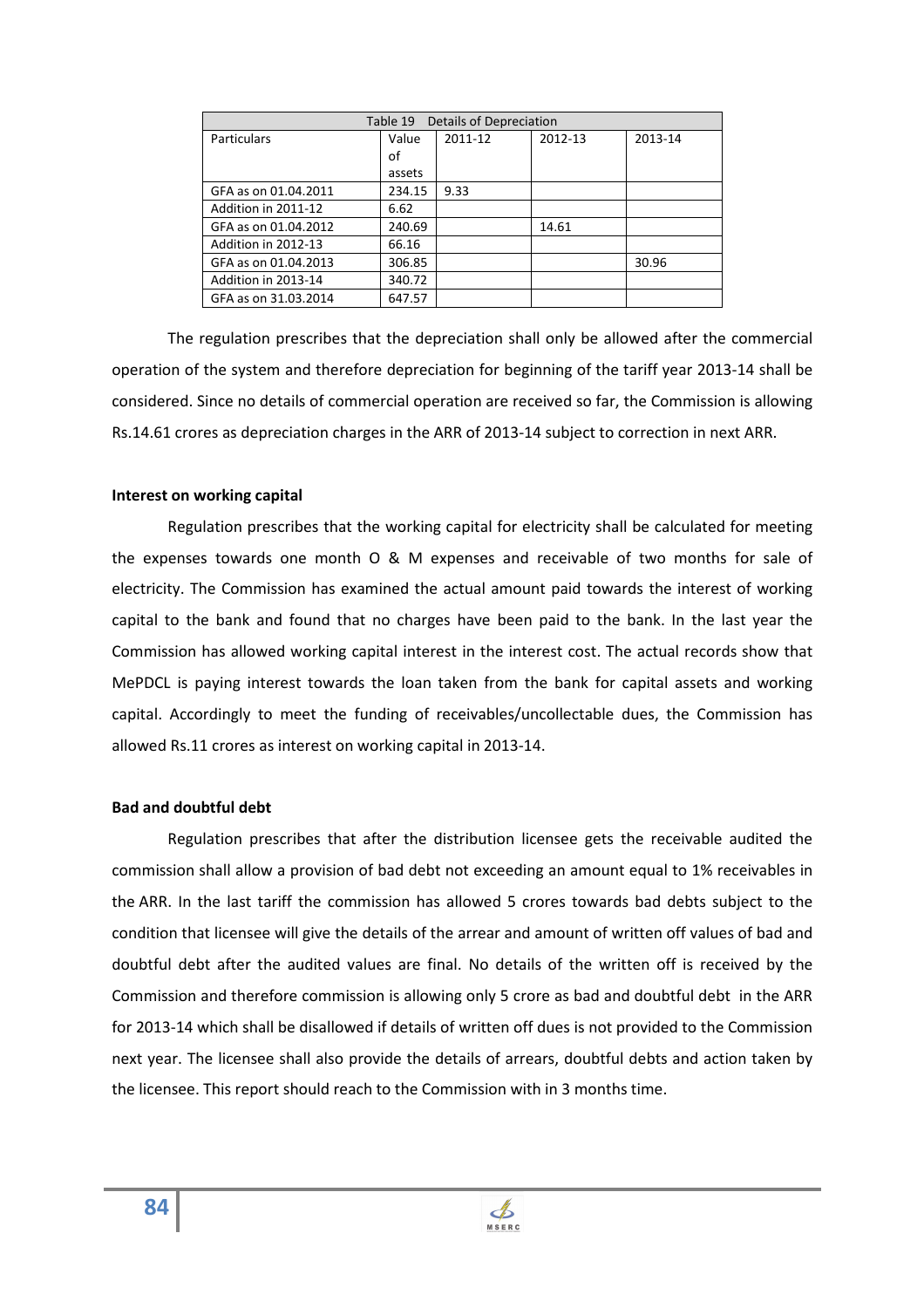#### **Other income**

As per the Regulation, the other income of Distribution licensee is to be deducted from the total expenses to arrive at the net annual revenue requirement. The Components of other income are:

- (a) Delay payment surcharge.
- (b) Meter Rent.
- (c) Customer charges.
- (d) Income from investments.
- (e) Miscellaneous received from consumers.
- (f) Trading and income.
- (g) Prior period income.
- (h) Interest on staff loans.
- (i) Recovery of theft.
- (j) Any other income.

#### The details of other income are shown in the Table below:

| Table 20 Non Tariff Income (Rs. Cr.) |                                |          |             |             |
|--------------------------------------|--------------------------------|----------|-------------|-------------|
|                                      |                                | FY 2011- |             | FY 2013-    |
| SI.NO                                | <b>Particulars</b>             | 12       | FY 2012-13  | 14          |
|                                      |                                | (Pre     |             |             |
|                                      |                                | audit)   | (Estimated) | (Projected) |
| 1                                    | Meter rent                     | 1.58     | 1.66        | 1.74        |
| $\overline{2}$                       | Late payment surcharge         | 85.64    | 25.1        | 20          |
| 3                                    | Theft                          | 0        | 0           | 0           |
| 4                                    | Miscellaneous receipt          | 0.42     | 0.38        | 0.34        |
| 5                                    | Miscellaneous charges          | 3.96     | 4.16        | 4.24        |
| 6                                    | Wheeling charges               | 3.14     | 4.72        | 5.9         |
| 7                                    | Interest on staff loan         | 0.01     | 0.01        | 0.01        |
| 8                                    | Income from trading            | 0.46     | 0.01        | 0.01        |
| 9                                    | Income from welfare            |          | 0           | 0           |
| 10                                   | Discount from suppliers        | 0.73     | 0.59        | 0.6         |
| 11                                   | Investments                    | 4.41     | 4.6         | 4.35        |
| 12                                   | <b>Total Income</b>            | 100.35   | 41.23       | 37.19       |
| 13                                   | Add prior period income        | 2.07     |             |             |
|                                      | <b>Total Non Tariff Income</b> | 102.42   | 41.23       | 37.19       |

The above table is revalidated from the schedule 17 of pre audit results of 2011-12. The Commission has noted that the income from delay payment surcharge has been reduced significantly from 2011-12. On making a query in the hearing the Director MePDCL has informed that the income from the delay payment surcharge in 2013-14 shall be reduced due to compliance of Hon'ble Supreme Court order dated 24.08.2012. The Commission is therefore treating the income from late payment surcharge on provisional basis subject to submission of final records by MePDCL after compliance of Hon'ble Supreme Court order. Accordingly, the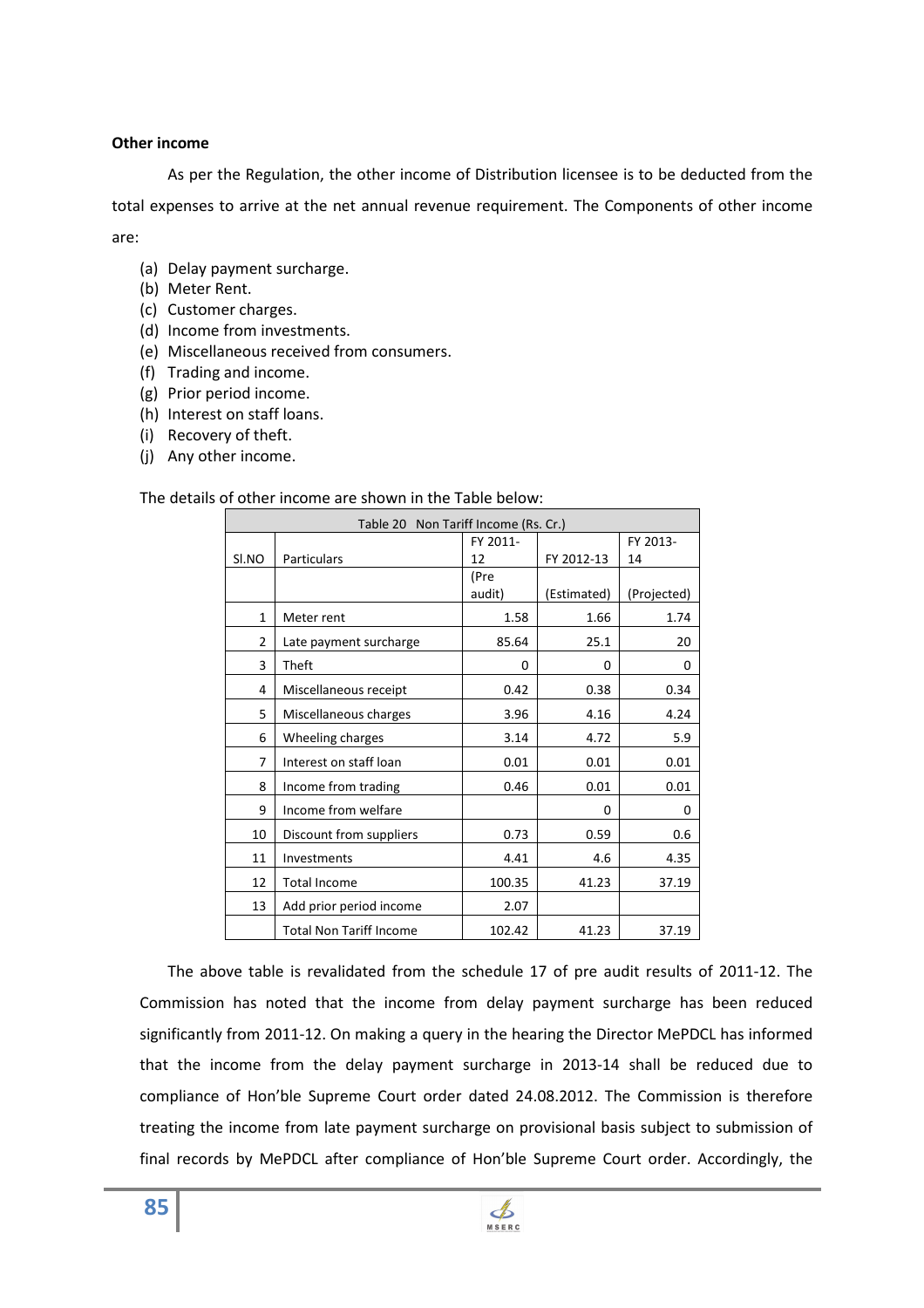Commission, on the basis of previous records has allowed Rs. 40 crores as a non tariff income to be deducted from the ARR for 2013-14.

#### **Income from Cross subsidy surcharge**

 MePDCL has submitted in its ARR that after introduction of Open Access within the State, the licensee has earned cross subsidy surcharge from the open access consumer of the state. The projected cross subsidy surcharge to be earned from the open access consumer in 2013-14 shall be Rs.1.70 crores. MePDCL in its reply to a Commission's query, mentioned that open access charges for wheeling cross subsidy and applicable losses shall be submitted in a separate petition to the Commission for its approval of open access charges for 2013-14. The Commission is allowing Rs.1.7 crores to be taken as income from cross subsidy surcharge to be deducted from the ARR of 2013-14.

#### **State Government Subsidy**

It is informed that the State Government of Meghalaya has provided Rs.13.28 crores subsidy in 2011-12 which is validated from the pre audited accounts of MeECL. The pre audited accounts has shown Rs.13.4 crores as subsidy from the State Government which includes Rs.13.28 crores subsidy for RE and Rs.1.36 crores as subsidy against losses on account of flood. The Commission is accepting the subsidy of Rs.16 crores as proposed by MePDCL for the year 2013-14 from the State Government. Rs.16 crores of RE subsidy should be deducted from the ARR for 2013-14.

#### **Annual Revenue Requirement**

 Based on the detailed submissions of each component of ARR, the Commission is allowing Rs. 744.22 crores as the ARR for 2013-14 to be recovered from the consumer's tariff. The average cost of supply for MePDCL for 2013-14 shall be allowed at Rs.4.56 per unit. The detailed is given in the Table below:

| Annual Revenue Requirement for 2013-14 (Rs. Cr.)   |        |              |  |  |  |
|----------------------------------------------------|--------|--------------|--|--|--|
| Items of expenditure/income                        | MeECL  | <b>MSERC</b> |  |  |  |
| Cost of power purchase                             | 756.42 | 522.02       |  |  |  |
| Inter State Transmission charges                   | 64.8   | 57.5         |  |  |  |
| <b>Transmission charges MePTCL</b>                 | 75.35  | 58.32        |  |  |  |
| Employees cost                                     | 114.28 | 95           |  |  |  |
| R & M                                              | 13.3   | 13.3         |  |  |  |
| A&G                                                | 7.51   | 6            |  |  |  |
| Depreciation                                       | 30.96  | 14.61        |  |  |  |
| Interest on Loan capital including working capital | 49.14  | 20.74        |  |  |  |

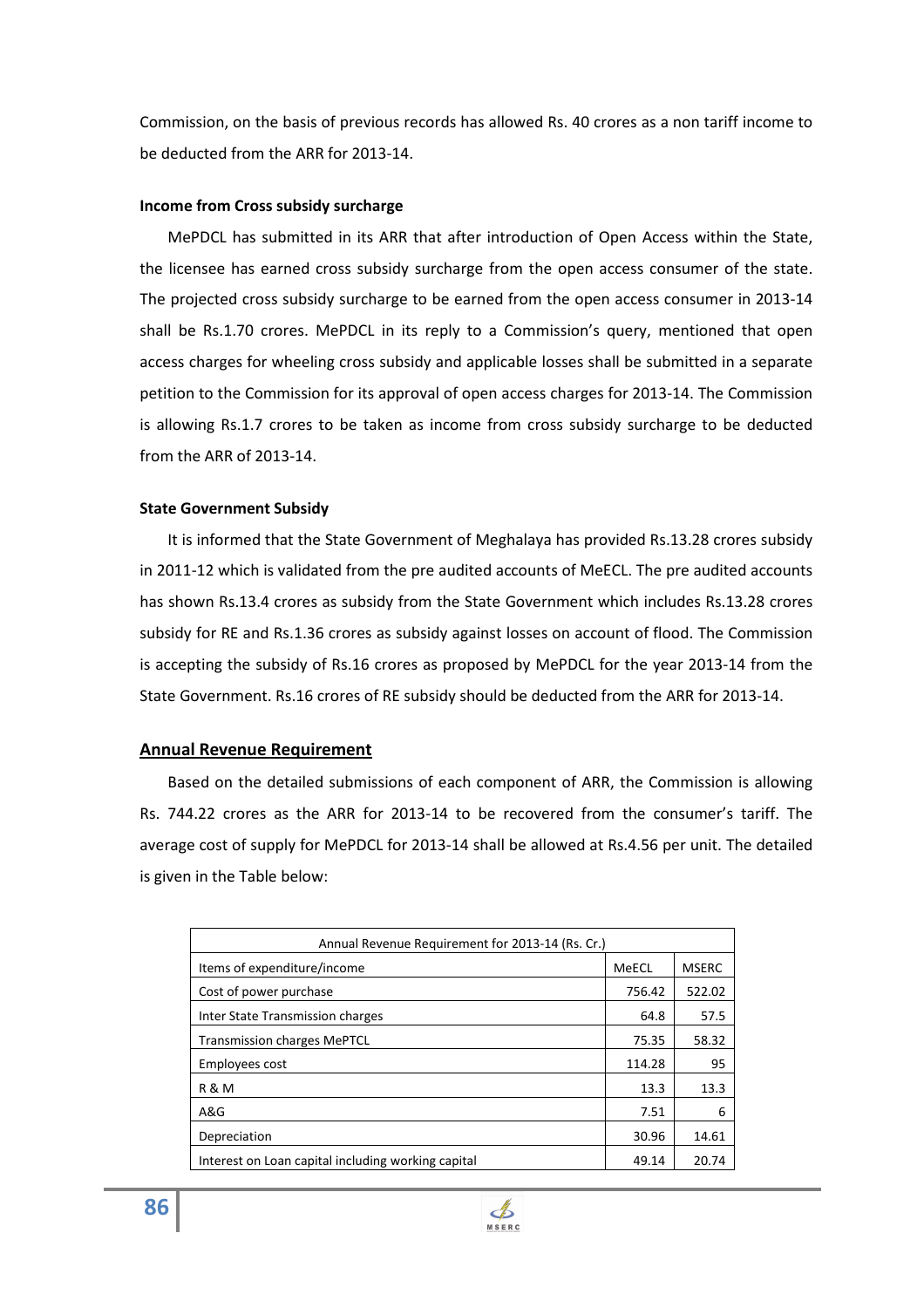| Return on Equity        | 18.97   | 9.43   |
|-------------------------|---------|--------|
| Bad & Debt              | 10.87   | 5      |
| total                   | 1141.6  | 801.92 |
| Less non tariff income  |         |        |
| Non tariff              | 37.18   | 40     |
| Cross subsidy surcharge | 1.7     | 1.7    |
| RE subsidy              | 16      | 16     |
| Total deduction         | 54.88   | 57.7   |
| Net ARR                 | 1086.72 | 744.22 |

# **Revenue Gap**

#### **Revenue at the current tariff**

 Revenue at the current tariff is calculated based on the present tariff prevailing in the state with the projected sales as approved by the Commission for each category of consumers.

| Table 21 Revenue at Current tariff for 2013-14 (Rs. Cr.) within State |                                                                       |         |         |  |
|-----------------------------------------------------------------------|-----------------------------------------------------------------------|---------|---------|--|
| SI.                                                                   |                                                                       |         |         |  |
| N <sub>O</sub>                                                        | Consumer category                                                     | Sale    | Revenue |  |
|                                                                       | LT                                                                    | 2013-14 | 2013-14 |  |
| $\mathbf{1}$                                                          | Domestic                                                              | 305.72  | 94.82   |  |
| $\overline{2}$                                                        | Non Domestic (Comm)                                                   | 64.83   | 32.05   |  |
| 3                                                                     | Industrial                                                            | 8.71    | 4.18    |  |
| 4                                                                     | Agriculture                                                           | 0.45    | 0.08    |  |
| 5                                                                     | <b>Public Lighting</b>                                                | 1.10    | 0.52    |  |
| 6                                                                     | <b>Water Supply</b>                                                   | 8.09    | 4.07    |  |
| 7                                                                     | General purpose                                                       | 16.99   | 8.44    |  |
| 8                                                                     | Kutir Jyoti                                                           | 17.17   | 2.29    |  |
| 9                                                                     | Crematorium                                                           | 0.26    | 0.81    |  |
| 10                                                                    | MeECL offices and employees                                           | 40.17   | 12.65   |  |
|                                                                       | Total Revenue from LT                                                 | 463.49  | 159.91  |  |
|                                                                       | <b>HT</b>                                                             |         |         |  |
| 11                                                                    | Domestic                                                              | 22.14   | 10.98   |  |
| 12                                                                    | Water supply                                                          | 35.15   | 16.77   |  |
| 13                                                                    | General purpose including buk supply                                  | 70.63   | 33.94   |  |
| 14                                                                    | Commercial                                                            | 39.12   | 17.51   |  |
| 15                                                                    | Industrial                                                            | 350.00  | 173.08  |  |
|                                                                       | Total revenue from HT                                                 | 517.04  | 252.28  |  |
|                                                                       | <b>EHT</b>                                                            |         |         |  |
| 16                                                                    | Industrial                                                            | 350.00  | 160.51  |  |
|                                                                       | Total sale income from all category of consumers<br>within the State. | 1330.53 | 572.70  |  |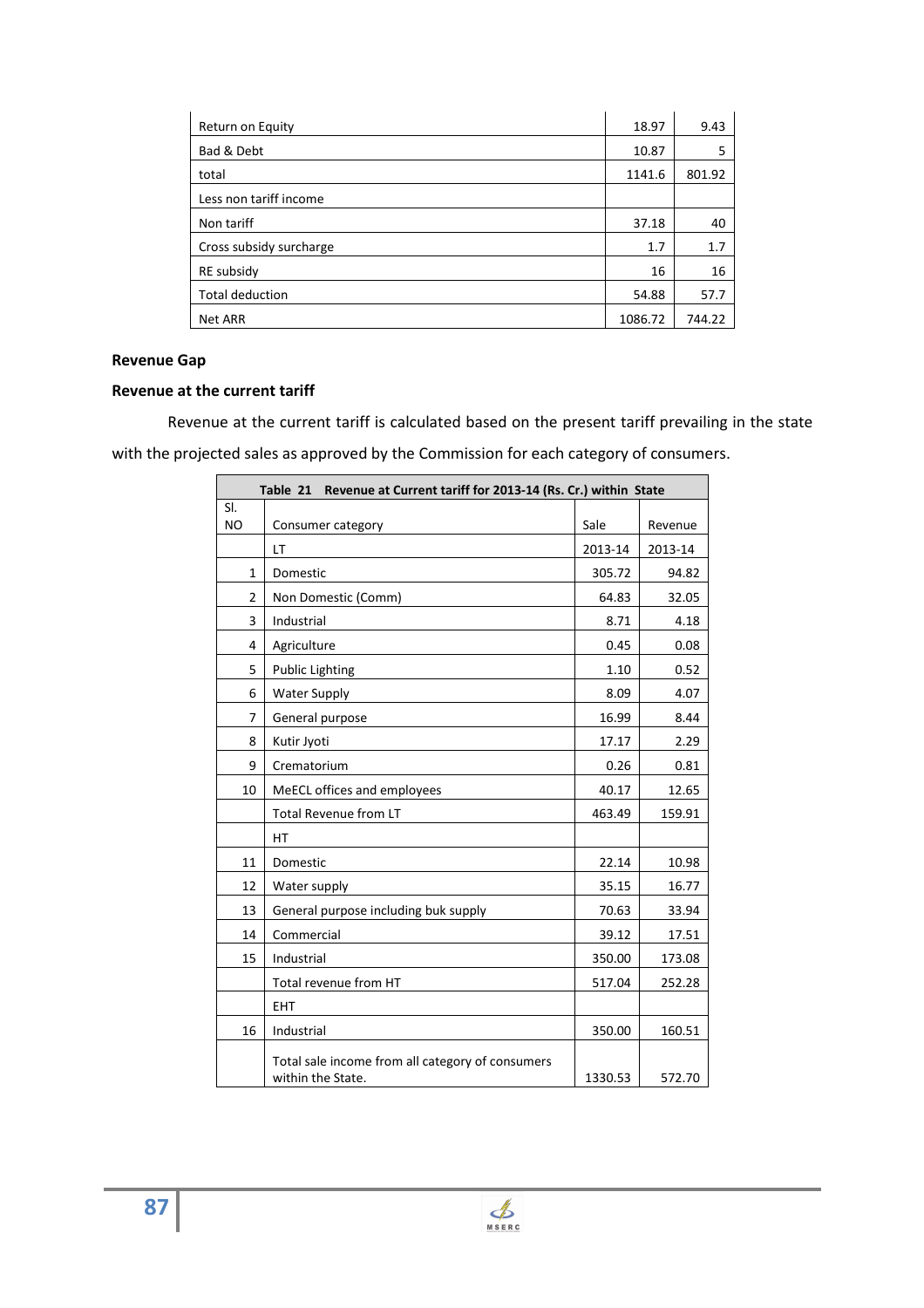In order to check the revenue position in 2012-13, the Commission has required MePDCL to submit actual revenue collected in the State. It is informed that they have collected Rs. 416.75 in 10 months in 2013-14. Further MePDCL informed that it is expected to collect at least Rs 500 crores up to March 31, 2013. As per MePDCL data, their collection efficiency is around 85-87%, the billed amount should not be less than 560-570 Crores in 2012-13.It validates that the calculation made in this exercise to work out 573 Crores revenue in 13-14 on current sale matches. It also validates that the tariff rise was effective from  $1<sup>st</sup>$  February 2012 to 31 $<sup>st</sup>$  march 2013. It shows a rise of tariff in</sup> these months. However it needs to be validated.

| Actual revenue collection (Rs. Cr.)                   |                            |         |         |  |  |
|-------------------------------------------------------|----------------------------|---------|---------|--|--|
| Month                                                 | 2010-11                    | 2011-12 | 2012-13 |  |  |
| April                                                 | 30.25                      | 32.67   | 29.44   |  |  |
| May                                                   | 34.97                      | 31.56   | 29.6    |  |  |
| June                                                  | 22.77                      | 32.96   | 35.29   |  |  |
| July                                                  | 27.65                      | 42.9    | 37.67   |  |  |
| August                                                | 29.98                      | 34.53   | 37.37   |  |  |
| September                                             | 26.08                      | 41.4    | 34.95   |  |  |
| October                                               | 42.18                      | 33.41   | 47.15   |  |  |
| November                                              | 35.8                       | 32.72   | 36.12   |  |  |
| December                                              | 33.94                      | 33      | 30.75   |  |  |
| January                                               | 27.67                      | 20.72   | 98.41   |  |  |
| February                                              | 26.58                      | 35.8    | $42*$   |  |  |
| March                                                 | 36.31                      | 33.98   | $42*$   |  |  |
| Total                                                 | 374.18<br>405.65<br>500.75 |         |         |  |  |
| Source: MeECL account dated 20.03.2013<br>*Estimation |                            |         |         |  |  |

However in order to get the review of the performance of commercial wing of MePDCL, the Commission directs MePDCL to get revenue audit of billing in each circle immediately from independent CAG approved auditors within three months of issue of this order. The auditor should check all industries and other revenue yielding consumers, domestic and commercial consumers in Shillong that they are being billed correctly on the basis of applied/allowed tariff and give their report to the Commission by  $30<sup>th</sup>$  June 2013.

#### **Revenue from sale other than consumer's of the state**

 The Commission has allowed full purchases on the basis of entitlement to the licensee keeping in view the state requirement, potential of growth, pending connections of industries in the State. The revenue from bilateral / outside sale is kept at a minimum rate of Rs.3.60 per unit after considering highest cost of power purchase. However, MePDCL should try to sale electricity at a rate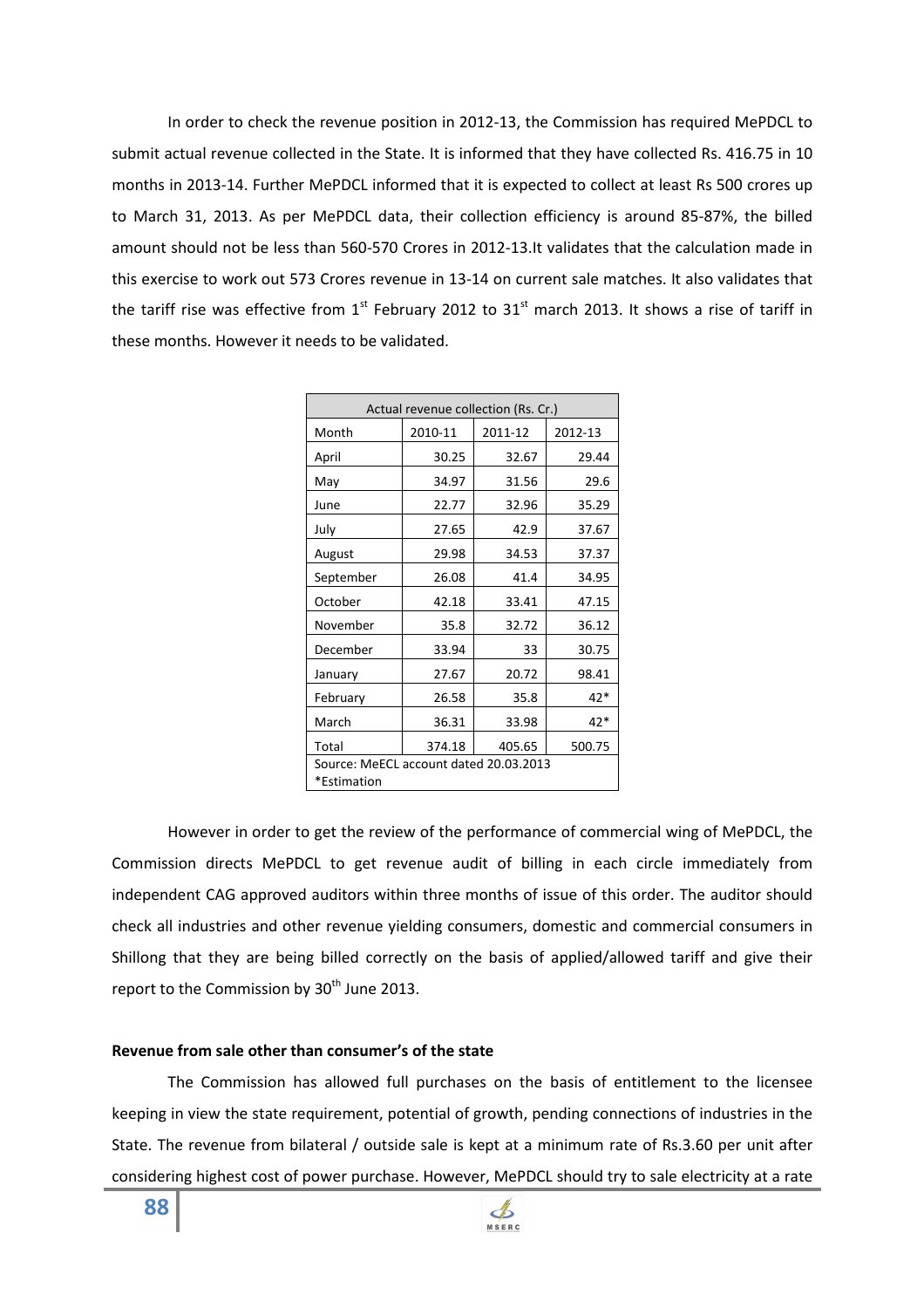matching average cost plus losses in transfer that power. In case MePDCL sells power to new consumers in the State then applicable tariff shall apply. If it is sold bilaterally within the State or outside the State, MePDCL shall take the prior approval of the Commission. After accounting for bilateral/market sale and Assam sale the revenue should be around Rs.121.82 crores in 2013-14. The total revenue to the MePDCL in 2013-14 is projected to be Rs.694.52 crores.

| Table 22 Revenue at current tariff for 2013-14 (Rs. Cr. ) outside state |                               |         |         |  |  |
|-------------------------------------------------------------------------|-------------------------------|---------|---------|--|--|
| SI. NO.                                                                 | Consumer category             | Sale    | Revenue |  |  |
|                                                                         |                               | 2013-14 | 2013-14 |  |  |
|                                                                         | Assam                         | 20.00   | 8.42    |  |  |
|                                                                         | <b>Bilateral &amp; others</b> | 315.00  | 113.4   |  |  |
|                                                                         | Total sale outside the State  | 335.00  | 121.82  |  |  |

| Table 23 Total Revenue at Current tariff for 2013-14 (Rs. Cr.) |         |        |  |  |  |
|----------------------------------------------------------------|---------|--------|--|--|--|
| Sale within the State                                          | 1330.53 | 572.70 |  |  |  |
| Sale outside the State                                         | 335     | 121.82 |  |  |  |
| Total Sale in 2013-14                                          | 1680.53 | 694.52 |  |  |  |

 The revenue gap in 2013-14 shall be approx. Rs.50 crores (Rs.744.22-Rs.694.52) without applying efficiency gain, to be recovered from the increase in tariff in 2013-14.

#### **Efficiency improvement**

 In the tariff order for 2013-14, the Commission has allowed 25% T & D losses for the purpose of deriving the power purchase requirement in the State. The Commission has followed the loss reduction trajectory as approved last year  $\omega$  25% for T & D loss reduction and  $\omega$  1.5% for commercial loss reduction. This indicates that total loss allowed in the system shall be 23.5%. Therefore, the licensee is required to improve the commercial losses by 1.5% in the year 2013-14 and earn at least Rs. 8 crores. In order to compensate the consumers, the Commission is adjusting Rs.8 crores in the ARR of 2013-14. Accordingly, the revenue gap shall be adjusted by it and the increase in tariff should give Rs.42 crores in the year 2013-14.

## **Tariff's proposal**

From the above, it is seen that revenue gap for 2013-14 shall be Rs.42 crores. To meet this gap the Commission is revising the present tariff for each category of consumers for 2013-14 by an average increase of 7%. This tariff shall be applied from  $1<sup>st</sup>$  April 2013 and shall continue up to 31 $<sup>st</sup>$ </sup> Mach 2014 or orders.

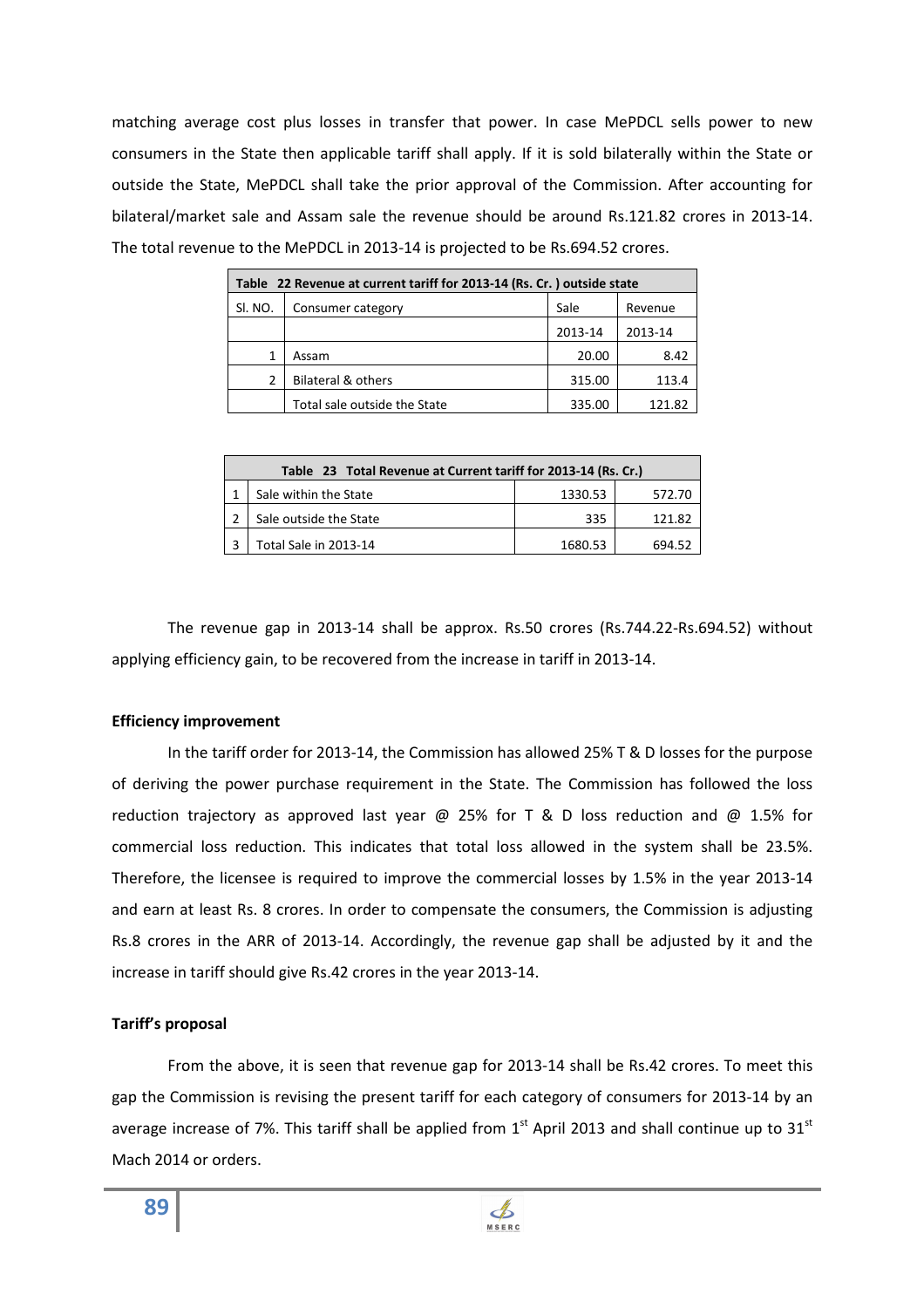#### **Classification of supply:**

Terms and conditions for supply shall be as per MSERC Supply Code.

#### **Approved tariff for 2013-14**

#### **A LOW TENSION TARIFF**

#### **(1) Domestic (Low Tension )**

#### **(1.1) Kutir Jyoti/BPL**

Kutir Jytoi connections have been covered under Domestic category with metered and unmetered sub categories.

#### **(1.1.1) Unmetered Kutir Jyoti**

The existing Tariff for this category of consumers is Rs.75 per connection per month. The MeECL has proposed a rate of Rs.90 per connection per month for this category. The Commission has approved Rs.80 per connection per month for all existing unmetered consumers.

| Tariff for BPL (unmetered) for 2013-14 |                        |                        |                        |  |  |
|----------------------------------------|------------------------|------------------------|------------------------|--|--|
|                                        | <b>Existing Tariff</b> | <b>Proposed Tariff</b> | <b>Approved Tariff</b> |  |  |
| Category                               | (Rs/connection/        | (Rs/connection/        | (Rs/connection/        |  |  |
|                                        | month)                 | month)                 | month)                 |  |  |
| Kutir Jyoti                            | 75                     | 90                     | 80                     |  |  |
| (KJ-U)/ BPL U                          |                        |                        |                        |  |  |

This Tariff is applicable for existing unmetered consumer under Kutir Jyoti unmetered category until they are metered. No new connection should be given without meter.

#### **(1.1.2) Metered Kutir Jyoti**

The MeECL has proposed tariff of metered Kutir Jyoti consumers at Rs.2.25 per unit for monthly consumption within 0-30 units. They have also proposed that if the monthly consumption in any month exceed the limits of 30 units then their excess consumption over and above 30 units shall be done on the Tariff as prescribed for normal domestic consumers. The Commission has allowed Rs.2 per unit for BPL metered category up to a consumption of 30 units. In case, they consumes more than 30 Units then the billing of excess unit shall be done on the Tariff prescribed for normal domestic consumers for appropriate slab rates.

| Tariff for BPL (metered) for 2013-14 |          |          |          |  |  |
|--------------------------------------|----------|----------|----------|--|--|
|                                      | Existing | Proposed | Approved |  |  |
| Category                             | Tariff   | Tariff   | Tariff*  |  |  |
|                                      | (Rs/KWH) | (Rs/KWH) | (Rs/KWH) |  |  |
| Kutir Jyoti (KJ-M)/ BPL M            | 1.80     | 2.25     | 2.0      |  |  |

**90**

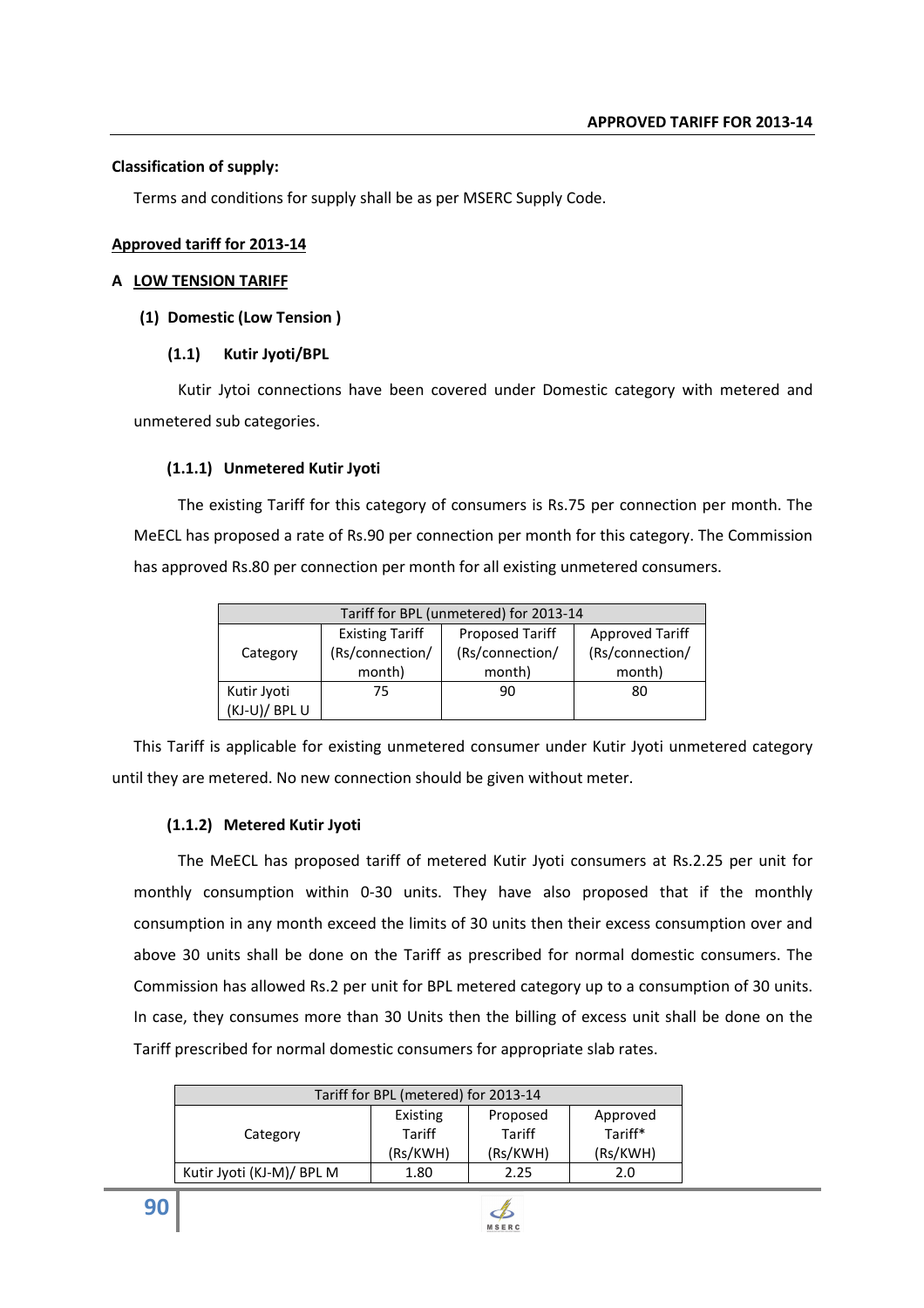\* *This rate is applicable if the consumers consumes up to 30 Units in a month. If he consumes more than 30 Units then this rate shall be applied up to 30 Units and over and above 30 Units the rates shall be charged on the appropriate slab level as approved for other domestic consumers.* 

 *For example if BPL consumer consumes 30 KWH in a month he will be charged at the rate of Rs.2 per unit i.e. 2 x 30 =Rs. 60.* 

 *If he consumes more than 30 units, for example 100 units then his bill shall be determined as follows:* 

 *Rs.2 x 30 units = Rs.60* 

 *+ Rs.2.60 x 70 units = Rs.185.50.* 

 *The total bill shall be Rs.245.50.* 

## **(1.2) Domestic Consumers**

The existing Tariff is 2 part Tariff. The fixed charge is levied on the basis of KW load per month and energy charges are applicable in 3 slabs with different rates for each slab. The Commission has not made any changes in the structure and approved the same. However, the Commission has revised rates for each slab and fixed charges per KW which are given below in the Tariff.

## **Fixed Charges**

| Fixed charges for Domestic consumer for 2013-14 |                                         |                                  |                                         |  |  |
|-------------------------------------------------|-----------------------------------------|----------------------------------|-----------------------------------------|--|--|
| Category                                        | <b>Existing Tariff</b><br>(Rs/KW/Month) | Proposed Tariff<br>(Rs/KW/Month) | <b>Approved Tariff</b><br>(Rs/KW/Month) |  |  |
| Domestic (DLT)                                  | 30                                      | 41                               | 35                                      |  |  |

## **Energy Charges**

| Energy charges for Domestic consumer for 2013-14 |                 |          |          |          |  |
|--------------------------------------------------|-----------------|----------|----------|----------|--|
|                                                  |                 | Existing | Proposed | Approved |  |
| Category                                         | Slabs           | Tariff   | Tariff   | Tariff   |  |
|                                                  |                 | (Rs/KWH) | (Rs/KWH) | (Rs/KWH) |  |
|                                                  | First 100       | 2.45     | 3.43     | 2.60     |  |
| Domestic (DLT)                                   | units           |          |          |          |  |
|                                                  | <b>Next 100</b> | 2.75     | 3.85     | 3.00     |  |
|                                                  | units           |          |          |          |  |
|                                                  | Above 200       | 3.50     | 4.92     | 3.75     |  |
|                                                  | units           |          |          |          |  |

## **(1.3) MeECL Employees**

MeECL has proposed to levy energy charges for all unit consumed by employees of MeECL at Rs.4.41paisa per unit as against their existing rate of Rs.3.15 per unit. However, rates of MeECL employees have been increased in the same manner as was done for other Domestic Consumers. Billing is to be done on the basis of metered consumption only. No connection should be unmetered.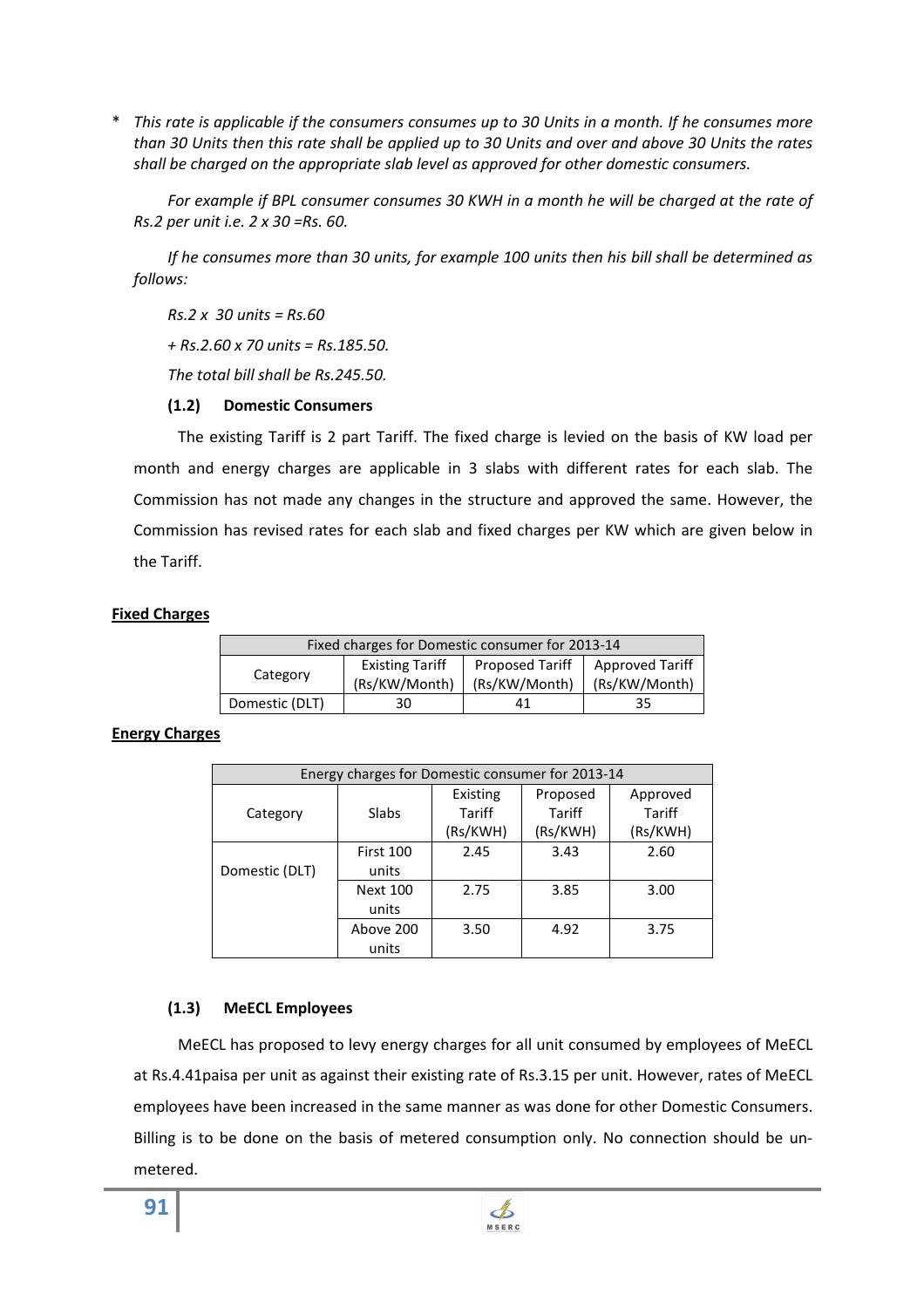### **Energy charges**

| Tariff for MeECL employees for 2013-14 |                                    |                                    |      |  |  |
|----------------------------------------|------------------------------------|------------------------------------|------|--|--|
| Category                               | <b>Proposed Tariff</b><br>(Rs/KWH) | <b>Approved Tariff</b><br>(Rs/KWH) |      |  |  |
| <b>Employees of MeECL</b><br>(EMPL)    | 3.15                               | 4.41                               | 3.40 |  |  |

## **(2) Non-Domestic (Low Tension)**

The existing Tariff has a structure of 2 part Tariff. The fixed charges are levied on the basis of KW load per month and energy charges are applicable for two slabs with different rates for each slab. The Commission has not made any changes in the structure and approved the same. However, the Commission has approved different rate for each slab and fixed charges per KW which are given below in the Tariff.

### **Fixed charges**

| Fixed charges for Non domestic consumer for 2013-14                                                                                       |    |    |    |  |  |
|-------------------------------------------------------------------------------------------------------------------------------------------|----|----|----|--|--|
| <b>Approved Tariff</b><br><b>Proposed Tariff</b><br><b>Existing Tariff</b><br>(Rs/KW/Month)<br>Category<br>(Rs/KW/Month)<br>(Rs/KW/Month) |    |    |    |  |  |
| Non Domestic (CLT)                                                                                                                        | 60 | 81 | 70 |  |  |

#### **Energy charges**

| Energy charges for Non domestic consumer for 2013-14 |                    |                                |                                |                           |                                |
|------------------------------------------------------|--------------------|--------------------------------|--------------------------------|---------------------------|--------------------------------|
| Category                                             | <b>Slabs</b>       | Existing<br>Tariff<br>(Rs/KWH) | Proposed<br>Tariff<br>(Rs/KWH) | Slabs                     | Approved<br>Tariff<br>(Rs/KWH) |
| Non Domestic (CLT)                                   | First 100<br>Units | 4.25                           | 5.27                           | <b>First 100</b><br>Units | 4.50                           |
|                                                      | Above 100<br>Units | 4.50                           | 5.63                           | Above<br>100 Units        | 4.90                           |

## **(3) Industrial Low Tension**

 This category is applicable for small and medium industrial consumer who is given supply on low tension wires. The Commission has approved the following two parts without changing the structure of the current tariff keeping in view the present cross subsidy adjustment.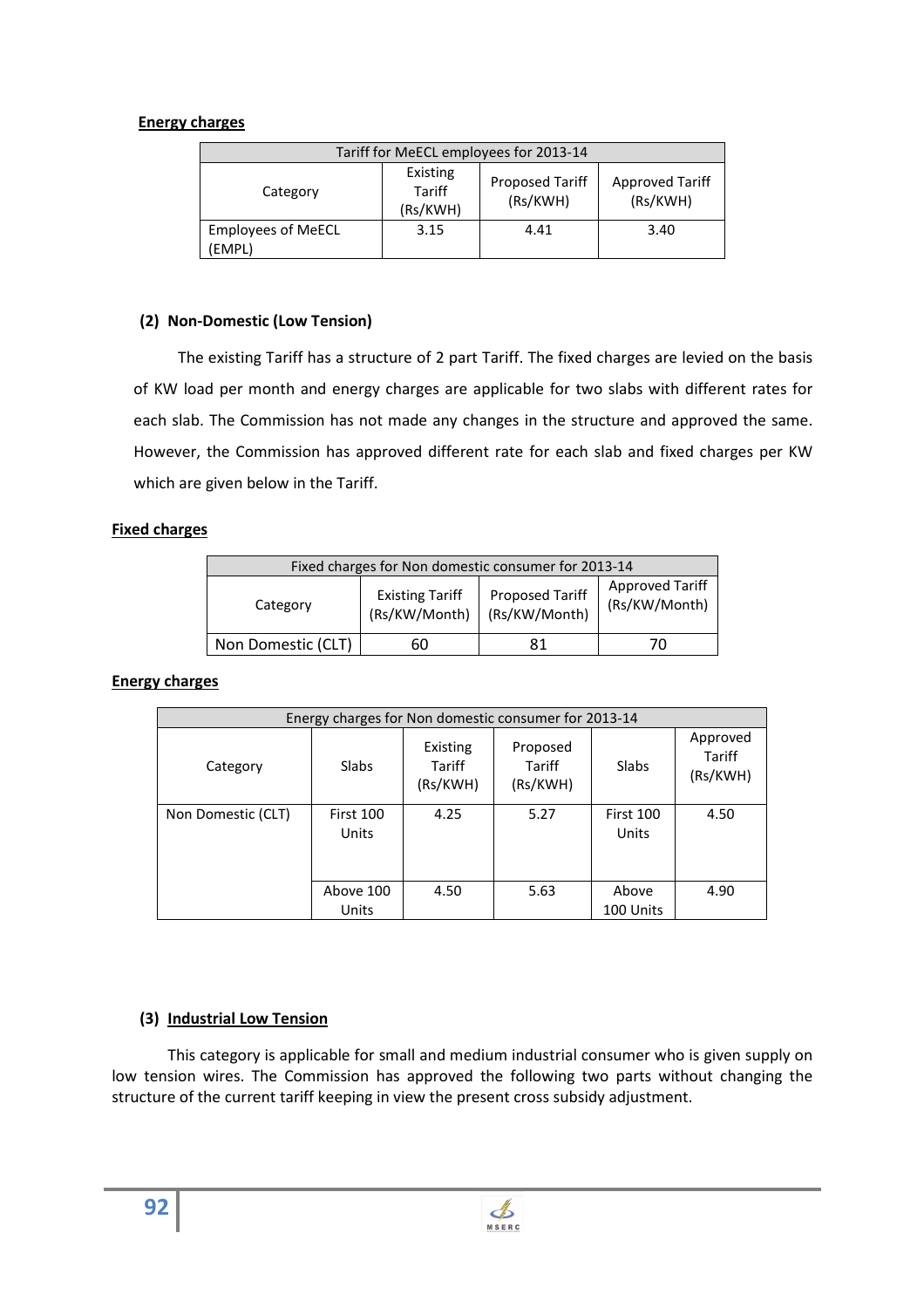## **Fixed charges**

| Fixed charges for Industrial (LT) consumer for 2013-14 |                                                                                                                |    |    |  |  |
|--------------------------------------------------------|----------------------------------------------------------------------------------------------------------------|----|----|--|--|
| Category                                               | Proposed Tariff   Approved Tariff<br><b>Existing Tariff</b><br>(Rs/KW/Month)<br>(Rs/KW/Month)<br>(Rs/KW/Month) |    |    |  |  |
| Industrial (ILT)                                       | 60                                                                                                             | 81 | 70 |  |  |

## **Energy charges**

| Energy charges for Industrial (LT) consumer for 2013-14 |                             |                                    |      |  |  |  |
|---------------------------------------------------------|-----------------------------|------------------------------------|------|--|--|--|
| Category                                                | Proposed Tariff<br>(Rs/KWH) | <b>Approved Tariff</b><br>(Rs/KWH) |      |  |  |  |
| Industrial (ILT)                                        | 3.80                        | 5.13                               | 4.20 |  |  |  |

### **(4) Public Service Low Tension**

This category comes under Public Service connections given supply through LT lines. The public lamps are generally unmetered and their Tariff is based on the fixed charges per KW per month. However, since no connection under the Act can be given without meters, the Licensee is required to install meters on all new connections and progressively shall place meters on the existing connections. The approved Tariff for metered connections and unmetered connections is decided in a way to encourage metering at public lamps. The rates are given below:

## **(4.1) Public Lighting (Metered)**

#### **Fixed charges**

| Fixed charges for Public Lighting (metered) for 2013-14                                                                            |    |  |  |  |  |
|------------------------------------------------------------------------------------------------------------------------------------|----|--|--|--|--|
| <b>Approved Tariff</b><br>Proposed Tariff<br><b>Existing Tariff</b><br>Category<br>(Rs/KW/Month)<br>(Rs/KW/Month)<br>(Rs/KW/Month) |    |  |  |  |  |
| Public Lighting (PL)                                                                                                               | 60 |  |  |  |  |

## **Energy Charges**

| Energy charges for Public Lighting (metered) for 2013-14                                                               |      |      |      |  |  |
|------------------------------------------------------------------------------------------------------------------------|------|------|------|--|--|
| Approved<br><b>Existing Tariff</b><br><b>Proposed Tariff</b><br>Tariff<br>Category<br>(Rs/KWH)<br>(Rs/KWH)<br>(Rs/KWH) |      |      |      |  |  |
| Public Lighting (PL)                                                                                                   | 4.50 | 5.85 | 4.75 |  |  |

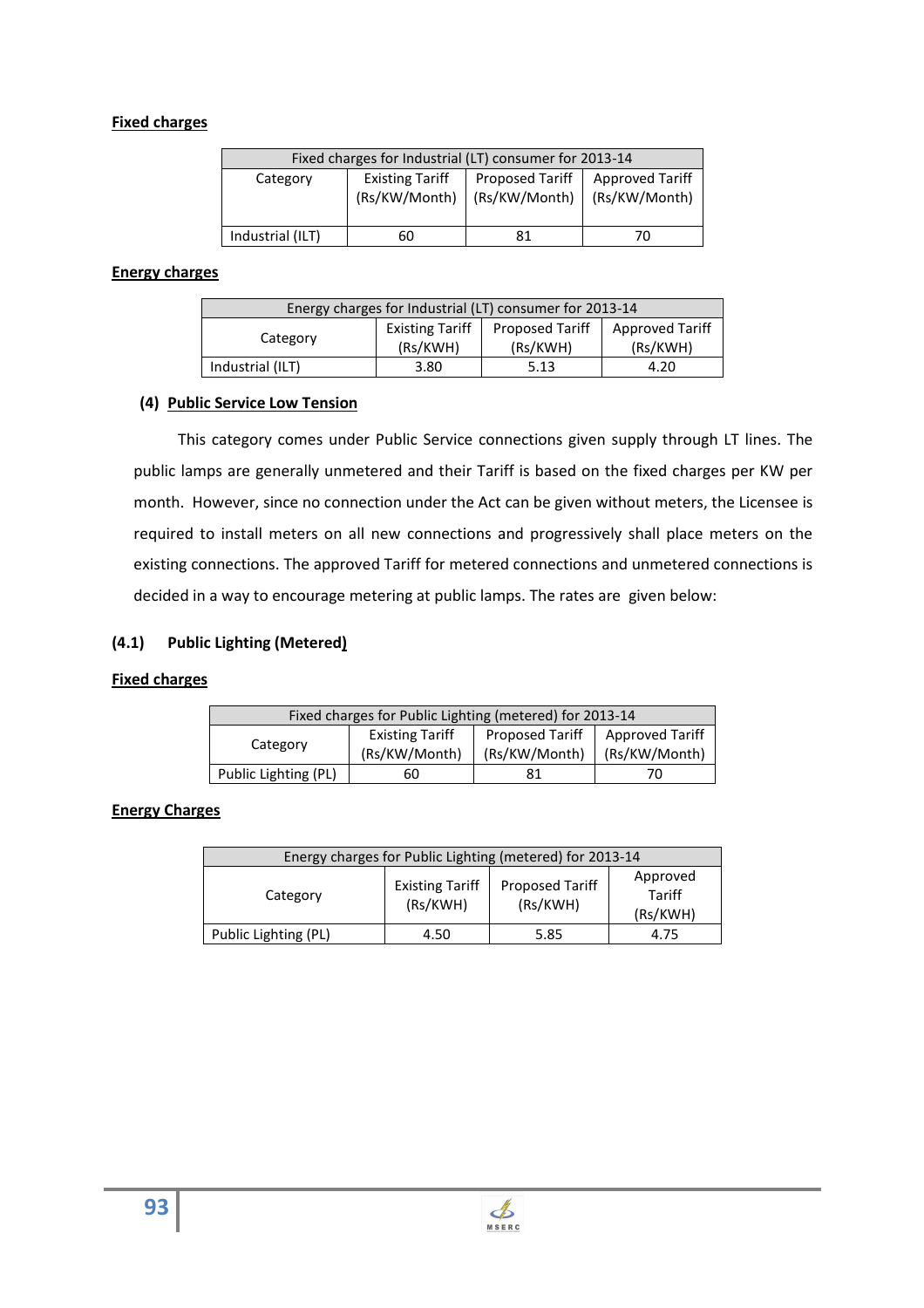# **(4.2) Public Lighting (Unmetered)**

|                     | Fixed charges for Public Lighting (unmetered) for 2013-14 |                        |                 |  |  |
|---------------------|-----------------------------------------------------------|------------------------|-----------------|--|--|
| Type of lamp        | <b>Existing Tariff</b>                                    | <b>Proposed Tariff</b> | Approved Tariff |  |  |
|                     | (Rs/Lamp/Point/                                           | (Rs/Lamp/Point/        | (Rs/Lamp/Point/ |  |  |
|                     | Month)                                                    | Month)                 | Month)          |  |  |
| Incandescent lamps  |                                                           |                        |                 |  |  |
| 40 Watts            | 80.00                                                     | 112.00                 | 85.00           |  |  |
| 60 Watts            | 125.00                                                    | 175.00                 | 135.00          |  |  |
| 100 Watts           | 200.00                                                    | 280.00                 | 215.00          |  |  |
| Florescent lamps    |                                                           |                        |                 |  |  |
| Up to 40 Watts      | 125.00                                                    | 175.00                 | 135.00          |  |  |
| Mercury vapour lamp |                                                           |                        |                 |  |  |
| 80 Watts            | 170.00                                                    | 238.00                 | 185.00          |  |  |
| 125 Watts           | 260.00                                                    | 364.00                 | 280.00          |  |  |
| 250 Watts           | 540.00                                                    | 756.00                 | 585.00          |  |  |
| 500 Watts           | 1010.00                                                   | 1414.00                | 1090.00         |  |  |
| Sodium vapour lamp  |                                                           |                        |                 |  |  |
| Up to 150 Watts     | 390.00                                                    | 546.00                 | 425.00          |  |  |
| 250 Watts           | 610.00                                                    | 854.00                 | 660.00          |  |  |
| 400 watts           |                                                           | 1477.00                | 1100.00         |  |  |
| CFL fittings        |                                                           |                        |                 |  |  |
| Up to 45 Watts      |                                                           | 177.00                 | 135.00          |  |  |
| Above 45 Watts &    |                                                           | 280.00                 | 215.00          |  |  |
| Up to 85 Watts      |                                                           |                        |                 |  |  |
| LED fittings        |                                                           | 522.00                 | 415.00          |  |  |
| Matel helide        |                                                           | 615.00                 | 500.00          |  |  |

## **(5) Public Water Supply /Sewage Treatment Plants**

This category is related to Public Water Supply and Sewage Treatment plants and comes under public consumption. The following rates are approved for water supply and sewage treatment plants. These rates are decided keeping their nature of use and cross subsidy level,

## **Fixed charges**

| Fixed charges for Public Water Supply for 2013-14                 |                                                |                                         |                                  |  |
|-------------------------------------------------------------------|------------------------------------------------|-----------------------------------------|----------------------------------|--|
| Category                                                          | Existing<br><b>Tariff</b><br>(Rs/KW/<br>Month) | Proposed<br>Tariff<br>(Rs/KW/Mont<br>h) | Approved Tariff<br>(Rs/KW/Month) |  |
| Public<br>Supply<br>Water<br>(WSLT)/Sewage<br>Treatment<br>Plants | 60                                             | 81                                      | 70                               |  |

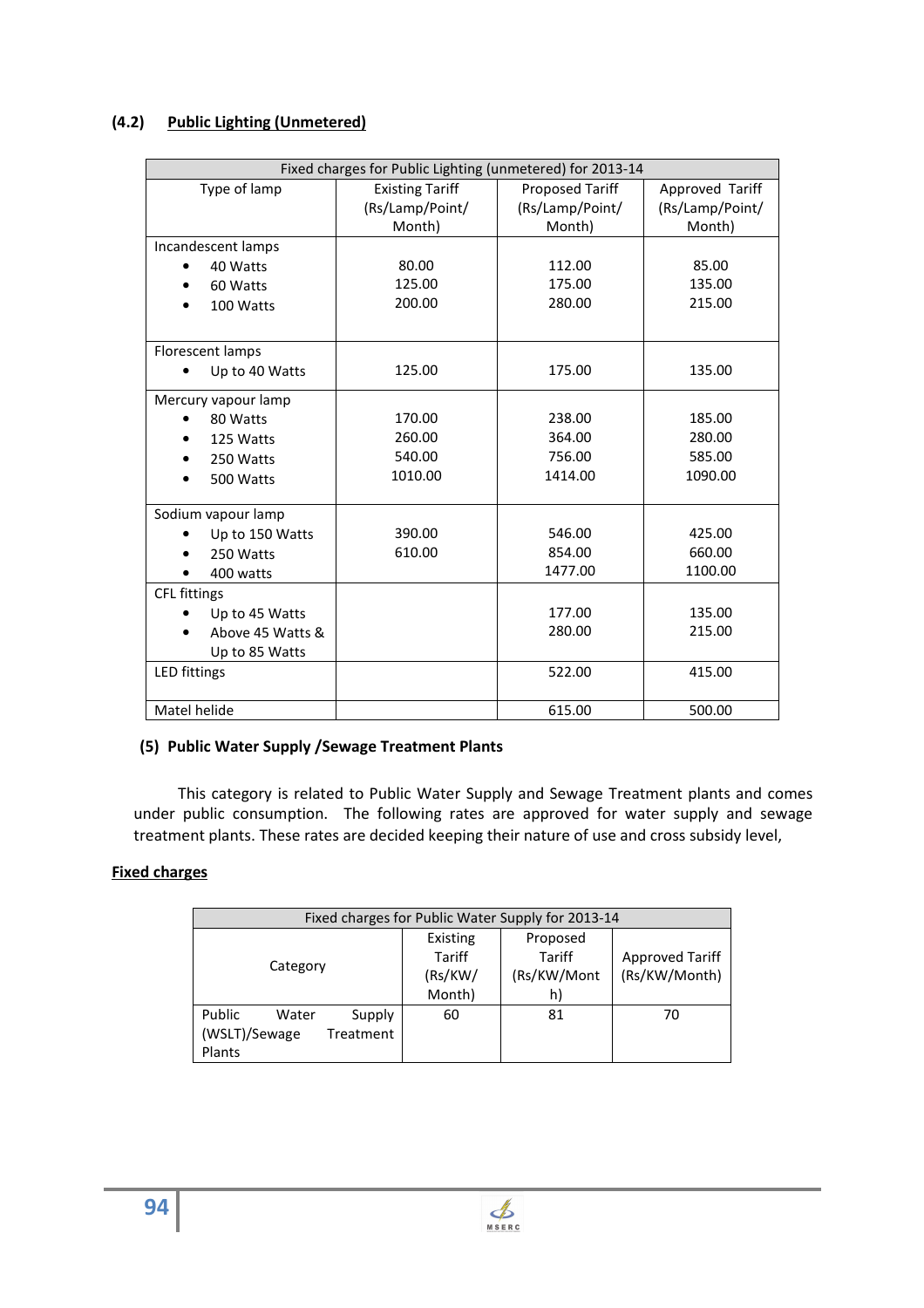## **Energy Charges**

| Energy charges for Public Water Supply for 2013-14 |  |      |                                    |                             |                                    |
|----------------------------------------------------|--|------|------------------------------------|-----------------------------|------------------------------------|
| Category                                           |  |      | <b>Existing Tariff</b><br>(Rs/KWH) | Proposed Tariff<br>(Rs/KWH) | <b>Approved Tariff</b><br>(Rs/KWH) |
| Public<br>Supply<br>Water                          |  | 4.50 | 5.63                               | 4.75                        |                                    |
| (WSLT)/Sewage<br>Treatment                         |  |      |                                    |                             |                                    |
| Plants                                             |  |      |                                    |                             |                                    |

## **(6)General Purpose**

This Tariff is made for Government connections which are not covered under any other category of Public connections. The approved Tariff for this category is as follows:

### **Fixed charges**

| Fixed charges for General purpose for 2013-14 |                                                                                                                        |    |    |  |  |
|-----------------------------------------------|------------------------------------------------------------------------------------------------------------------------|----|----|--|--|
| Category                                      | Proposed Tariff<br><b>Existing Tariff</b><br><b>Approved Tariff</b><br>(Rs/KW/Month)<br>(Rs/KW/Month)<br>(Rs/KW/Month) |    |    |  |  |
| General purpose                               | 60                                                                                                                     | 81 | 70 |  |  |
| (GP)                                          |                                                                                                                        |    |    |  |  |

## **Energy Charges**

| Energy charges for Public Water Supply for 2013-14                                                              |      |      |      |  |  |
|-----------------------------------------------------------------------------------------------------------------|------|------|------|--|--|
| Approved<br><b>Existing Tariff</b><br>Proposed Tariff<br>Tariff<br>Category<br>(Rs/KWH)<br>(Rs/KWH)<br>(Rs/KWH) |      |      |      |  |  |
| General Purpose (GP)                                                                                            | 4.50 | 5.63 | 4.75 |  |  |

## **(7) Agriculture**

There are only 34 consumers in the State and annual consumption in this category is only 0.49MU.

#### **Fixed charges**

| Fixed charges for Agriculture for 2013-14 |                        |                 |                 |  |
|-------------------------------------------|------------------------|-----------------|-----------------|--|
| Category                                  | <b>Existing Tariff</b> | Proposed Tariff | Approved Tariff |  |
|                                           | (Rs/KW/Month)          | (Rs/KW/Month)   | (Rs/KW/Month)   |  |
| Agriculture (AP)<br>35<br>40              |                        |                 |                 |  |

## **Energy Charges**

| Energy charges for Agriculture for 2013-14                                                                             |      |      |      |  |  |
|------------------------------------------------------------------------------------------------------------------------|------|------|------|--|--|
| Approved<br><b>Proposed Tariff</b><br><b>Existing Tariff</b><br>Tariff<br>Category<br>(Rs/KWH)<br>(Rs/KWH)<br>(Rs/KWH) |      |      |      |  |  |
| Agriculture (AP)                                                                                                       | 1.50 | 2.60 | 1.65 |  |  |



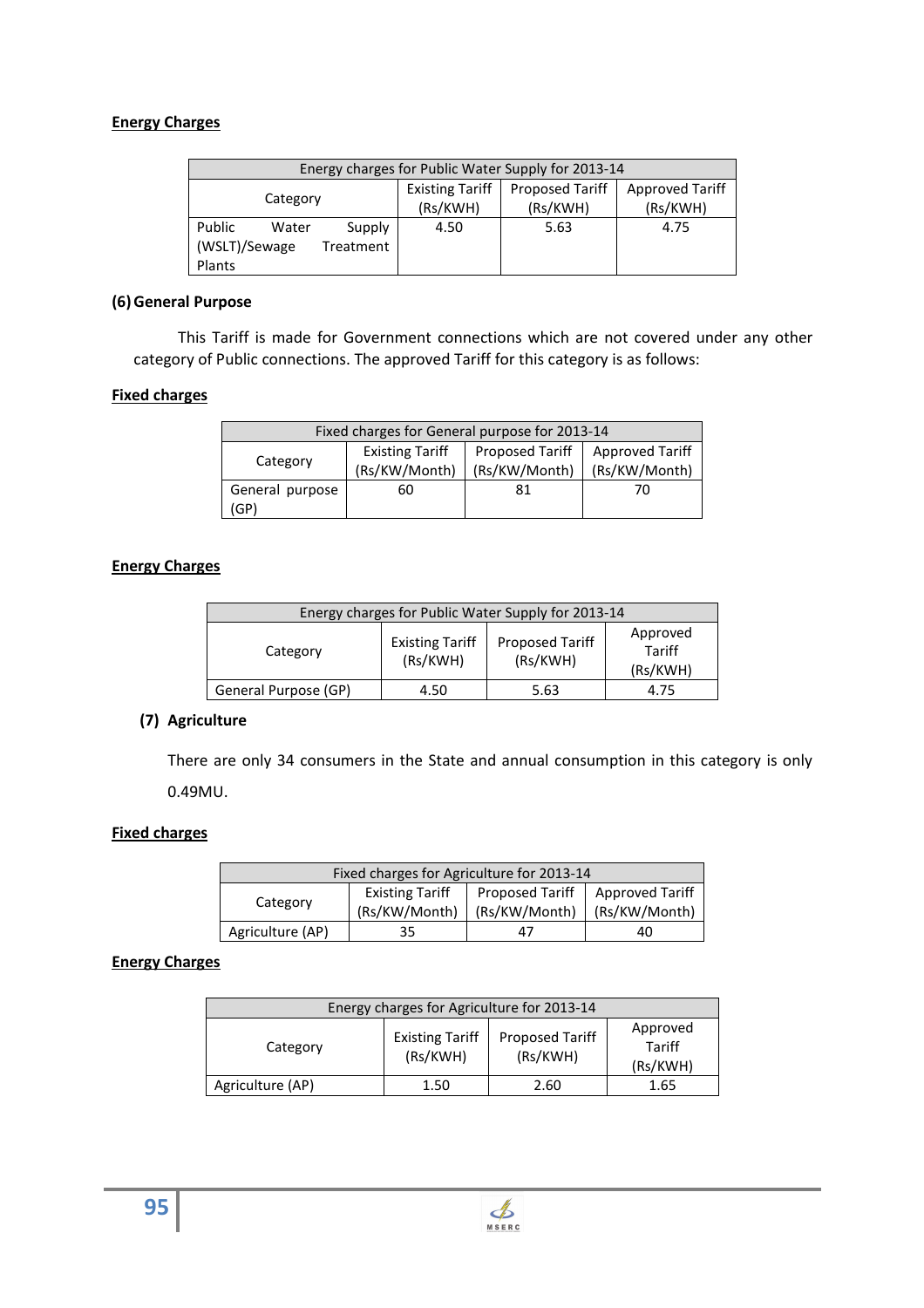#### **(8) Crematorium**

This category is meant for crematorium using electricity for their day to day operation. As per the proposal there is only one consumer in this category. In the last Tariff Order the Commission has considered the nature and purpose of this crematorium which is meant for service to the society and operating on no profit no loss basis. The commission has held that on the basis of their nature of job their rates are considered equivalent to domestic consumers. The similar treatment has been given this year to this category with fixed charges on per connection basis and energy charges on metered consumption.

## **Fixed charges**

| Fixed charges for Crematorium for 2013-14 |                                                     |                                         |                                                        |  |
|-------------------------------------------|-----------------------------------------------------|-----------------------------------------|--------------------------------------------------------|--|
| Category                                  | <b>Existing Tariff</b><br>(Rs/Connection/Mo<br>nth) | <b>Proposed Tariff</b><br>(Rs/KW/Month) | Approved<br><b>Tariff</b><br>(Rs/Connecti<br>on/Month) |  |
| Crematorium (CRM)                         | 4800                                                | 6480                                    | 5200                                                   |  |

## **Energy Charges**

| Energy charges for Crematorium for 2013-14 |                                    |                                |                                |  |  |
|--------------------------------------------|------------------------------------|--------------------------------|--------------------------------|--|--|
| Category                                   | <b>Existing Tariff</b><br>(Rs/KWH) | Proposed<br>Tariff<br>(Rs/KWH) | Approved<br>Tariff<br>(Rs/KWH) |  |  |
| Crematorium (CRM)                          | 2.75                               | 3.85                           | 3.00                           |  |  |

## **B High Tension Supply**

As per the supply code this category is meant for those consumers who get supply from HT wires. The billing of this type of consumers is being done on the basis of provision of supply code.

In the last tariff order, the Commission has directed the licensee to give data on time of day tariff for HT category of consumer so that it is applied from 2013-14 onwards. The National Electricity Policy and National Tariff Policy have also mandated the Commission to introduce time of day Tariff in large consumers. Since proposals of the licensee do not contain time of day tariff for any category and no public consultation has been made so far on the subject, the Commission has decided to defer this tariff up to the next filing. In the meantime licensee is directed to prepare time of day provisions in their existing meters for consumers of HT industrial load and furnish data of the same to the Commission for implementation of time of day tariff from the date of issue of next tariff order. The Commission also directs the licensee to make a proposal to the Commission with regard to peak hours and off peak hours during winter and summer so that the new tariff shall be worked

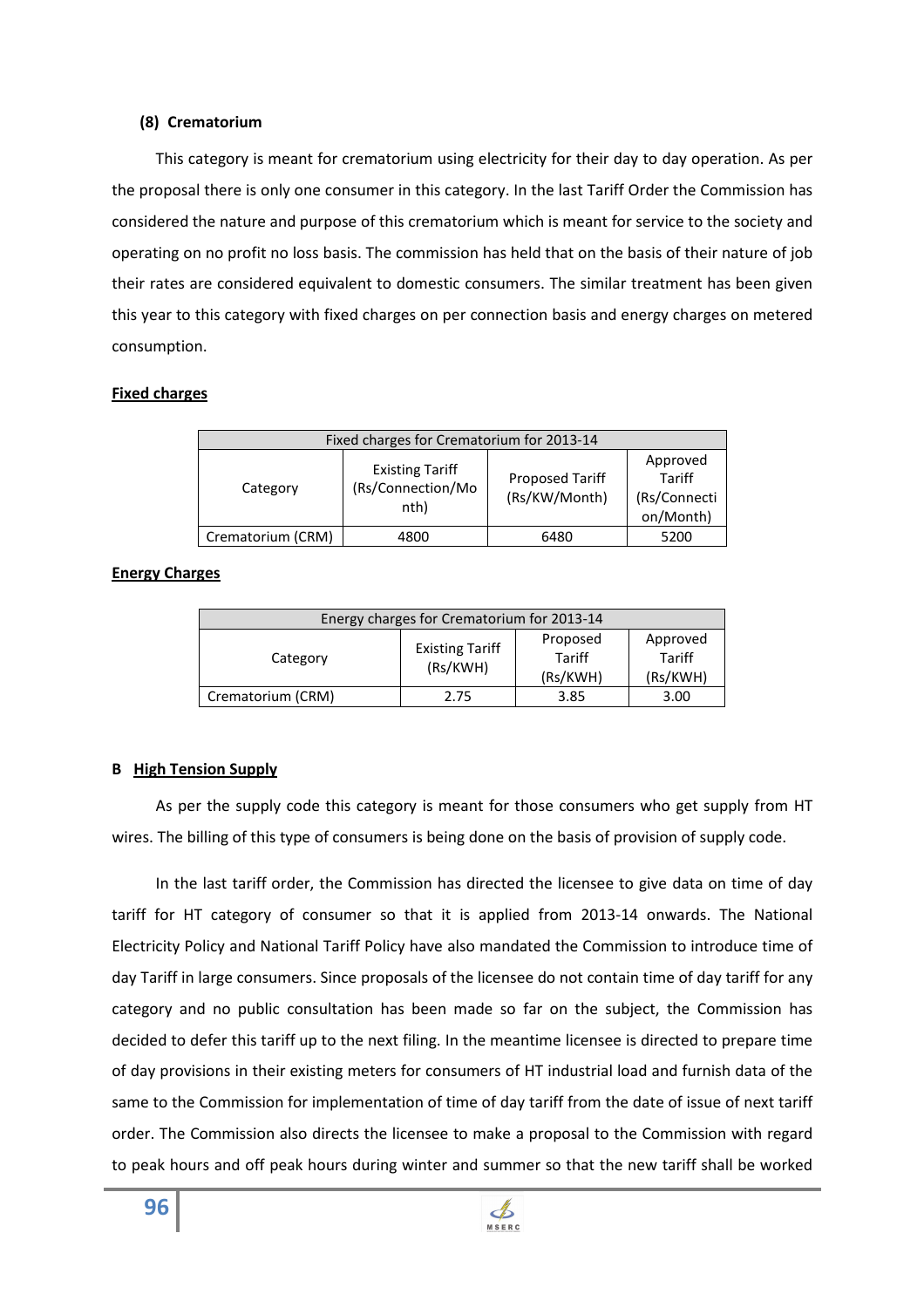out. MePDCL has proposed KVAH tariff for all remaining consumers in HT category other than industry and water works. The Commission has not accepted the proposal of MePDCL to implement KVAH billing for all HT categories in absence of proper data.

# **(9) Domestic High Tension**

This tariff is applicable to domestic consumer having supply from HT system of the licensee. Their tariff is approved as follows.

# **Fixed charges**

|                   | Fixed charges for Domestic (HT) for 2013-14                                                                                      |     |     |     |  |  |
|-------------------|----------------------------------------------------------------------------------------------------------------------------------|-----|-----|-----|--|--|
| Category          | <b>Proposed Tariff</b><br><b>Existing Tariff</b><br><b>Approved Tariff</b><br>(Rs/KVA/Month)<br>(Rs/KVA/Month)<br>(Rs/KVA/Month) |     |     |     |  |  |
| Domestic<br>(DHT) | HТ                                                                                                                               | 115 | 161 | 125 |  |  |

# **Energy Charges**

| Energy charges for Domestic (HT) for 2013-14 |                                    |                                 |                                       |  |  |  |
|----------------------------------------------|------------------------------------|---------------------------------|---------------------------------------|--|--|--|
| Category                                     | <b>Existing Tariff</b><br>(Rs/KWH) | Proposed<br>Tariff<br>(Rs/KVAH) | Approved<br><b>Tariff</b><br>(Rs/KWH) |  |  |  |
| Domestic HT (DHT)<br>4.40<br>4.15<br>5.40    |                                    |                                 |                                       |  |  |  |

## **(10) Non Domestic High Tension**

This tariff is applicable to Commercial consumer having supply from HT system of the licensee. Their tariff is revised keeping in view of their present level of cross subsidy and its suitable correction. The Commission has approved their tariff as follows

## **Fixed charges**

| Fixed charges for Non Domestic (HT) for 2013-14 |                        |                        |                        |  |
|-------------------------------------------------|------------------------|------------------------|------------------------|--|
| Category                                        | <b>Existing Tariff</b> | <b>Proposed Tariff</b> | <b>Approved Tariff</b> |  |
|                                                 | (Rs/KVA/Month)         | (Rs/KVA/Month)         | (Rs/KVA/Month)         |  |
| Non Domestic HT                                 | 115                    | 161                    | 125                    |  |
| (CHT)                                           |                        |                        |                        |  |

# **Energy Charges**

| Energy charges for Non Domestic (HT) for 2013-14 |                                    |                                 |                                |  |
|--------------------------------------------------|------------------------------------|---------------------------------|--------------------------------|--|
| Category                                         | <b>Existing Tariff</b><br>(Rs/KWH) | Proposed<br>Tariff<br>(Rs/KVAH) | Approved<br>Tariff<br>(Rs/KWH) |  |
| Non Domestic HT (CHT)                            | 4.00                               | 5.96                            | 4.55                           |  |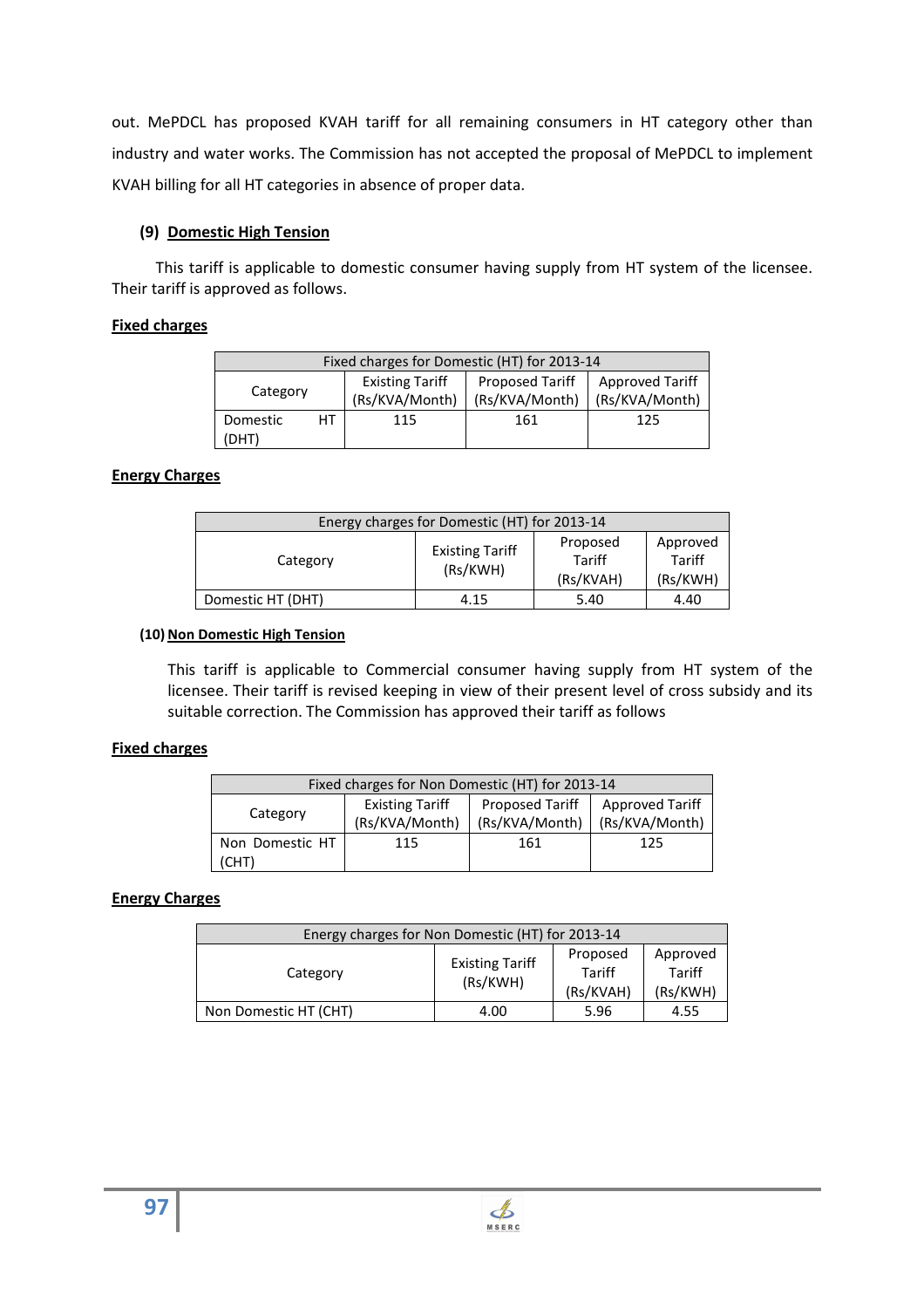# **(11) Industrial High Tension**

These are industrial consumers taking supply on HT. These consumers are charged on KvAh basis. This tariff was introduced so as to improve the power factor in the system. This tariff cares for the power factor of the industries and reward those performs efficiently. However in case of leading power factor suitable correction should be made. This matter shall be dealt with separately after a proper hearing. The tariff is revised as follows.

## **Fixed charges**

| Fixed charges for Industrial (HT) for 2013-14 |      |                        |                 |                 |
|-----------------------------------------------|------|------------------------|-----------------|-----------------|
|                                               |      | <b>Existing Tariff</b> | Proposed Tariff | Approved Tariff |
| Category                                      |      | (Rs/KVA/Month)         | (Rs/KVA/Month)  | (Rs/KVA/Month)  |
| Industrial                                    | High | 115                    | 161             | 125             |
| Tension (IHT)                                 |      |                        |                 |                 |

# **Energy Charges**

| Energy charges for Industrial (HT) for 2013-14                                                                        |      |      |      |  |
|-----------------------------------------------------------------------------------------------------------------------|------|------|------|--|
| Approved<br>Proposed<br><b>Existing Tariff</b><br>Tariff<br>Tariff<br>Category<br>(Rs/KVAH)<br>(Rs/KVAH)<br>(Rs/KVAH) |      |      |      |  |
| Industrial High Tension (IHT)                                                                                         | 4.24 | 6.14 | 4.54 |  |

# **(12) General Purpose Bulk Supply (BS)**

## **Fixed charges**

| Fixed charges for General Purpose Bulk (HT) for 2013-14                                                                        |     |     |     |  |  |
|--------------------------------------------------------------------------------------------------------------------------------|-----|-----|-----|--|--|
| Approved Tariff<br>Proposed Tariff<br><b>Existing Tariff</b><br>Category<br>(Rs/KVA/Month)<br>(Rs/KVA/Month)<br>(Rs/KVA/Month) |     |     |     |  |  |
| General<br>Purpose<br>Bulk Suply (BS)                                                                                          | 115 | 161 | 125 |  |  |

## **Energy Charges**

| Energy charges for General Purpose Bulk (HT) for 2013-14                                                                   |      |      |      |  |
|----------------------------------------------------------------------------------------------------------------------------|------|------|------|--|
| Approved<br>Proposed<br><b>Existing Tariff</b><br><b>Tariff</b><br>Tariff<br>Category<br>(Rs/KWH)<br>(Rs/KVAH)<br>(Rs/KWH) |      |      |      |  |
| General Purpose Bulk Supply<br>(BS)                                                                                        | 4.18 | 5.64 | 4.40 |  |

# **(13) Public Water Supply/Sewage Treatment Plant**

## **Fixed charges**

|               | Fixed charges for Public Water Supply (HT) for 2013-14 |                        |                 |                        |  |  |
|---------------|--------------------------------------------------------|------------------------|-----------------|------------------------|--|--|
|               |                                                        | <b>Existing Tariff</b> | Proposed Tariff | <b>Approved Tariff</b> |  |  |
| Category      |                                                        | (Rs/KVA/Month)         | (Rs/KVA/Month)  | (Rs/KVA/Month)         |  |  |
| Public        | Water                                                  | 115                    | 161             | 125                    |  |  |
| Supply (WSHT) |                                                        |                        |                 |                        |  |  |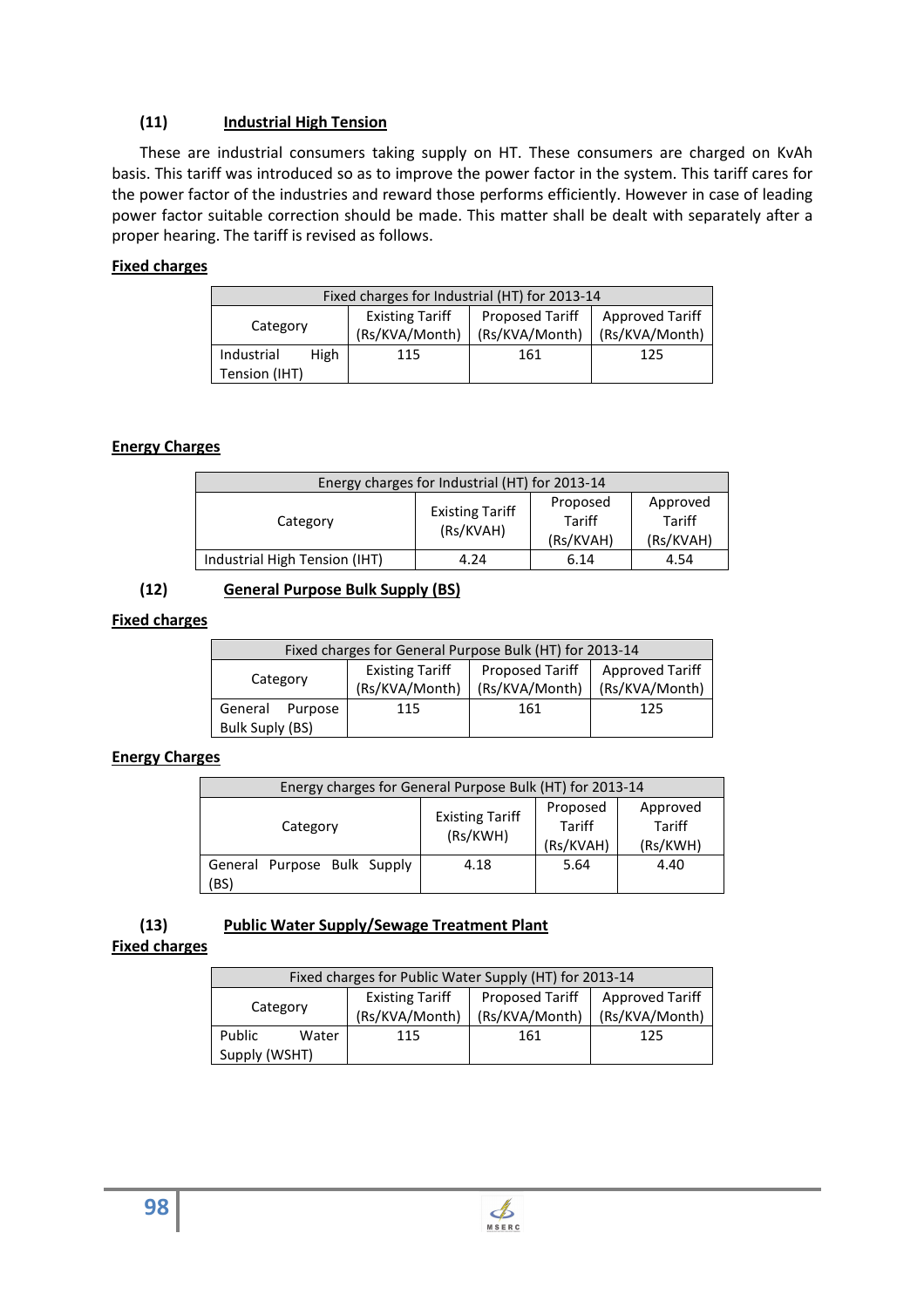### **Energy Charges**

| Energy charges for Public Water Supply (HT) for 2013-14                                                              |      |      |      |  |
|----------------------------------------------------------------------------------------------------------------------|------|------|------|--|
| Proposed<br>Approved<br><b>Existing Tariff</b><br>Tariff<br>Tariff<br>Category<br>(Rs/KWH)<br>(Rs/KVAH)<br>(Rs/KVAH) |      |      |      |  |
| Public Water Supply (WSHT)                                                                                           | 4.28 | 6.01 | 4.40 |  |

### **C Extra High Tension Supply**

### **(14) Industrial Extra High Tension**

#### **Fixed charges**

| Fixed charges for Industrial (EHT) for 2013-14 |                        |                 |                        |  |  |
|------------------------------------------------|------------------------|-----------------|------------------------|--|--|
|                                                | <b>Existing Tariff</b> | Proposed Tariff | <b>Approved Tariff</b> |  |  |
| Category                                       | (Rs/KVA/Month)         | (Rs/KVA/Month)  | (Rs/KVA/Month)         |  |  |
| Industrial (IEHT)<br>161<br>115<br>125         |                        |                 |                        |  |  |

### **Energy Charges**

| Energy charges for Industrial (EHT) for 2013-14 |                                     |                                 |                                 |  |
|-------------------------------------------------|-------------------------------------|---------------------------------|---------------------------------|--|
| Category                                        | <b>Existing Tariff</b><br>(Rs/KVAH) | Proposed<br>Tariff<br>(Rs/KVAH) | Approved<br>Tariff<br>(Rs/KVAH) |  |
| Industrial (IEHT)                               | 4.10                                | 6.31                            | 4.39                            |  |

#### **Temporary supply (HT & LT)**

MeECL has proposed to continue their existing arrangement where the fixed and energy charges shall continue to be double of the normal applicable rates for all categories. The Commission has agreed to their proposal. Remaining terms and conditions of the tariff rate schedule shall be same as approved last year.

#### **Revenue from sale within State approved tariff for 2013-14**

By applying new rate w.e.f. 01.04.2013, the estimated revenue on the sale approved for 2013-14 shall be Rs.615.32 crores. The detail of the revenue is given in the Table below:

| Revenue at approved tariff for 2013-14 (Rs. Cr.) within State<br>Table 24 |                        |         |         |
|---------------------------------------------------------------------------|------------------------|---------|---------|
| SI.                                                                       |                        |         |         |
| NO.                                                                       | Consumer category      | Sale    | Revenue |
|                                                                           | LТ                     | 2013-14 | 2013-14 |
| 1                                                                         | Domestic               | 305.72  | 102.75  |
| $\mathcal{P}$                                                             | Non Domestic (Comm)    | 64.83   | 34.56   |
| 3                                                                         | Industrial             | 8.71    | 4.67    |
| 4                                                                         | Agriculture            | 0.45    | 0.10    |
| 5                                                                         | <b>Public Lighting</b> | 1.10    | 0.55    |

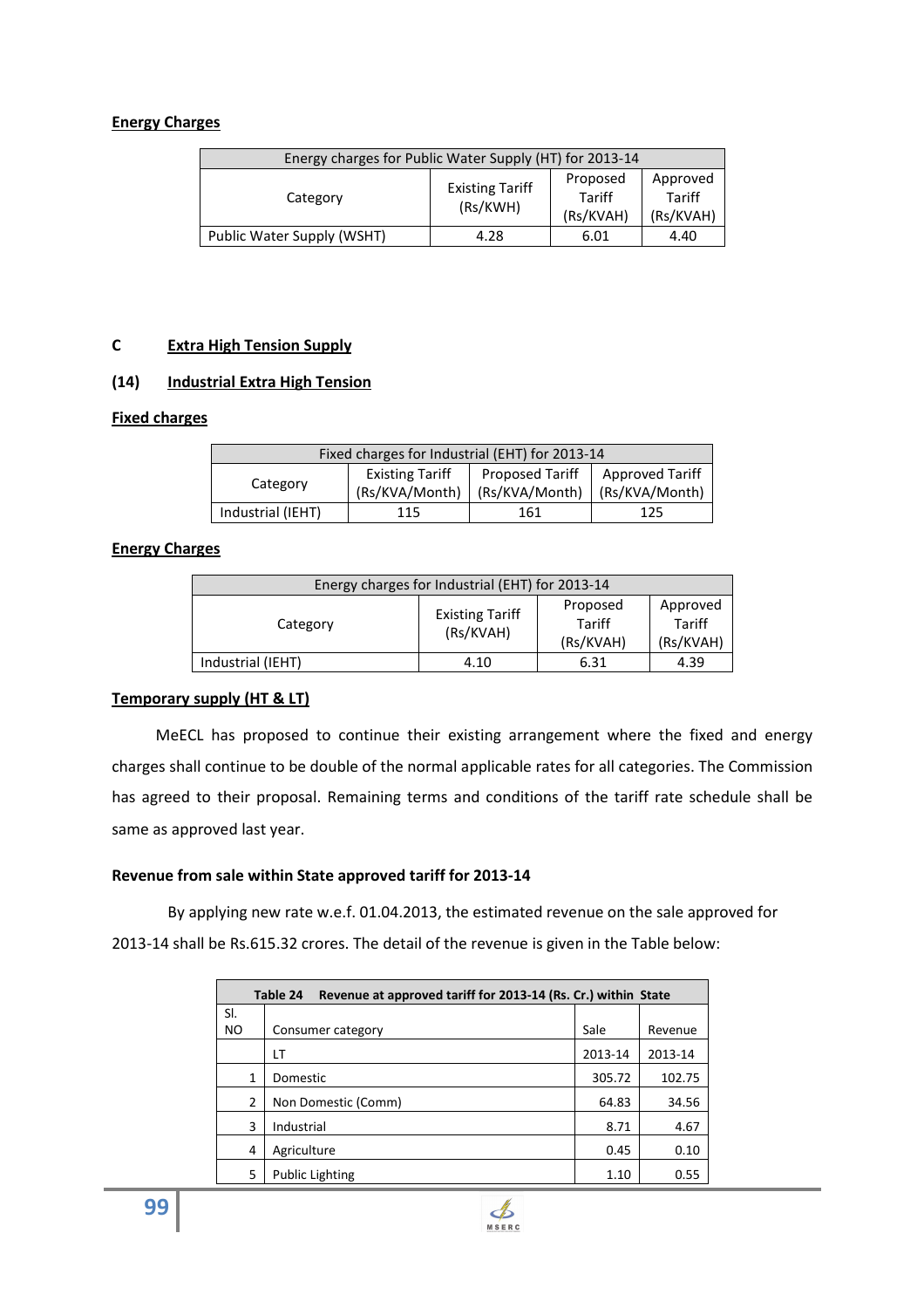| 6  | <b>Water Supply</b>                                                   | 8.09    | 4.34   |
|----|-----------------------------------------------------------------------|---------|--------|
| 7  | General purpose                                                       | 16.99   | 8.99   |
| 8  | Kutir Jyoti                                                           | 17.17   | 2.52   |
| 9  | Crematorium                                                           | 0.26    | 0.87   |
| 10 | MeECL offices and employees                                           | 40.17   | 13.66  |
|    | <b>Total Revenue from LT</b>                                          | 463.49  | 173.01 |
|    | HТ                                                                    |         |        |
| 11 | Domestic                                                              | 22.14   | 11.69  |
| 12 | Water supply                                                          | 35.15   | 17.29  |
| 13 | General purpose including buk supply                                  | 70.63   | 35.88  |
| 14 | Commercial                                                            | 39.12   | 19.82  |
| 15 | Industrial                                                            | 350.00  | 185.60 |
|    | Total revenue from HT                                                 | 517.04  | 270.28 |
|    | <b>EHT</b>                                                            | 0.00    |        |
| 16 | Industrial                                                            | 350.00  | 172.02 |
|    |                                                                       |         |        |
|    | Total sale income from all category of consumers<br>within the State. | 1330.53 | 615.32 |

#### **Revenue from sale outside State for 2013-14**

The Commission has allowed in the tariff for 2013-14 for almost full purchase of available energy to the State so that MePDCL shall supply power in the State without any supply regulations and discrimination in any part of the State and meet the requirement of every consumer in full. There is a scope for new connections in general/ industrial/ commercial/tourism/water works/rural electrification/etc and after meeting the State requirement as the first priority, MePDCL shall make arrangement for outside the State sale in a commercial manner and maximise their return on the investment. This will add to the revenue of the state and in turn reduce the ARR to benefit the consumers of the State. The Commission has allowed the proposal of MePDCL to consider revenue for adjustment in the ARR for 2013-14 for sale outside the State at a minimum price of Rs.3.60/unit. However MePDCL shall work out the selling price after accounting for line losses and cost of service for any sale. MePDCL is directed to take prior permission for sale of electricity to anyone on bilateral/Agreement basis. In this way the total revenue from outside sale should not be less than Rs.121.82 crores in 2013-14.

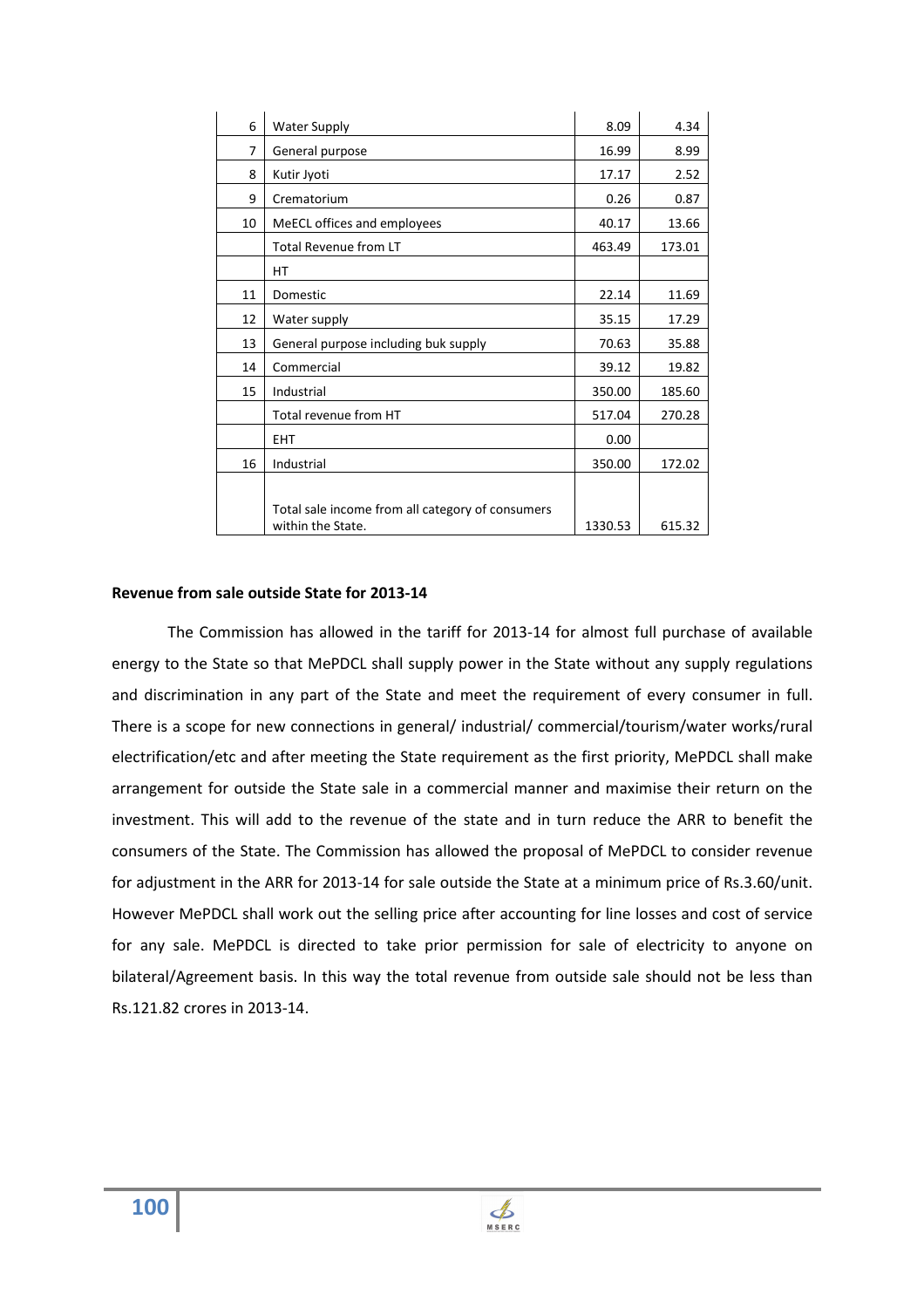| Table 25 Revenue at current tariff for 2013-14 (Rs. Cr. ) outside state |                               |         |         |  |
|-------------------------------------------------------------------------|-------------------------------|---------|---------|--|
| SI.                                                                     |                               |         |         |  |
| NO.                                                                     | Consumer category             | Sale    | Revenue |  |
|                                                                         |                               | 2013-14 | 2013-14 |  |
| 1                                                                       | Assam                         | 20.00   | 8.42    |  |
| $\overline{2}$                                                          | <b>Bilateral &amp; others</b> | 315.00  | 113.4   |  |
|                                                                         | Total sale outside the State  | 335.00  | 121.82  |  |

| 26 Total Revenue at approved tariff for 2013-14 (Rs. Cr.)<br>Table |                                    |         |        |  |  |  |
|--------------------------------------------------------------------|------------------------------------|---------|--------|--|--|--|
| 1                                                                  | Sale within the State (MU)         | 1330.53 | 615.32 |  |  |  |
| 2                                                                  | Sale outside the State (MU)        | 335.0   | 121.82 |  |  |  |
| 3                                                                  | Total allowed sale in 2013-14 (MU) | 1665.53 | 737.14 |  |  |  |
|                                                                    | Additional sale for improving 1.5% |         |        |  |  |  |
| 4                                                                  | commercial losses (MU)             | 34      |        |  |  |  |
| 5                                                                  | Total sale/revenue in 2013-14      | 1700    | 745.14 |  |  |  |

The total revenue in 2013-14 on the projected sale and approved tariff shall be Rs.745 crores including efficiency improvement. This income will be meeting the annual revenue requirement of MePDCL in full and there is no left out gap in revenue and cost in 2013-14. However the Commission shall consider deficit/surplus of FY 2013-14 at the time truing up exercise.

# **Cross subsidy**

National Tariff Policy prescribes the following:

*"5.5.1 There is an urgent need for ensuring recovery of cost of service from consumers to make the power sector sustainable.* 

*5.5.2 A minimum level of support may be required to make the electricity affordable for consumers of very poor category. Consumers below poverty line who consume below a specified level, say 30 units per month, may*  receive special support in terms of tariff which are cross-subsidized. Tariffs for such designated group of *consumers will be at least 50 % of the average (overall) cost of supply. This provision will be further reexamined after five years.* 

*5.5.3 Over the last few decades cross-subsidies have increased to unsustainable levels. Cross-subsidies hide inefficiencies and losses in operations. There is urgent need to correct this imbalance without giving tariff shock to consumers. The existing cross-subsidies for other categories of consumers would need to be reduced progressively and gradually."* 

The Commission has worked out the cross subsidy in both the years on the basis of average

realisation per unit from the approved tariff in 2013-14 and previous tariff in 2012-13. The same is

given below. The Commission has tried to make a balance between the provisions of the regulations

and consumers interest.

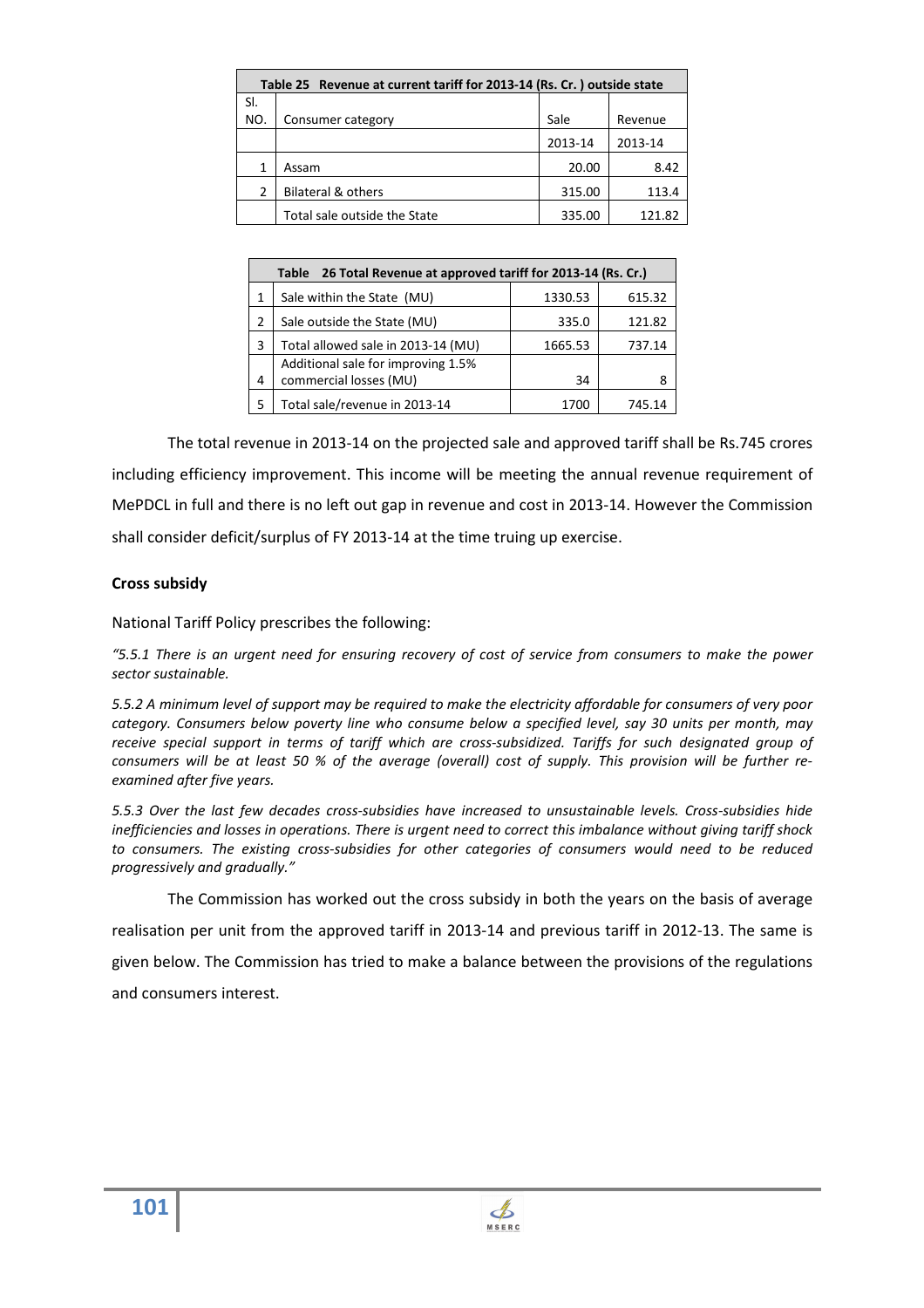| SI. NO | Table-27 CROSS SUBSIDY                              | 2012-13 | 2013-14 |
|--------|-----------------------------------------------------|---------|---------|
| 1      | Domestic (Subsidised)                               | 28.0%   | 27.4%   |
| 2      | Non Domestic (Commercial)(Subsidising)              | 15.0%   | 15.0%   |
| 4      | Agriculture(Subsidised)                             | 58.0%   | 54.3%   |
| 5      | Public Lighting (Subsidising)                       | 9%      | 7.0%    |
| 6      | Water Supply(Subsidising)                           | 17.0%   | 16.1%   |
| 7      | General purpose(Subsidising)                        | 15.0%   | 14.4%   |
| 8      | Kutir Jyoti(Subsidised)                             | 69.0%   | 68.3%   |
|        | LT CATEGORY CROSS SUBSIDY LEVEL                     | 19.8%   | 19.3%   |
| 11     | Domestic (Subsidising)                              | 15.0%   | 14.1%   |
| 12     | Water supply(Subsidising)                           | 11.0%   | 6.3%    |
| 13     | General purpose including bulk supply (Subsidising) | 12.0%   | 9.8%    |
| 15     | Industrial(Subsidising)                             | 14.9%   | 14.6%   |
|        | HT CATEGORY CROSS SUBSIDY LEVEL                     | 13.2%   | 13.0%   |
|        |                                                     |         |         |
| 16     | <b>EHT Industrial (Subsidising)</b>                 | 6.5%    | 6.4%    |

The Commission while determining the tariff has taken due care to examine the data of the licensee, pre audited results and actual expenses and revenues in current year and has tried to make a balance between the interest of each stakeholder including consumers in the State. This year the Commission, on the basis of information on the availability of energy in the State, has tried to meet the demand of the State in full.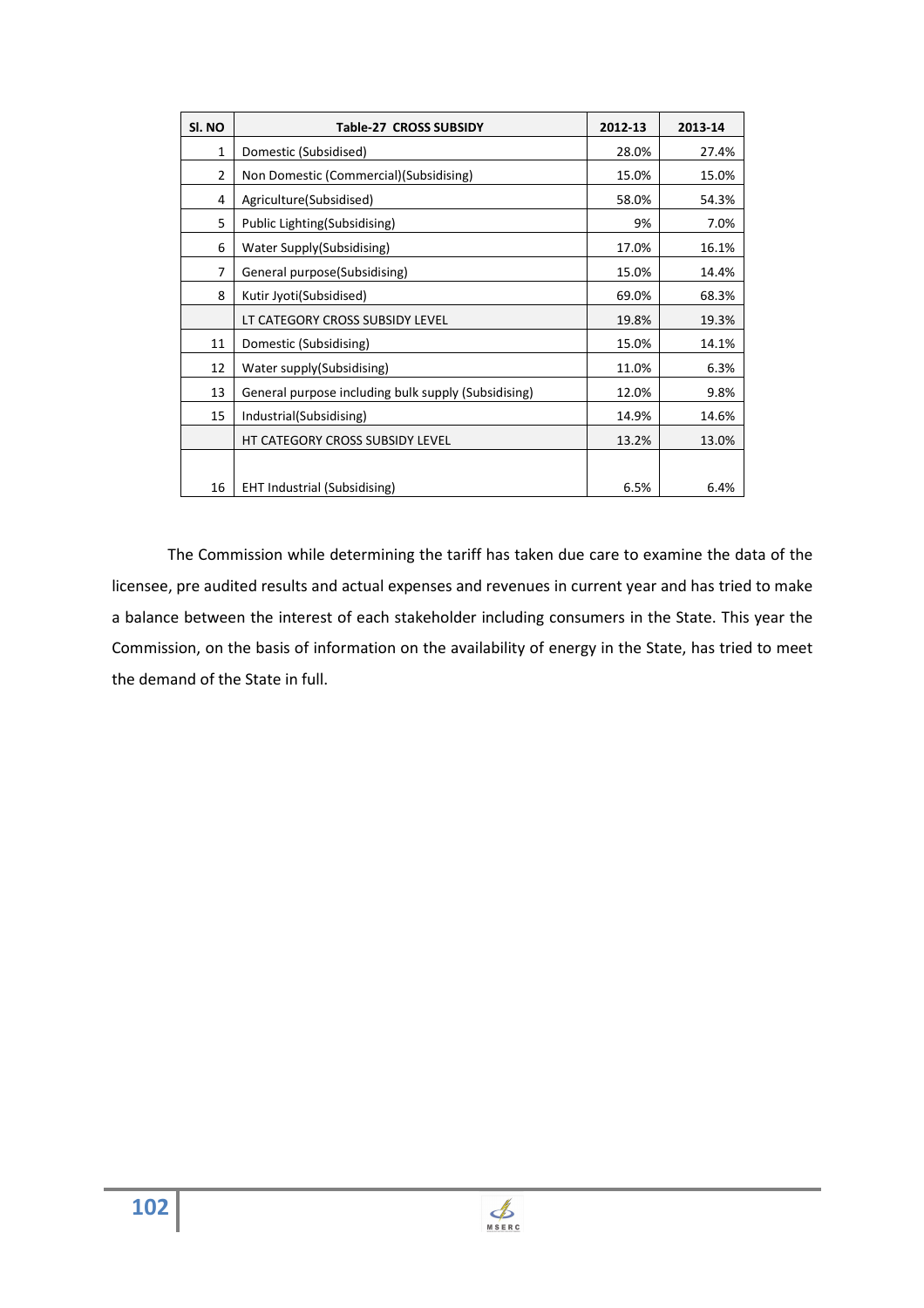#### **CHAPTER-7**

## **PERFORMANCE REVIEW**

The economic activities in a State depend on its Power sector. The purpose of the power sector Reforms is to make all power utilities commercial viable and self financed. For any commercial undertaking, it is sheer business sense that an enterprise has to generate the resources it requires for delivering services to its clients and customers at a reasonable price. In particular, the distribution licensees have also a social responsibility to help to promote development of the State by improving their performance for optimum supply of power, by toning up efficiency and plugging loopholes in the system they administer. In the State of Meghalaya, the performance of the MeECL in this respect leaves much scope for improvement and consequently for enhancement of revenue.

Apart from examining the ARR and determining the yearly tariffs, the Commission is also mandated to see whether the performance of the licensee is at optimum level and is at par with national standards? To meet out this objective the Commission issue directives under the power given to it by Electricity Act, 2003. In case of non compliance of directives there are penal provisions given in the Act. The Commission has already issued number of directives to the licensee in its previous tariff order. The Commission tried to get compliance and status reports from the licensee from time to time. In this chapter, the Commission shall discuss the status of the compliance and extent of improvement made if any.

#### **AT&C losses**

One of the causes of the fall of revenue in the distribution sector is the AT & C losses which it has been suffering over the years. In 2006-07, the T&D losses was 36.84%,in 2007-08, the loss was 33.34% percent; in 2008-09 it was 31.36%, in 2009-10 loss was 33.95% and in 2010-11 it was 32.53 percent. While T&D losses do occur, the desired standard in the country is that the loss should not be beyond 15 percent as per guidelines issued by the Ministry of Power.

In the Tariff Order issued on 20.1.2012, this Commission had directed the licensee that the commercial loss in 2011-12 is reduced by 3 percent and in 2012-13 by 1.5 percent. While MeECL itself in its loss-reduction trajectory has assured to reduce their losses, the ARR for 2013-14 shows that the loss is still around 30%. The unhappy position as such calls for more stringent and concrete steps the Corporation has to take in order to reach the desired level as otherwise the assurance becomes only a kind of paper submission. The main areas where commercial losses often occur are

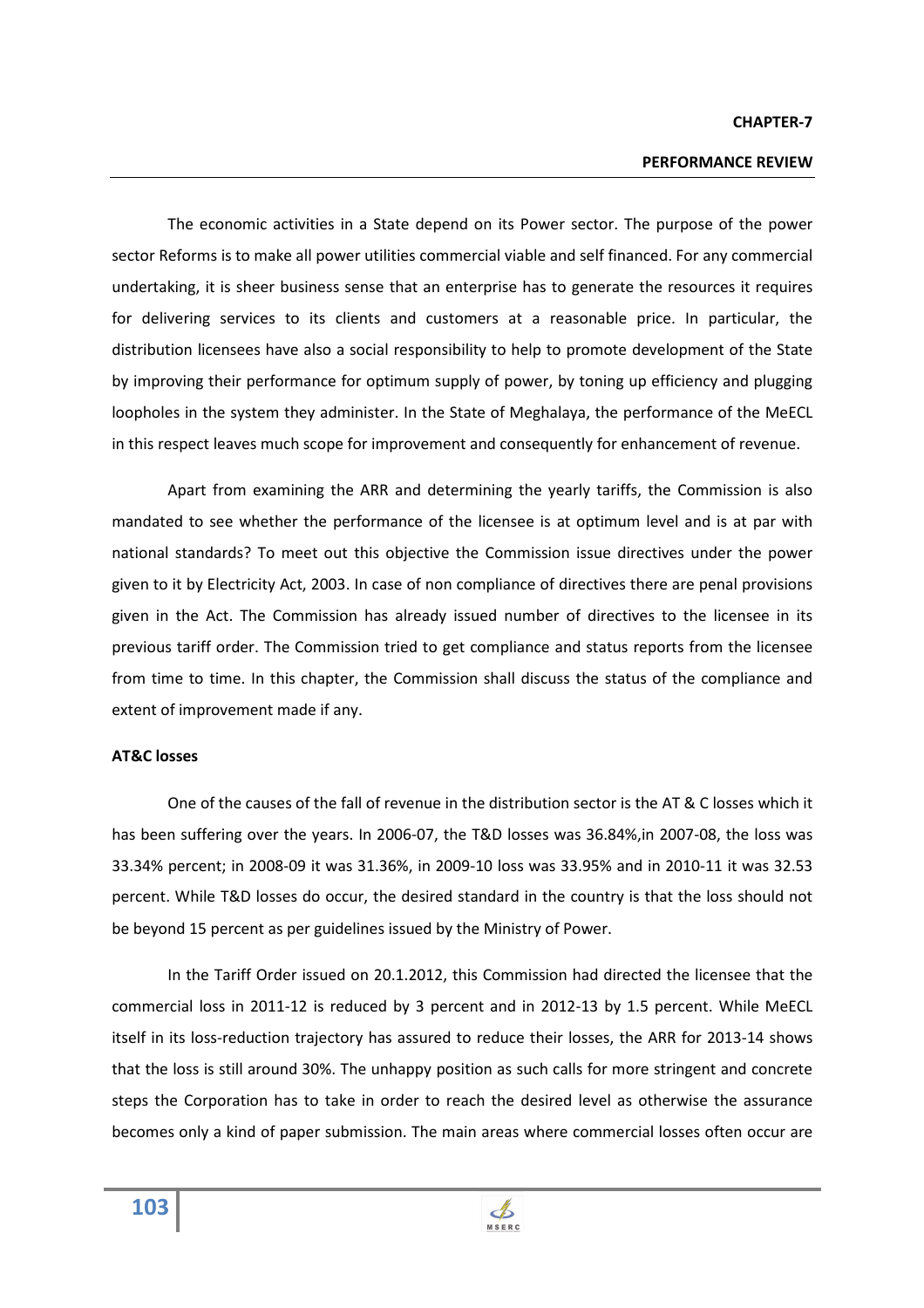in metering, billing and collection system. In the last tariff order, after analysing the commercial losses, the Commission has noticed-

- (a) That there is a large number of meters which are not read;
- (b) That in about 12 percent of the 2.71 Lakh consumers, their meters are defective and not replaced;
- (c) That in about 53204 cases, bills are not raised on the basis of meter readings; and
- (d) That in about 569 cases of consumers, arrears amounting to Rs. 1.00 Lakh each have not been recovered.

For reducing the commercial loss, the Commission in its Tariff (D) Order dated 20.1.2012 has issued directives-

- (a) That the 33,134 defective meters be immediately replaced in a time bound manner and a compliance report submitted within six months;
- (b) That with regard to unmetered supply remedial steps should be taken so that a minimum improvement of 3% is achieved within a year.
- (c) That meter reading should be compulsorily enforced in every consumption, domestic or otherwise and to submit a monthly report for all the six circles in the State where bills are still not raised according to meter reading; and
- (d) That there should not be any repeated lapse in meter reading in more than two billing cycles.

## **Status of unmetered consumers/ Replacement of defective meters**

 The Commission has issued direction in its last tariff order to provide meters to 33,134 unmetered consumers by end of 2012-13 in a time bound manner and there should be at least 3% improvement in replacement of defective meters in the State. MePDCL replied that notice inviting tenders has been done and price bids have been opened. MePDCL expects that the meters shall be made available by May 2013 and it will take some time to install the new meters. MePDCL has also informed that defective meters of the consumers are being replaced regularly that are procured by consumers.

Accordingly, the Commission directs the licensee to start sending monthly report on status of compliance to the above directive and send details of defective meters circle wise, unmetered consumers, and progress made to replace the defective meter and meter un-metered consumers. This direction should start from 1.6.2013 and report should be sent by concerned circle head.

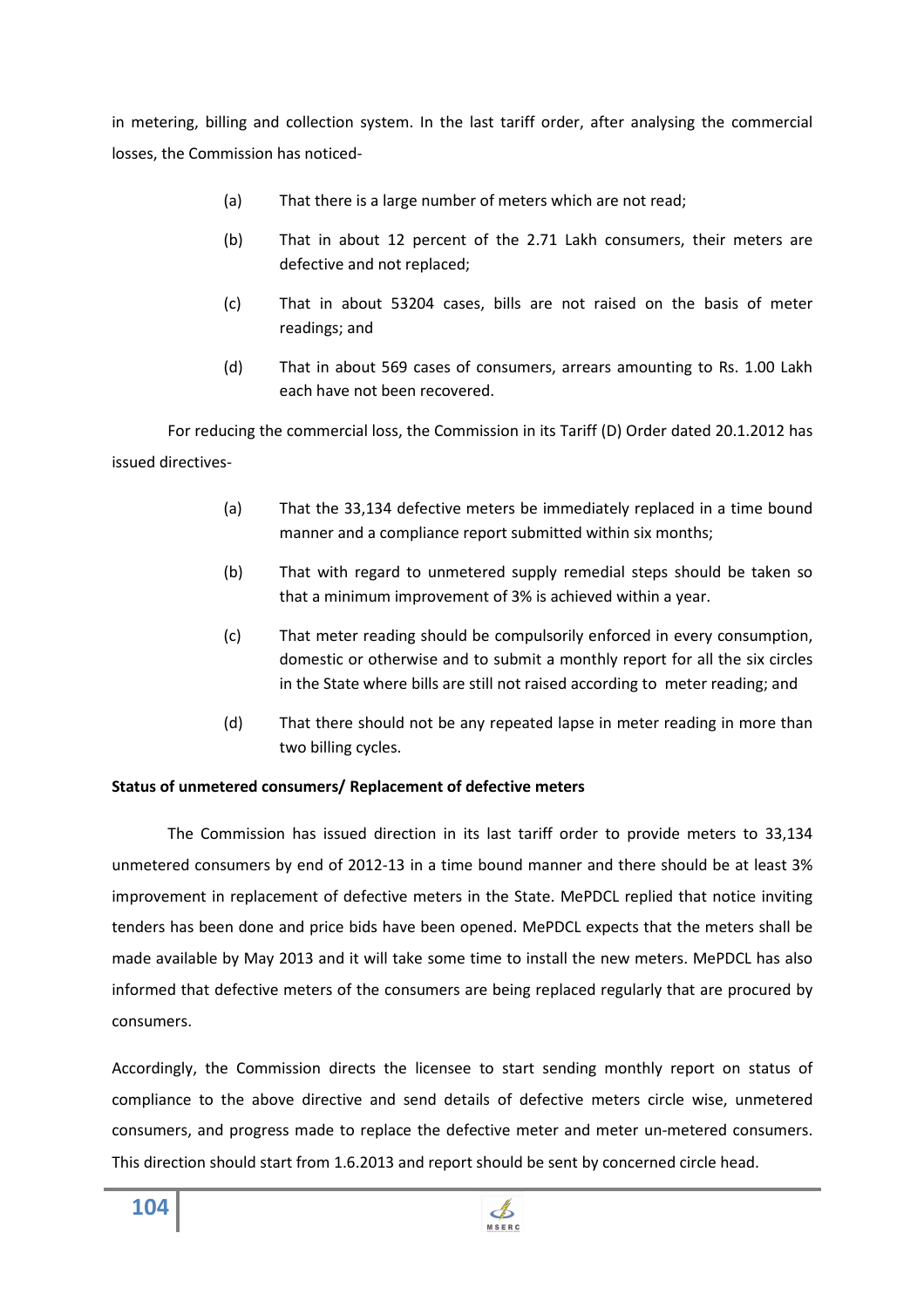#### **Status of computer base billing and online payment**

 The Commission directed the MePDCL to introduce computerised data base of consumers so that consumer can deposit their bills at any collection centre. It was informed by MePGCL that billing of all consumers in Shillong is computerised. However, the online payment facility shall be made operational after the completion of the R-APDRP part A project. With this project nine towns of the State namely, Shillong, Tura, Nongstoin, Jowai, Mairang, Cherra, Resubelpara, Williamnagar and Nongpoh shall be considered. According a time bound action plan should be sent bt Director Distribution by 1.6.2013.

#### **Facilities at Collection Centre**

 The Commission directed MeECL to provide basic minimum facilities at all collection centres in the State by 31.03.2012. MePGCL has informed that basic minimum facilities like drinking water, etc has been provided in Shillong. However, the infrastructure is being arranged in other collection centres as well.

#### **Energy Audit**

 The Commission has issued direction to MePDCL to start energy audit in each distribution substation of 33 KV by recording meter reading at all incoming and outgoing feeders. The licensee has to ensure that each meter shall be read at the end of the month and it should be reconciled with the billing data book so as to find out losses on each feeder. It was also suggested by the Commission that every meter reader should be made responsible for energy accounting and there should be a system of setting targets for each substation for reduction of T & D losses.

 In view of this the Commission has required MePDCL to give the status of energy meters at 11KV and 33 KV incoming and outgoing feeder at all 33 KV substations. MePDCL submitted the information on the status of energy meters at 11 KV & 33 KV feeders. MePDCL informed that out of total 354 numbers 33/11 KV feeders at 33 KV substations more than 100 feeders have damaged metering equipment (CT/PT) and 75 feeders have no meters. MePDCL has provided details of all feeders and meters. It is very strange that 50% feeders have either damaged metering or no metering. In this case it is not possible to conduct energy audit in the area of MePDCL and it will be very difficult to identify the feeders where losses are high. The Commission have also raised this issue in number of meetings with MePDCL. It is being informed that for replacement of meters adequate funding is required. The Commission directs the management to look into this matter and take action on priority to start energy audit in at least those areas where consumption and revenue

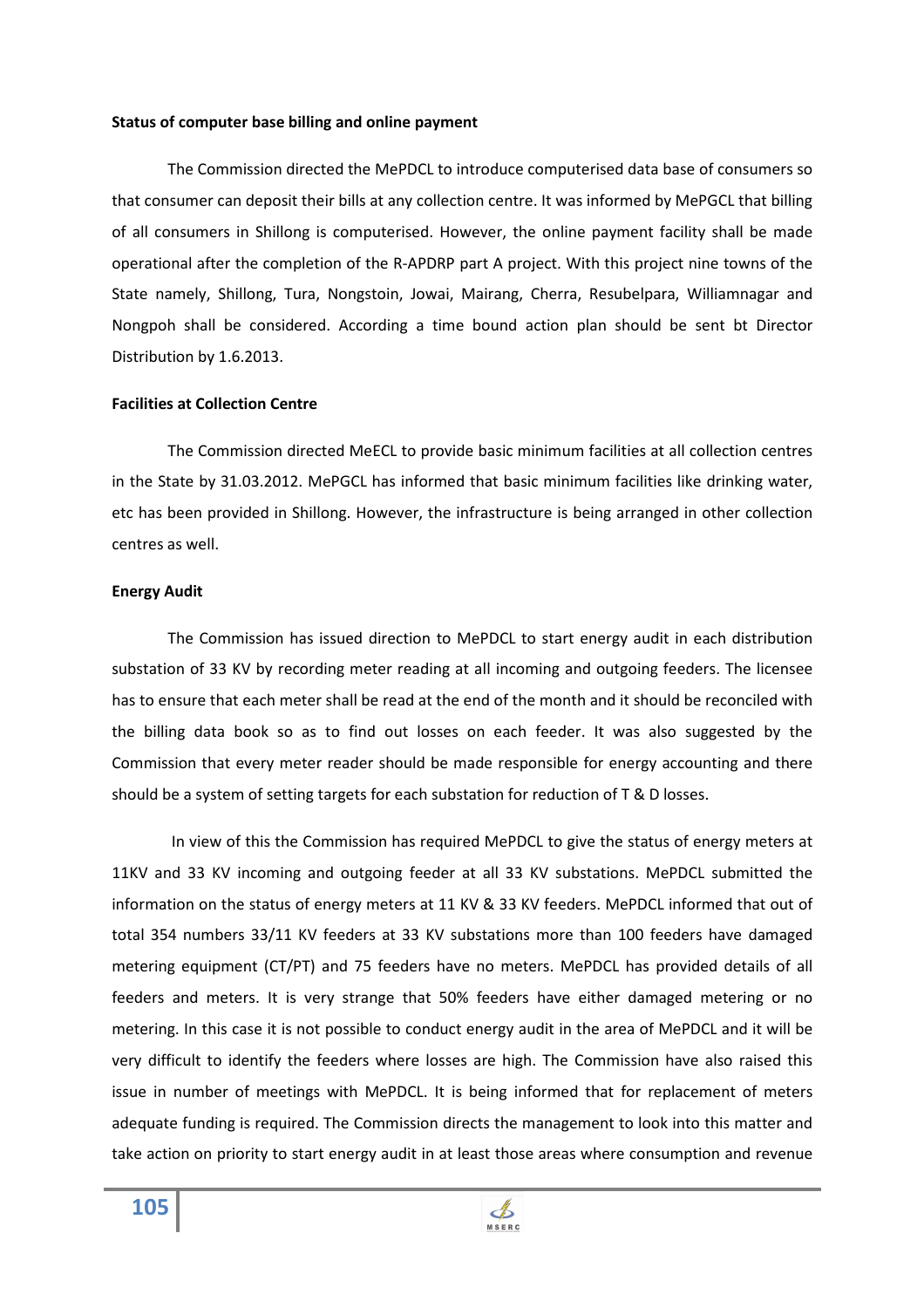are highest. The action plan should be submitted to the Commission by  $30<sup>th</sup>$  June 2013 by Director Distribution.

## **Reduction in T & D losses**

In the last tariff order the Commission has given a trajectory for reduction of T & D losses and improvement in metering and billing for next four years. The trajectories as set are given below:

| Year                       | 2012-13 | 2013-14 | 2014-15 | 2015-16 |
|----------------------------|---------|---------|---------|---------|
| <b>Distribution Losses</b> | 26.87%  | 25%     | 24%     | 23%     |
| <b>Commercial Losses</b>   | 1.5%    | 1.5%    | 1.5%    | 1.5%    |
| Overall losses             | 25.37%  | 23.5%   | 21%     | 20%     |
| Collection efficiency      | 98%     | 98.5%   | 99%     | 99.5%   |
| AT&C Losses                | 26.86%  | 24.64%  | 21.79%  | 20.4%   |

Against the above targets, the actual position of losses in the year 2012-13 is given below:

| Year                       | 2012-13 (Target) | 2012-13 (Actual)* |
|----------------------------|------------------|-------------------|
| <b>Distribution Losses</b> | 26.87%           | 28.72%            |
| Collection efficiency      | 98%              | 89.64%            |
| AT&C Losses                | 26.86%           | 38.78%            |
| *(April – June 2012)       |                  |                   |

The above data shows that there is no sign of improvement with regard to efficiency improvement in AT & C losses. In the last tariff order the Commission has given necessary steps to be taken for regulating the losses in each circle. The circle wise report shows that no serious effort has been taken by the corporation to reduce their losses and improve their revenue for the state. The commission constantly monitors the performance of each circle, on the basis of quarterly information submitted by the licensee to the Commission. On the basis of such information the Commission has earmarked three circles that give about 84% revenue of the state. These are Western Circle (37%), Shillong Circle (27%) and Eastern Circle (20%). West Garo and East Garo circles are contributing only 7% revenue of the state. In the table given below the circle wise position of revenue share is projected.

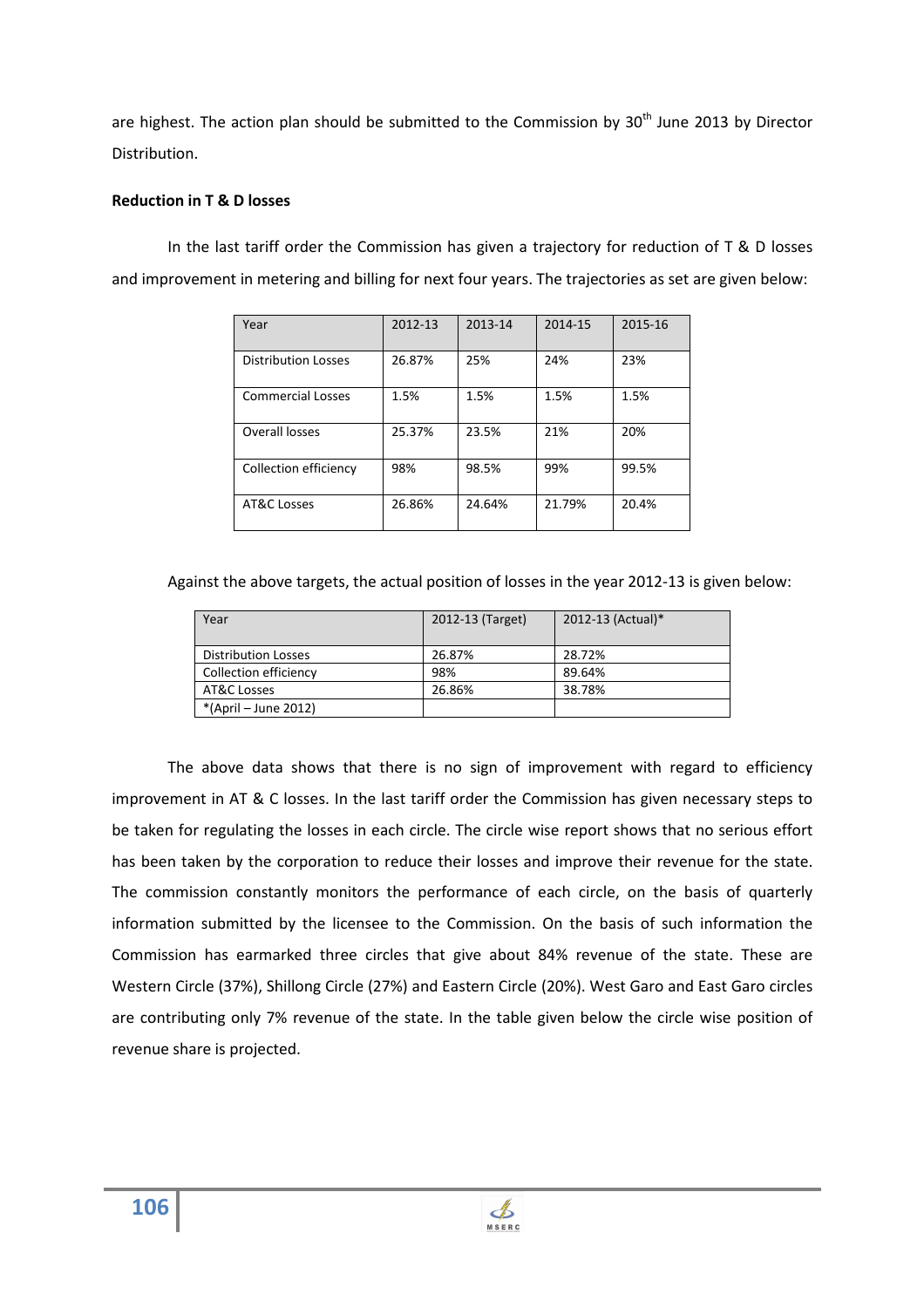| Table 28: KEY REVENUE AREAS* |                        |                    |                |                      |                       |  |
|------------------------------|------------------------|--------------------|----------------|----------------------|-----------------------|--|
| Circle                       | <b>Energy Received</b> | <b>Energy Sold</b> | Revenue Billed | Revenue<br>Collected | % of total<br>revenue |  |
| *April-Jun'12                | MU.                    |                    | Rs. Cr.        |                      |                       |  |
| West Garo                    | 21.48                  | 11.85              | 4.7            | 2.95                 | 5%                    |  |
| East Garo                    | 17.33                  | 6.88               | 2.3            | 1.53                 | 2%                    |  |
| Western                      | 99.92                  | 77.02              | 33.81          | 34.56                | 37%                   |  |
| Eastern                      | 54.51                  | 47.47              | 18.67          | 15.44                | 20%                   |  |
| Central                      | 29.68                  | 22.45              | 8.32           | 6.82                 | 9%                    |  |
| Shillong                     | 72.84                  | 61.58              | 24.7           | 21.62                | 27%                   |  |
| Total                        | 295.76                 | 227.25             | 92.5           | 82.92                | 100%                  |  |

Accordingly, MeECL should focus on those circles which give maximum revenue to the state and therefore losses in these areas must be checked and controlled so as to get good revenue for the state. The Commission has already informed the licensee to work out a monthly review plan for all the circles on the basis of revenue collected from each circle. The Commission has already them the average through rate from each circle so as to monitor the performance of the circles on actual collection per unit sold. The Table given below shows the performance of each circle during April to June 2012 on the basis of energy received, energy billed, revenue collected and AT & C losses.

| Table 29- Performance of MeECL (circle wise) 2012-13 |               |                            |                                    |                    |  |
|------------------------------------------------------|---------------|----------------------------|------------------------------------|--------------------|--|
| Circle                                               | <b>Months</b> | <b>T&amp;D</b><br>loss (%) | Collection<br>efficiency<br>$(\%)$ | AT & C<br>loss (%) |  |
| <b>West Garo</b>                                     |               |                            |                                    |                    |  |
|                                                      | April         | 48.6                       | 60.32                              | 68.97              |  |
|                                                      | May           | 46.8                       | 39.3                               | 79.1               |  |
|                                                      | June          | 38.03                      | 90.02                              | 44.21              |  |
|                                                      | Total         | 44.8                       | 62.87                              | 65.29              |  |
| East Garo                                            |               |                            |                                    |                    |  |
|                                                      | April         | 56.7                       | 50.35                              | 78.2               |  |
|                                                      | May           | 60.48                      | 72.4                               | 71.39              |  |
|                                                      | June          | 63.32                      | 78.33                              | 71.27              |  |
|                                                      | Total         | 60.28                      | 66.54                              | 73.57              |  |
| Western                                              |               |                            |                                    |                    |  |
|                                                      | April         | 19.53                      | 83.37                              | 32.91              |  |
|                                                      | May           | 10.06                      | 107.7                              | 31.34              |  |
|                                                      | June          | 35.18                      | 114.32                             | 25.89              |  |
|                                                      | Total         | 22.92                      | 102.2                              | 21.21              |  |
| Eastern                                              |               |                            |                                    |                    |  |
|                                                      | April         | <b>NA</b>                  | 58.25                              | 35.04              |  |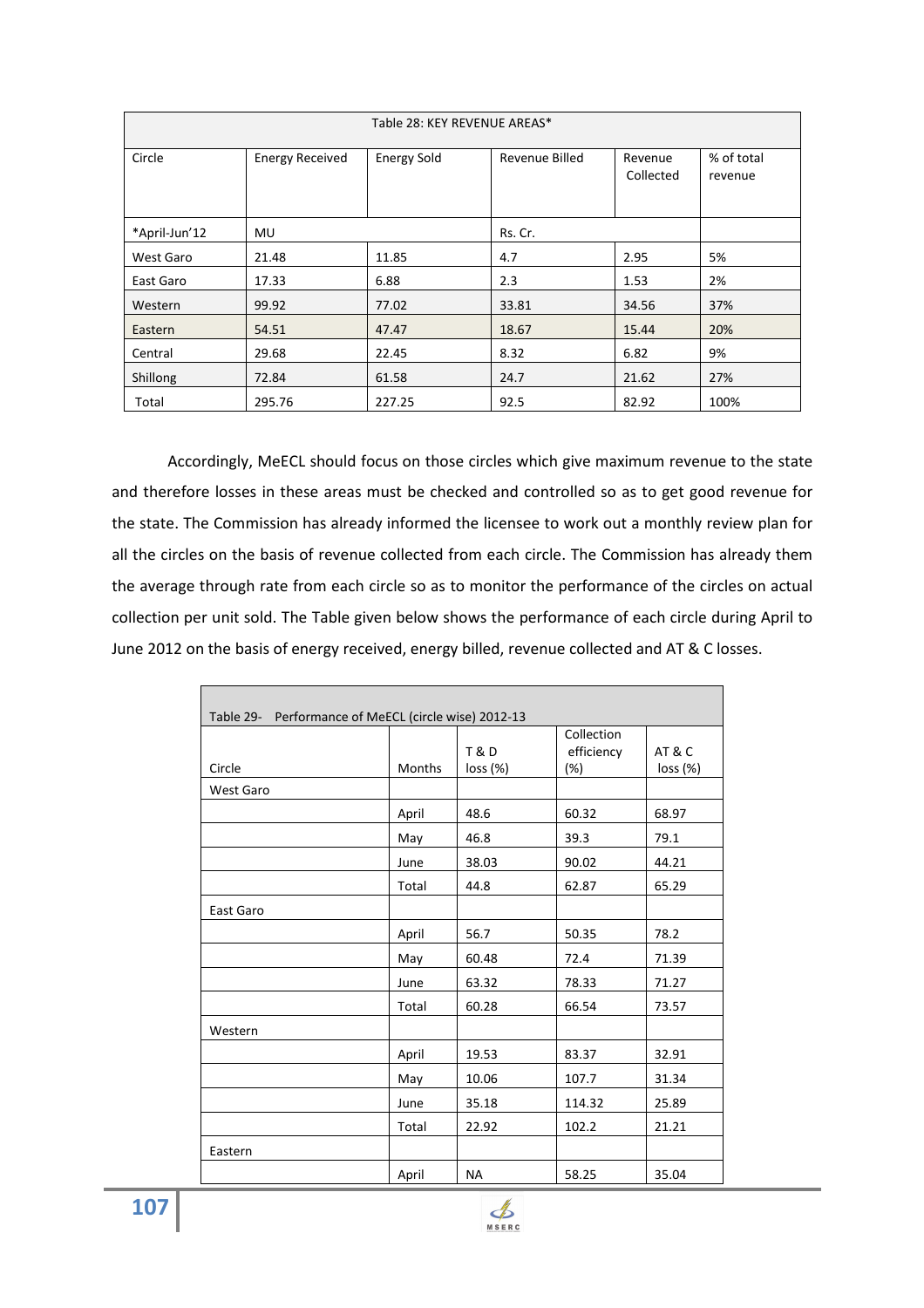|          | May   | 24.7  | 59.96  | 54.84 |
|----------|-------|-------|--------|-------|
|          | June  | 20.44 | 135.01 | NA    |
|          | Total | 12.93 | 82.7   | 27.98 |
| Central  |       |       |        |       |
|          | April | 24.88 | 80.28  | 39.68 |
|          | May   | 24.57 | 86.61  | 34.65 |
|          | June  | 23.65 | 79.15  | 39.57 |
|          | Total | 24.36 | 81.91  | 38.03 |
| Shillong | April | 88.61 | 84.88  | 24.78 |
|          | May   | 89.23 | 82.05  | 26.79 |
|          | June  | 76.09 | 96.31  | 26.71 |
|          | Total | 84.53 | 87.54  | 26.03 |

Similarly, the Commission in its last tariff order mentioned that for reduction of technical losses there is need to invest in the network which requires capital investment. But for improvement in commercial losses, the licensee has to put effort for improvement in meter reading, billing and facilitate in payments. This will improve their commercial losses and give better revenue. In order to assess the status of metering in the state the Commission has sought information from the licensee and it was informed that there are only 45000 consumers are still without meters. The licensee has given an action plan for 2011-12 & 2012-13 to meter these consumers in a phase manner. Accordingly, the Commission has set the following targets for improvement in metering, meter reading and replacement of defective meters as per CEA requirements. The targets are given in the Table below:

| Year                                                                                                                        | 2012-13                                                                  | 2013-14 | 2014-15 | 2015-16 |
|-----------------------------------------------------------------------------------------------------------------------------|--------------------------------------------------------------------------|---------|---------|---------|
| Metering                                                                                                                    | MeECL is directed to adhere to<br>their commitment as per above<br>table |         | 99%     | 100%    |
| %<br>Minimum<br>by<br>Improvement<br>every year in meters not read.                                                         | 5%                                                                       | 5%      | 5%      | 5%      |
| <b>Minimum</b><br>Improvement<br>in.<br>replacement of defective meters<br>by electronic meters as per CEA<br>requirements. | 3%                                                                       | 3%      | 3%      | 3%      |

The Commission regularly conducts meeting with the Directors and other officers of utility to have an idea of revenue and other important parameters of the distribution system. In one of the meeting held on 13.08.2012 the Commission has reviewed the progress made by MeECL in implementing directives of the Commission. This meeting was attended by Director Distribution

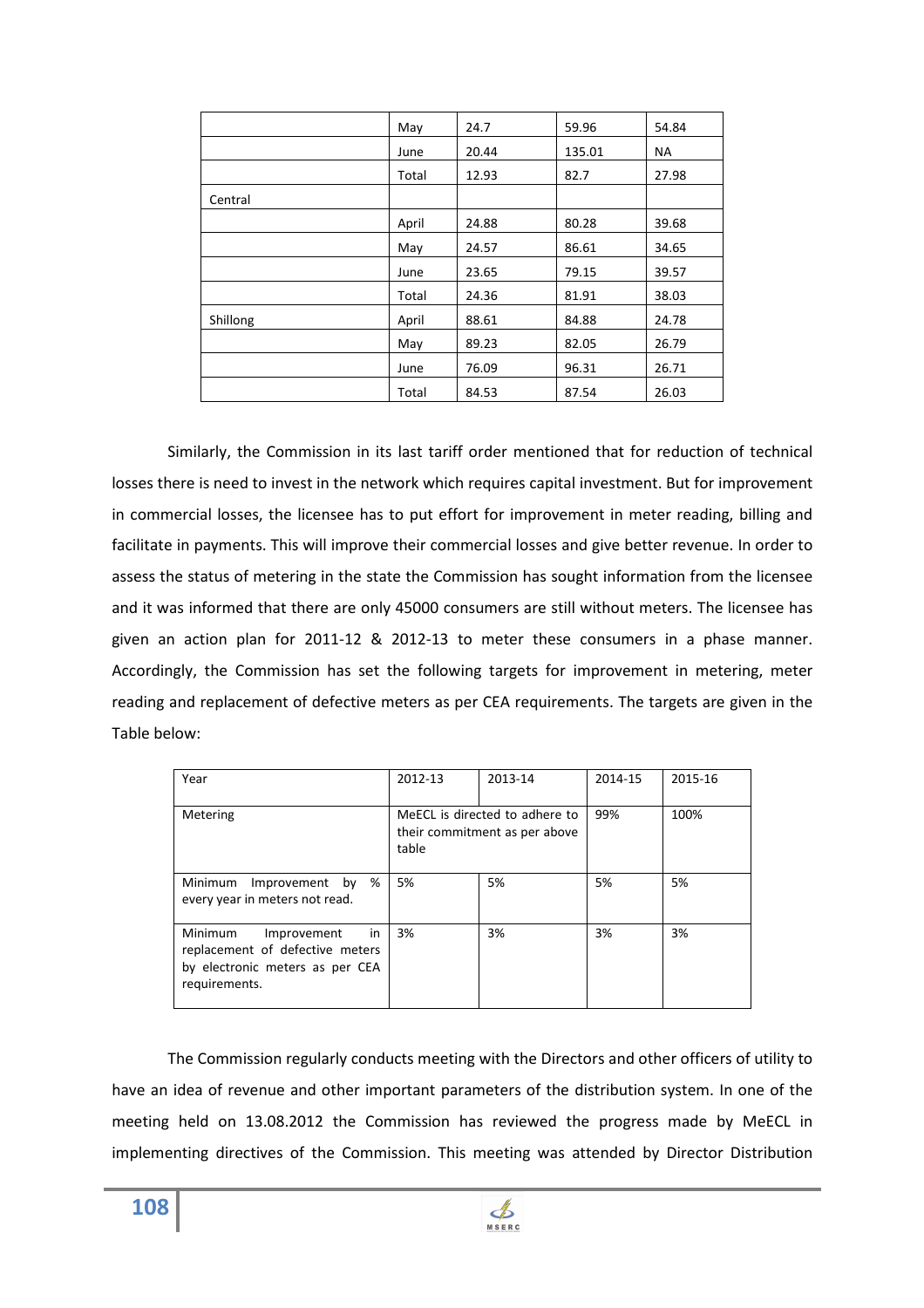along with circles head of MeECL. In order to know the revenue of each circle against the approved average tariff, the Commission has computed through rate (revenue billed upon energy sold) through rate for each circle. In the meeting the Commission has suggested MeECL to start energy audit in each distribution circle by recording meter reading at all incoming and outgoing feeders at 33 KV concerned substations and reconciled the energy records with the actual billed energy in that area. The Commission found that from the average through rate (Rs.4.27) there is variation in through rates of each circles. The Commission has issued direction to the MeECL to take the following steps immediately:

- MeECL shall print the energy consumption of both electricity meters installed at substations and at consumer premises in their monthly electricity bills. This work should be immediately started and compliance should be immediately reported to the Commission.
- MeECL shall put energy meters on LT side of all distribution transformers having load above 250 KVA and supplying energy to major marketing complexes. In Shillong such as Police Bazar, etc and start energy audit from 1st September 2012 for three months. MeECL should provide result of energy losses on each transformer to the Commission by 1st week of October.
- MeECL should intimate the Commission the average rate of each circle on the basis of their sales mix and approve tariff.

To the above directive the Commission had received the reply on 29th November, 2012 on the status of progress made by MeECL. It was informed that MeECL has started printing readings of energy meters installed in the premises and in the substations on the electricity bill of HT & EHT consumers. MeECL has also taken action by installing energy meters on LT side of distribution transformers supplying energy to important marketing complexes in Shillong to record energy losses. However, they requested time from the Commission to send a report on energy audit for these transformers.

MeECL has also submitted the through rates of each circle which varies from Rs.3.97 (West Garo), Rs.3.32 (East Garo), Rs.4.39 (Western Circle), Rs.3.94 (Eastern Circle), Rs.3.71 (Central Circle) and Rs.4.01 (Shillong circle). It shows that the maximum revenue is coming from Western circle with large number of subsidising consumers.

In one of the information, MeECL has submitted that western circle of Meghalaya is contributing large portion of revenue to the state. It has three circles, namely Byrnihat, Umiam and

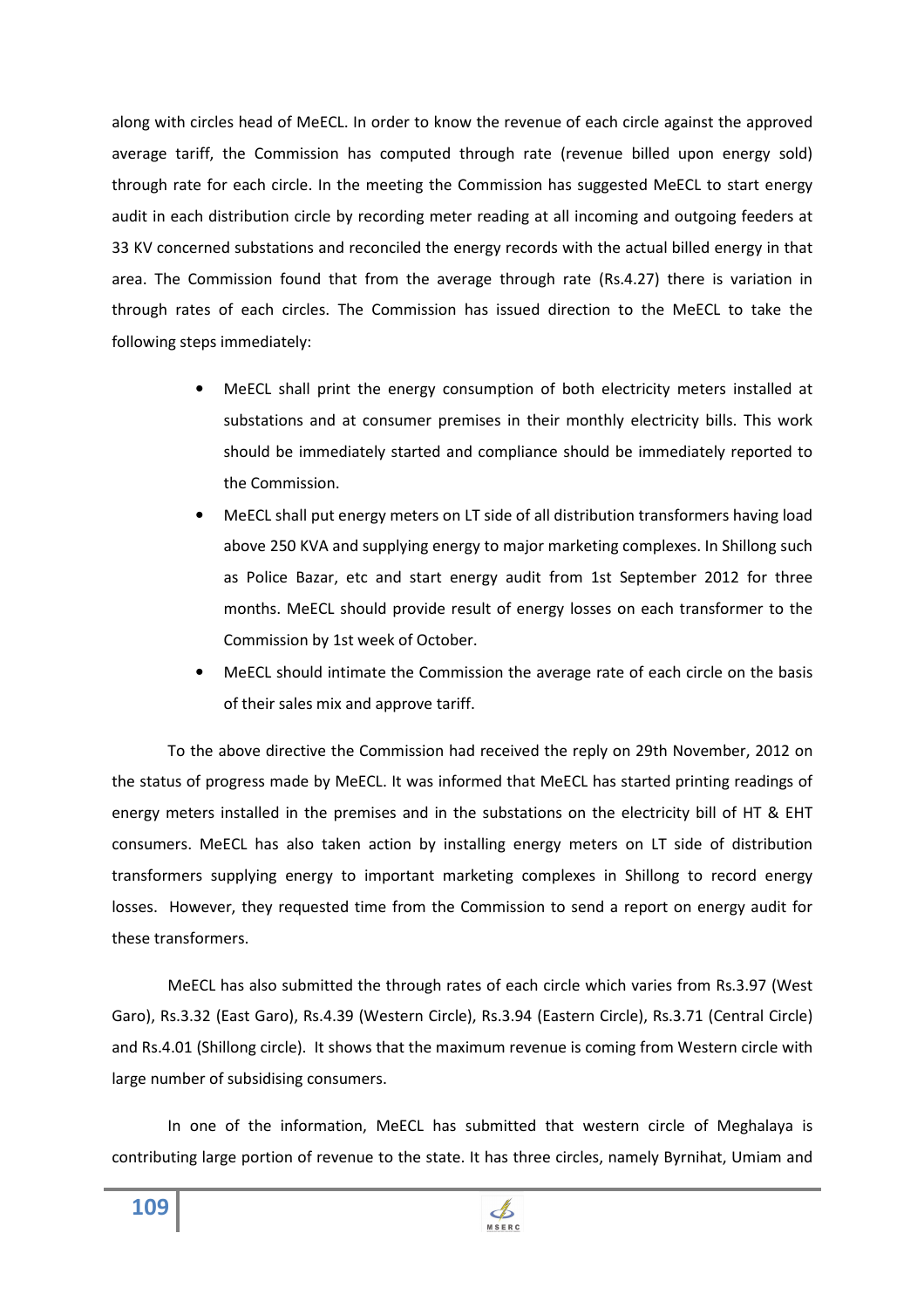Nongpoh. In Byrnihat area, there are 82 consumers of HT & EHT category. There contracted load is varying from 100 KW to 17 MVA which contributes 60 % revenue of the state. It was also informed to the Commission that most of them are on 33 & 11 KV feeders with meters having features of KVAH and TOD recording. It is suggested to the MeECL that all important consumer having load above 100 KW should be provided with remote metering and there data should be compiled electronically. A key consumer cell should also be dedicated to monitor and analyse the energy pattern of such consumers. Similarly, in the Western circle there are 39 consumers of HT & EHT category having up to 9 MVA are using energy in bulk. In Nongpoh there are only four consumers connected on 11 KV and consumed electricity in bulk. Similarly, in Shillong circle there are 200 consumers mostly of commercial and non domestic meter which gives 27% revenue of the state. They also have KVH meters recording facility. In order to improve the billing and collection MeECL has to focus on above consumers which are not more than 350 in size.

MeECL in it response dated 24.08.2012 has intimated the Commission that they are taking following action on the directive issued by the Commission in its last tariff order

- To improve commercial losses, MeECL has invited notice for procurement of 50000 meters to replace all defective meters in the state. They have also started intensive disconnection drive against the defaulters in all circles.
- To check pilferages regular inspection is being carried out by different circles and in case of theft of energy, FIR are being lodged. They have also given a statement that circle wise report on theft and investigation. This report shows that in Shillong circle 520 inspections were carried out in between April to June 2012.
- In this inspection they have issued 20 compensation bills amounting Rs.7.8 lacs. Similarly in Western circle 20 inspections were carried out from April to June 2012 and Rs.1.27 lacs were demanded as a compensation bill. East Garo has also done 278 inspections and raised Rs.1.70 lacs compensation bills. However, MeECL is yet to provide the status of similar inspection in other part of the state.
- It was also informed to the Commission that no power regulation was done in the month of July 2012.
- MeECL has shown its inability to carry out the energy audit of 33 KV substations due to the requirement of improvement in the existing metering system. However, they have taken some samples of large consumers for energy audit and have submitted their records to the Commission. The loss analysis records

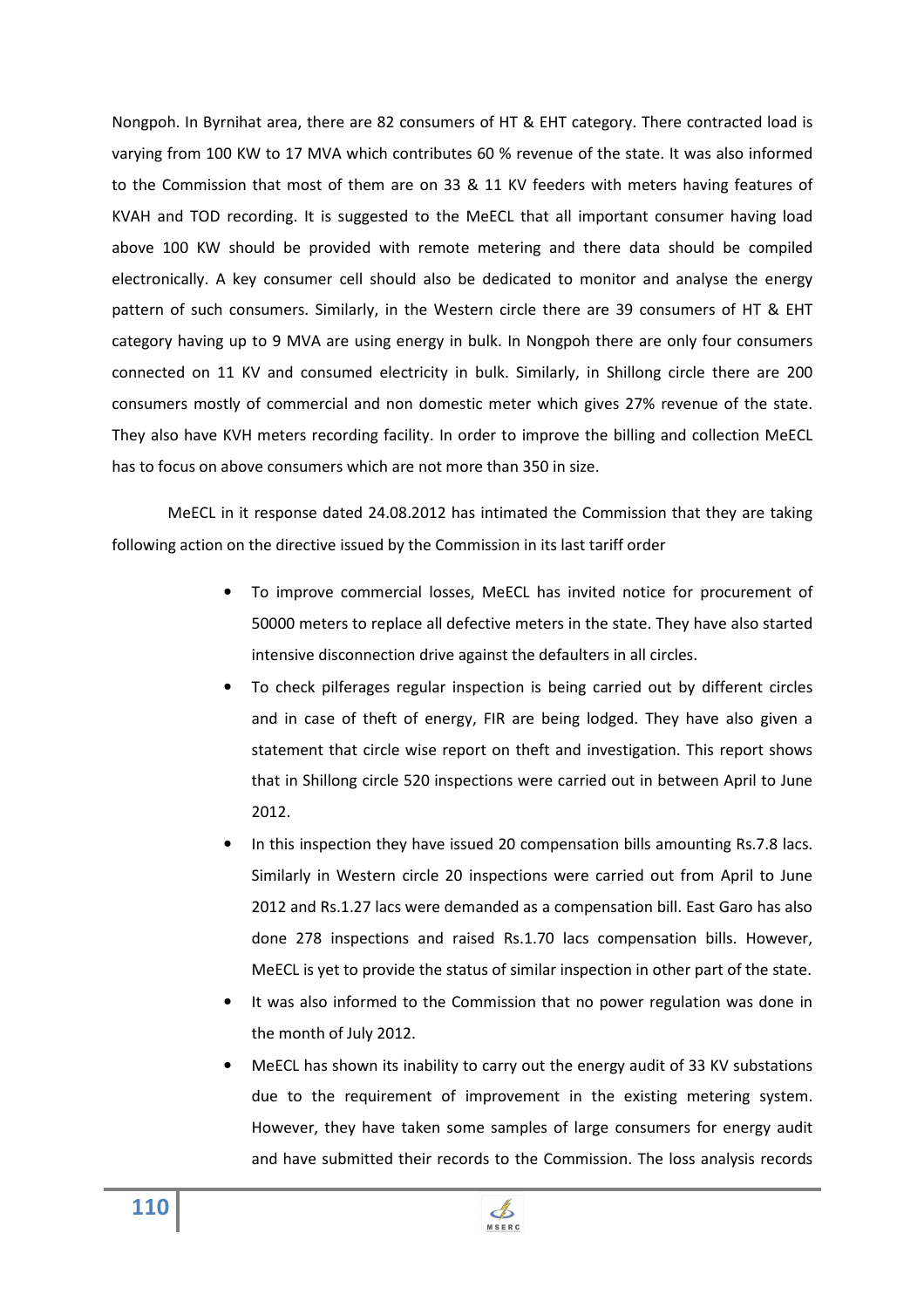for 132 KV consumers fed from Umiam substation at 33 KV shows that there is a loss of 5.8% in the month of July. Similarly, other consumer in Umiam has shown a loss level of 2.4%. The loss report shows variations in the level of losses at different consumers. It varies from 1% to 4%.

The above data do not indicate whether any serious efforts have been made to comply with the directives with respect to control of losses. The Commission, therefore, once again directs MeECL to furnish the quarterly report on the AT&C losses, Defective meters, Revenue billed and collected from each circle within three months from the date of this order.

With regard to transmission and distribution (T&D) losses MeECL has given a general action plan to reduce the losses. The plan includes strengthening and re-engineering of the subtransmission and distribution stations, inspection and detection of theft and pilferage. The expectation of MeECL is that the losses systematically climb down to reach a target of 28.38 percent by 2011-12 (from that of 32.53 % in 2010-11) and of26.87 percent by 2012-13. An analysis of the ARR proposal submitted by the Distribution Corporation, however, does not indicate that the target for reduction in transmission and distribution losses has been achieved. While overnight results may not be possible in view of the technical ramification of electricity supply system, Commission expects that the target of at least 23.5% percent is achievable in 2013-14 if diligent and pains taking efforts are made by the licensee for its own interest and the social obligation it owes to the consumers and the State at large. The Corporation is directed to take the necessary steps to achieve the target and to furnish the road map thereof to the Commission.

In metering and billing, Commission has noticed that while purchase of power has increased, the sale has not shown any corresponding increase. Logically, therefore, there is no need to increase purchase of power which then will result only in revenue loss. The conclusion is obvious. There is a failure in distribution system and the revenue recovery mechanism. The licensee, more than the regulators, should be seriously concerned with such a state of affairs and should take immediate and remedial action to plug the loopholes in the concerned areas. One of such areas is the defect in metering and billing system as pointed earlier apart from other administrative lapses.

The high consumption by the staff and offices is quite high. Licensee shall review and ensure that any supply should be in accordance with the CEA Regulations and through correct energy meters. The Commission directs MePDCL to give a report on the consumption trend read through correct meters of their employees within three months of this order.

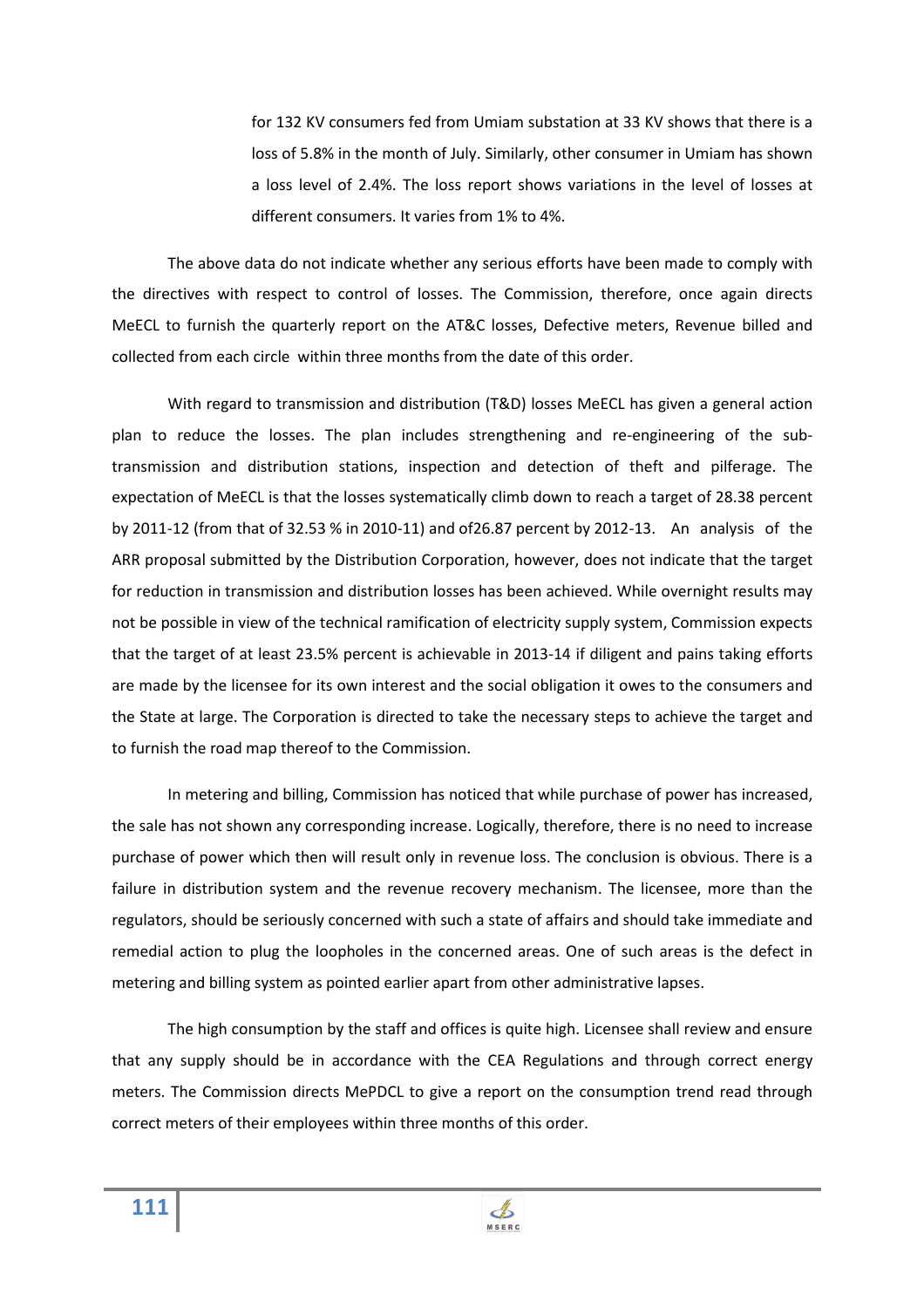With regard to facilities like opening of collection centres in different areas, separate counters for cash and cheque payments, payment by debit cards, payment through banks, facilities for women and senior citizens, some action has reportedly been taken by the licensee. Such facilities do afford convenience and should be extended to cover more consumers and make them feel friendly and convenient while paying their dues.

Energy audit in sub-stations and installing energy meters which are properly manned by accountable readers and engineers is an important exercise as it enables the licensee to locate the areas where losses can take place. In its tariff order dated 20.1.2012, Commission has issued directives in this regard. Licensee shall take sustained action to complete work in all sub-stations in Shillong and to submit a report by 306.2013.

Similar action should also be taken in respect of the Distribution Transformers in Shillong. The readings should be taken and reconciled with the energy bills of the consumers. The exercise taken should be reported by 30.6.2013.

The Commission wishes that the management of MeECL should pay attention on the AT&C losses in each circle of MeECL by conducting monthly meeting and take proper action against non performers. This is the high time when the corporations are to start functioning independently and headed by a professional. The management should set targets for reduction in losses, revenue collection for each circle and start monitoring them.

#### **Comparison of Meghalaya with North East states:**

The Commission has tried to compare some of the important parameters of MeECL with other distribution utilities in North East on the basis of Annual Report for 2011-12 on working of power utilities published by Planning Commission, Government of India. As mentioned in the last tariff order, the Commission has found that position of Meghalaya with regard to consumption mix and revenue mix is far better than other states in North East. The per capita consumption in Meghalaya in 2009-10 was 675.19 units against the National standard of 778 units in 2009-10.

| Table 30: Per Capita Consumption (KwH) |                      |         |         |         |         |  |  |
|----------------------------------------|----------------------|---------|---------|---------|---------|--|--|
| SI.                                    | State                | 2006-07 | 2007-08 | 2008-09 | 2009-10 |  |  |
| 1                                      | Meghalaya            | 546.83  | 629.19  | 655.38  | 675.19  |  |  |
| $\mathcal{P}$                          | Assam                | 175.09  | 188.03  | 199.15  | 204.8   |  |  |
| 3                                      | Tripura              | 178.9   | 202.41  | 203.75  | 335.47  |  |  |
| 4                                      | Arunachal<br>Pradesh | 299.11  | 456.39  | 447.47  | 470     |  |  |
| 5                                      | <b>Sikkim</b>        | 533.37  | 732.22  | 806.29  | 850     |  |  |

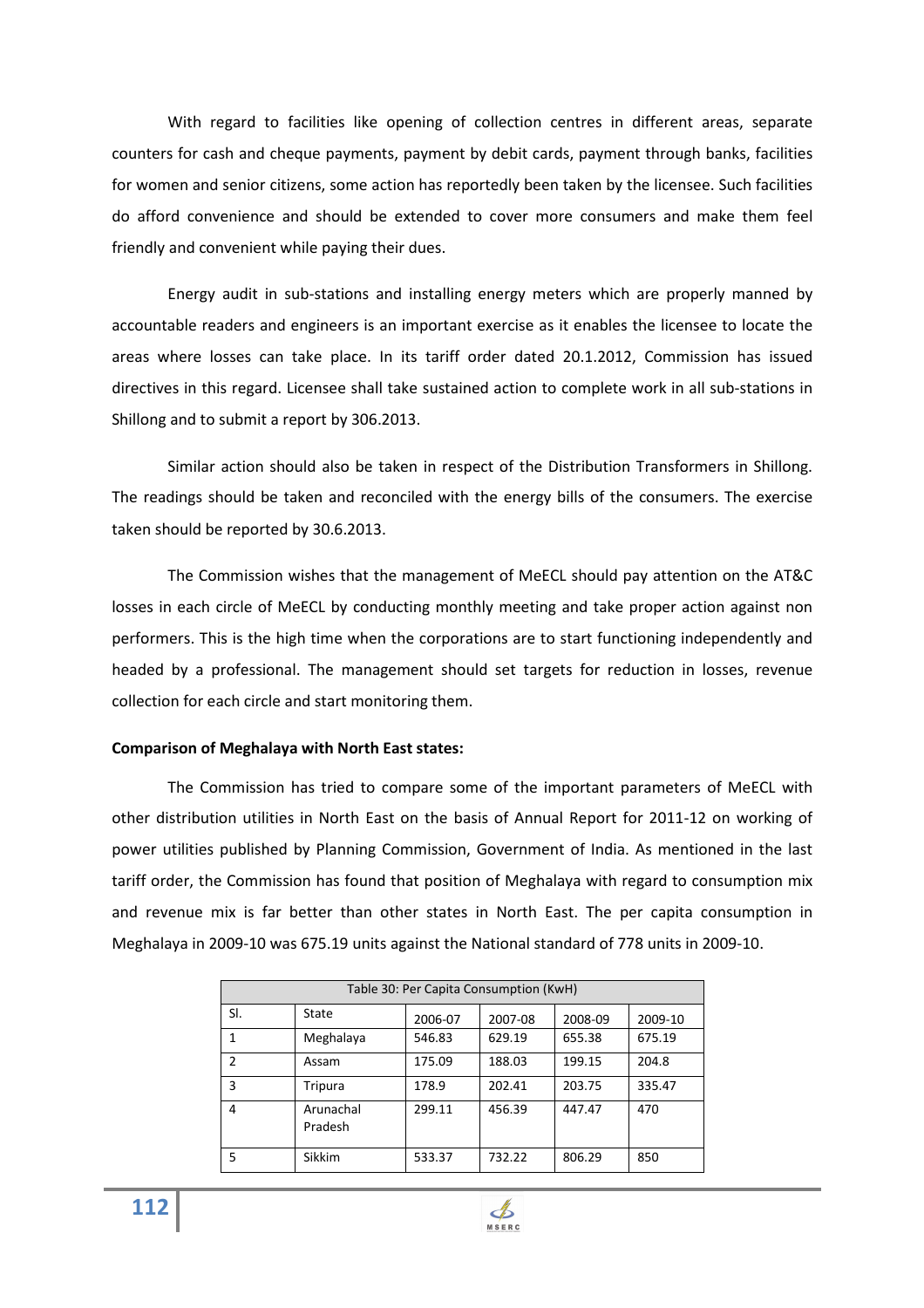| 6  | Nagaland  | 173.29 | 199.35 | 225.98 | 218.03 |
|----|-----------|--------|--------|--------|--------|
|    | Manipur   | 194.8  | 222.31 | 241.73 | 240.22 |
| 8  | Mizoram   | 162.63 | 353.95 | 378.29 | 376.99 |
| 10 | All India | 671.89 | 717.13 | 733.54 | 778.1  |

Similarly, the industrial consumption in the State is about 48% of the total consumption and therefore more than 50% revenue is collected from few consumers of the State. It is also clear from the table below that in other States; there is lesser industrial consumption in comparison to Meghalaya. However the trend of industrial consumption is not encouraging and more or less same.

| Table 31 - Share of Industry in Total Sale |                      |         |         |         |         |         |  |
|--------------------------------------------|----------------------|---------|---------|---------|---------|---------|--|
| SI.                                        | State                | 2006-07 | 2007-08 | 2008-09 | 2009-10 | 2010-11 |  |
| $\mathbf{1}$                               | Meghalaya            | 47.98   | 50.45   | 47.88   | 47.93   | 49.73   |  |
| $\overline{2}$                             | Assam                | 24.5    | 27.6    | 30.2    | 29.02   | 27.46   |  |
| 3                                          | Tripura              | 2.45    | 3.66    | 3.75    | 4.5     | 4.68    |  |
| 4                                          | Arunachal<br>Pradesh | 19.95   | 25.42   | 23.08   | 23.07   | 23.08   |  |
| 5                                          | Sikkim               | 15.95   | 13.32   | 20.16   | 22.82   | 19.62   |  |
| 6                                          | Nagaland             | 4.78    | 3.83    | 3.64    | 3.76    | 3.93    |  |
| 7                                          | Manipur              | 2.64    | 2.88    | 3.02    | 3.93    | 3.75    |  |
| 8                                          | Mizoram              | 0.6     | 0.62    | 0.76    | 0.73    | 0.76    |  |
| 10                                         | All India            | 34.51   | 33.66   | 33.28   | 33.11   | 33.52   |  |

Therefore a little effort in the State shall make the power sector financially viable and profit making. This kind of consumption mix is generally not available anywhere. The State has its own source of cheaper and green generation which give it additional strength.

| Consumer mix of N.E States 2012-13 |                    |       |           |                |          |                |                |
|------------------------------------|--------------------|-------|-----------|----------------|----------|----------------|----------------|
| <b>SI</b>                          | <b>Particulars</b> | Assam | Meghalaya | <b>Tripura</b> | Nagaland | <b>Mizoram</b> | <b>Manipur</b> |
|                                    | Domestic &         |       |           |                |          |                |                |
| 1                                  | others             | 2476  | 503.46    | 589.35         | 298.04   | 301.25         | 338            |
| 2                                  | Commercial         | 783   | 129.77    | 77.17          | 39       | 23.5           | 36             |
| 3                                  | <b>Industries</b>  | 1537  | 927.72    | 54.87          | 13       | 1.5            | 16             |
| 4                                  | Total              | 4796  | 1560.95   | 721.39         | 350.04   | 326.25         | 390            |
|                                    | % of Domestic      |       |           |                |          |                |                |
| 5                                  | & others           | 51.63 | 32.25     | 81.70          | 85.14    | 92.34          | 86.67          |
|                                    | $%$ of             |       |           |                |          |                |                |
| 6                                  | Commercial         | 16.33 | 8.31      | 10.70          | 11.14    | 7.20           | 9.23           |
| 7                                  | % of Industries    | 32.05 | 59.43     | 7.61           | 3.71     | 0.46           | 4.10           |

#### **Average cost of supply**

 In the year 2013-14, the Commission has allowed Rs.4.55 as the average cost of supply which is comparable to other States in North East. This is given in the Table below:

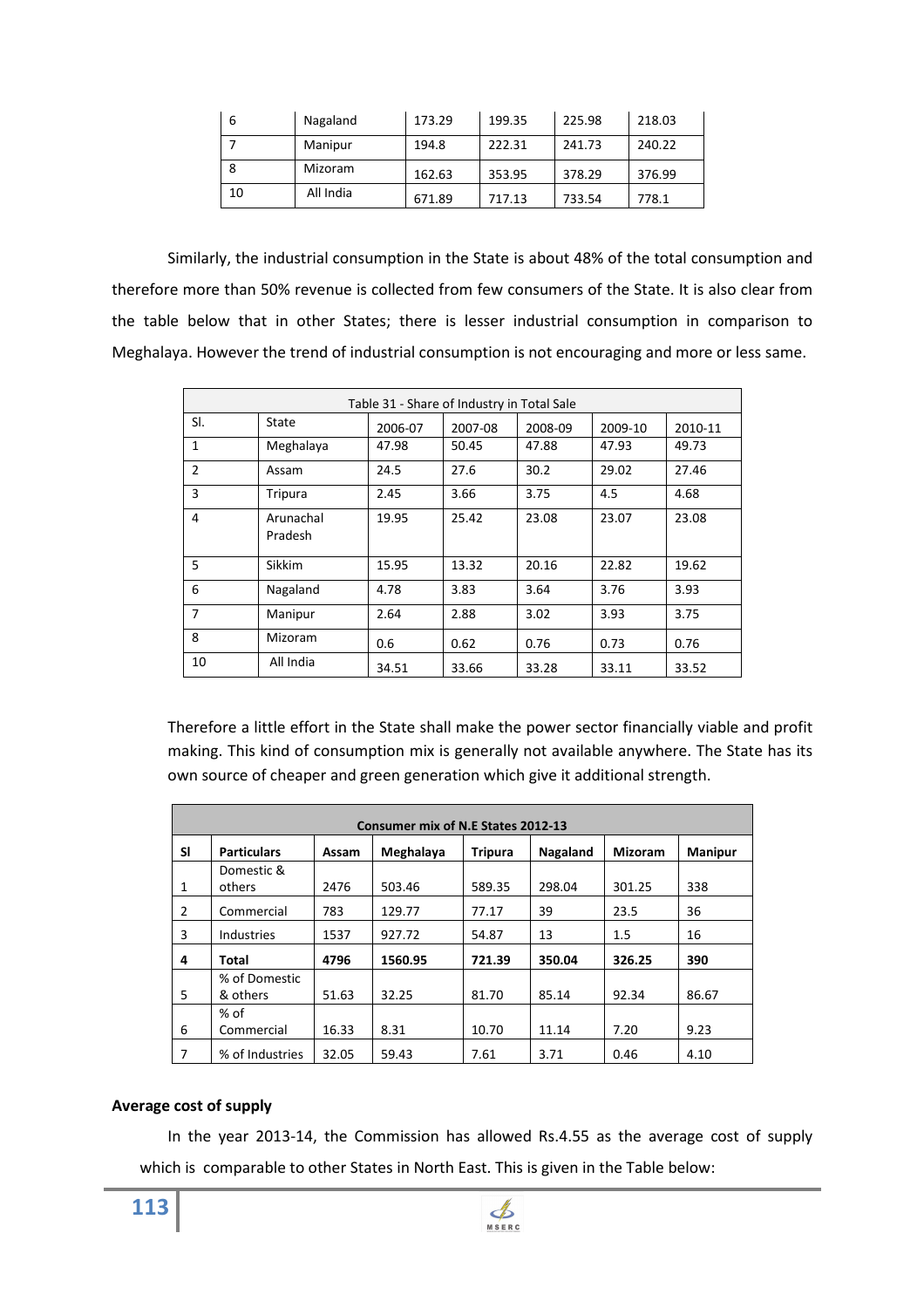| Table – Comparison of average cost of supply* in North East |                                   |                        |                                        |                                                   |                               |                                                              |  |  |
|-------------------------------------------------------------|-----------------------------------|------------------------|----------------------------------------|---------------------------------------------------|-------------------------------|--------------------------------------------------------------|--|--|
| <b>SI</b><br>No                                             | Name of the N.E.<br><b>States</b> | <b>No of Consumers</b> | <b>Energy</b><br>sales/Handled<br>(MU) | Aggregate<br>Revenue<br>Requirement<br>(Rs in Cr) | Cost per<br>Unit<br>(Rs/unit) | <b>Remarks</b>                                               |  |  |
|                                                             | Assam                             | 2310525(FY 2010-11)    | 3638                                   | 1812.63                                           | 4.98                          |                                                              |  |  |
| 1                                                           | MYT (FY 2010-11 to                | 3030018 (FY 2011-12)   | 4161                                   | 1944.08                                           | 4.67                          |                                                              |  |  |
|                                                             | FY 2012-13)                       | 3357111 (FY 2012-13)   | 4796                                   | 2250.09                                           | 4.69                          |                                                              |  |  |
| $\overline{2}$                                              | Tripura<br>(FY 2012-13)           | 460723                 | 1183.28                                | 543.66                                            | 4.59                          | 461.89 MU is<br>Surplus power sold<br>to other states        |  |  |
| 3                                                           | Meghalaya<br>(FY 2013-14)         | 315017                 | 1664                                   | 745.22                                            | 4.55                          | 315MU is<br>supposed to be<br>sold as surplus                |  |  |
| 4                                                           | Nagaland<br>(FY 2012-13)          | 202444                 | 442.47                                 | 239.68                                            | 5.41                          | 92.43 MU is<br>surplus power sold<br>outside the state       |  |  |
| 5                                                           | Mizoram<br>(FY 2012-13)           | 200463                 | 360.4                                  | 124.59                                            | 3.46<br>(8.66)                | 34.15 is surplus<br>power & Rs 187.66<br>Crs is Govt Subsidy |  |  |
| 6                                                           | Manipur<br>(FY 2012-13)           | 250065                 | 470                                    | 262.43                                            | 5.58<br>(8.80)                | 80 MU is surplus<br>power & Rs 151<br>Crs is Govt Subsidy    |  |  |

\* Source Tariff orders.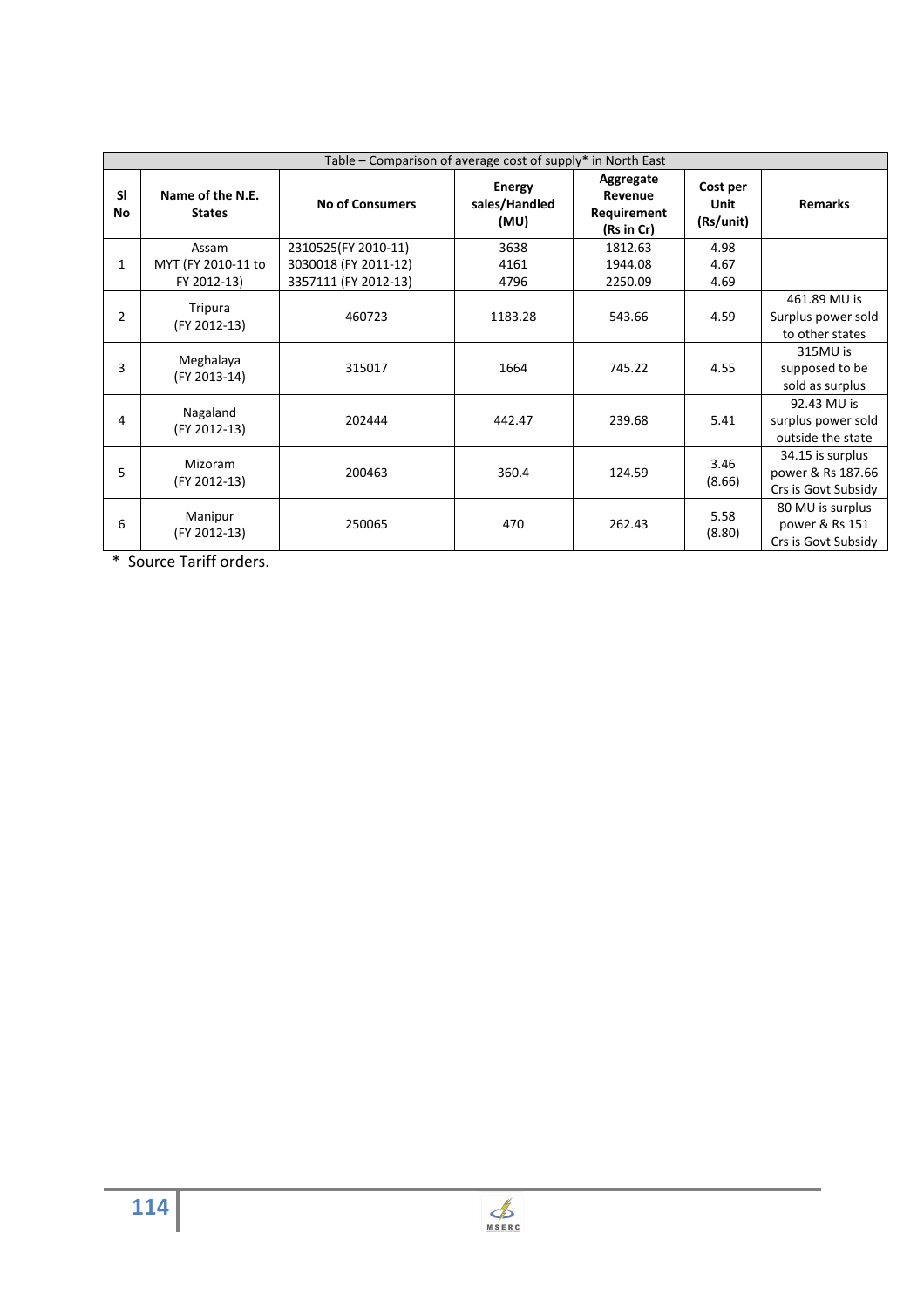#### **CHAPTER -8**

#### **DIRECTIVES FOR 2013-14**

In accordance with the provisions of Commission's Regulation the distribution Licensee has to implement the orders or directions issued by the Commission from time to time in respect of the conditions under the license. In exercising the powers given under the regulations, the Commission in order to protect the interest of the Consumers as well as the State Power Sector would like to issue following directives to MePDCL to be completed in the time frame as stipulated therein.

#### **Compliance of Directives issued in 2012-13**

1. The Commission directs licensee to send action taken report along with status of compliance in each directive issued in the last tariff order. This report should reach the Commission by 30<sup>th</sup> April 2013.

#### **Fresh Directives**

 The performance of MeECL has not been satisfactory as the T & D Losses continues to be high. The Commission in the Tariff Order of 2011-12 & 2012-13 has provided a trajectory for reduction of losses in next four years. In order to improve commercial losses an efficiency improvement of 1.5% is again targeted for 2013-14. This will thus enable the licensee to get additional revenue of about Rs. 10 crores in 2013-14. Accordingly, the Commission directs the MeECL to do the following:

- a. To submit to the Commission a concrete action plan to be undertaken by it in reducing the T & D Loss and the AT & C Loss in each circle. The action plan should cover time bound targets in reducing the commercial loses as per the trajectory for 2013-14. MePDCL should nominate a nodal officer in each circle to send report on actual losses, revenue billed and revenue collected each month to the Commission. List of nomination for each circle should be sent by 1.5.2013.
- b. Reduction of losses can be done by using measures of change of defective meters, improvement in billing and collection and measures to check pilferages or thefts, conducting vigilances and inspection, changing from Electric mechanical meter to Electronic meters etc. This action plan should cover the targets fixed for each and every division or circle of MeECL

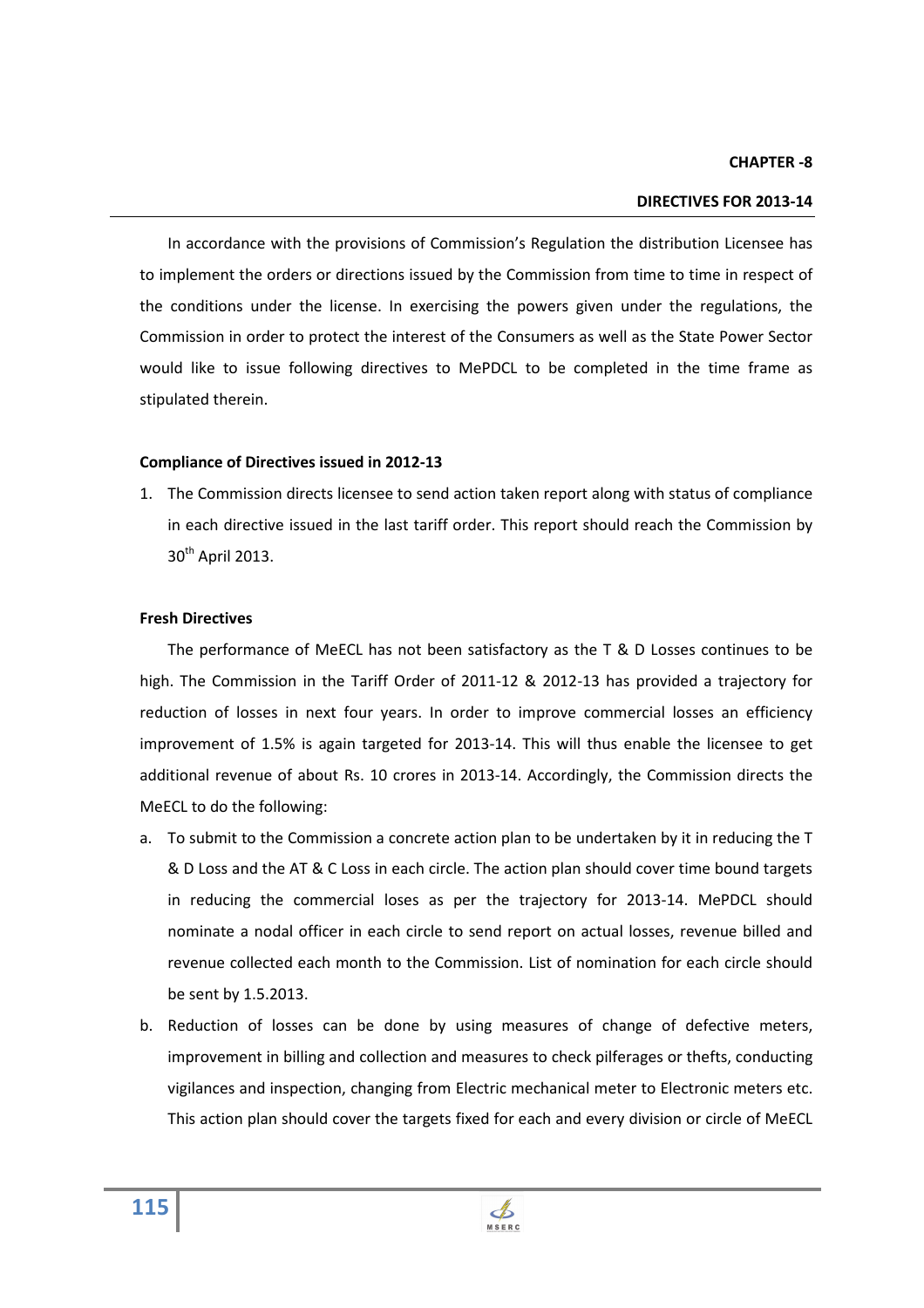for collecting additional about Rs.0.66 crores per month over and above the normal sales target. This action plan should reach to the Commission by 01.05.2013.

- c. MePDCL shall start monitoring the performance of all six circles in distribution by getting information on sale, revenue and AT & C losses every month. MePDCL shall forward a monthly review report of all the circles to the Commission by  $15<sup>th</sup>$  of every month.
- d. MePDCL shall send an action plan for improvement in metering and billing for 2013-14. MePDCL shall forward a monthly report on target fixed for each circle for replacement of defective meters and compliance thereof. This report should reach the Commission every quarter.
- e. MePDCL shall also forward a report to the Commission every quarter on the number of cases in each circle where meters are not read, or consumers are billed on normative basis without meter reading and number of unmetered consumers. MePDCL shall also fixed target for monitoring such cases.
- f. MePDCL shall forward within one month a report on the pilot study being done in Police Bazar on energy audit by metering distribution transformers. The Commission has already directed MePDCL to start this work w.e.f. 01.09.2012.
- g. The Commission directs MePDCL to make serious efforts on the metering and energy audit of industries in the State so as to know the correct level of consumption and revenue from this category. A report on this exercise should be made available to the Commission within three months of this order.
- **(ii) Time of Day Tariff** 
	- h. MePDCL is directed to prepare time of day provisions in their existing meters for consumers of HT industrial load and furnish data of the same to the Commission for implementation of time of day tariff from the date of issue of next tariff order. The Commission also directs the licensee to make a proposal to the Commission with regard to peak hours and off peak hours during winter and summer so that the new tariff shall be worked out.

### **(iii) Computerised billing**

i. The Commission directs MePDCL to introduce computerised data base of consumers so that consumer can deposit their bills at any collection centre. A status report on this project may be submitted within one month time.

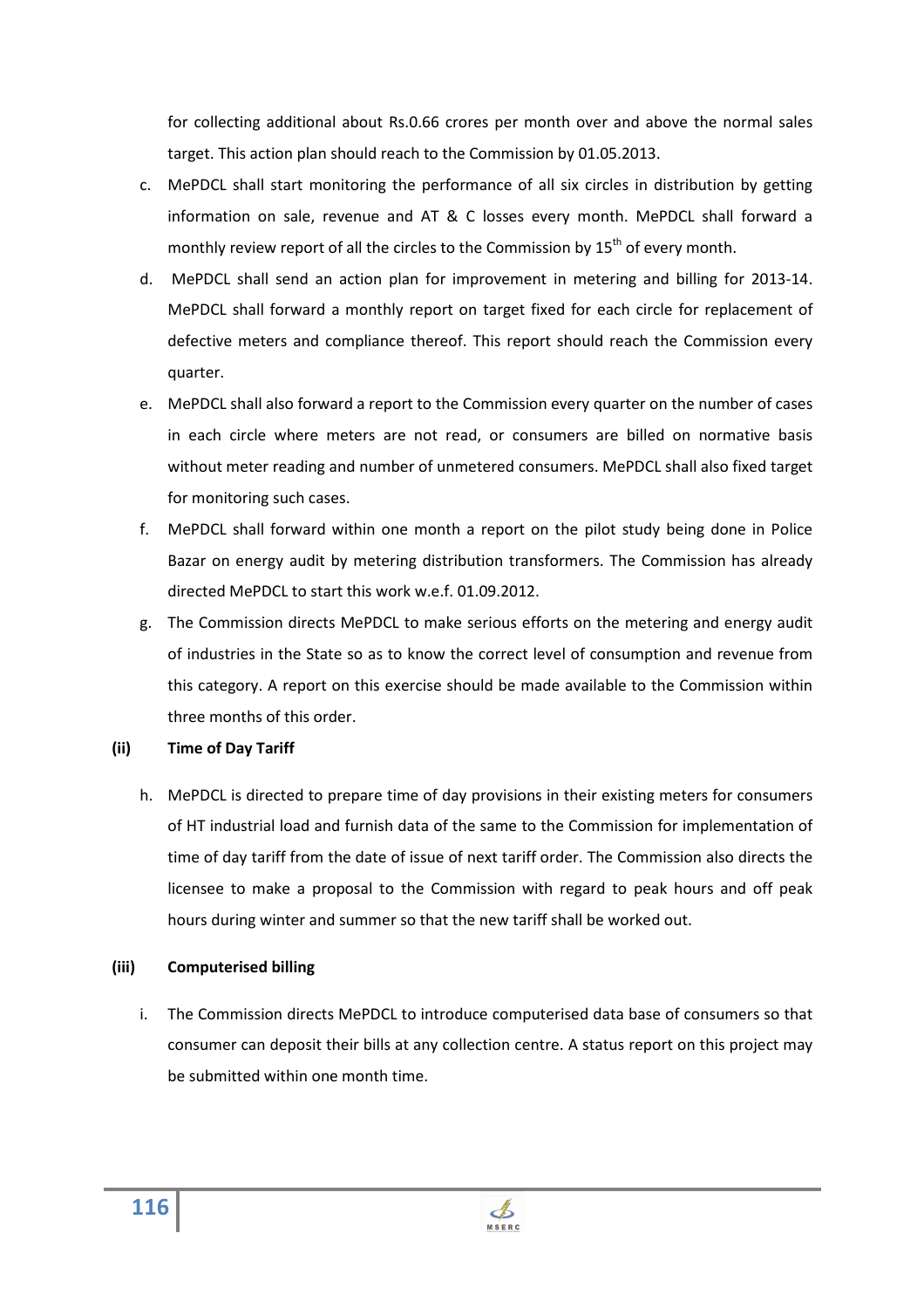### **(iv) Energy Audit**

- j. The Commission directs the management to look into this matter and take action on priority to start energy audit in at least those areas where consumption and revenue are highest. The action plan should be submitted to the Commission by  $30<sup>th</sup>$  June 2013.
- k. A report on metering status in all 33 KV substations should be prepared and provided to the Commission with action plan for making them functional and reading of such meters are done on regular basis.

### **(v) Revenue Audit**

l. Commission directs MePDCL to get revenue audit of billing in each circle immediately from independent CAG approved auditors within three months of issue of this order. The auditor should check all industries and other revenue yielding consumers, domestic and commercial consumers in Shillong that they are being billed correctly on the basis of applied/allowed tariff and give their report to the Commission by 30<sup>th</sup> June 2013.

### **(vi) Improvement in supply**

m. The Commission directs MePDCL to supply electricity to all parts of the State without discrimination as the first priority and in case of no existing demand or additional demand in the State this surplus energy should be sold outside either on bilateral or competitive basis. Monthly report on availability of energy, supply hours in all circles should be made available to the Commission starting from  $1<sup>st</sup>$  June, 2013.

#### **ORDER**

Having considered the submission made by the Petitioner, the responses of various stakeholders and the provisions of Electricity Act and relevant regulations, the Commission hereby approves that:

- i. MePDCL shall be entitled to charge the tariff from consumers in its licensed area of supply in Meghalaya as approved in this tariff order.
- ii. The revised tariff shall come into effect from the 1st day of April 2013 and shall remain effective till 31st day of March 2014 or orders.
- iii. MePDCL to file the petitions for open access charges and truing up application for previous year by 30.04.2013.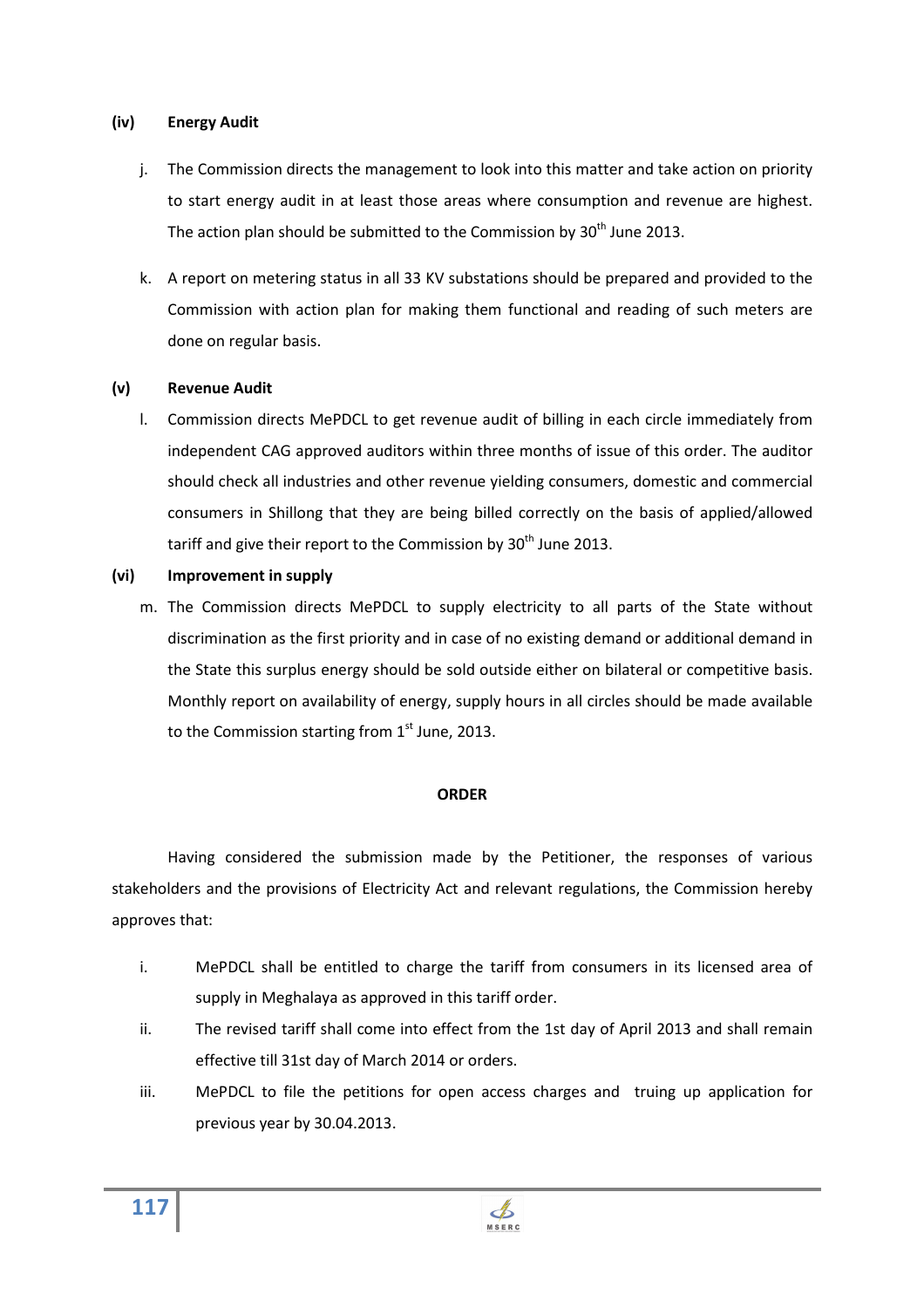- iv. The Petitioner shall forward a report on compliance of directions given in this order within prescribed time.
- v. The Petitioner shall forward monthly report on energy purchased, energy sold, revenue billed and revenue collected to the Commission.

The Commission would like to appreciate the response from MePDCL for submitting all relevant information to the Commission as and when required.

> (ANAND KUMAR) CHAIRMAN, MSERC.

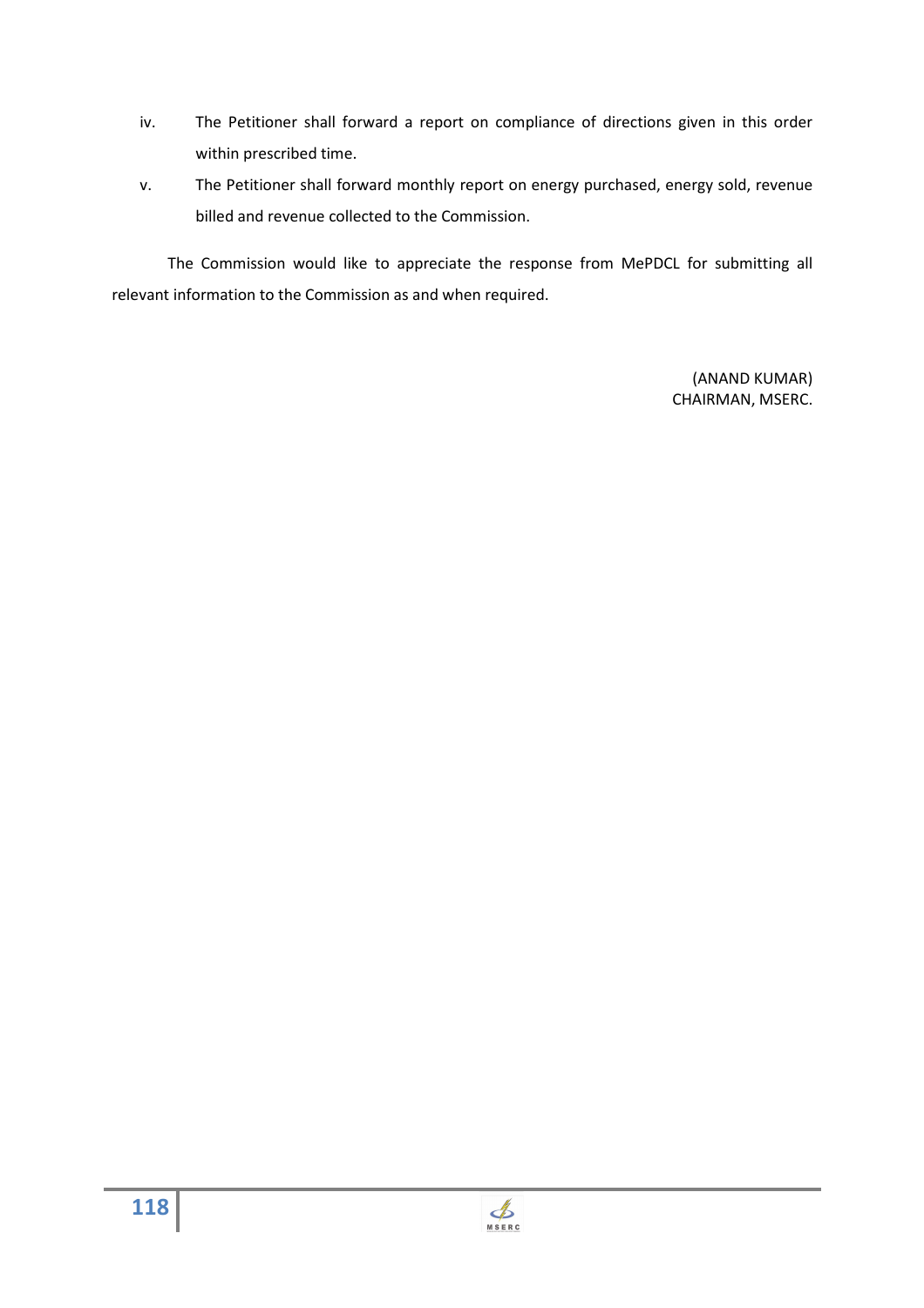#### **ANNEXURE-1**

# **RECORD NOTE OF THE 12 THMEETING OF THE STATE ADVISORY COMMITTEE HELD AT 2.00 PM ON 12TH MARCH 2013 AT THE MSERC CONFERENCE HALL AT SHILLONG.**

### **Present:-**

- 1) Shri Anand Kumar, Chairman, Meghalaya State Electricity Regulatory Commission, Shillong.
- 2) Shri. J. Lyngdoh, Commissioner & Secretary (Power).
- 3) Shri. J.B. Poon, Secretary MSERC.
- 4) Shri. W. Rynjah, Ombudsman, MSERC.
- 5) Shri. D.S. Nongbri, Consultant (F & A), MSERC.
- 6) Shri. P. Lyngdoh, Director Distribution, MePDCL(Invitee).
- 7) Shri. S. K. Lato, Jowai.
- 8) Shri. K. Marbaniang.
- 9) Shri. A. Goswami, IEX.
- 10) Shri. A.B. Kar.
- 11) Shri. G.W. Syngai.
- 12) Shri. B. E. Wallang.
- 13) Shri. S. S. Agarwal, BIA (Invitee).
- 14) Shri. Rahul Bajaj, BIA (Invitee).
- 15) Shri. Manas Tiwari, Feedback Infra.
- 16) Shri. Sanjub Tamuli, Feedback Infra.
- 17) Shri. S. R. Chanda, Addl. CE. PHE.
- 18) Shri. H.S. Nongkynrih, SE. PHE.
- 19) Shri. MSS Rawat, Dy. CAO, MeECL (Invitee).
- 20) Shri. S.B. Umdor, SE, MePDCL.
- 21) Shri. S. Nongrum, Senior AO, MeECL.
- 22) Shri. L. Kharpran, MeECL.
- 23) Shri. A. Shabong, MeECL.
- 24) Shri. P. Sahkhar, SE, MeECL.

**Calling the 12th Meeting** of the State Advisory Committee (SAC) to order, the Chairman welcomed the Commissioner & Secretary Power, members of Advisory Committee and special invitees present. He gave a brief idea of the ARR for 2013-14 filed by Distribution Licensee MePGCL. He explained important issues relating with the ARR for FY 2013-14 which has bearing on the retail tariff. Chairman MSERC informed all the participants about the Hon'ble ATE Order dated 15.02.2013 regarding completion of ARR proceedings by

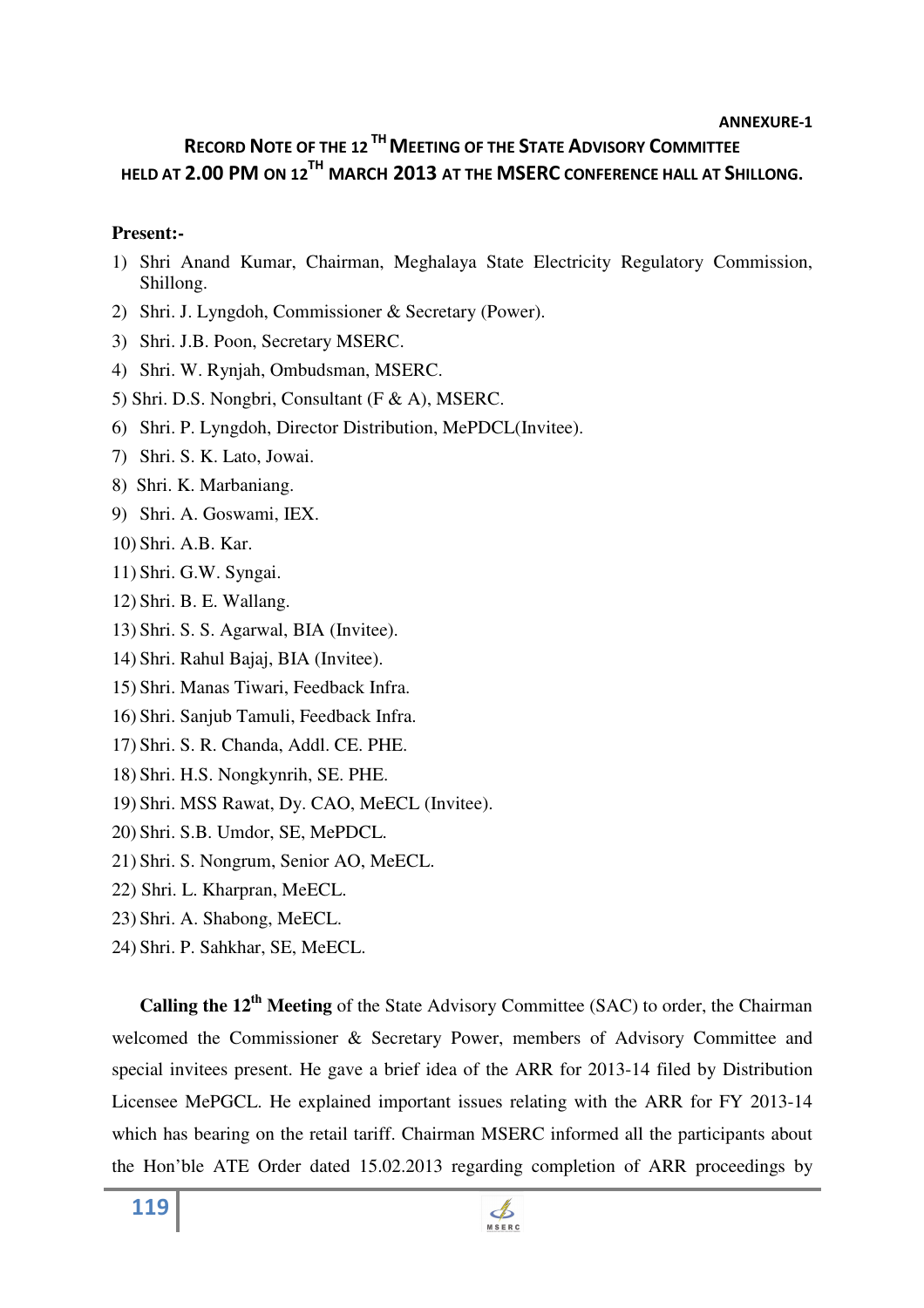31.03.2013 for FY 2013-14. He also briefed the members on the present MSERC (Terms and Conditions of Tariff Determination) Regulation 2011 and implications of each of the component of ARR in the Tariff. Members of the Advisory Committee were briefed that the Commission has already admitted ARR petition for distribution petition on 25.02.2013. The Commission mentioned that the new tariff for FY 2013-14 should be applied from  $1<sup>st</sup>$  April 2013. He invited comments in writing on the ARR of distribution to be submitted by 20.03.2013. He explained that T & D losses should be improved upon and limited to 23.5% as allowed in the loss trajectory decided by the Commission in its Tariff Order for FY 2012- 13. He also explained that the consumption of industries does not match with that as approved by the Commission in the last ARR. This is affecting the annual revenue requirement of the licensee and has an impact on the retail tariff of consumers of the State. The Commission has also explained that the balance sheet and statement of accounts of MeECL after FY 2009-10 has not been audited so far. He has shown his concern on the validation exercise in the absence of audited accounts. He invited suggestions from participants on the validation exercise on the basis of actual records of last six months i.e. April 2012 to September 2012. On the ARR & Tariff Petition for the year 2013-14, the Chairman called upon the Hon'ble Members and invitees to participate in the deliberations on distribution ARR and invited their suggestions. Members of the SAC raised the following issues:

### **1. Shri K. Marbaniang**

Shri Marbaniang has required MeECL to explain the status of action taken by Distribution Company with regard to reduction of losses in previous years and plan for future. He also required MeECL to explain the status of availability of electricity in the State in 2013-14. He suggested that reduction of losses shall improve the revenue of MeECL and in turn better supply to consumer of the State.

### 2. **Shri. S.S. Agarwal**

Shri. S. S. Agarwal has raised objection on the unavailability of audited accounts of the company. He strongly objected to the ARR of Distribution Company for 2013-14 which has only projections on each and every component without supporting evidences to claim that cost. He suggested the Commission to either reject the petition or satisfy itself with the actual records of expenses. He raised doubts on the expenditures on several heads like interest cost, bad debts, etc. He has also raised objection towards the projected losses of 30% in the ARR for 2013-14. He has

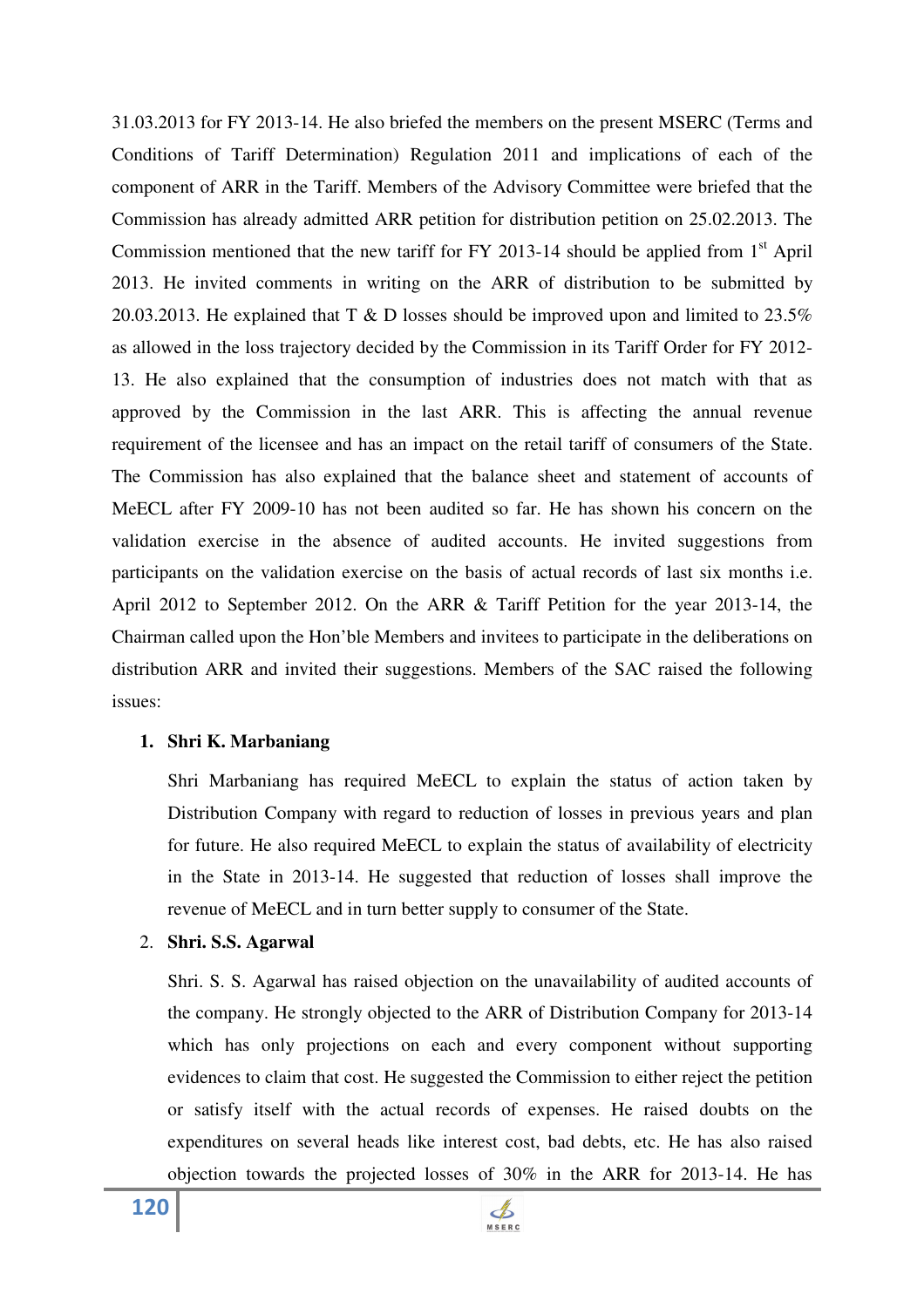emphasized that T & D losses should be determined by MeECL on the basis of energy audit and they should publish this audit for information of the consumers.

### **3. Shri. S.K. Lato**

 Shri. S. K. Lato has raised the objection towards the expenses projected in the petition and suggested the Commission that actual expenses of previous months should be considered while allowing the same in the current ARR.

## **4. Shri. Rahul Bajaj**

 Shri. Rahul Bajaj has also raised the high losses in the transmission and distribution and gave his objection towards the high cost of Leshka project. He has suggested that the Commission should not allow the inefficiencies and cost overrun in the projects and therefore the current tariff should not be increased as demanded by MeECL. He has also raised that demand of electricity depends upon the rates being charged to them and therefore the Commission should sympathetically consider the request of industries. He suggested that a written objection is also being filed.

## **5. Shri. A Goswami**

 Shri. Goswami has raised that for energy audit, proper metering and their recording should be done regularly by MeECL. There should not be any unmetered category of consumers and MeECL should take interest to reduce their AT & C losses. He has also raised the promotion of renewable energy in the State and requested the Commission to allow renewable purchase obligation and mandatory purchase of solar energy.

## **6. Shri. J.B. Kar**

 Shri. J.B. Kar - representative of Pensioner's Association requested the Commission to sympathetically consider their demand of low slab rates in the present ARR. They have given objections in writing to the Commission for consideration. He has also raised that MeECL should also improve their quality of supply and continuous supply of electricity in the State to every consumer.

## **7. Shri. S. R. Chanda,**

Shri. S. R. Chanda - representative from PHE has requested time up to  $20<sup>th</sup>$ March 2013 to file objection in writing. He has submitted that the Commission should consider the nature of supply of PHE and their tariff should not be more than commercial category of consumers. He explained that in rural areas PHE is supplying

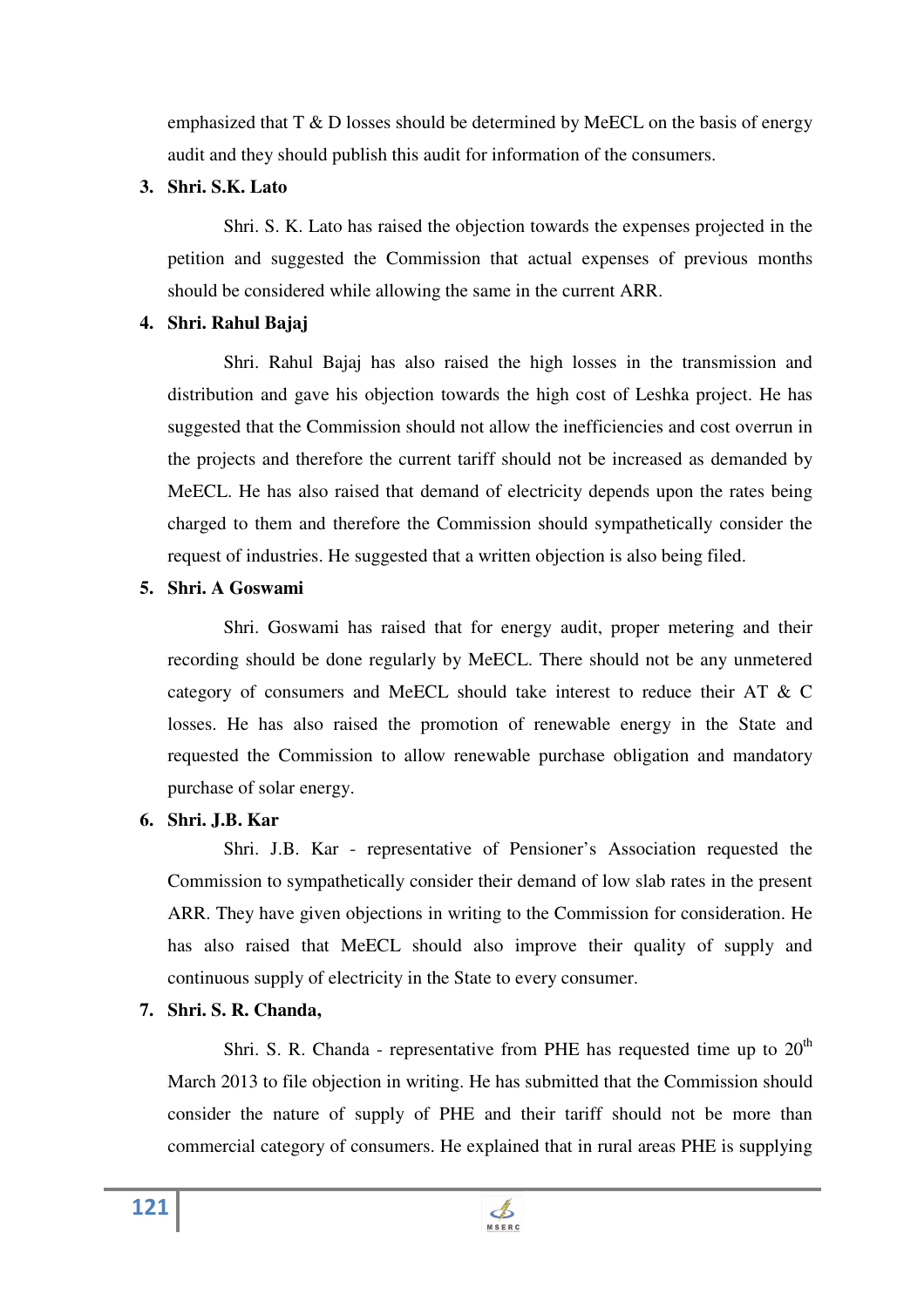water free of cost and therefore the Commission also fixes their tariff keeping this in account.

### **8. Shri. J. Lyngdoh,**

 Shri. J. Lyngdoh, Commission and Secretary Power suggested that there is scope of improvement in the current level of efficiencies of the licensee and the State Government is taking keen interest to develop this sector in the interest of the consumers. He has emphasized the need to promote renewable energy in the State.

**Summing-up the discussions,** the Chairman placed on record his profound gratitude to the Hon'ble Members and invitees present, for their valuable suggestions and submissions and assured that these would be kept in view, while finalizing the Tariff for the year 2013-14.

## **(J.B. Poon) Secretary MSERC**

### **ANNEXURE-2**

RECORD NOTE OF PUBLIC HEARING ON ARR AND TARIFF PETITION FILED BY MEPDCL, MEPTCL, MEPGCL & SLDC FOR THE YEAR 2013-14 HELD BY MEGHALAYA STATE ELECTRICITY REGULATORY COMMISSION AT 12:00 NOON ON 25TH MARCH 2013 IN THE MSERC CONFERENCE HALL, LOWER LACHUMIERE, SHILLONG.

Record Note of Public Hearing

- 01. Chairman, MSERC welcomed all the participants who had come to attend the Public Hearing on the ARR & Tariff Petition filed by MePDCL (Distribution), MePTCL (Transmission), MePGCL (Generation) & SLDC for the FY 2013-14. The Chairman has explained the salient features of the ARR and provisions of the regulation in determining the tariff for ensuing year 2013-14. The Commission has also held meetings with members of State Advisory Committee on 30<sup>th</sup> January & 20th February wherein deliberations were made on all important issues relating to the ARR. This meeting was also attended by representatives from Industries, Pensioner's Association, and Domestic consumers as special invitees. The Commission invited suggestions from the participants on the ARRs of Generation, Transmission, Distribution and SLDC for FY 2013-14.
- 02. Following participants, presented their suggestions which are discussed below:

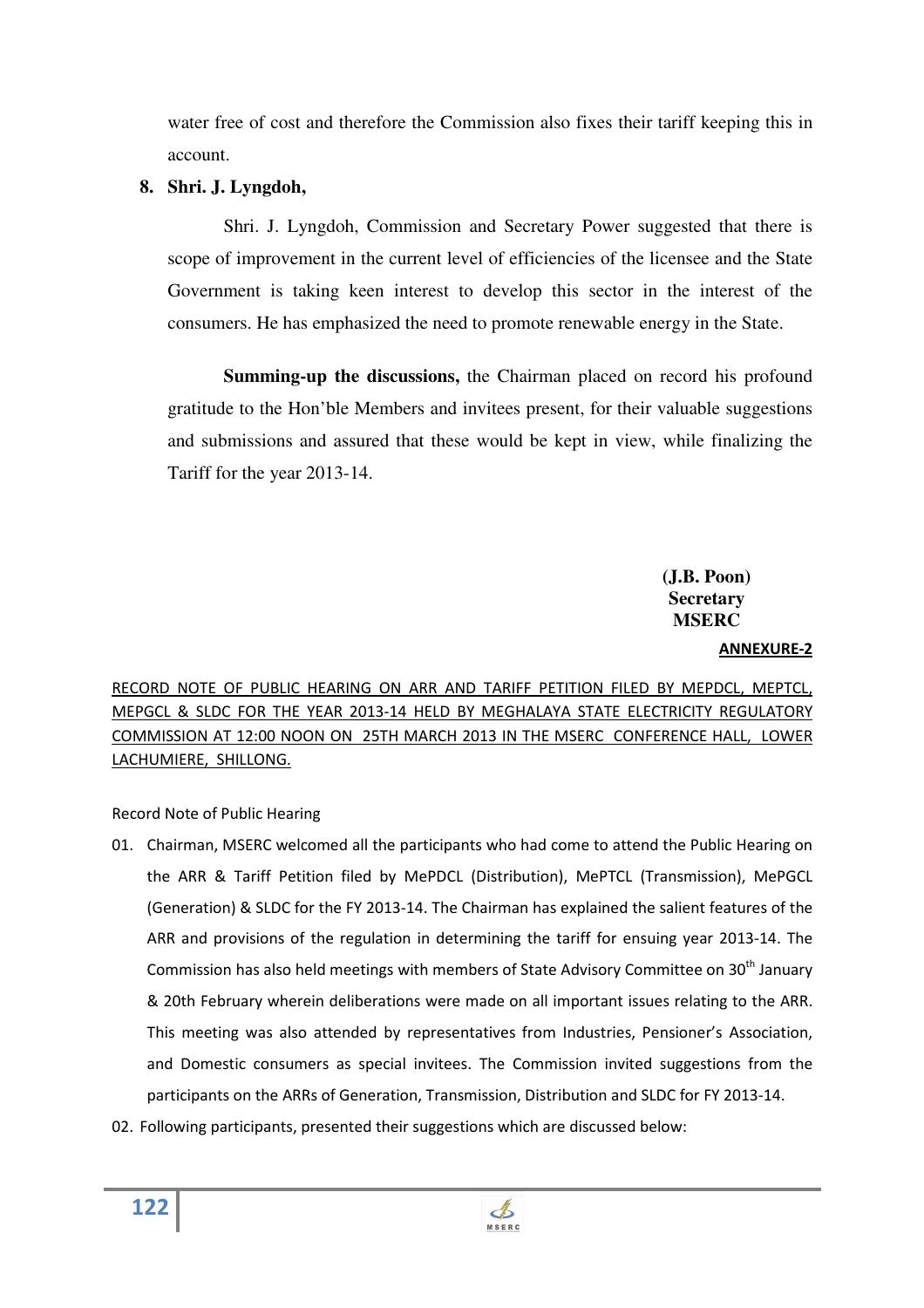- 03. The Byrnihat Industries Association represented by Smt. Sneha Venkataramani, Advocate strongly objected on the proposed increase in the Industrial Tariff for FY 2013-14. She insisted that tariff proposal should be based on actual records of expenses. She has raised objection on the tariff proposal filed by MePGCL for Leshka Myntdu Hydro Electric Project without audited data. She insisted on that no final tariff should be given to Leshka Project on the basis of records without any statutory audit and without inviting objections. She has submitted that in accordance with the Commission's Regulation, MePGCL should have filed an application for provisional tariff when the unit was commercially started. She submitted that final tariff for Leshka Project should be determined at the time of filing of tariff petition with audited records and when all units are commercially operated. Similarly, she has raised objection on the projections made by MePGCL with regard to NAPAF for all the machines including Leshka in their petition. She submitted that without any study on availability, the Commission should not agree to their proposal.
- 04. On the transmission tariff, she raised that there is no details of assets which were put in for use. She objected that without capitalisation of the assets there should not be any claim on depreciation or equity. Similarly return on equity should also be based on size of equity in accordance with Commission's regulation in 70:30 ratios.
- 05. BIA has made an objection that O & M expenses should be decided on normative basis in transmission and it should be controlled in accordance with standard norms. Similarly, for employees cost also she has given a reference of the order made by Hon'ble ATE to introduce efficiency in the operation while sanctioning employees cost. Similarly, they have raised an objection on interest on working capital which should be charged in accordance with correct level of expenses.
- 06. On the distribution tariff, the BIA has demanded that the expenses given in the ARR petition for 2013-14 should be checked with the actual level of expenses made by MePDCL in previous years. For checking the expenses, she has suggested the Commission to do the truing up exercise. In response to BIA objection, Director (MePDCL), has informed the Commission that due to compliance of Hon'ble Supreme Court Order, MePDCL requires time up to 30.04.2013 to file the updated true up application for FY 2008-09 onwards. BIA did not comment on this.
- 07. Industries demanded that there should not be any hike for 2013-14 otherwise their business will suffer. They have also requested to provide uninterrupted and quality power supply to run their business smoothly. The Commission has invited suggestions/complaints from industries with regard to improvement in the present supply system and interruption in the power supply so that corrective action may be taken by the Commission at his level.

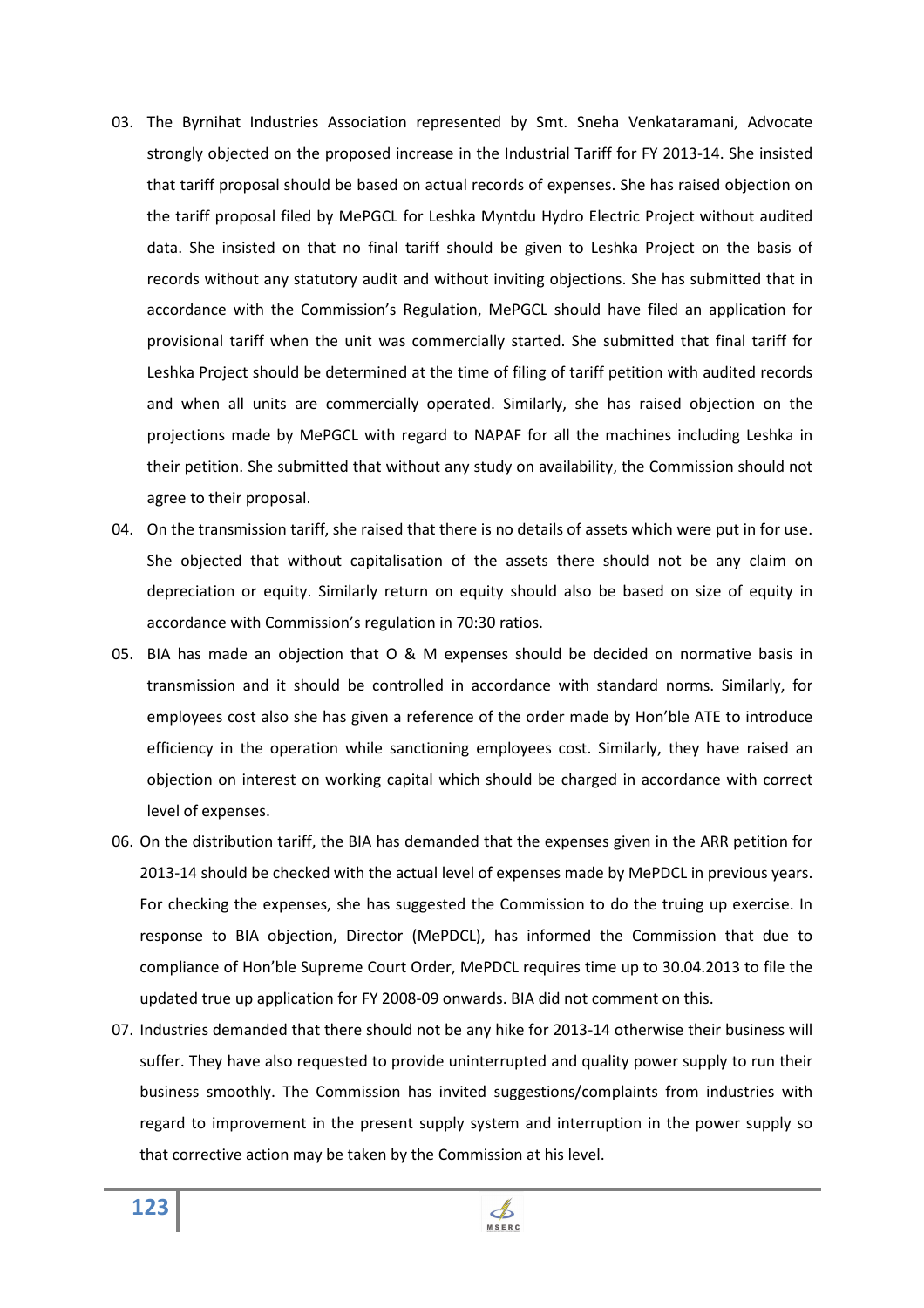- 08. Meghalaya Pensioner's Association requested the Commission that since they have limited source of earning, their tariff should not be increased to the level as proposed by the Distribution Company. They have also suggested that Tariff up to consumption of 240 Units in Domestic category should not be raised and keep it at the same level. MePDCL responded to the objection of Pensioners and informed them that differentiation among the consumers on the basis of paying capacity is difficult as it is not in accordance with the act.
- 09. PHE has made a request to the Commission that their tariff should not be higher than industry and commercial and should be based on purpose of use. MePDCL has no objection to it and left the matter to the Commission for decision.
- 10. No representative from Shillong Municipality and Tourist attended the hearing as done last year.

The Hearing ended with a vote of thanks from the Chairman MSERC.

### (J.B. Poon) Secretary Meghalaya State Electricity Regulatory Commission. **LIST OF PARTICIPANTS IN THE PUBLIC HEARING ON 25.03.2013**

- **1.** Representing the Petitioner (MePDCL/MePTCL/MePGCL/SLDC).
	- 1. Shri. E. Lyngdoh, Director (D)
	- 2. Shri. P. Lyngdoh, Director (D)
	- 3. Shri. C. Kharkrang, CE (D)
	- 4. Shri. E. Slong, CE (T & T)
	- 5. Shri. K. N. War, ACE (Com)
	- 6. Shri. A. Lyngdoh, SE.
	- 7. Shri. S.B. Umdor, SE (RO)
	- 8. Shri. L. Shilla, SE (Gen)
	- 9. Shri. A. Kharpran, SE, (SLDC)
	- 10. Shri. M. K. Chetri, SE (T)
	- 11. Shri. R. Syiem, SE (T&T)
	- 12. Shri. P. Sahkhar, SE (RA&FD).
	- 13. Shri. F.E. Kharshiing, EE, (SLDC)
	- 14. Shri. W.R. Basaiawmoit, CAO
	- 15. Shri. M.S.S. Rawat, Dy CAO
	- 16. Shri. S. Nongrum, SR. AO
- **2.** Inspectorate of Electricity Shri. P. K. Sohkhlet, Senior Electrical Inspector
- **3.** Byrnihat Industries Association/Other industries.
	- 1. Smti. Sneha Venkataramani, Advocate.